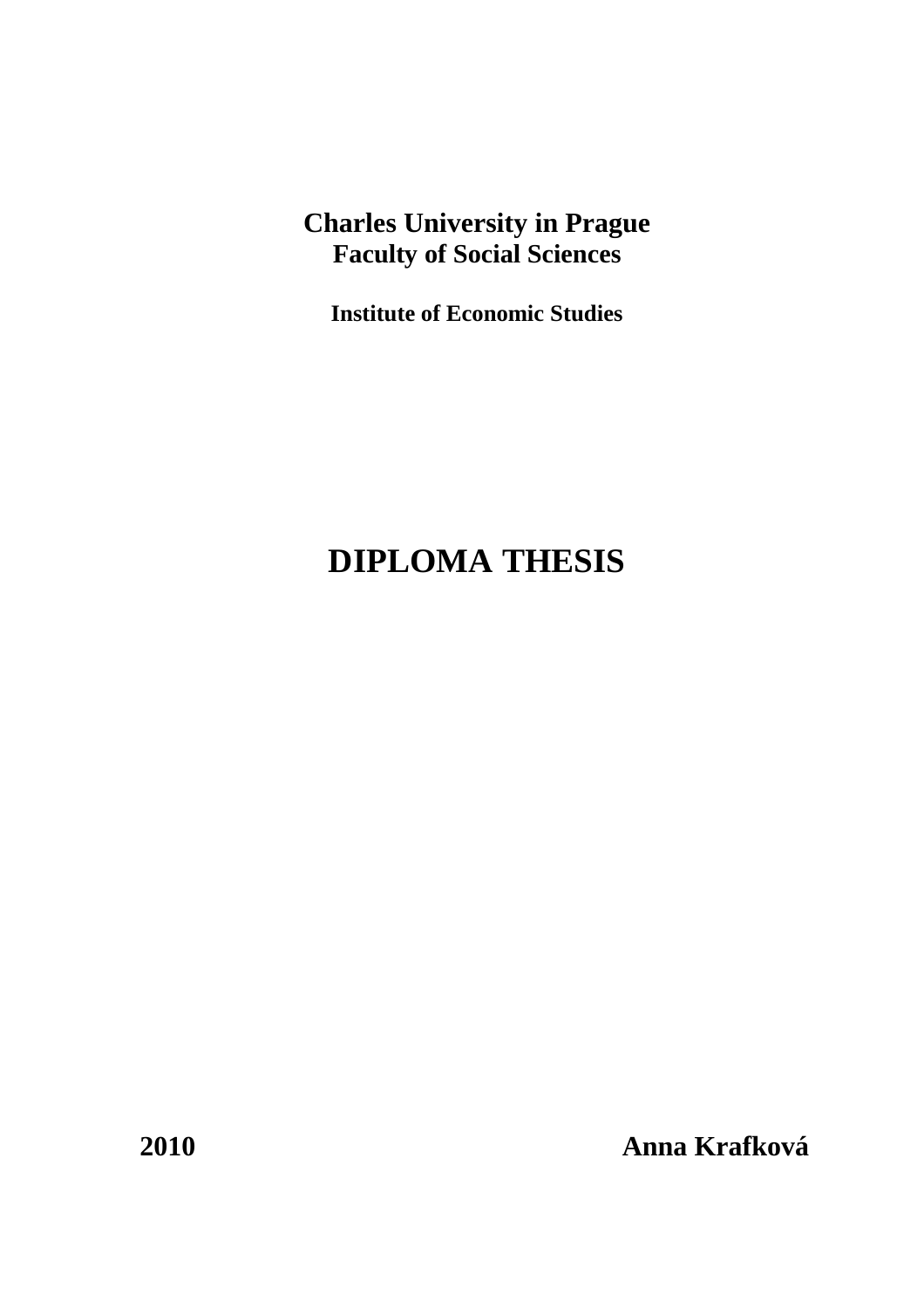# **Charles University in Prague Faculty of Social Sciences**

**Institute of Economic Studies** 

# DIPLOMA THESIS

**Foreign Bank Participation in Transition Economies The Effects on Access to Credit** 

**Author:** Bc. Anna Krafková **Supervisor:** PhDr. Adam Geršl, PhD. **Academic Year**: 2009/2010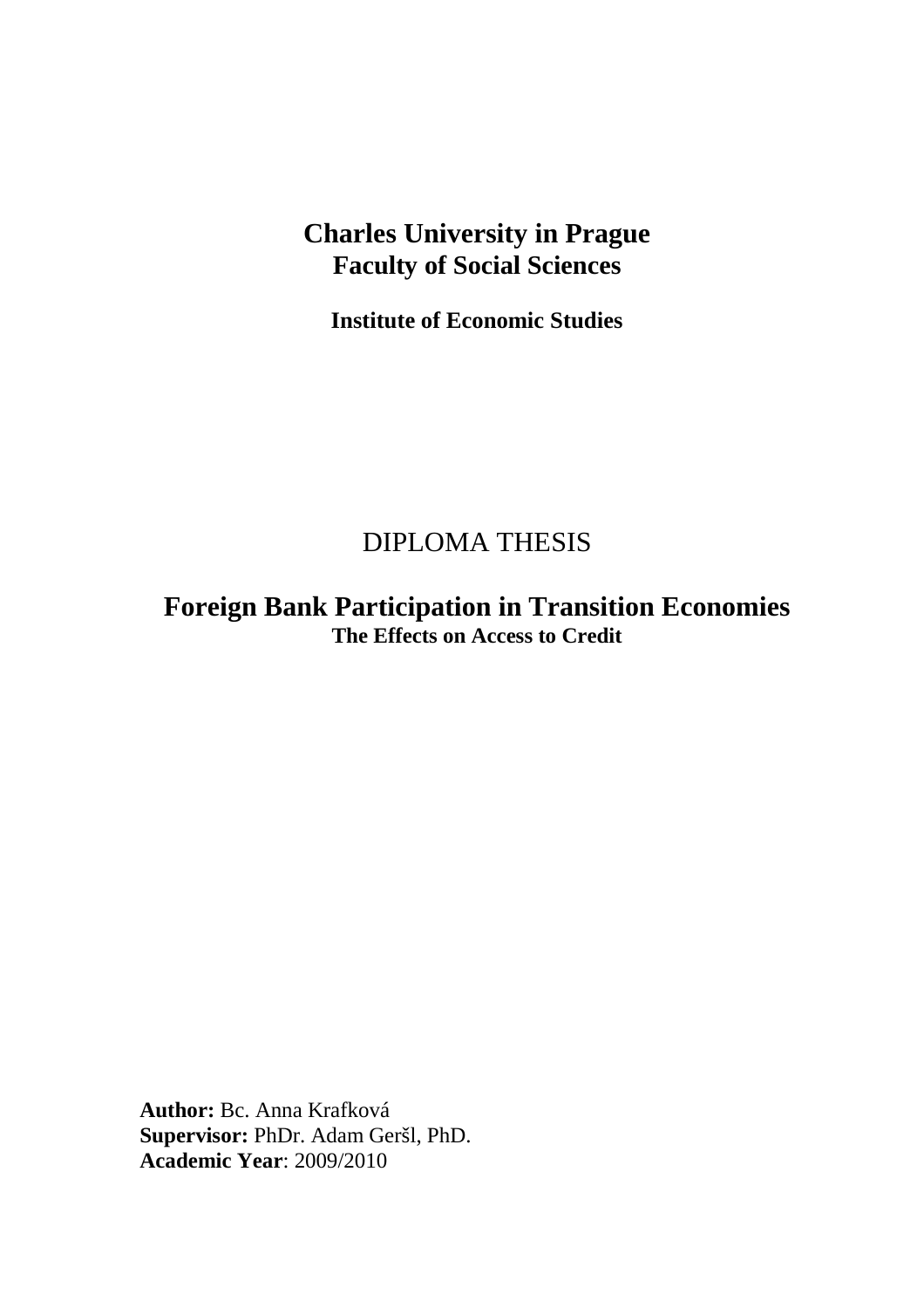**Prohlášení** 

**Prohlašuji, že jsem diplomovou práci vypracovala samostatně a použila pouze uvedené prameny a literaturu.** 

**Declaration** 

**Hereby I declare that I compiled this diploma thesis independently, using only the listed literature and resources.** 

**Prague, 18th May 2010** 

Anna Krafková

-----------------------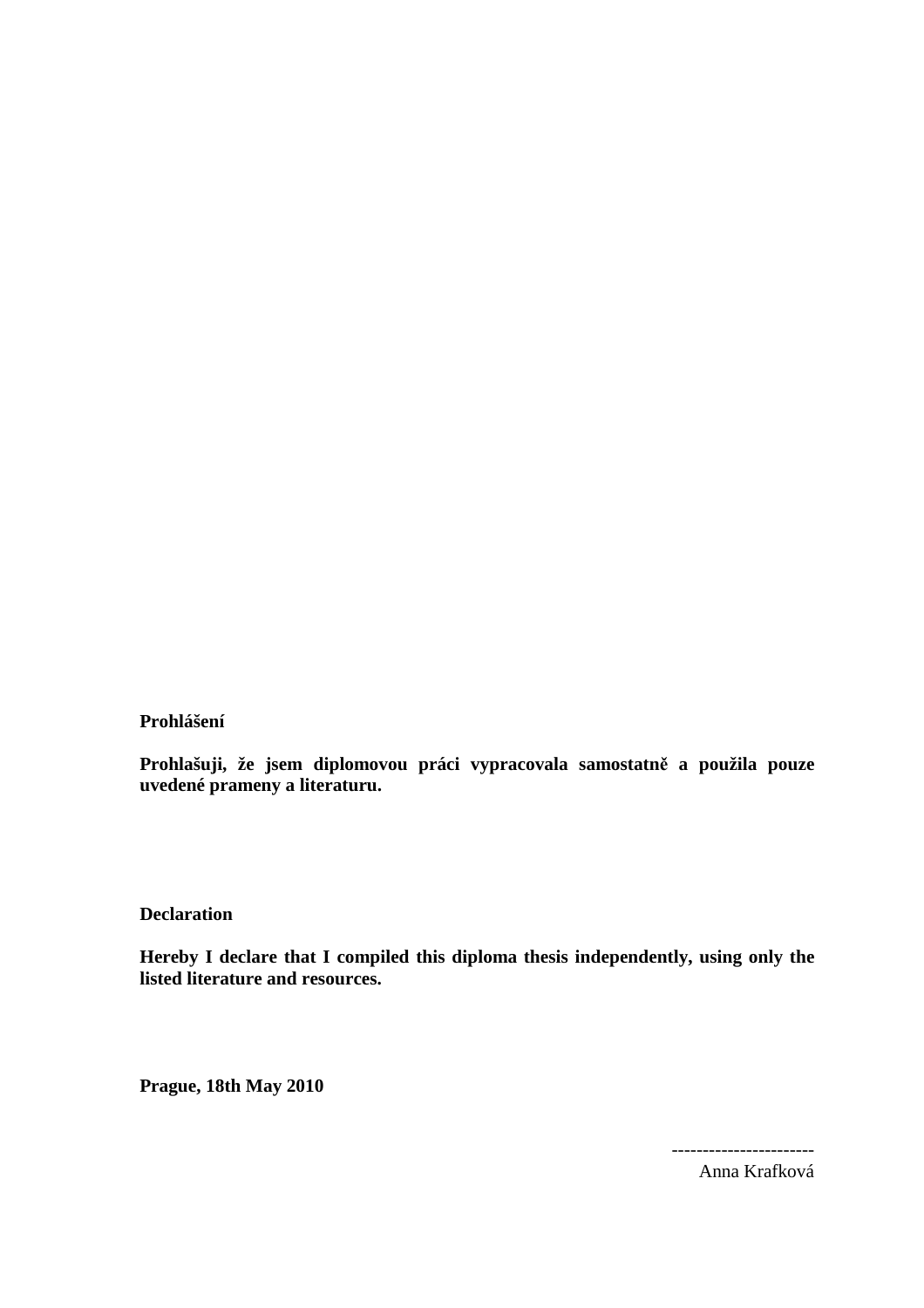## **Acknowledgments**

I would like to express my gratitude to PhDr. Adam Geršl, PhD. from IES FSV UK for supervising my work.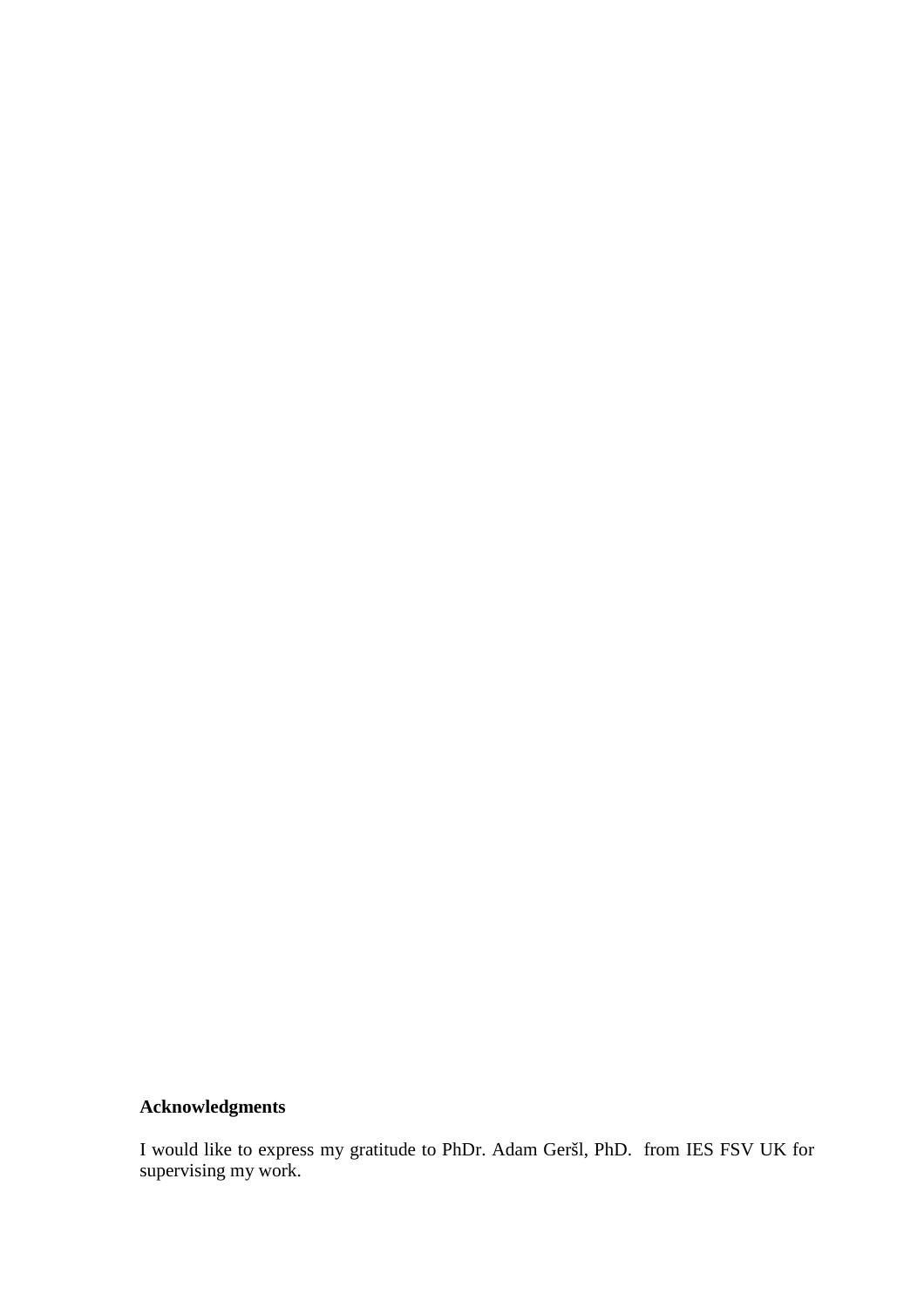#### Abstract

The thesis discusses the topic of foreign bank participation in transition economies. First part presents theoretical considerations about foreign bank entry and their empirical support. The main focus is then on the empirical investigation of the possible relation between the degree of foreign bank participation and the availability of credit across transition countries. Combining responses from a survey of firms operating in 38 transition economies with data on the degree of foreign bank participation, we derived some interesting conclusions. The analysis suggests that conditions for obtaining credit seem to be better in economies having higher share of foreign banks within countries of Central and Eastern Europe. The opposite conclusion was derived for countries of Commonwealth of Independent States; there economies with higher foreign presence tend to perceive conditions of financing as more problematic. Moreover, it was shown that enterprise size, its ownership and sector within which operates also matter when drawing conclusions on the effects on foreign bank on the availability of credit.

#### Abstrakt

Diplomová práce se zabývá tématem participace zahraničních bank v tranzitivních ekonomikách. První část prezentuje teoretické hypotézy týkající se vstupu zahraničních bank a příslušnou empirickou evidenci. Dále se práce zaměřuje především na empirické testování vztahu mezi dostupností úvěrů a mírou účasti zahraničních bank v tranzitivních ekonomikách. Analýza, který je založena na datech z průzkumu provedeného mezi firmami z 38 zemí, přináší zajímavé výsledky. Odhady naznačují, že země s větším podílem zahraničních bank mají lepší podmínky pro získání úvěru v regionu střední a východní Evropy. Naproti tomu, ekonomiky Společnosti nezávislých států s větší účastí zahraničních bank, hodnotí dostupnost úvěrů hůře. Analýza dále ukazuje, že velikost podniku, typ vlastnictví a sektor, v němž působí, jsou významnými faktory, které určují vliv zahraničních bank na jejich financování.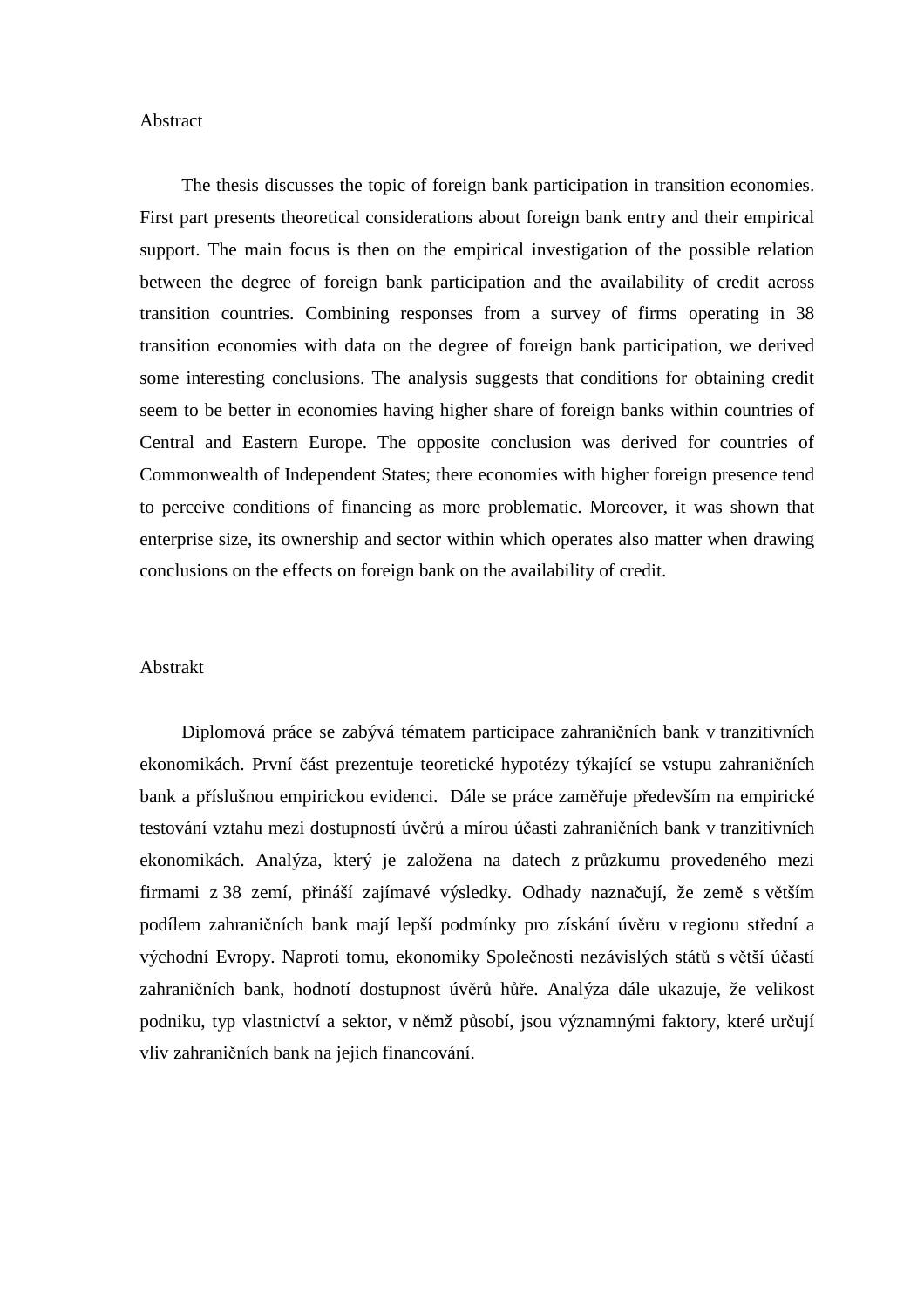# **Content**

| 2. The Pattern of Foreign Bank Penetration in Transition Countries 4 |  |
|----------------------------------------------------------------------|--|
|                                                                      |  |
| 3.1                                                                  |  |
| 3.2                                                                  |  |
| 3.3                                                                  |  |
| 3.4                                                                  |  |
| 3.5                                                                  |  |
|                                                                      |  |
| 4.1                                                                  |  |
| 4.2                                                                  |  |
| 4.3                                                                  |  |
| 4.4                                                                  |  |
|                                                                      |  |
| 5.1                                                                  |  |
| 5.2                                                                  |  |
| 5.3                                                                  |  |
| 5.4                                                                  |  |
| 5.4.1                                                                |  |
| Estimation of Separate Models for CEE and CIS countries 52<br>5.4.2  |  |
| 5.4.3<br>Estimation of the Model Including Sector Dummies57          |  |
| 5.5                                                                  |  |
|                                                                      |  |
|                                                                      |  |
|                                                                      |  |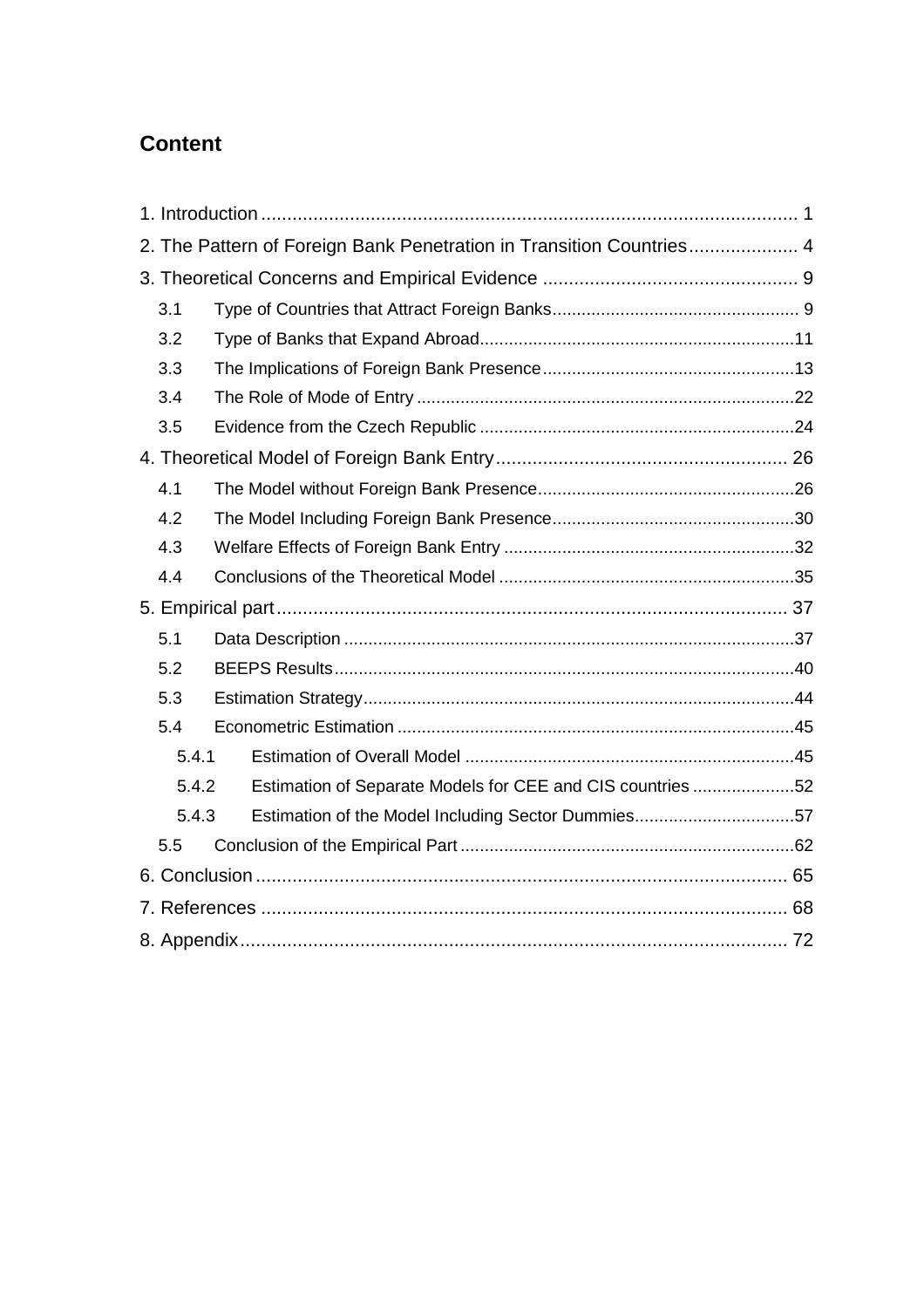### 1. Introduction

The international trade in goods and financial services has become an important feature of many world economies over the last decades. To facilitate such a trade, also many banks expanded internationally. By establishing foreign subsidiaries and branches or by acquiring local institutions foreign banks entered domestic markets. This trend has become increasingly important and therefore a large literature regarding the consequences of foreign bank presence spurred. The topic is of a great importance since conclusions of empirical research might be used as guidelines for politicians when considering whether to open their banking systems to foreigners. This thesis will contribute to the issue of foreign bank entry by examining the possible effects of foreign bank presence on the availability of credit in host country.

The first part of the thesis will discuss theoretical considerations about foreign bank entry. Why banks expand abroad? Are there any particular characteristics of countries that attract foreign bank? What types of banks became international? Once the banks enter foreign markets how do they behave? Is there any difference between their behavior and behavior of local banks? Finally, how does their entry affect domestic economy? On these questions was focused theoretical and especially empirical research of last two decades. It was proposed that there are some crucial factors determining the type of country into which foreign banks tend to expand. Namely, the economic integration between home and host country, market opportunities of host country and restrictions on foreign bank entry in the host country seem to play an important role. Further, there were identified particular characteristics of banks that tend to expand abroad. It is supposed that bank of large size, banks of higher efficiency and banks with better performance are more likely to enter foreign markets. Additionally, banks coming from countries with more restricted banking sector seem to not expand a lot.

The main focus of this thesis will be on the issue of the possible effects of foreign bank presence on domestic economy. It is assumed that foreign bank presence influences the efficiency and performance of local banking system, its stability and also should have some impact on the supply of credit in host country. The impact of foreign banks on supply of credit will be discussed in detail and some hypotheses will be also examined empirically.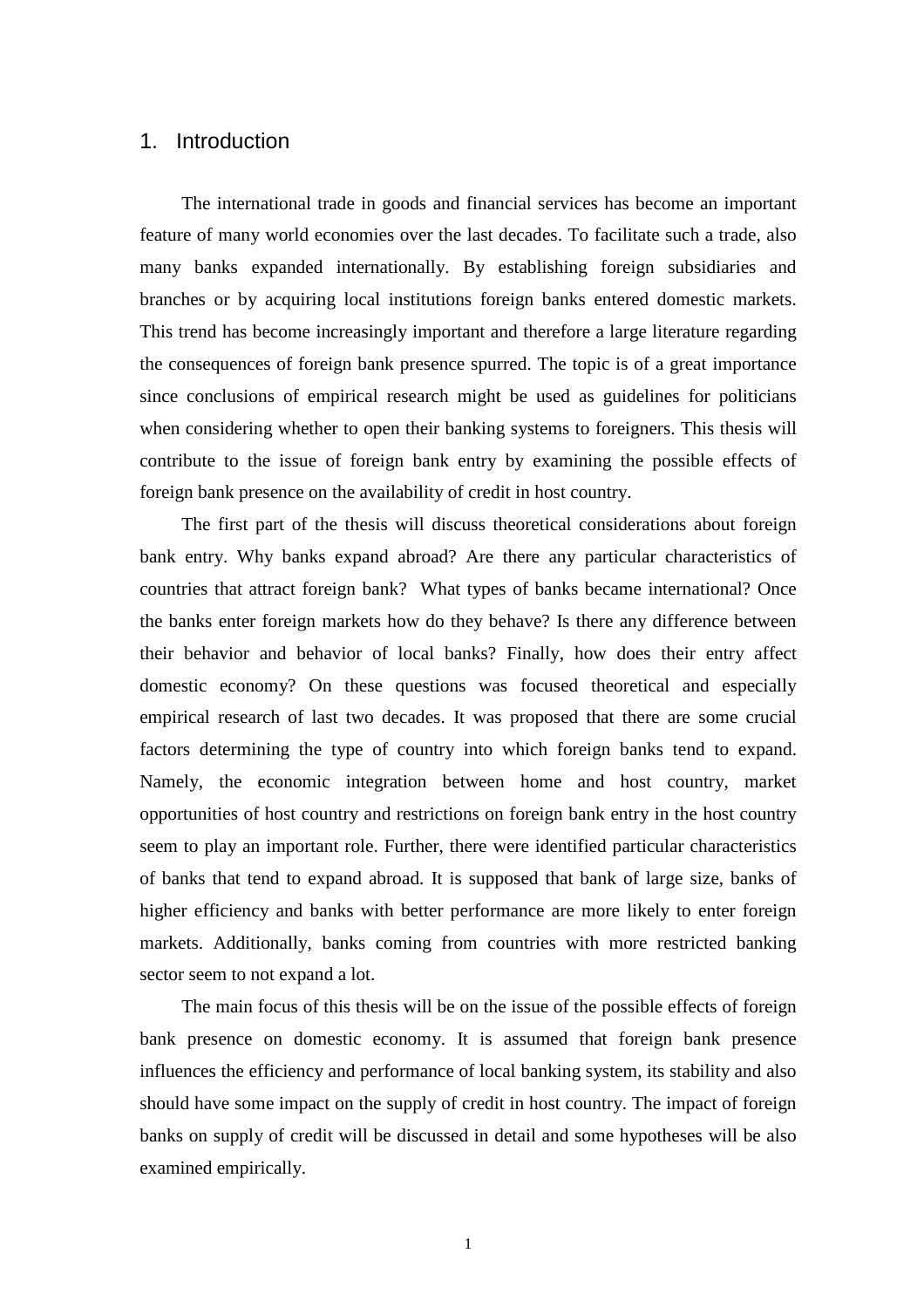The second part of the thesis will present theoretical model that describes the impact of foreign bank participation on the volume of credit provided in transition countries. It will be presented existing model, proposed by Detragiache and others (2006). The model is based on a crucial assumption that foreign banks have advantage in lending to large customers, compared to domestic banks. Accepting this assumption we can then derive from the model the basic testable hypotheses about the impact of foreign banks on the availability of credit. It will be shown that higher degree of foreign bank presence in transition economies is usually associated with lower amount of provided credit. Moreover, the model indicates that all benefits resulting from foreign bank participation will be appropriated by large borrowers.

The third part of the thesis then presents empirical estimation of the effects of foreign bank presence on the availability of credit in transition economies. Two main relations will be examined. First, we will see whether there is any significant relation between the degree of foreign bank presence and the availability of credit in transition countries. Second, we will examine whether conditions for obtaining credit differ among enterprises of different sizes and how this effect is related to foreign bank presence. Concretely, we will test the hypothesis that countries with higher foreign bank participation tend to finance large businesses more than businesses of small and medium size.

The main source for the empirical estimation will be the data set of The Business Environmental and Enterprise Survey (BEEPS)  $2005<sup>1</sup>$  made by the European Bank for Reconstruction and Development. The survey was realized in order to assess conditions for doing business in transition economies. Among others, it includes useful information of how particular enterprises evaluate conditions for obtaining credit. We will be interested especially in assessment of two factors related to banking sector, namely the perceptions about the accessibility of credit and the cost of finance. Empirically we will try to identify possible links between the degree of foreign bank presence and the assessment of conditions related to firm's financing.

The estimation will be therefore based on the firm-level data combined with the data on the degree of foreign bank presence in the countries. To separate the independent effect of foreign banks, we will include into the model also several variables characterizing the macroeconomic and institutional environment of countries.

 1 Data from 2005 are the latest available.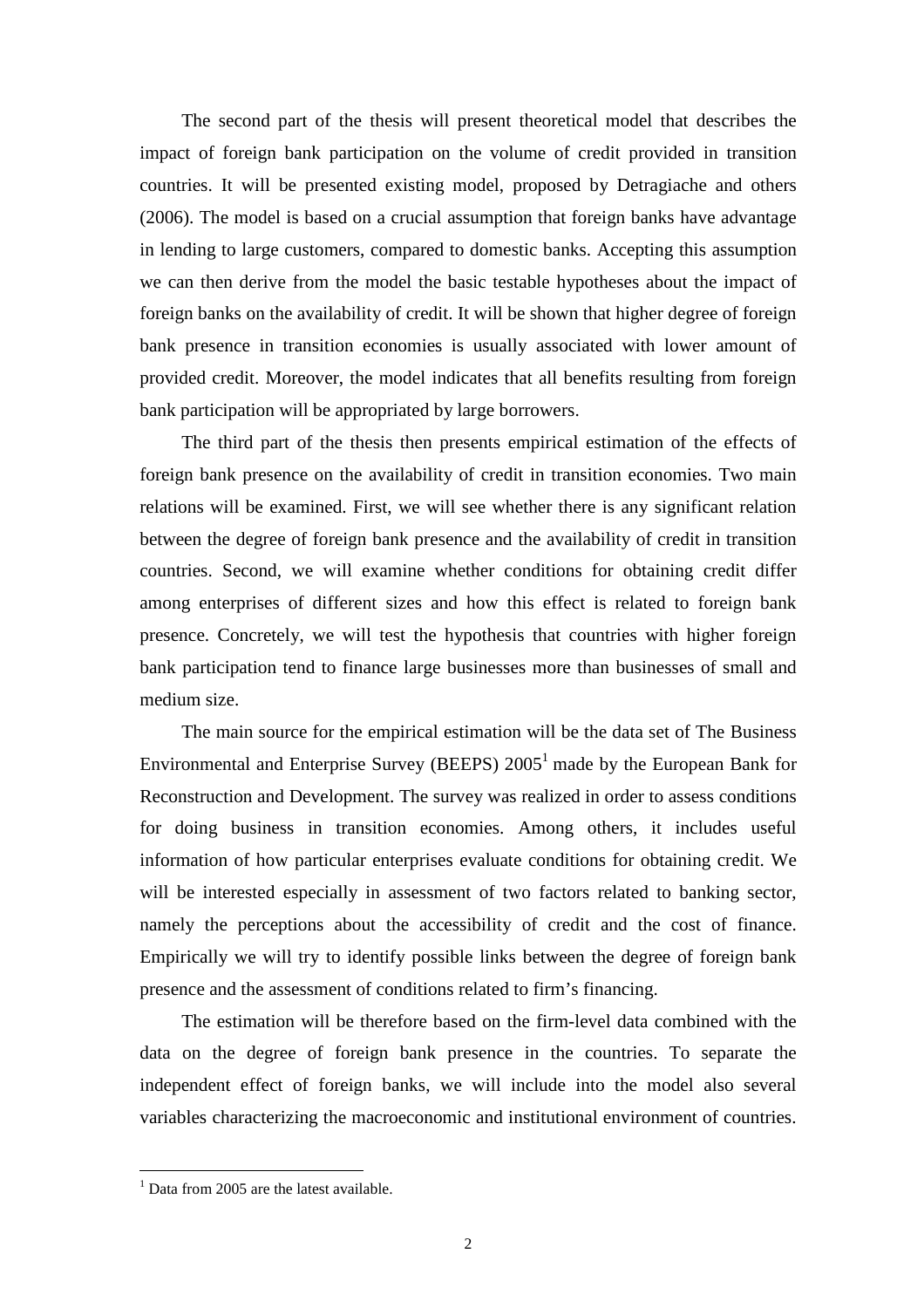Moreover, we will include firms' characteristics to capture for the effects of enterprise size and ownership. Finally, we will also control for the region and the sector within which the company operates.

BEEPS study covers enterprises from 16 transition countries in Central and Eastern Europe and 12 transition countries from the Commonwealth of Independent States. The empirical estimation presented in the thesis will therefore be made only for sample of transitions countries. The inclusion of CEE region enables us to draw conclusions applicable also in the Czech Republic.

The rest of the paper is organized as follows. Chapter 2 first describes the development of foreign bank presence among countries of BEEPS sample. Chapter 3 summarizes the theoretical considerations related to foreign bank presence and discusses the existing empirical evidence in this field. Chapter 4 presents theoretical model describing the effects of foreign banks on the supply of credit in domestic market. There are also derived the main hypothesis for empirical testing. Chapter 5 presents the empirical tests. There is examined the relation between the degree of foreign bank presence and the perceptions about availability of credit. Further, there is tested the hypothesis that the effect of foreign bank is distributed equally among enterprises of different sizes. Chapter 6 concludes.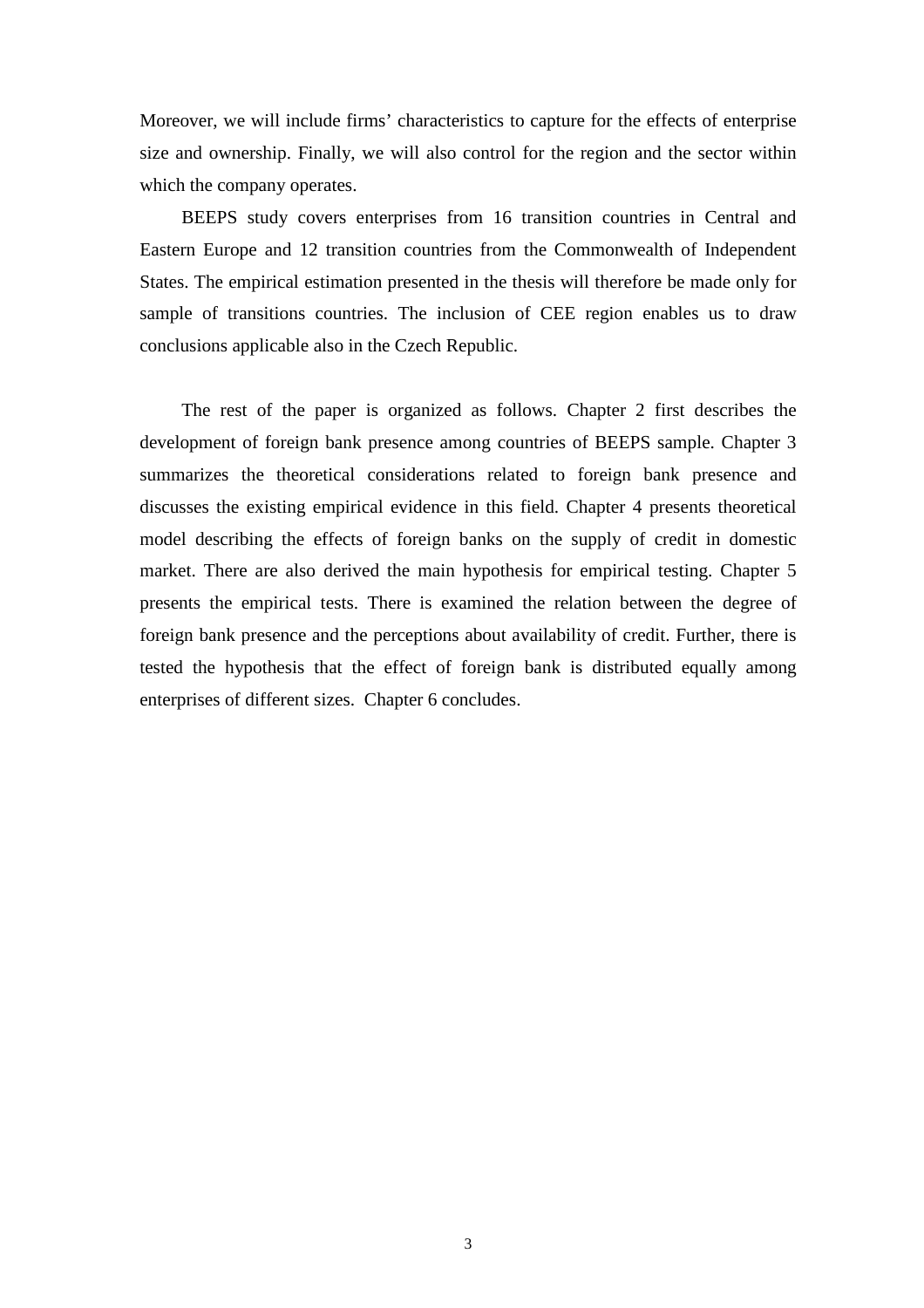### 2. The Pattern of Foreign Bank Penetration in Transition Countries

Although foreign bank entry has occurred in all countries of Central and Eastern Europe and the Commonwealth of Independent States over the last decade, it is difficult to identify any uniform pattern that would characterize the phenomenon. There are countries in which the share of banking assets held by foreigners increased significantly between 1998 and 2007; for example in Albania, Bosnia and Herzegovina, Croatia, FYROM or Georgia the share of foreign banks rose from less than 20 percent to more than 80 percent over the period. By contrast, there are countries in which foreign banks received only minority shares of the markets; such as Slovenia, Belarus, Moldova or Russia. In this section we will look at the development of foreign bank participation in the sample  $2$  of countries and we will try to identify possible relations between countries' characteristics and the degree of foreign bank presence.

Figures 1 and 2 show the degree of foreign bank presence across countries in 1998, 2003 and 2007, measured as the share of total bank sector assets held by foreign banks. It is evident, that all countries of the sample experienced significant inflow of foreign banks during the last decade. Divided figures for countries of Central and Eastern Europe (CEE) and the Commonwealth of Independent States (CIS) enable us to see whether there is an obvious difference in trend among these two groups of states. At the first view, we can see that in countries of CIS foreign bank presence is considerably lower than in the states of CEE. Georgia and Kyrgyz Republic are the only states of CIS region where foreign banks hold more than 50 percent of banking assets in 2007. Contrary, CEE countries all experienced more than 50 percent of foreign ownership in banking sector and in fact most economies have approximated the share of 90 percent in the same year. The only exception of European region is Slovenia where foreign banks got only 28.8 percent of the banking sector.

 $\overline{a}$ 

 $2^{2}$  In this section we always refer to the sample of the following transition countries: Albania, Armenia, Azerbaijan, Belarus, Bosnia and Herzegovina, Bulgaria, Croatia, Czech Republic, Estonia, FYROM, Georgia, Hungary, Kazakhstan, Kyrgyz Republic, Latvia, Lithuania, Moldova, Montenegro, Poland, Romania, Russia, Serbia, Slovak Republic, Slovenia, Tajikistan, Ukraine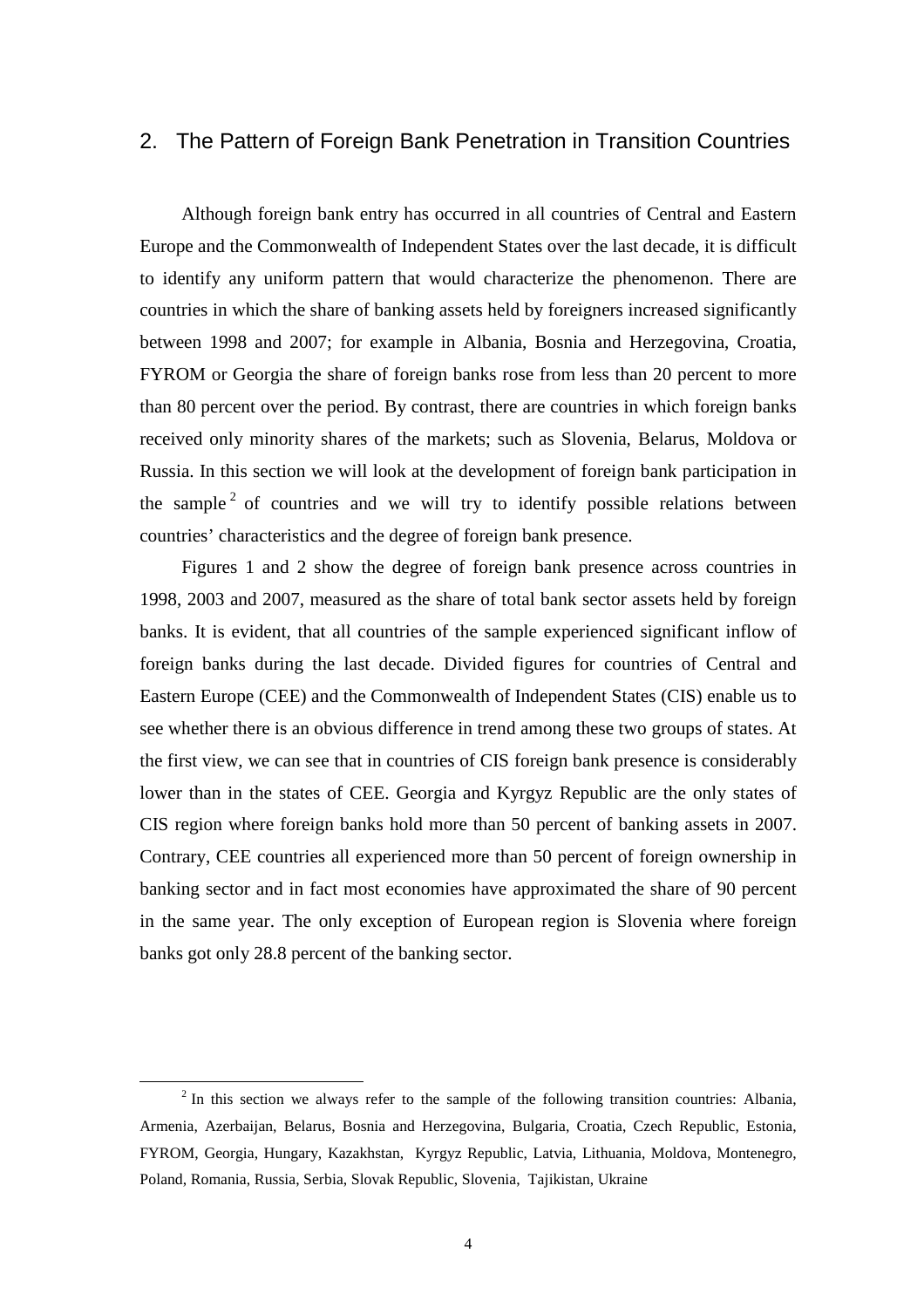Figure 1: Share of banking assets held by foreign banks in countries of Central and Eastern Europe (in percent). 1998, 2003 and 2007



Data Source: European Bank for Reconstruction and Development, Transition Report 2007

Similarly, the growth of foreign bank presence differs a lot among these two regions. Looking at the Figure 2, it is obvious that foreign bank entry was very slight among countries of CIS; the only shock experienced Georgia where the share of foreign banks increased from 19.3 to 90.6 percent in the period 1998-2007. The other countries noticed only slow increase, and in the later period (from 2003 to 2007) even decrease of foreign presence in banking sector. On the other hand, shares of foreign banks in all CEE countries increased significantly. The growth was not so strong only in economies where high foreign share was already present. As it shows the Figure 1, in most states rapid foreign entry occurred in the first part of observed period (1998-2003), while in the second period (2003-2007) the increase was only slow and in some cases was experienced even decrease (but notice that this was mainly due to already very high foreign presence).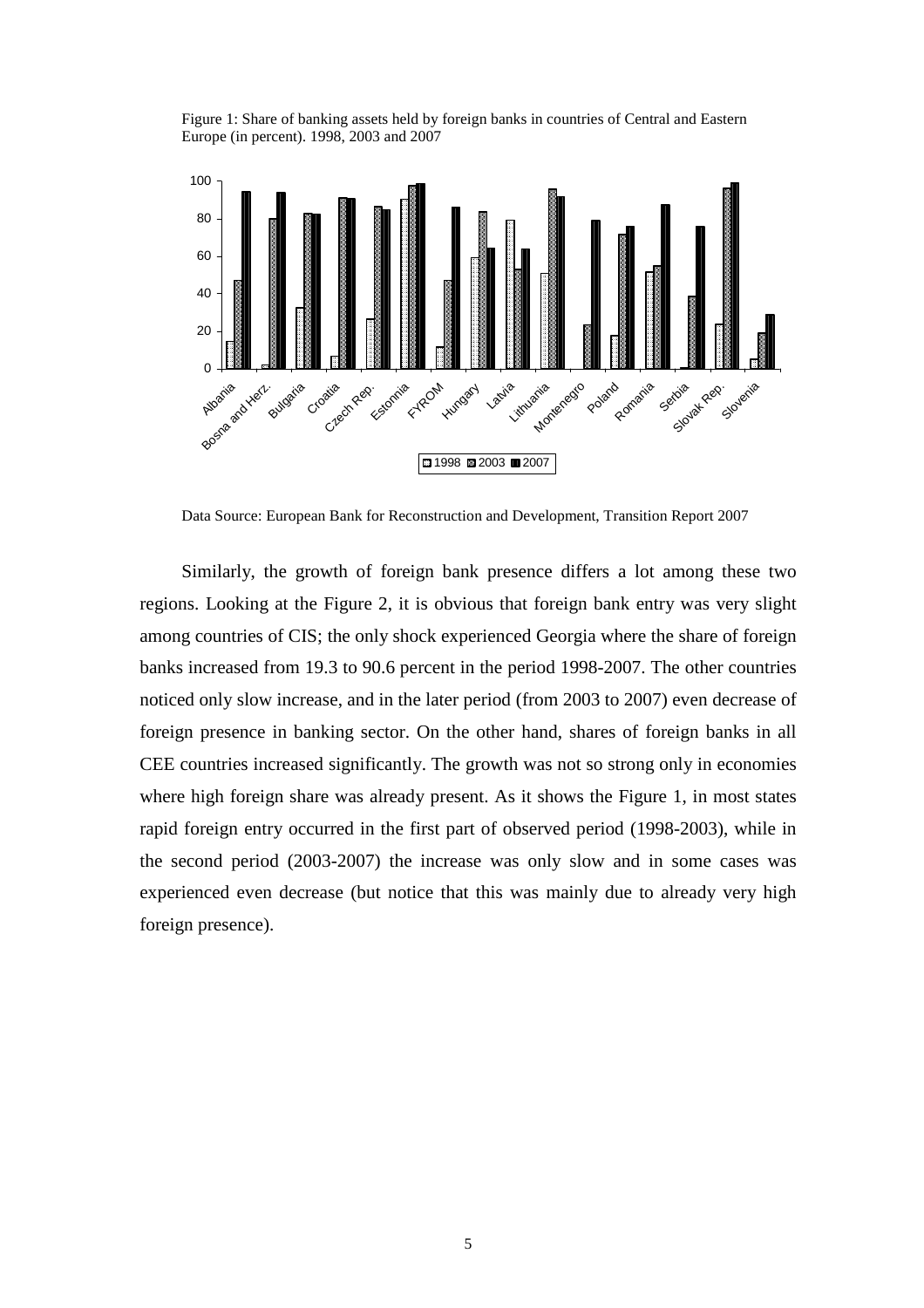Figure 2: Share of banking assets held by foreign banks in countries of Commonwealth of Independent States (in percent). 1998, 2003 and 2007



Data Source: European Bank for Reconstruction and Development, Transition Report 2007

Since Commonwealth of Independent States is in general poor region, the data might indicate that foreign bank entry is more intensive in high income countries. To look closely at this possibility, we plotted in the relationship of foreign bank presence and the level of GDP per capita in our sample. Figure 3 should capture these effects but unfortunately it does not indicate any clear dependence of foreign bank penetration on the level of economical development. From previous figures (Figure 1 and 2) we can see that foreign bank presence is very high (more than 90 percent) in very poor countries such as Albania, Bosnia and Herzegovina or Georgia. By contrast, there are relatively high-income<sup>3</sup> countries of our sample, such as Hungary or Latvia, in which the share of foreign banks is only around 60 percent. And Slovenia, which is the richest country of the sample, has one of the lowest foreign participation rates. Thus we can conclude that the level of economic development is not the only country characteristics that should be taken into account when considering the pattern of foreign bank entry.

 $\overline{a}$ 

 $3$  High-income countries (relative within the sample) refer to the states with GDP per capita higher than 3160USD in 2005.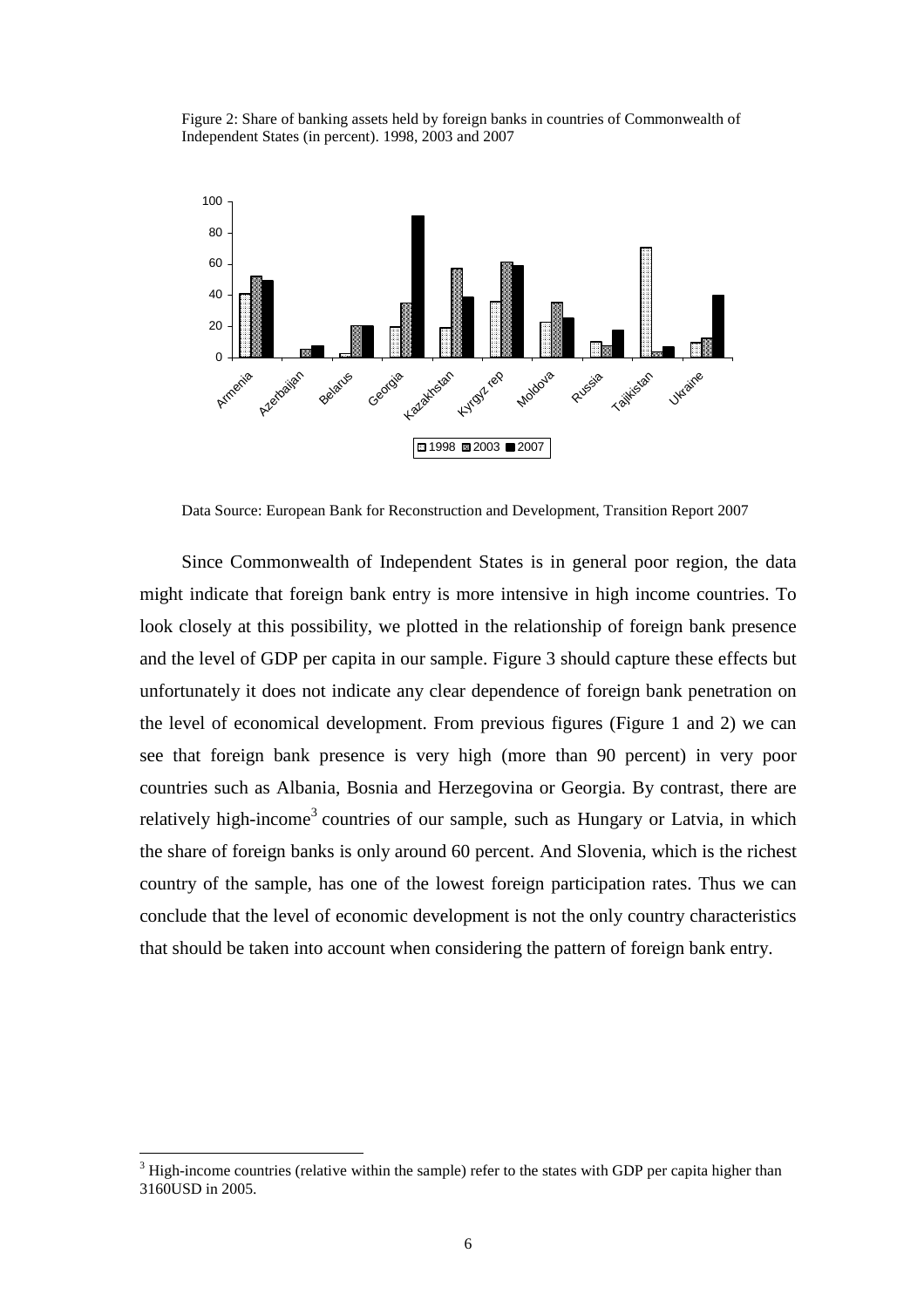Figure 3: Relationship between foreign bank presence and the level of economical development among transition countries



Data source: European Bank for Reconstruction and Development, Transition Report 2007 (Structural Change Indicators of 2007 and Selected Macroeconomic Indicators of 2005)

Financial development of country is another variable that might influence the penetration of foreign banks. It is assumed that countries with less developed financial systems should attract more foreign investors because of better market opportunities. Figure 4 presents the relation between the share of foreign banks and the level of financial development (measured as the ratio of money and quasi-money (M2) to GDP) in the sample of transition economies. Obviously, there is not any negative relationship found. On the contrary, we might conclude that high foreign bank presence occurs mainly in states with high level of financial development (concluding for transition economies).

Figure 4: Relationship between foreign bank presence and the level of financial development among transition countries



Data source: European Bank for Reconstruction and Development, Transition Report 2007 (Structural Change Indicators of 2007 and Selected Macroeconomic Indicators of 2005)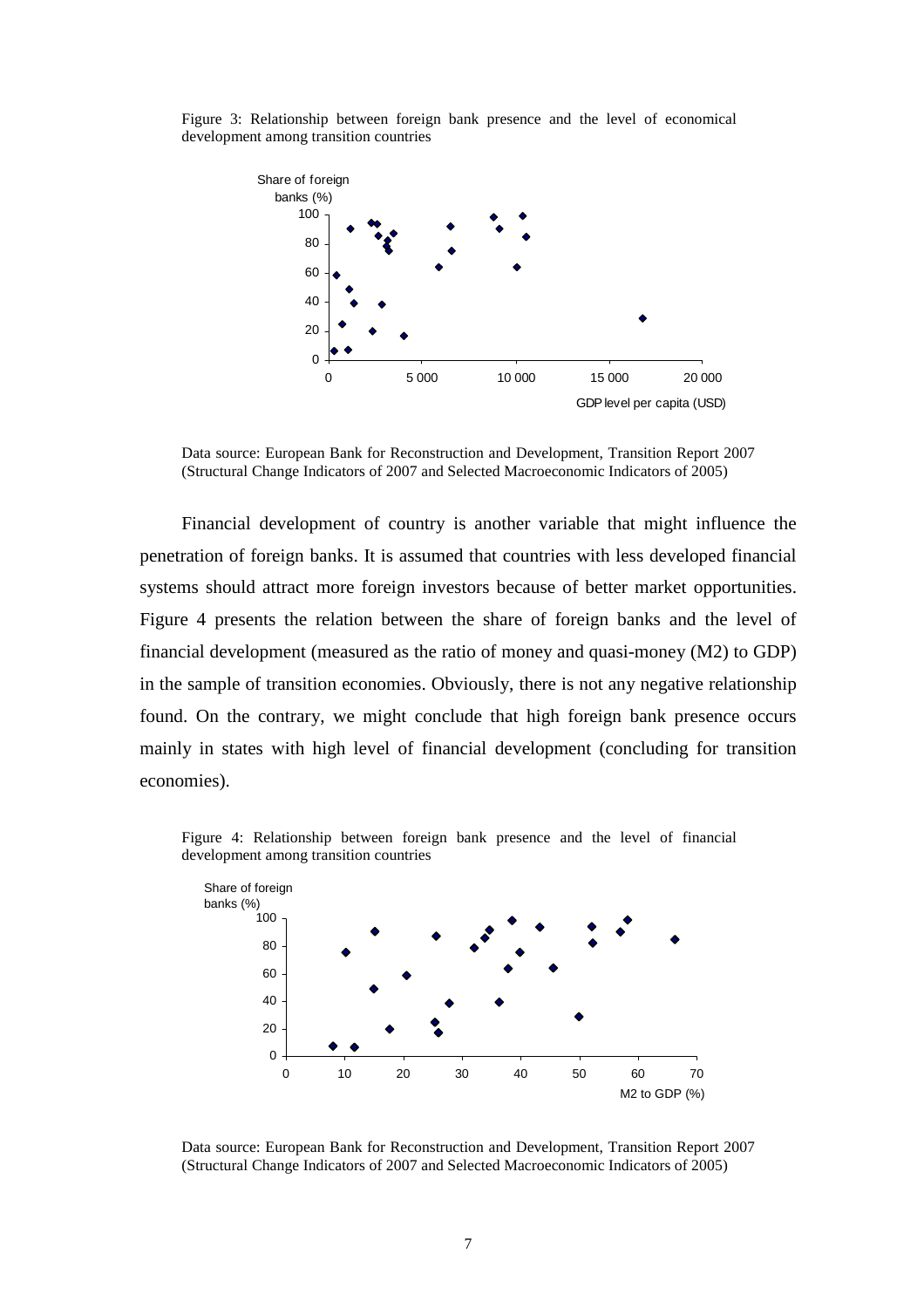Another important factor that might influence the degree of foreign bank participation is the overall level of foreign direct investment in the country. If the hypothesis that banks are following their customers abroad is true, there should be an obvious link between foreign direct investment in non-financial sector and foreign investment in financial sector. Figure 5 will help us to identify whether this effect is present in transition countries of CEE and CIS. The figure plots foreign bank entry in particular states as a function of net foreign direct investment. Again the pattern from the figure itself is not very clear. There are countries with very low level of foreign direct investment that at the same have very high presence of foreign banks (such as Estonia, Lithuania or Slovak Republic). And there are also countries with relatively high level of foreign direct investment and very low degree of foreign bank participation; Russia, Kazakhstan or Ukraine is the case.

Figure 5: Relationship between foreign bank presence and the level of net foreign direct investment



Data source: European Bank for Reconstruction and Development, Transition Report 2007 (Structural Change Indicators of 2007 and Selected Macroeconomic Indicators of 2007)

The evidence in this section was presented to point out some features of foreign bank entry in transition economies of Central and Eastern Europe and the Commonwealth of Independent States. First, foreign bank entry was not distributed equally across countries in the sample. Second, there are no obvious whether foreign banks are more willing to enter in countries with higher income level, better financial development or countries having higher level of foreign direct investment.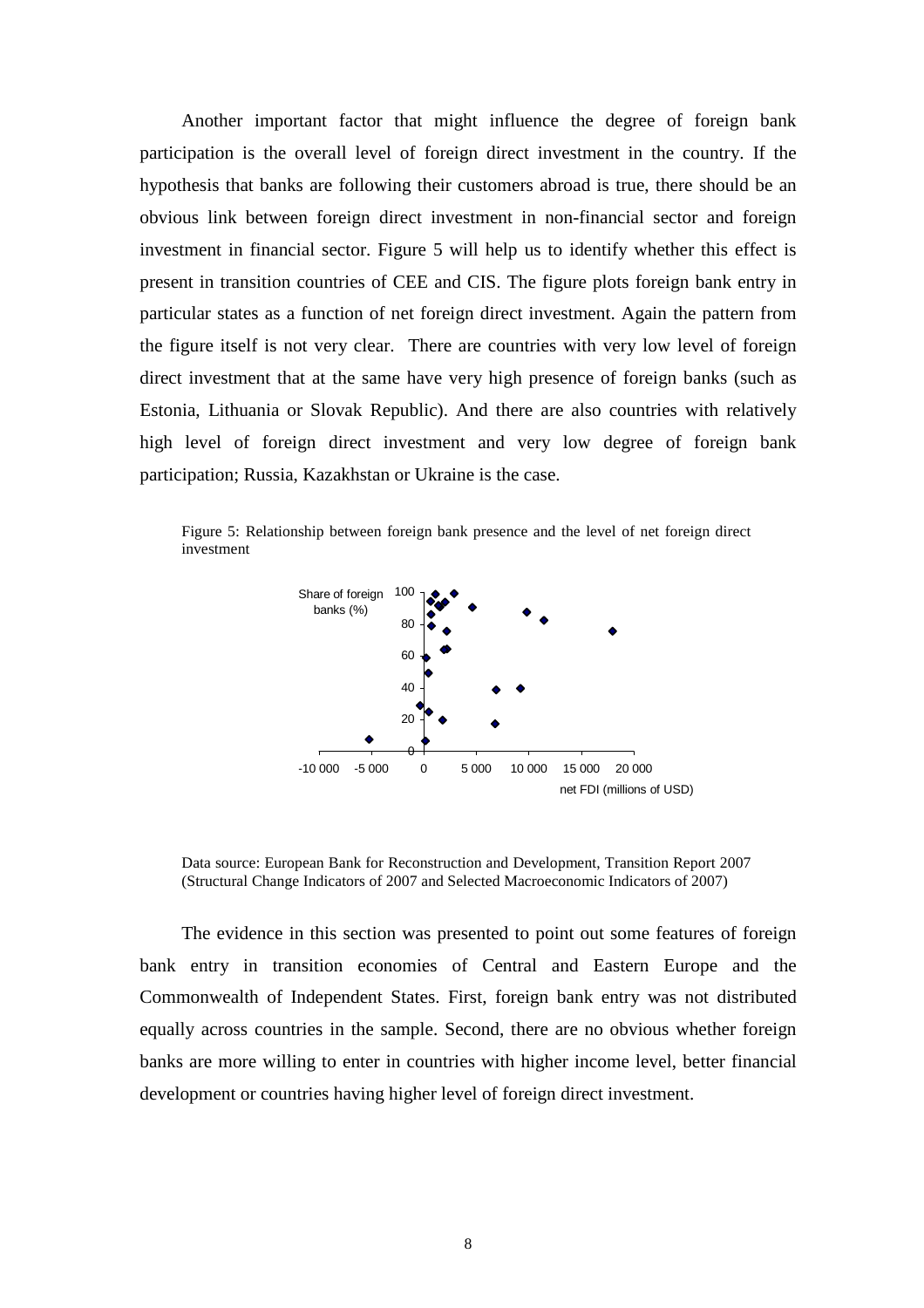### 3. Theoretical Concerns and Empirical Evidence

In this chapter we are going to discuss the main determinants of foreign bank entry. We will present theoretical considerations (and their empirical support) about the specifics of countries that attract foreign banks and as well about the particular characteristics of foreign banks that are willing to expand abroad. In the further section we will discuss the potential impact of foreign bank penetration. And because the effects of foreign bank entry on domestic economy is the core topic of the thesis, the evidence on this issue will be presented more extensively. Finally, we will present conclusions applicable in the Czech Republic.

#### 3.1 Type of Countries that Attract Foreign Banks

Empirical evidence points to three basic factors that are crucial when the bank is deciding whether to enter the host country: the economic integration between foreign bank's home and host country, the market opportunities in the host country and restrictions on entry and other regulations of banking sector in the host country (including tax treatment).

#### *(i) Economic Integration between Home and Host Countries*

The theory suggests that foreign banks are willing to enter into states that are more integrated with their home countries. The idea is based on the assumption that foreign banks follow their customers abroad. In other words if the economy experiences high level of foreign direct investments in non-banking sectors, it is probable that foreign investments will occur also in banking sector because foreign bank would like to benefit from new opportunities of their current clients. As a measure of economic integration is usually taken the volume of foreign direct investment and therefore many empirical researches are focused on examining the correlation between foreign direct investment and foreign bank presence.

However, it is not very clear if the positive relationship between investments in non-financial and banking sectors really refers to the causality effect. It is also possible that foreign bank presence might attract foreign direct investments, i.e. the causality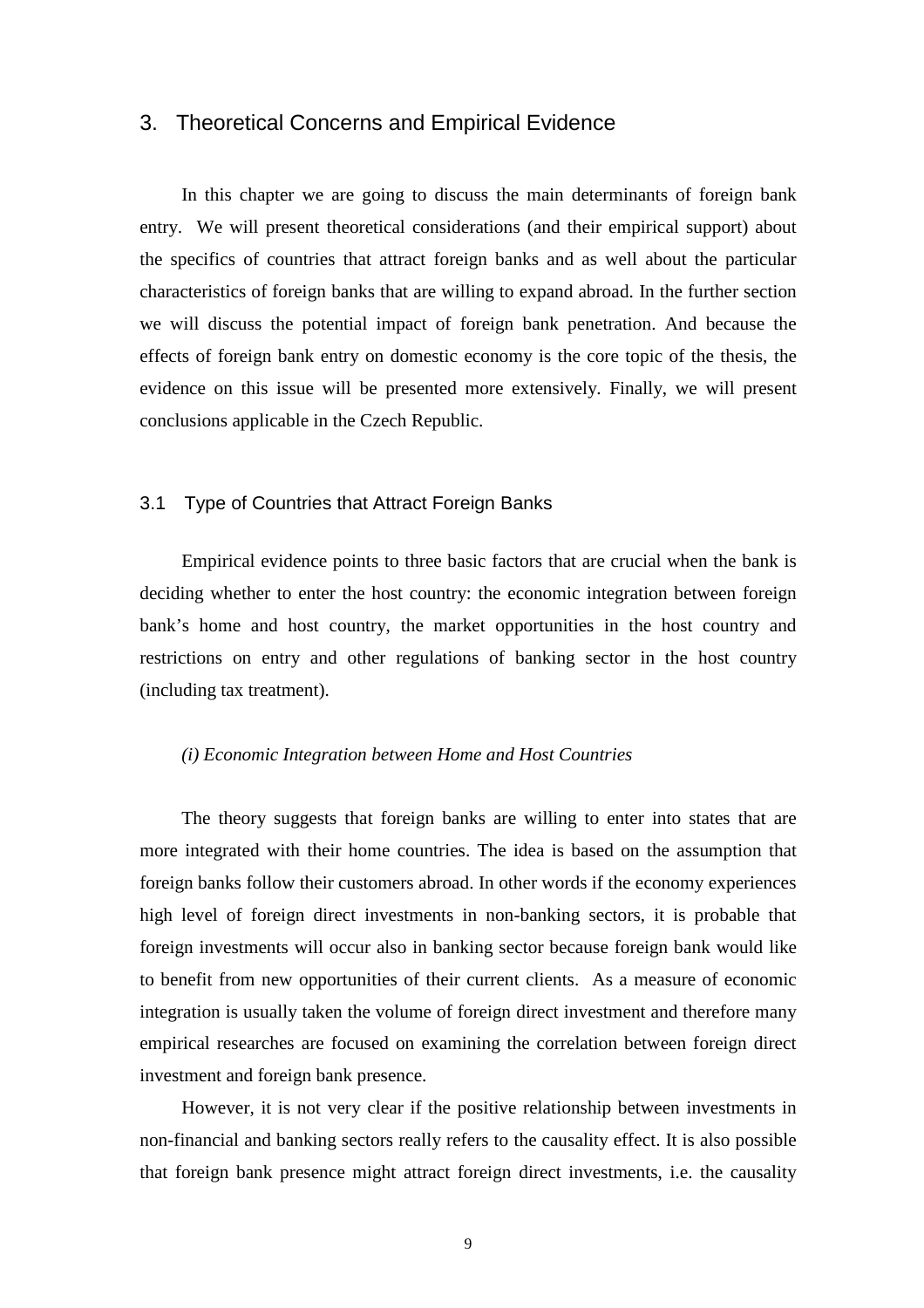will be vice-versa. Another possible concern regarding the idea of "following" customers abroad" is that not necessarily foreign banks provide financial services only (or even principally) to the affiliates of their home clients.

The evidence from developed countries supports the hypothesis that economic integration plays role (for example Budzeika (1991) or Fisher and Molyneux (1996)). In developing countries, on the other hand, foreign bank entry seems to not be attracted by foreign investment (as pointed out in Miller and Parkhe (1998)). One possible explanation for this finding might be the fact that there are another reasons why investors enter developing countries; particularly it is assumed that underdeveloped financial systems can drive foreign investors because of lower level competition in domestic banking systems and therefore because of better opportunities. This might be the case when foreign entry precede or even bring foreign investments in non-financial sector.

#### *(ii) Opportunities in the Host Country*

Another explanation why foreign banks enter domestic economies is that they are looking for new investment opportunities. One branch of empirical research addresses that foreign banks expand more to countries with higher level economic development (for example Claessens and others (2000)). Related hypothesis is that foreign bank entry occurs more frequently in countries that expect higher economic growth.

Focarelli and Pozzolo (2000) refer to the inefficiency of domestic banking systems as the main determinant. Higher average costs, lower net interest margins or higher cash flows (signaling an inefficient use of capital), attract new investors that can take the advantage of their expertise and human resources to restructure inefficient banks. They also show that bigger share of foreign banks is found in countries where banks are on average small. This might indicate another opportunity for foreign banks – easier acquisition of local banks and greater chance to increase the market share after restructuring.

Once more we can conclude that the motive that leads foreign banks to enter domestic economies will differ in the case of entering developed and developing countries. Inefficient banking systems will be most probably found in developing economies, therefore foreign banks will invest there to take the advantage of their expertise. However, also this effect have possible limitation; especially in the least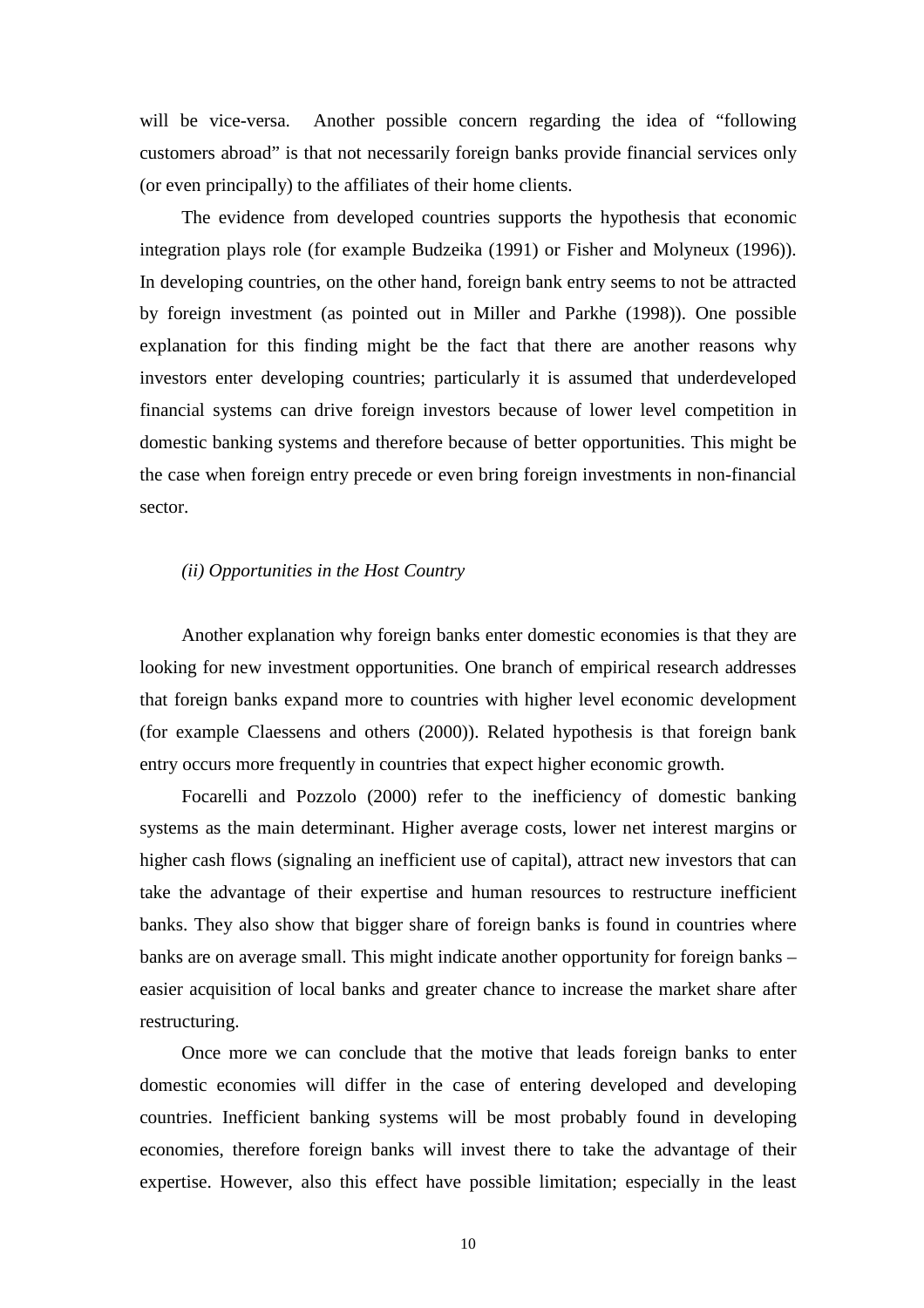developed countries where expectation of foreign bank profitability is very weak, the underdeveloped banking system is not the sufficient condition for foreign entry. Contrary, in developed economies the economic integration between home and host country will remain more important factor.

#### *(iii) Restrictions in the Host Country*

Naturally, home country regulations restricting foreign bank entry will be the crucial determinant of foreign bank presence. The effect of these limitations are quite straightforward, they limit the degree of competition and therefore helps to protect inefficient domestic banks. This idea is supported for example in Barth and others (2001), where cross country evidence shows that restrictions on foreign bank entry are usually associated with higher interest rate margins and higher overhead costs.

Despite of these concerns, many countries still maintain the policy of foreign entry restrictions.

#### 3.2 Type of Banks that Expand Abroad

The rich variation of banks that expand abroad let arise a large discussion on the topic of what type of banks usually enter foreign markets. Most theoretical explanations consider the product differentiation and comparative advantage as the main factors influencing the entry decision. However, because of difficulties with obtaining data for such a testing, the empirical evidence is missing. On the other hand, the empirical research focused mainly on the effect of other factors, such as bank's size, their efficiency and performance, and their home countries restrictions on banking.

*(i) Size* 

Generally, it is assumed that large banks are more likely to enter foreign countries. There are several supports for the hypotheses. First, foreign banks have usually customers among multinational companies and therefore the probability that they will be pulled to new regions is high. Second, if the bank covers a large share in home country it will be willing to seek new opportunities for better risk diversification. The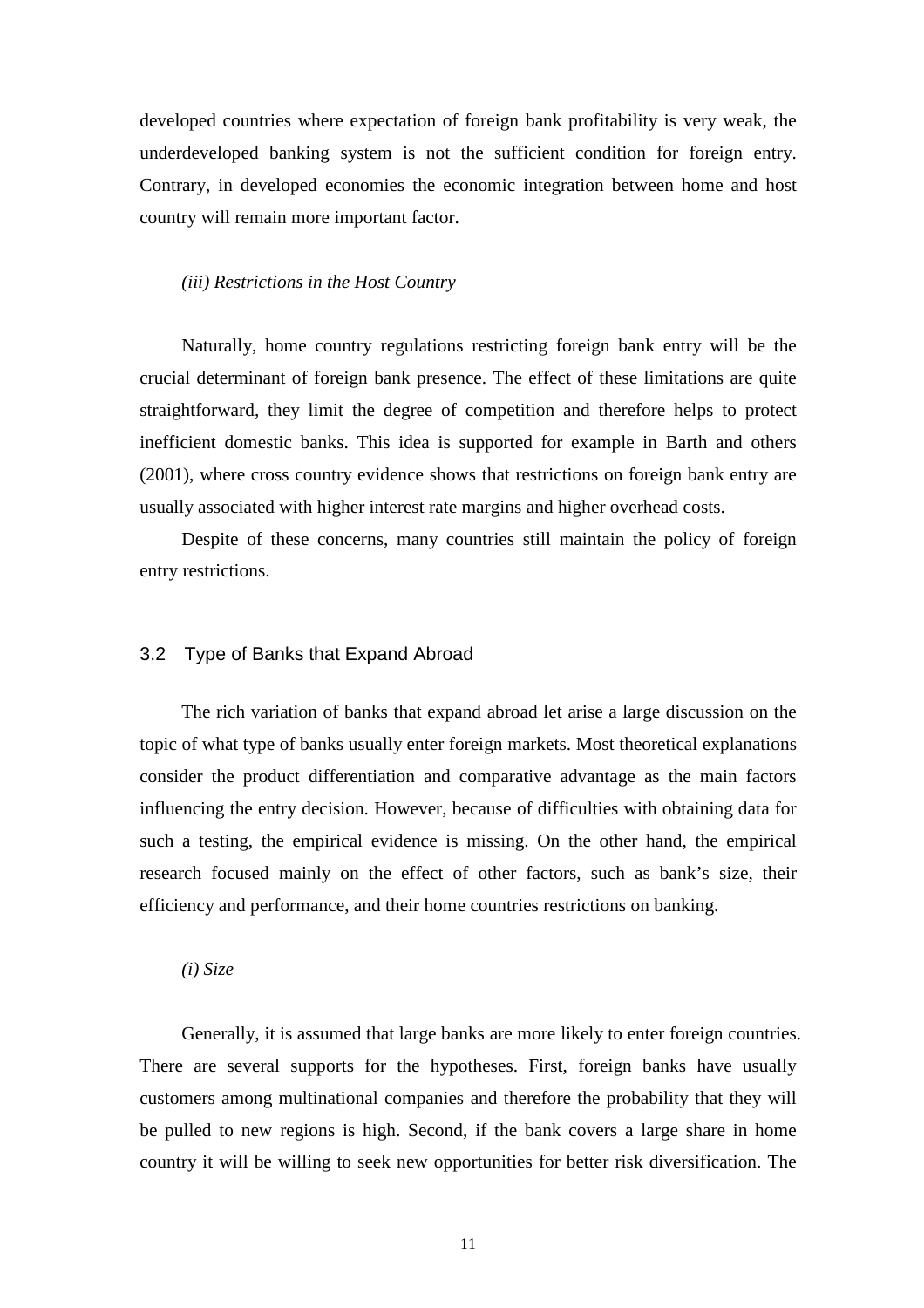foreign investment offers such an opportunity. Third, large banks might benefit from economies of scale. Especially when their basic activities are some services characteristic for international banking, such as portfolio management and investment banking, the large banks might benefit.

The empirical evidence in general found existing correlation between size of the bank and internationalization. For example Focarreli and Pozzolo (2001) find that bank size, measured by total assets, is positively linked to their internationalization in OECD countries.

#### *(ii) Efficiency and Performance*

Other evidence focuses on the question whether there is any relationship between the efficiency and performance of foreign banks and their willingness to enter new markets. There are studies that link the internalization of bank to their performance. Again Focarelli and Pozzolo (2000) show that there is positive and significant correlation between bank's returns on assets and the degree to which they expand abroad. This finding is consistent with the theoretical consideration that banks with better performance are more likely to expand to new markets because they will more probably benefit from comparative advantage. Moreover, the study indicates that banks with higher share of non-interest income enter new markets with more probability. The interpretation of this finding might clarify another characteristic of entrant bank: the more innovative the bank is, the more likely it will expand abroad where can benefit from product differentiation.

Different types of evidence bring studies that are comparing the differences in efficiency of domestic and foreign bank, both in developed and developing economies. Not surprisingly, the evidence differs a lot in these two samples. In developing countries, such as the United States, was found that foreign banks seem to be less efficient than domestic ones (for example Berger and others (2000) or DeYoung and Nolle (1996)). Contrary, in developing countries the opposite appears to be true. In these countries foreign banks exhibit lower profitability, as showed in cross-country studies of Dermiguc-Kunt and Huizinga (2000), and Claessens and others (2000).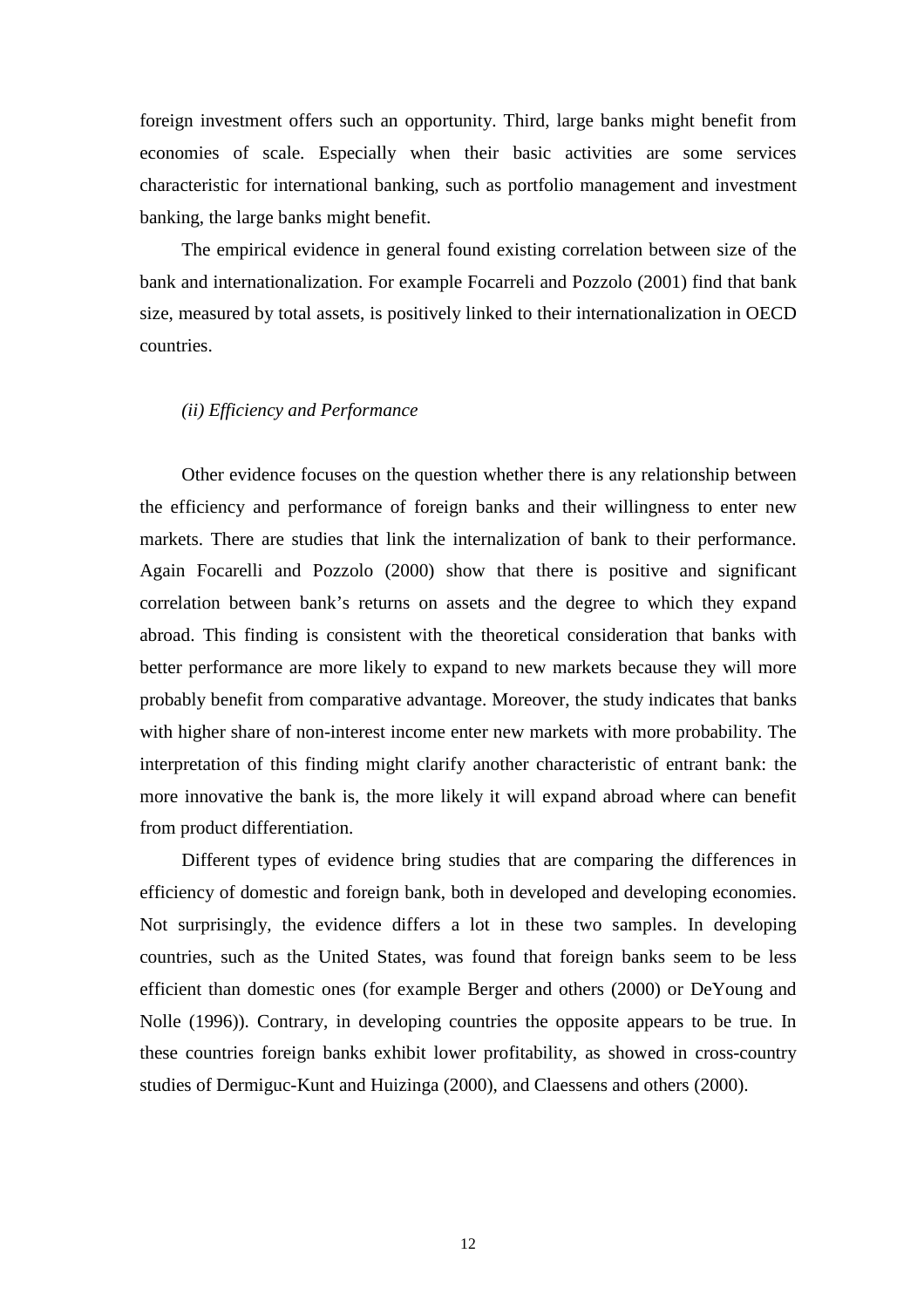#### *(iii) Regulations in Home Country*

Not only restrictions of banking sector in host countries but also regulation in home countries determines the pattern of foreign bank presence. Focarelli and Pozzolo (2000) provide the evidence that more restrictions in banking are linked to less foreign investments. The result is somehow surprising because one would expect that bank would be willing to expand into countries with no regulation. However, the authors offer a possible explanation. Since countries with more restrictions have usually less efficient banking system (as showed for example in Barth (2001), their banks will not be able to compete in foreign environment. The lack of comparative advantage of banks from restricted banking systems cause the low likelihood of these institutions to expand abroad.

#### 3.3 The Implications of Foreign Bank Presence

The biggest part of the research on foreign bank presence is dedicated to the implications of foreign bank penetration for domestic economies. This topic is of significant importance since there are still many countries that are comparing potential benefits and losses brought by foreign banks when deciding whether to let foreigners enter. The empirical research focuses mainly on three basic theoretical concerns regarding the foreign bank presence: (i) the effect on efficiency of domestic banking system (ii) the effect on stability of domestic banking and (iii) changes in credit supply.

#### *(i) Efficiency*

Supporters of foreign bank entry argue that foreign presence may improve the efficiency of banking systems through improvements in technologies (especially in risk management), supervision and regulation. As foreign entrants are usually of large size it is assumed as well that better economies of scale and risk diversification should be achieved. Moreover foreign entry increases competition in the country and helps thus to improve the efficiency. Finally, foreign banks are considered to be less susceptible to political pressures and less inclined to connected parties.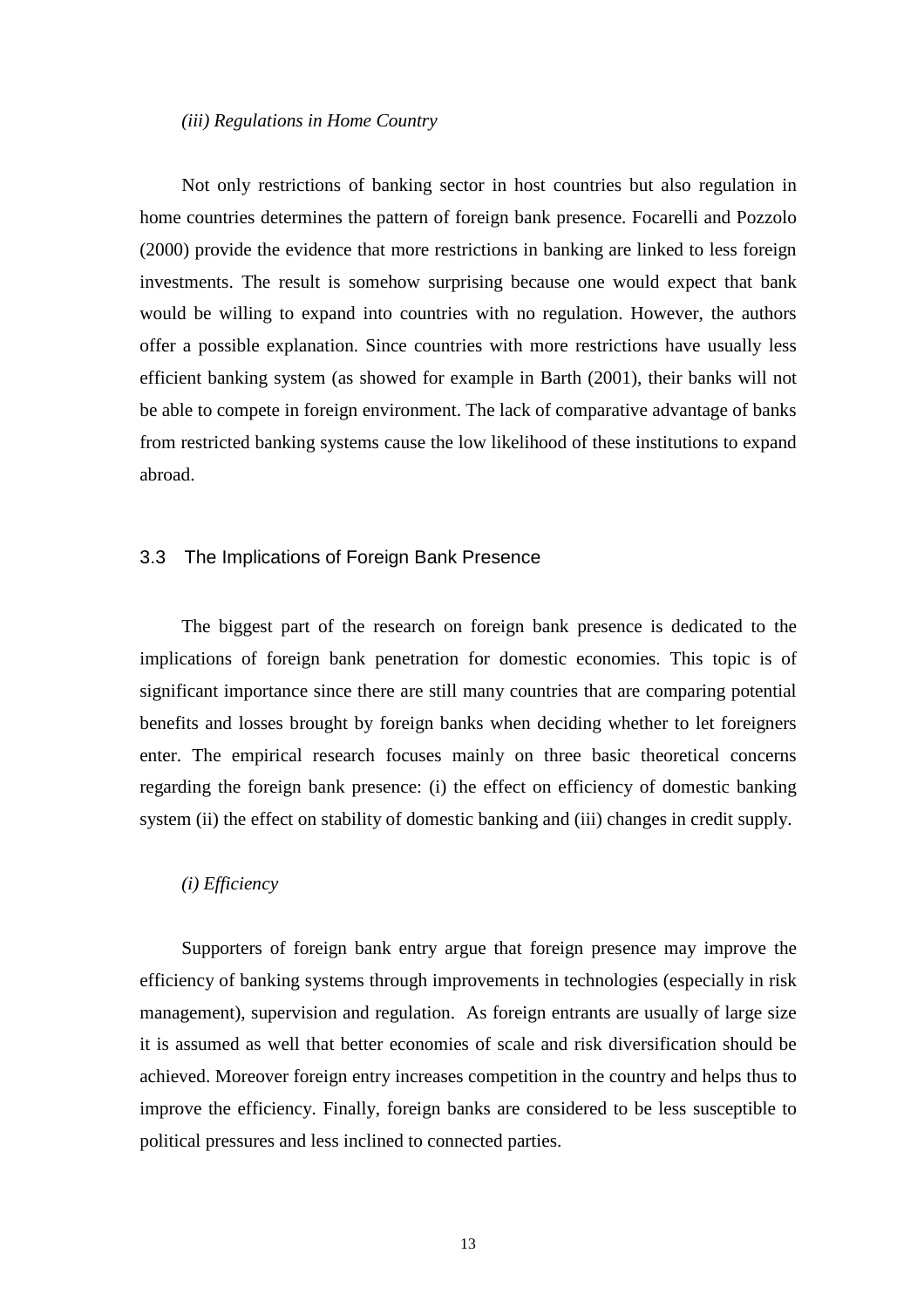A number of studies investigated whether these concerns have some empirical support. The evidence is drawn both from samples of developed and developing countries studies. Not surprisingly, the results often differ for these two groups since some improvements that foreign banks should bring (such as improvement in technologies or regulation) can be beneficiary only for less developed countries.

Claessens and others (2000) use a data set of 80 countries to show whether there is any difference in net interest margin, overhead, taxes and profitability between domestic and foreign banks. Their data set include all OECD countries, as well as many developing countries and economies in transition. The main finding of this paper is that foreign banks tend to have higher profitability in developing countries, whereas the opposite is true in developed countries.

Barajas and others (2000) investigate the difference between performance of domestic and foreign banks in Colombia. First by descriptive approach and then using panel estimation while controlling for several aspects of financial liberalization (such as overall increased inflow of capital or variables regarded to the number and relative size of new domestic entrants), they conclude that in general financial liberalization had beneficiary effect on Colombia's banking system. These gains arise from increase in competition, reduction in intermediary costs and improvements in loan quality. However, the authors point out that greater competition may result in increased risk and consequential deterioration in loan quality of domestic banks. Finally, the authors show that foreign entry lowered spreads among foreign banks, while domestic entry lowered spreads over all banks. This finding indicates that foreign banks did not compete against domestic banks in all sectors.

Hypothesis that foreign banks enter only areas where they have a comparative advantage is supported also by Clark and others (2000). On the sample of Argentine banks they show that foreign banks do not compete against domestic banks in all sectors but only in particular ones. The paper suggest that domestic banks with portfolios concentrated in manufacturing (traditional field of foreign banks investment) tended to have lower margins and lower profits than domestic banks in different sectors. Contrary banks oriented to consumer lending (the area were foreign investment was not relevant) had higher interest margins and higher profits.

Single country evidence provide also Unite and Sullivan (2001). Their evidence come from Philippines and tries to explain how the domestic banking changed after a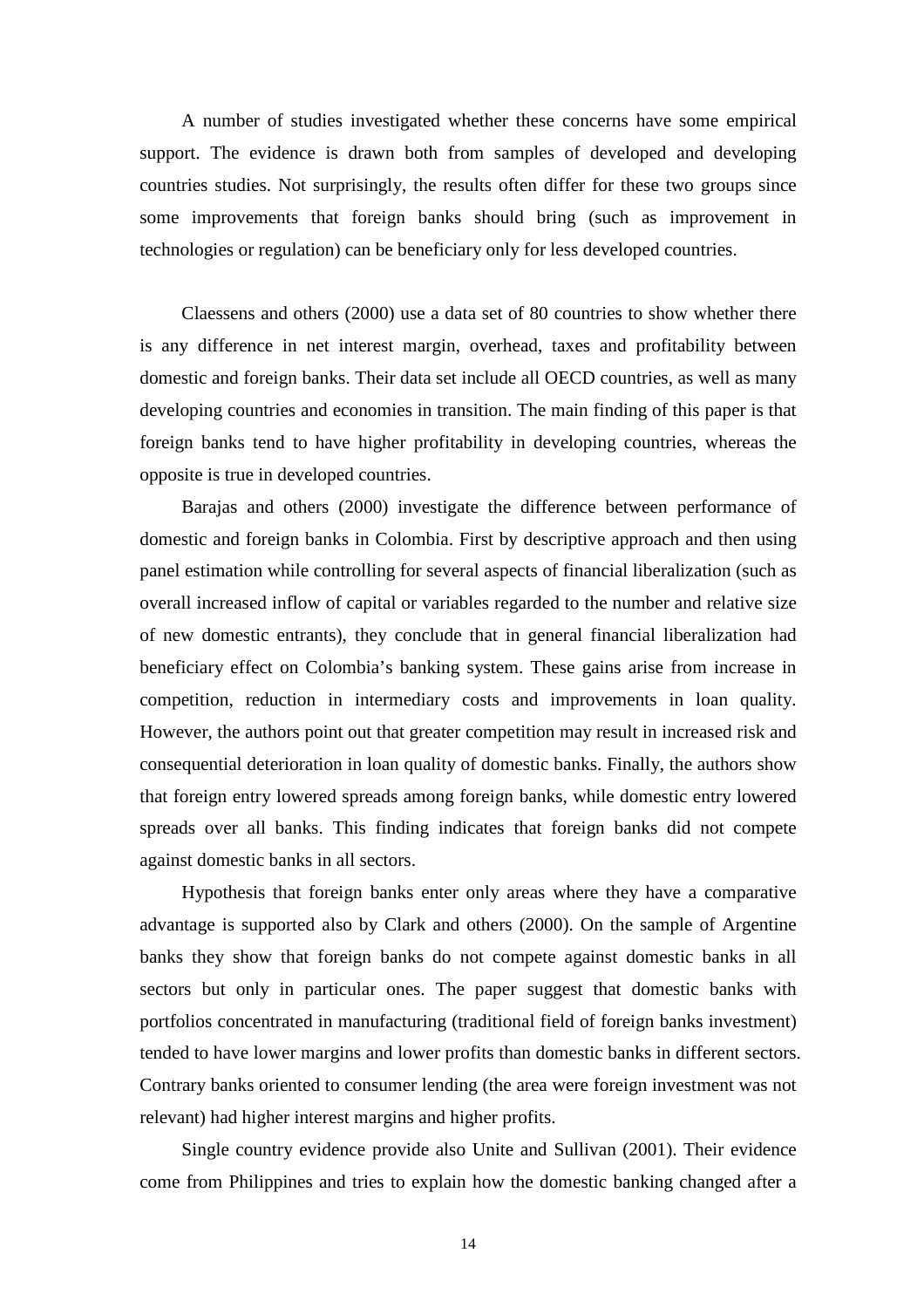great reform that allowed foreign banks to enter in 1994. The analysis is based on accounting data of 16 Philippine's commercial banks that covers the period 1990-1998. The authors find that foreign bank presence is associated with reduction in interest spreads and banks profit, however, this result seems to be true only for domestic banks affiliated to family business group. In general, it is concluded in the paper that foreign entry improves the efficiency of local banking system. In compliance with Barajas and others (2000), the author note that increased risk associated with greater competition will deteriorate loan portfolios.

Consequences of financial liberalization in home country analyses also Denizer (2000). Turkish economy opened to foreign competition in 1989 and quickly received a significant foreign investment in banking sector. Based on data of several foreign and domestic banks from the period 1980-1997 Denizer evaluates how this entry affected performance of home banking system. The author concludes that foreign bank entry (i) reduced overhead expenses, strengthen profits (ii) had strong effect on competition and (iii) had positive impact on financial and operations planning, credit analysis and marketing and human capital.

Another country of interest of researchers is Mexico which allowed foreign banks unrestricted entry to market in 1997, after the total collapse of banking system. The case study of this country from 1997 to 2004 provide Haber and Musacchio (2005). However, the authors mostly provide the evidence on credit availability in the country, they also make some useful comments on banking system profitability. The finding is that foreign banks are more profitable than domestically-owned ones because they are able to charge higher service fees due to higher market power.

Positive influence of foreign ownership on cost efficiency in the Czech Republic and Poland is found in Weill (2003). This analysis is based efficiency frontier approach and concludes that more open banking systems in general provide better efficiency.

#### *(ii) Stability*

Foreign banks are supposed to have access to more diversify (international) pool of liquidity than domestic banks, therefore it is assumed that foreign bank lending should be less affected by economic crises (especially when assuming crises in a home country). And even if foreign banks have some difficulties in providing credit they can still ask for financial support their parent banks. These are the main reasons why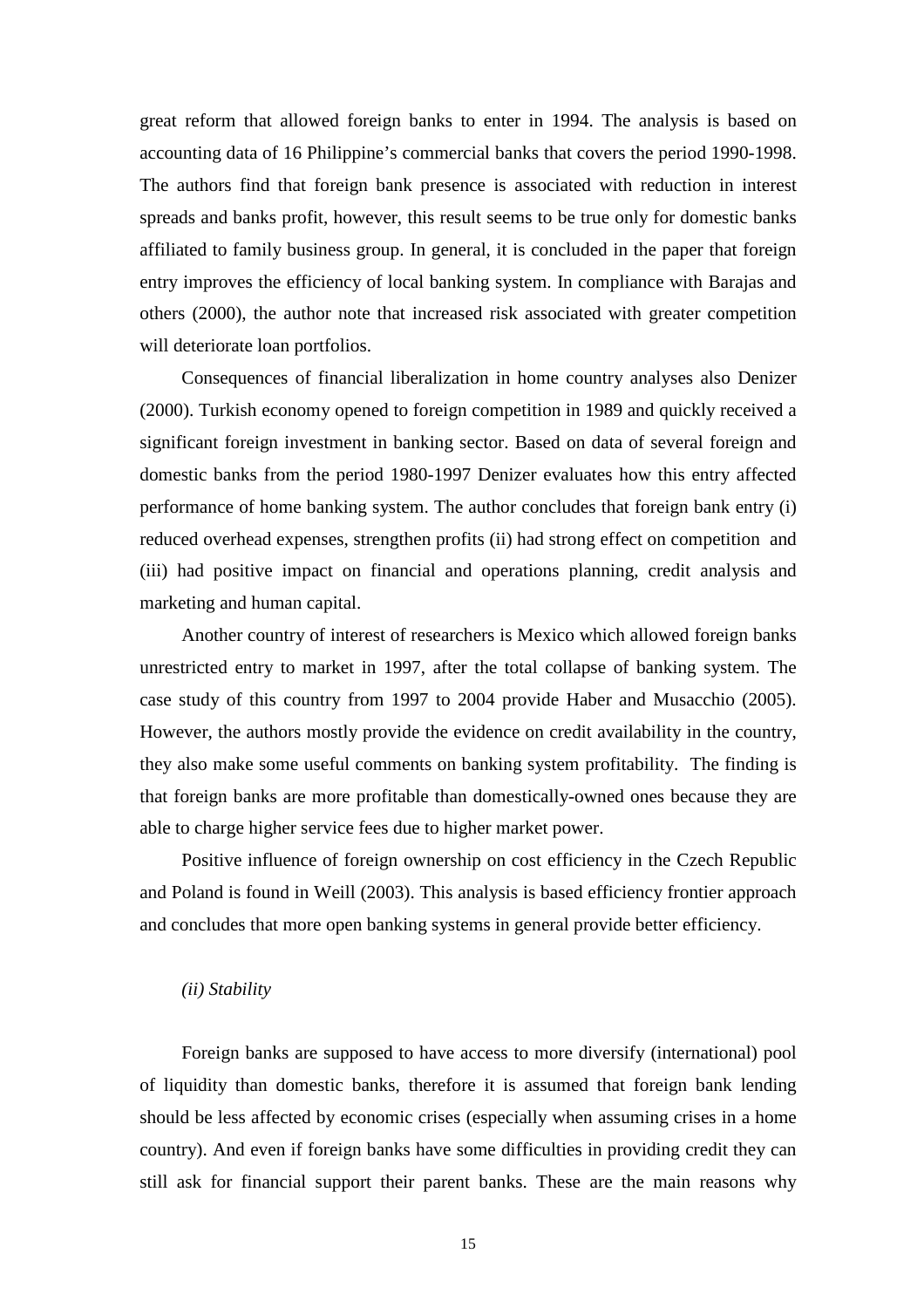foreign bank presence should be beneficiary to stability of domestic banking system and consequently for domestic economy at all.

On the other hand, there are also concerns regarding to the potential destabilization effect of foreign banks. In the case of economic crises in entrant's residence country, the economic difficulties might be transmitted into the domestic economy through restrictions in providing credit.

Latin America seems to be a good laboratory for investigation of the impact of foreign banks on countries' stability. That is because many countries in this region opened their banking systems to foreign competition in 90's and many of them experienced serious crises some years later. Peek and Rosengren (2001) find that in Argentina, Brazil and Mexico the economic difficulties did not harm the growth of foreign-owned banks. In fact, the position of foreign banks became even stronger because foreigners took the advantage of local crisis as an opportunity for their expansion. Thus foreign banks increased their impact by both, either by acquisition or by growth of existing subsidiaries.

The beneficiary effect of foreign banks for financial system stability in Argentine and Mexico find also Dages and others (2000). Comparing the behavior of foreign and domestically owned banks between 1990 and 1999, the authors see the foreign to be associated with stronger loan growth and lower volatility, and therefore contributing to the overall stability of financial system. Moreover, in both countries there is evidence on the loan growth during recent crises and after in the case of foreign banks. However, the authors point out that the results are not so straightforward, since not ownership per se but the asset quality of loan portfolios might be associated with higher growth. To support this concern, they show that banks with lower problem loan ratios are associated with lower volatilities, no matter whether they are foreign or domesticallyowned.

More interesting evidence bring Detragiache and Gupta (2002) comparing foreign and domestic bank behavior in Malaysia during the financial crises in Asia. They find that the differentiation between domestic and foreign banks is not crucial when studying the effects on stability of financial system. Rather the differences between those subsidiaries of foreign banks whose operations were not concentrated in Asia and other banks should be taken into account. The authors conclude that whereas foreign banks concentrated outside of Asia improved their profitability and interest margins during the crises, local banks and foreign banks operating in the region were hurt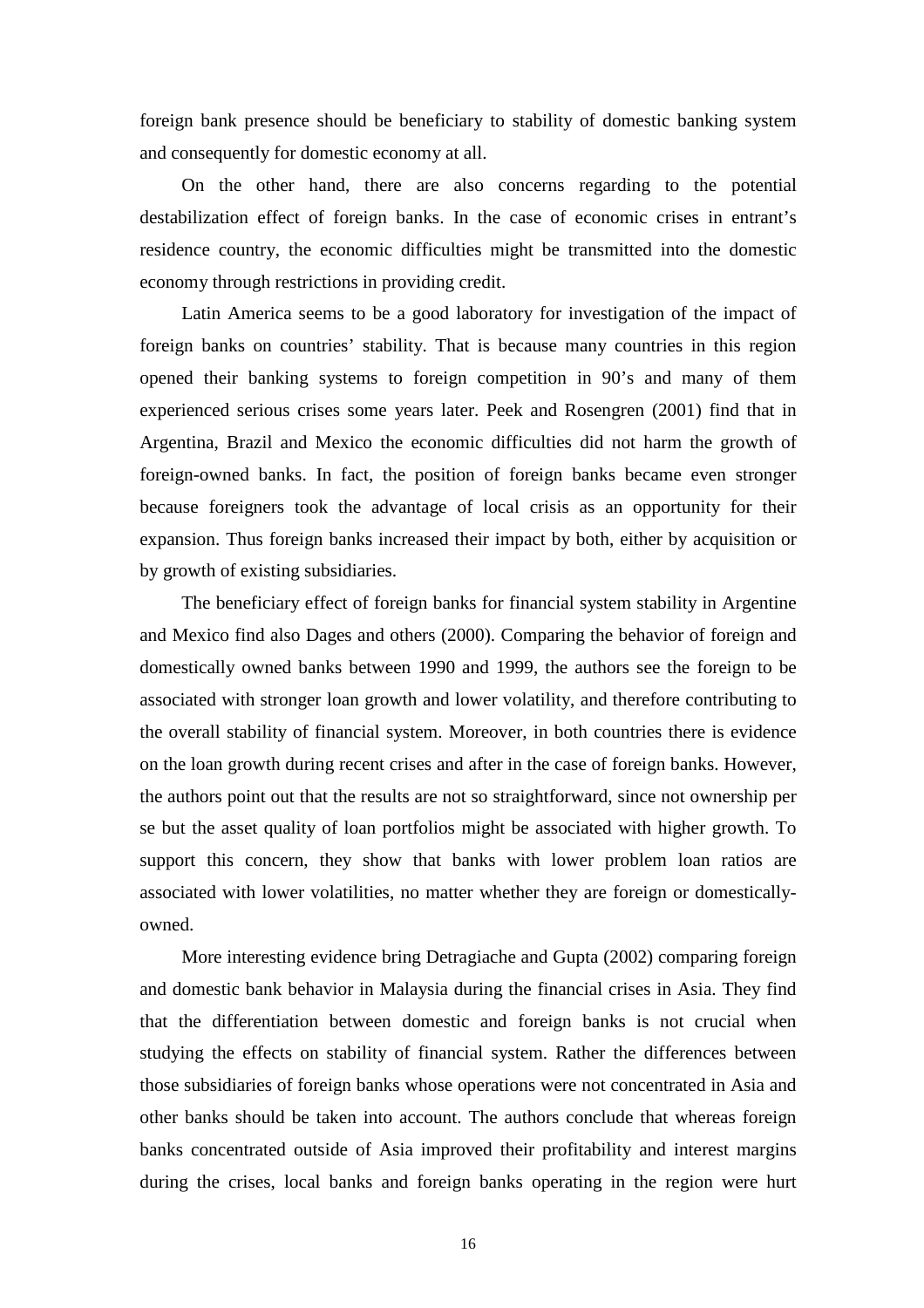seriously by the economic turmoil. Most likely these implications are related to the fact that foreign non-regional banks were less involved in risky sectors (such as construction or real estate) compared to local banks. The authors control also for the possibility that foreign banks are supported financially from their parent banks, but this effect seems to be not significant. Similarly they reject the hypothesis that political connections or government play any role in explaining poor performance of local banks during the crises.

The findings of Detragiache and Grupta are supported by the study of Mian (2006) who stresses on the importance of geographical distance between foreign banks' headquarters and local branches. He claims that distance (either cultural or geographical) may be crucial constraint for providing finance to informationally opaque businesses. His evidence is supported by panel data analysis of about 80,000 loans over 7 years.

De Haas and Lelyveld (2003) focused their research on the region of Central and Eastern Europe. Based on panel data set that comprises more than 300 banks over the period 1993-2000 they reject the hypothesis that foreign banks presence should have destabilization effect on domestic economy. During the crises domestic banks contracted their credit and deposits, whereas foreign banks did not experience any reduction. Additionally, the authors find evidence of significant and negative relationship between home country economic conditions and foreign bank expansion. During periods of lower economic performance of home country, foreign banks seem to increase their credit to capture profitable investment opportunities in the home country.

Goldberg (2001) deals with subsidiaries of U.S. banks providing credit in emerging markets. The analysis suggests that U.S. banks contributes to steady provision of credit in host countries even in the period of their economic crises and supports therefore the basic concern that associates foreign bank entry with more stable financial system. On the other hand, the author admits that U.S. banks participating in emerging countries are sensible to the U.S. economic fluctuations. Home countries may thus benefit from more diversified supply of credit when allowing foreign banks to enter, but at the same time they might be hurt by economic instabilities of foreign entrants' home countries.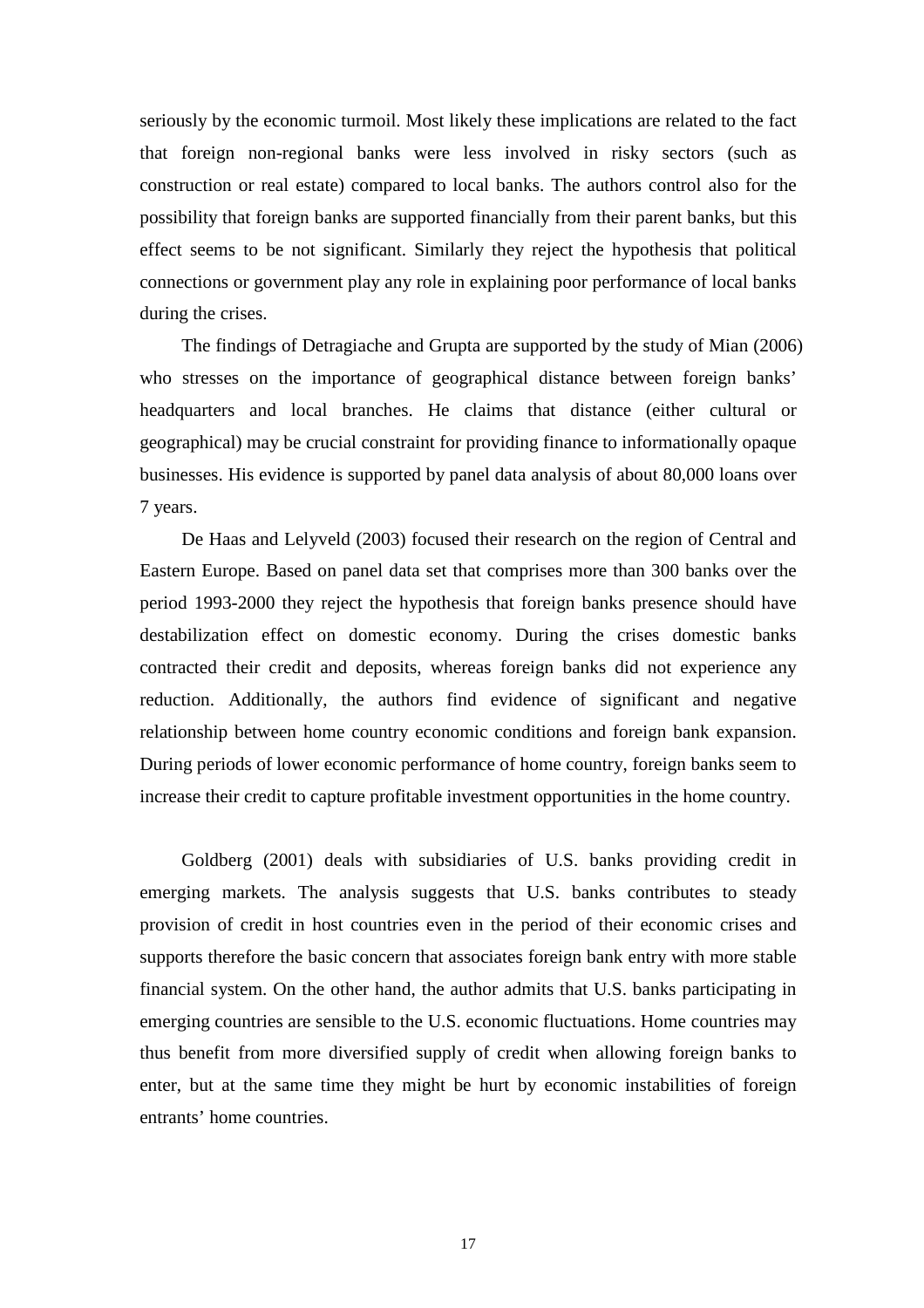#### *(iii) Credit Supply*

Once we believe that foreign banks are improving the efficiency and are lowering the volatility of banking systems, we should associate foreign presence with increase in supply of credit to customers. Possible limitation of this effect is the suspicion that foreign banks extend the credit only to certain type of enterprises, leaving some types of businesses – like small and medium-sized firms – unattended.

Common argument against foreign banks is that these institutions tend to "cherry pick" the most profitable customers and reduce thus the credit available to another group of enterprises. The most affected according to the theory should be small businesses since foreigners usually choose among large companies because of better availability of enterprises' information. Especially in developing countries this hypothesis raise fears because significant share of total value added and large fraction of the jobs generated in these countries are dependent on small businesses.

"Cherry picking" seems to be dangerous for domestic banks as well. If foreign bank choose the most lucrative customers, local banks are then dependent only on customers with worse ratings and this worsen position on the market can finally result in domestic banks' collapses.

The impacts of foreign banks on the share and growth rate of lending to small enterprises in Latin America examine Clarke and others (2002). Using bank level data of Argentina, Colombia, Chile and Peru from mid 1990s they support the hypothesis that foreign banks in these countries devote in general smaller share of their lending to small enterprises than domestic banks. Further, the authors point out that this effect occurs mainly due to the behavior of small foreign banks (when comparing the effect of small, medium and large-sized foreign banks separately). In all countries of the sample small foreign banks provide considerably lower level of lending to small enterprises than small domestic banks. Contrary to this finding, the difference between lending of foreign and domestic banks of medium and large size is not so big. In fact in two countries of the four case study countries – Chile and Colombia – the authors find evidence that large foreign banks tend to lent more to small businesses in comparison with domestic large banks.

Taken into account that bank size plays an important role, the authors also investigate whether the rate of lending to small businesses (as a share of total lending)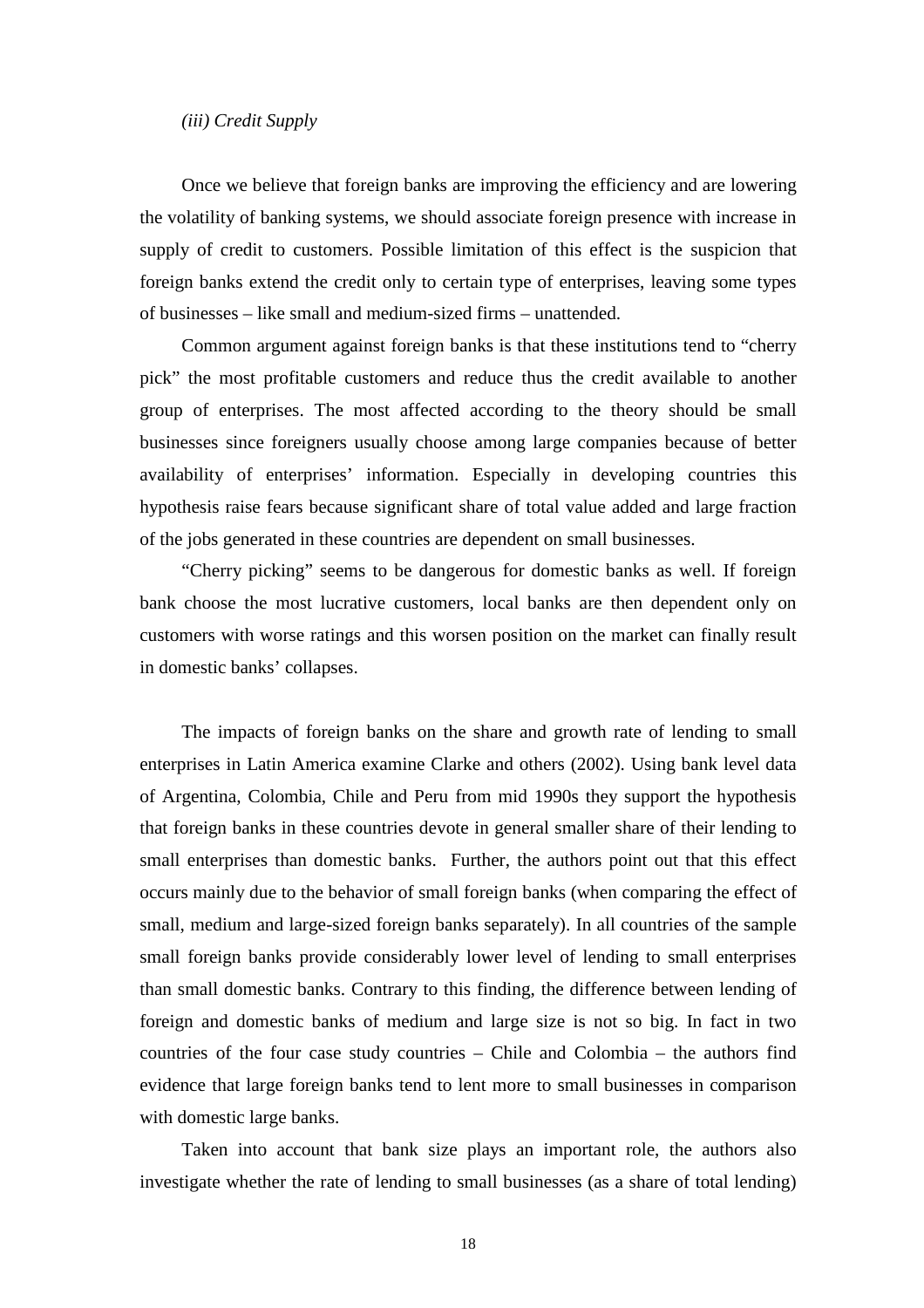differs among small, medium and large domestic banks. Consistent with the evidence from foreign bank presence, they find that small local banks tend to finance small businesses more than medium and large-sized domestic banks. Additionally, the survey examine whether also bank ownership matters for banks' lending policy. In this case, there is no evidence that public and private banks should differ in respect of the lending to small businesses.

Argentine banking system in particular is analyzed in Berger and others (2001). This paper focuses also on the role of bank size and foreign ownership in provision of credit to small businesses. The authors employed a large sample of data on about 60,000 firms with loan from 115 both domestically and foreign-owned banks as of the end of 1998. The data are generally consistent with the hypotheses that informationally opaque small businesses tend to receive less credit from large and foreign banks. Further, they notice that this effect magnified for small businesses with delinquencies in repaying their loans. Another important contribution of this survey is the finding that distance of foreign bank headquarters is crucial; for foreign banks headquartered in faraway nation the evidence on reduced credit for small enterprises is much stronger (which supports the idea of Mian (2006)).

Another study on small enterprises in Argentina present Escudé and others (2001). The authors in general support the idea that small businesses receive less credit from foreign institutions when compared to domestic ones. But on the other hand when analyzing the structure of small businesses financing, they find that small foreign banks are these institutions that provide the most financing to small enterprises (noting their importance arise especially in 1998 and 1999 when Argentina experience a significant foreign entry). The last conclusion suggests that even if small firms are not principle clients of foreign banks, they still receive most of their credit by these institutions (by 2000 more than half). Thus the paper basically rejects the hypotheses that foreign entrance should cause any discrimination of small businesses. Moreover, the study supports the idea that geographical distance is important; more distant banks are less active in providing credit to small businesses.

The idea that even small enterprises may benefit from foreign bank presence is supported also by Bonin and Abel (2000). Foreign bank entry contributes to higher competition in domestic banking sector, especially in the area of large businesses financing. Domestic banks can be displaced from that market and be forced to search for new market opportunities, such as credit provision to small and medium-sized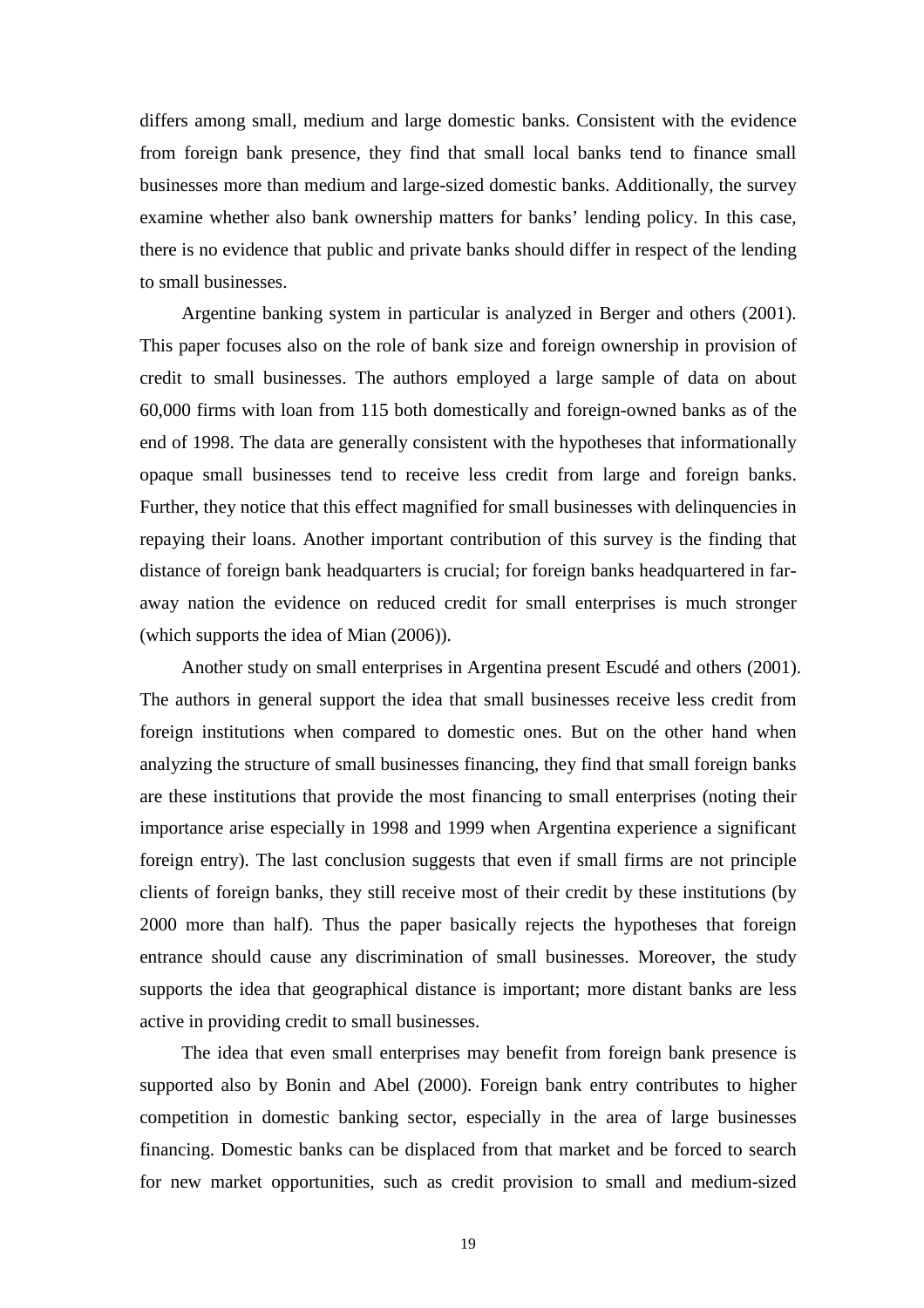enterprises. Bonin and Abel (2000) show that this might be the case of Hungary where increased foreign presence was associated with better condition for financing small enterprises by domestic banks. Similarly, Jenkins (2000) examining banking sectors of 60 countries shows that many domestic banks lose their large clients after foreign entry, and therefore had to look for another possible clients from small and medium enterprises.

Haber and Musacchio (2005) emphasize the importance of institutional environment when assessing the effect of foreign bank presence. Mexican case shows that due to poor institutional environment the country only hardly benefit from foreign bank entry that was a frequent feature of its economy since banking sector liberalization in 1997. Difficulties in assessing risk ex ante and enforcing contracts as post resulted in higher risk aversion among domestic banks and foreign banks were found to be even more risk averse. In practice foreign entrants preferred to hold securities and make loans to government rather than providing credit to firms and households. By this conclusion the authors support a large literature that claims that the impact of foreign bank entry is associated with the level of economic development (for example Lenisk and Hermes (2004)). These authors see the main difference between developed and developing economies in the degree of protection of property rights. Finally they conclude that foreign entry itself is not sufficient solution for the unavailability of credit in Mexico. The institutional reform is in fact crucial.

Haas and Lelyveld (2002) are going further with their analysis by not considering only the effects on credit provided by foreign bank subsidiaries but also taking into account cross-border credit. The authors showed that in countries of Central and Eastern Europe (Estonia, Hungary, Poland, Slovenia and Czech Republic) during the period 1993-2000 the total foreign bank credit increased when compared to GDP. And when compared to domestic credit, the amount of foreign credit has increased gradually as well. However, these findings differ when separating the effect of cross-border operations and foreign banks subsidiaries. In Hungary and Poland, foreign banks provided most credit throw cross-border credit at the beginning of transition period, while foreign bank subsidiaries outweigh their effect in later period. In Hungary, Poland and also Estonia there is evidence that credit by foreign subsidiaries grew faster than cross-border credit. Contrary, in the Czech Republic and Slovenia credit provided by both foreign sources grew almost equally.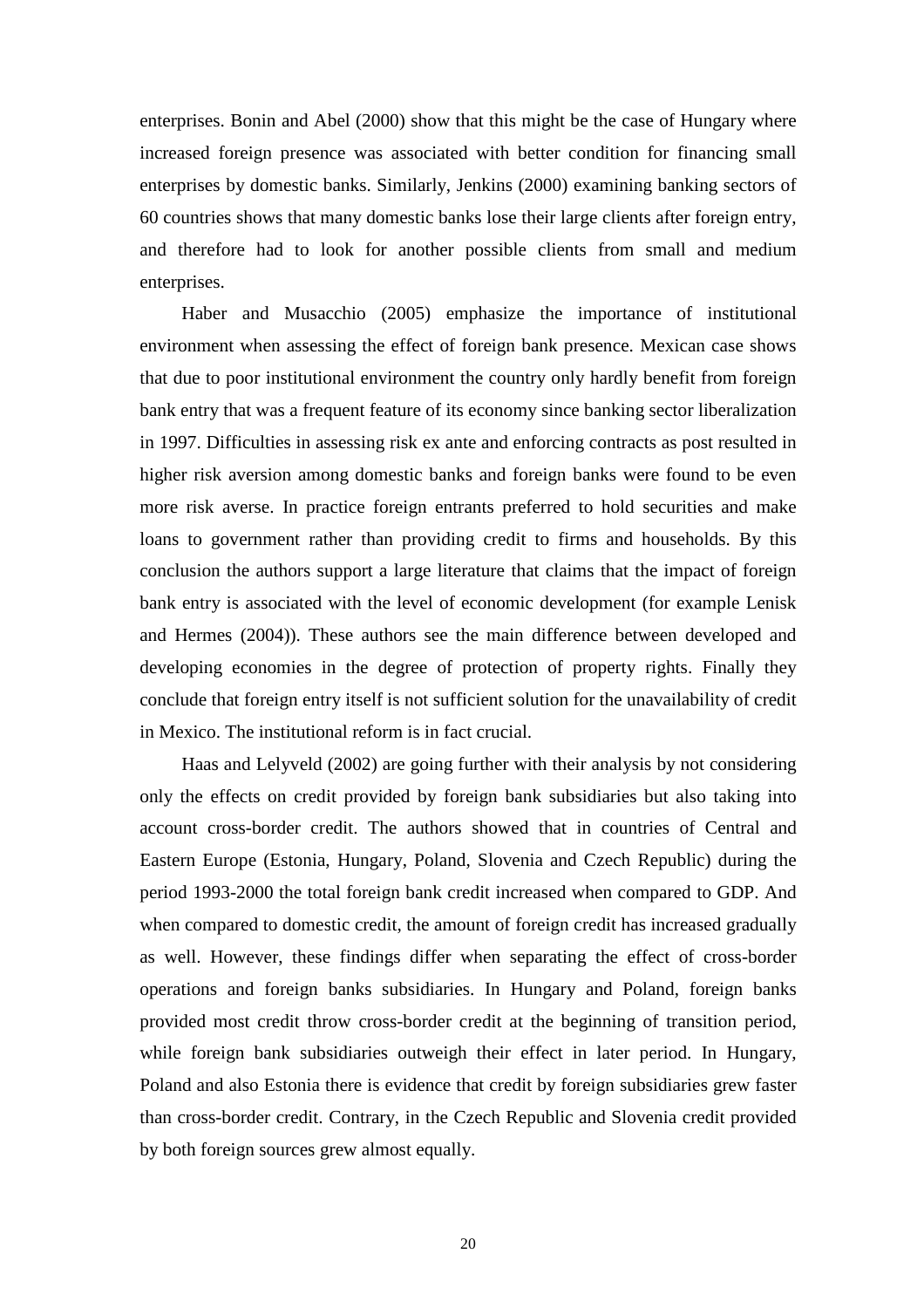On the countries of Central and Eastern Europe is also focused the research of Haas and Naaborg (2005). By the method of interweaving managers they are trying to asses the how the foreign bank entry influenced small and medium-sized enterprises' lending in transition economies. Their finding support the hypothesis that foreign bank entry has positive medium-term effects on financing of small and medium-sized firms. There is not evidence on the concern that foreign banks should increase their credit supply only to large companies. Although many of new entrants focused initially on multinationals and largest local corporations, the majority of them started gradually to provide more credit to small and medium-sized businesses.

Berger and Udell (2005) propose that foreign bank presence influences the availability of finance for small businesses due to comparative advantages in lending technologies. If foreign bank institutions are headquartered in developed nations they might have advantage in lending to small businesses because of access to better information technologies for collecting and assessing hard information.

Bruno and Hauswald (2009) provide evidence that foreign banks improve financial conditions, especially in developing countries where the lack of alternative sources of finance if frequent. Together with this analysis the authors are seeking for possible effects of foreign bank on economic growth of domestic countries. They conclude the overall beneficial impact of foreign banks on real economic activity.

As for methodological point of view, the closest to the empirical study presented in this thesis is the paper of Clarke and others (2006). Their analysis is based on huge cross-sectional survey (World Business Environment Survey) whose aim is to provide assessments of conditions for making business in 35 developing and transition economies. Among others, the issues regarded to the availability of finance for enterprises are included in the study. Using this firm level data and data on foreign bank participation, while controlling for various macroeconomic variables and indicators of institutional quality of particular countries, the authors conclude that higher level of foreign banks presence is associated with better conditions for obtaining credit in the country. When considering the effect on enterprises of different sizes, some results indicate that large enterprises benefit from foreign presence more. On the other hand, when drawing conclusions we can't omit the fact there is still evidence that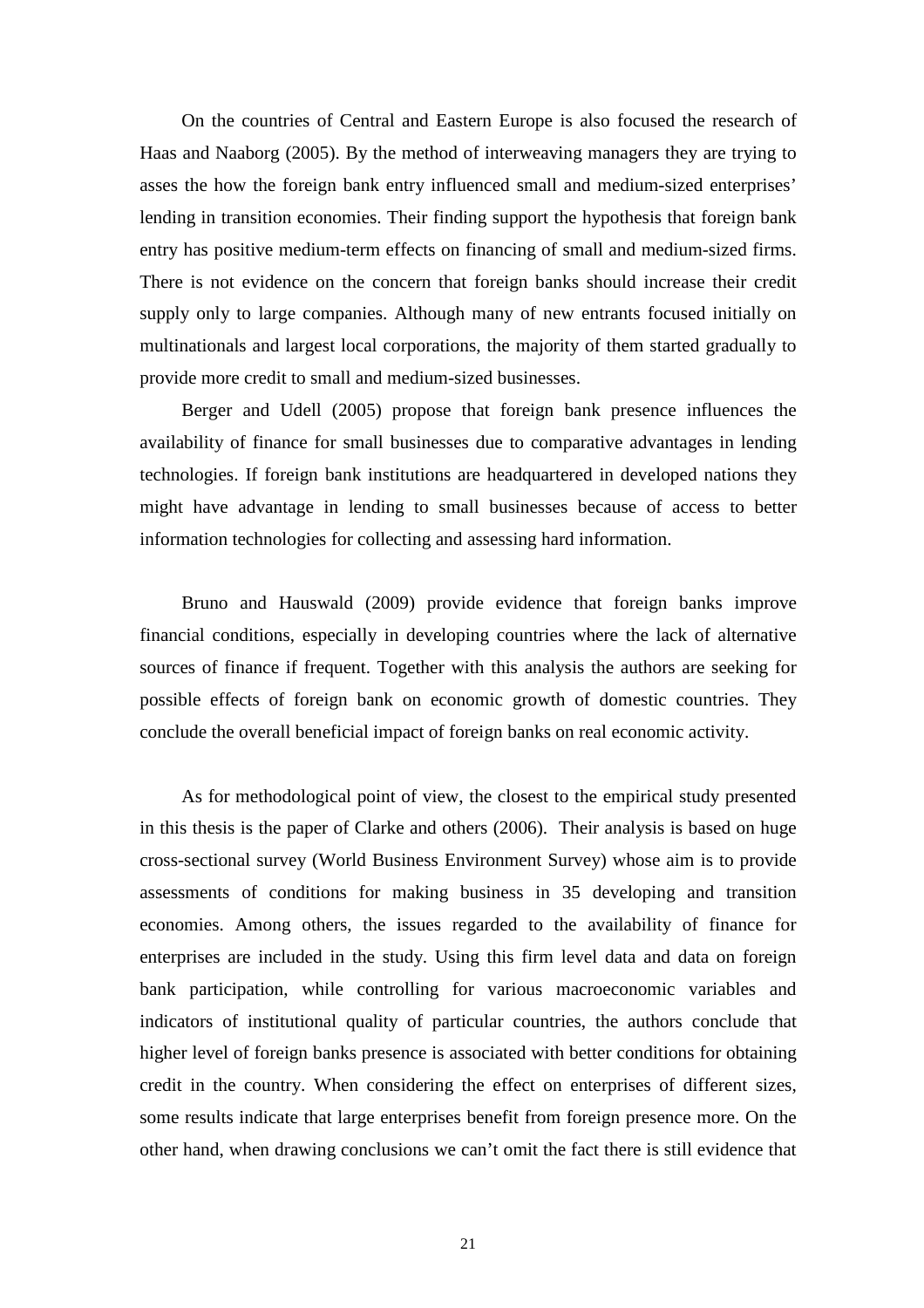small and medium-sized companies benefit and there no support for the hypothesis that firms of this category should be harmed after foreign entry.

#### 3.4 The Role of Mode of Entry

Another determinant of the effect of foreign bank presence is the mode of entry and the organizational form that foreign bank choose. It was shown in several studies that banks behavior differs for banks that entered through mergers and acquisitions and for banks that decided for de novo entry. The type of organizational form also matters; we will discuss the differences in behavior of representative offices, agencies, branches and subsidiaries.

The evidence on this topic is very important since many countries apply policies that somehow affect the way by which foreign banks enter. In some cases, governments directly require specific mode of entry and organizational form. But state influence can be also indirect, for example throw the limitation of banking licenses. If the number of licenses is finite then foreign banks can enter only by acquiring the license of domestic bank, i.e. by purchase or acquisition. To look at the possible consequences of government decisions we will present the empirical on this issue.

#### *(i) Mergers and Acquisitions (M&A)*

As it was already discussed, foreign entry might theoretically lead to better efficiency in domestic countries. This is particular the case of entry throw M&A, since by acquiring local institution foreign bank can benefit from scale, scope and product mix efficiencies. However, as the empirical evidence suggests these advantages are applicable only in developing countries.

One of the concerns related to cross-border consolidation in developing countries is the fact that foreign entry in these economies tend to coincide with greater consolidation also among domestic banks (involving also large banks). Such as effect might have negative impact on lending to small businesses. The research from United States indicates that mergers and acquisitions involving large banks cause fall in credit provided to this sector. Theoretically, this evidence is explained by the existence of informational disadvantage that are facing large banks when providing credit to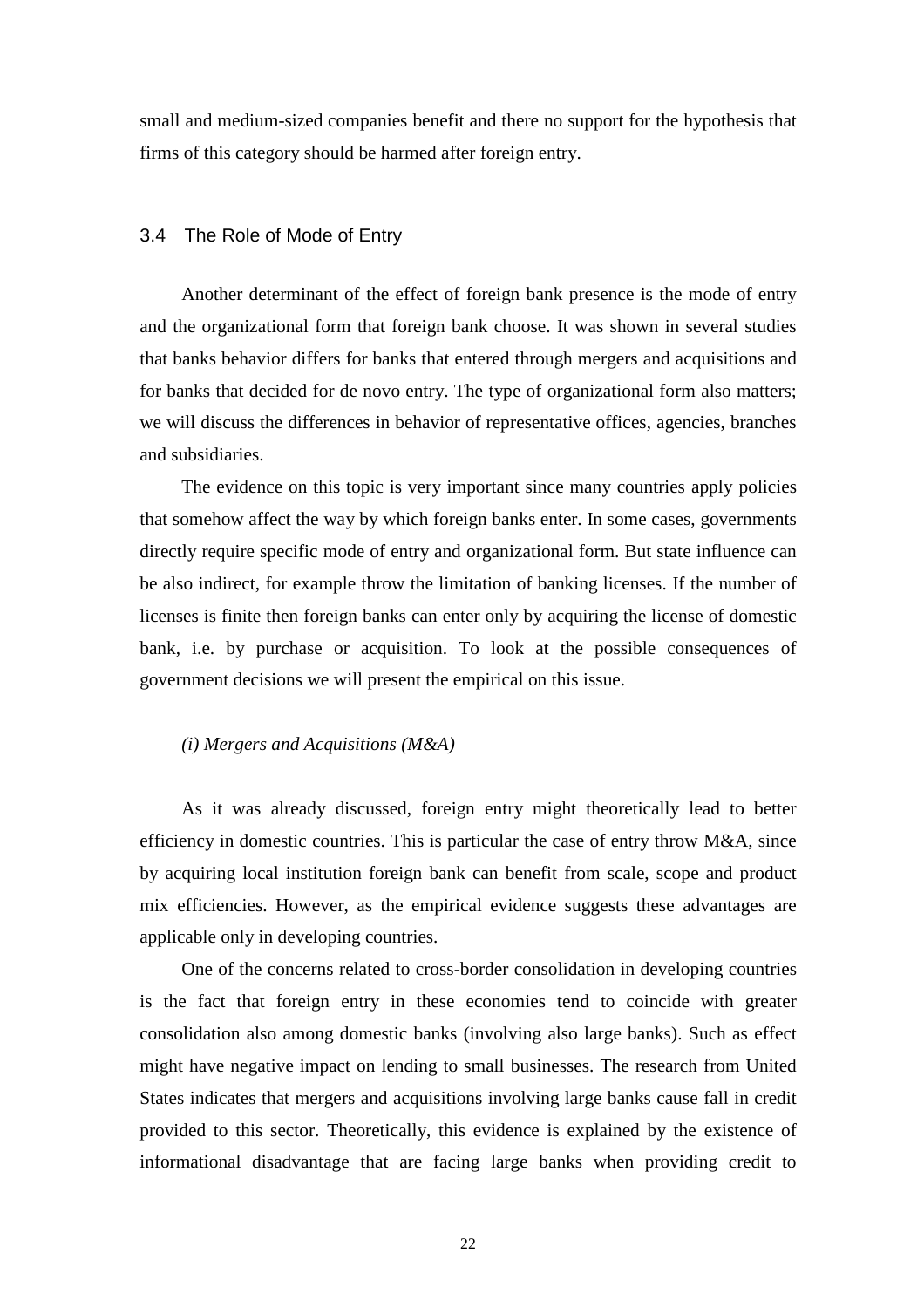informationally opaque borrowers. However, there are also potential benefits brought by foreign banks that should be taken into account when drawing conclusions. The improvements in credit scoring models, greater access to data, together with the overall enhance of computer power can allow large banks to identify credible small borrowers (argued in Mester (1997)). And even if M&As in home countries lead to the fall in credit for small borrowers provided acquired banks, this effect might be offset by increased volume of lending for small borrowers offered by other banks on the same local market. Berger and others (2000) point to this issue that even if this idea would be true, there will be still some costs associated with searching for new creditor and the company's disruption that small businesses will have to face. Moreover, it is not sure whether new contracts will be made under favorable conditions.

#### *(ii) De Novo Entry*

It seems that developed countries that experienced mergers and acquisitions are also more likely to receive de novo entrants (Berger and others 1999). In contrast to mergers and acquisitions several studies provide the evidence that de novo entries should be beneficiary for small borrowers. DeYoung and others (1999) show that in the United States young banks tend to provide more credit to small businesses than similar older competitors. Similar findings are interpreted in Goldberg and White (1998) who identify the inverse relation between the age of the bank and small business lending. Both studies, however, point out that foreign banks are less efficient in the United States than domestic banks.

Whether these implications will remain valid for financial sector in developing countries is not certain. It seems unlikely that entrants in developing countries, typically large institutions with history in their home countries, would behave as the relatively small de novo entrants in the United States.

#### *(iii) Organizational Form*

There are basically four types of organizational forms among which the bank can choose when entering new market: representative office, agency, branch and subsidiary. Representative office is the easiest way how to enter foreign market. Its role is however very limited, the office cannot take deposits nor make loans; their role is only to be an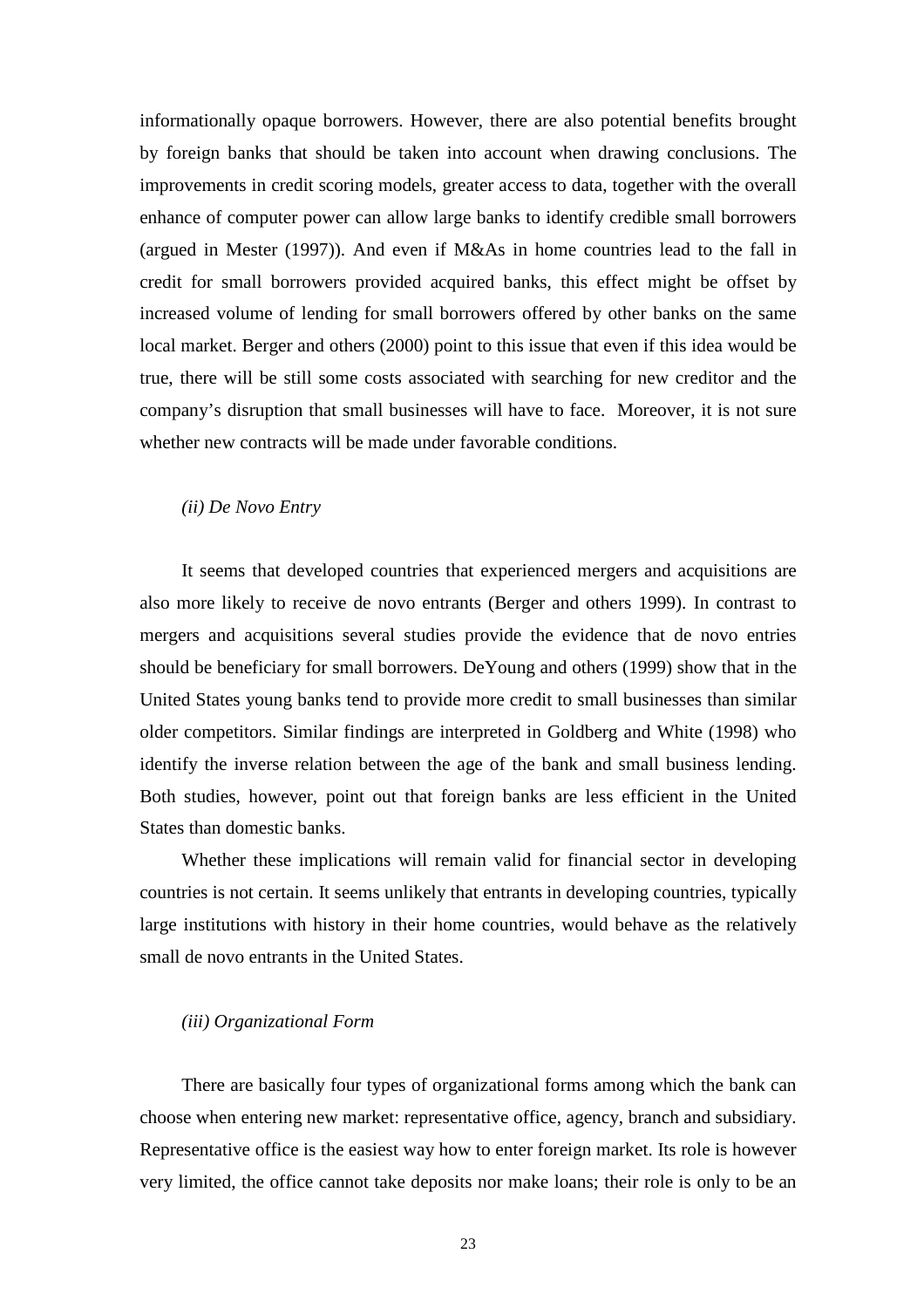agent of foreign bank in the host country. Representative offices are usually established to identify possible opportunities of local markets. The range of services provided by agencies is broader but still limited. These can make commercial and industrial loans but are not allowed to make consumer loans or accept deposits (at least in the United States). But neither agencies nor representative offices represent full-value foreign penetration, therefore the most of the influence in banking sector will be made through branches and subsidiaries.

Branch is the most common organizational form in the United States. Comparing to agencies or representative offices branch represents much deeper foreign penetration: branch can draw on parent's capital and it is allowed to provide wider range of financial services. Even broader range of financial services is provided by subsidiaries. Their power is in some countries identical to this of domestic banks and therefore they are also regulated in the similar way as local institutions.

The discussion is focused mainly on the determinants of foreign banks choice about organizational form. It is found, for example, that those countries permitting foreign entrants universal banking have larger share of subsidiaries. The reason is obvious, by providing wider range of financial service subsidiary can better take the advantage of local market. In countries with high tax rates and regulations for establishment of subsidiaries is naturally found lower presence of subsidiaries. Other studies point to the link between foreign direct investment and choice of organizational form: if the foreign investment is higher, usually presence of subsidiaries is more frequent. Again supported by the idea that subsidiary can benefit from all types of services provided.

In the centre of interest of regulators is the question of which of the organizational form has most beneficiary effects on the economy and therefore should be preferred. Clearly, there should be support of the type of entry that provides the most financial service but at the same time that is not raising concerns about stability. Evidence on this topic has not emerged yet and thus we cannot present here any conclusions.

#### 3.5 Evidence from the Czech Republic

The separate evidence on the effects of foreign bank participation in the Czech Republic, to my knowledge, does not exist. However, there are several papers that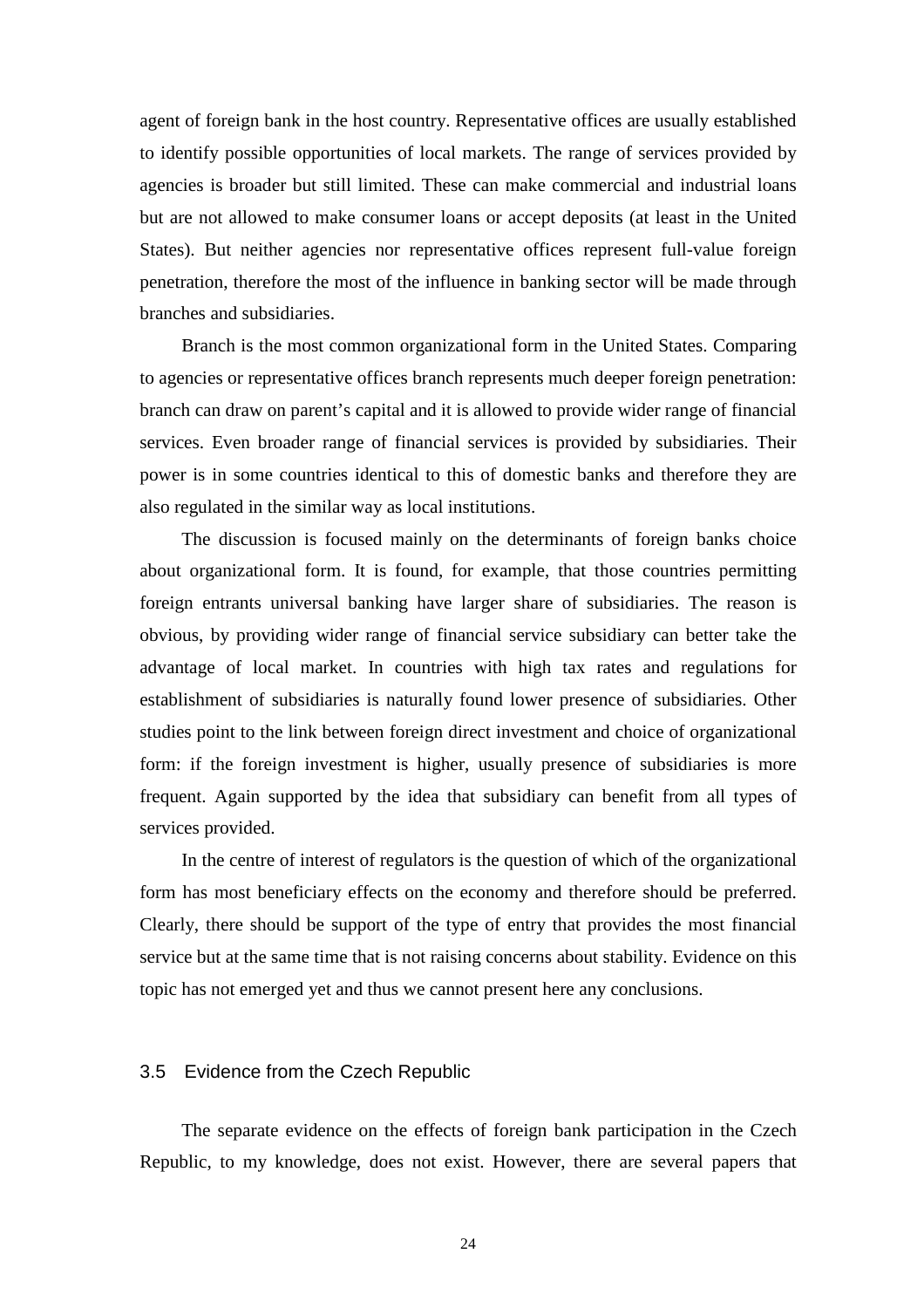examine the issue of foreign bank presence in emerging markets of Central Europe. It was already cited the paper of De Haas and Lelyveld (2003) who investigated the impact of foreign banks on stability in this region. They found no evidence that foreign banks should have any destabilizing effect on domestic economy. The impact of crossborder credit on stability in the Czech Republic and other CEE countries is analyzed also in Geršl (2007). The author concludes that the risk of destabilizing effect is present, nevertheless it is relatively limited.

As for the credit accessibility, it was already mentioned the paper of de Haas and Lelyveld (2002). The paper supports the idea that foreign bank participation increases the supply of credit in CEE countries, including the Czech Republic. By interviewing managers from CEE region, de Haas and Naabor (2005) show that foreign bank presence have beneficiary effect on firm financing. Moreover, they point out that there is no indication that large companies should benefit more than small or medium-sized. However, neither of theses papers brings conclusions based on econometric analysis. Both studies directly compare the data on foreign bank participation and on the volume of credit provided, while inclusion of any control variables is missing. This thesis will investigate the relation of foreign banks and credit availability in CEE econometrically, controlling for several macroeconomic and institutional variables. The analysis will therefore be original, to my knowledge, not yet be done for the sample of CEE countries.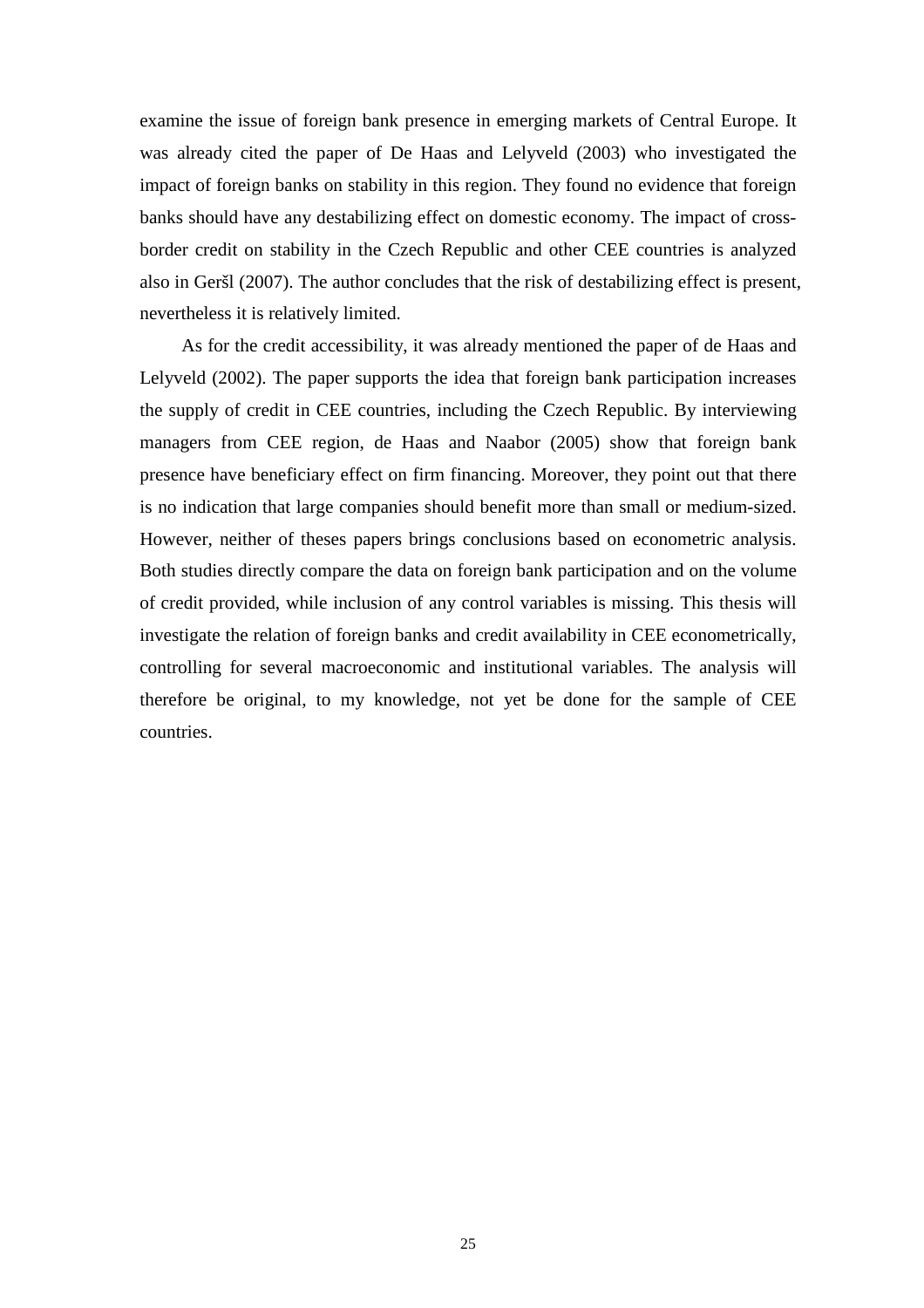### 4. Theoretical Model of Foreign Bank Entry

In this section we are going to present theoretical background for the hypotheses regarding to the effects of foreign bank presence in transition economies. The model is based on standard credit market model with adverse selection and was developed by Detragiache and others (2006).

In the world of perfect competition and complete information foreign presence should improve banking system of transitions economies since new entrants, typically from more developed countries, have advantage in better lending technologies and more opportunities for risk diversification. Therefore foreign banks should be able to offer more favorable interest rates and consequently increase the volume of total credit. However, if we relax the assumption about the world of full information, the conclusion is not so clear. Let's assume now that foreign banks have to face the imperfect information about borrower's quality. Then banks must use monitoring and screening to identify borrowers with good investment opportunities. If the cost of this monitoring is too high, it can offset the improvements brought by foreign banks, and their advantage in banking can thus be lost.

#### 4.1 The Model without Foreign Bank Presence

In the simple variant of the model it is assumed the presence of domestic banks only. Two categories of agents are taken into account: banks and entrepreneurs. It is a two period model; at the end of first period domestic bank decide about their monitoring strategy and rates that they are going to offer (and determine thus the total volume of credit), in the second period entrepreneurs realize their projects.

There are three types of entrepreneurs in the model: *H, S, B*; defined according to the quality of their projects (*H* refers to borrowers with the highest quality, *B* stands for bad borrowers). Each entrepreneur knows his type but the rest of the world not. Proportions of types of borrowers are given by  $\mu_H$ ,  $\mu_S$ ,  $\mu_B$ , where  $\mu_H + \mu_S + \mu_B = 1$ . All types of entrepreneurs are assumed to be risk-neutral. They have no private wealth; they are dependent on bank credit only.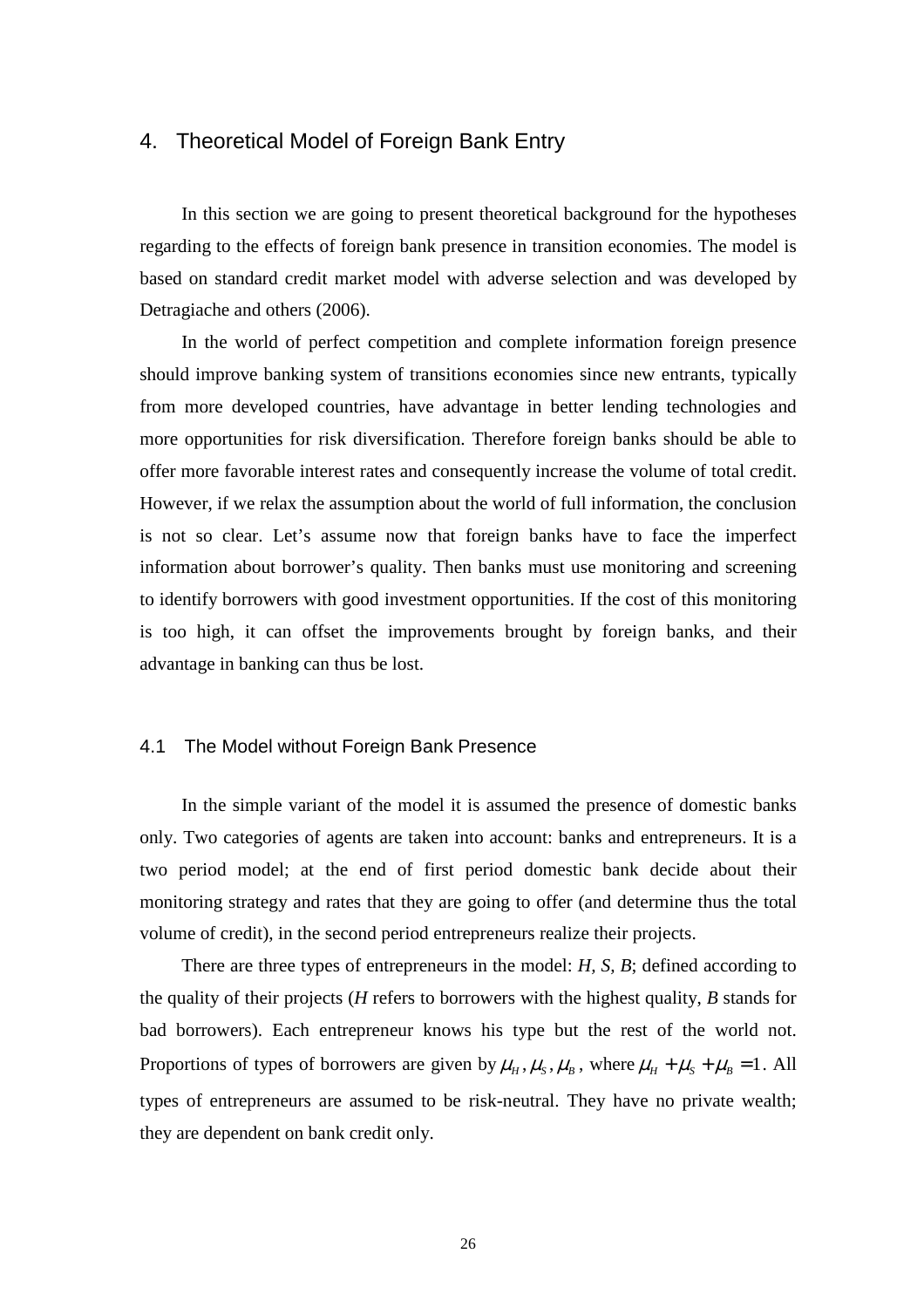Entrepreneurs of type *B* are the worst borrowers. They have access to the project that requires initial investment of 1 and provides returns *R* >1 with probability  $p \in [0,1)$  in the second period. In fact, net present value of their investment is negative (since  $pR < 1$ , then  $NPV = -1 + pR < 0$ ) but because of limited liability of entrepreneurs the borrowing becomes interesting for them and if they receive the credit from bank, they will go for the project. Entrepreneurs *S* and *H* dispose of the identical safe projects that require initial investment of 1 and generate returns  $R > 1$  with probability  $p = 1$  in the second period.

Banks are operating under perfect competition, their access to supply of funds is perfectly elastic, and therefore banks can raise unlimited funds. Cost of funds is normalized to 1. Banks have available two types of technologies for identification of the type of their borrowers ex ante: monitoring hard information and monitoring soft information. Monitoring hard information is a method which is based on analysis of financial statements – such assessing the transparency of accounting methods or identification of assets that can be used as collateral. By analyzing hard information, the bank can identify the entrepreneurs of type H, but cannot differentiate between entrepreneurs of type S and B. To separate S borrowers from B borrowers the bank can use strategy of monitoring soft information, that means detailed analysis of entrepreneurial skills and other qualities (such as trustworthiness for example). The costs associated with these technologies are  $c_H$  and  $c_S$  per project, for monitoring hard and soft information respectively. We assume that cost of monitoring soft information exceeds the cost of monitoring hard information, i.e.  $c_s > c_H$ .

At the beginning of the first period, bank offers to potential borrowers interest rates corresponding to the level of monitoring. It means that bank can offer even not to monitor the client but charging higher interest rate at the same time. On the other hand the bank can offer monitoring only for hard information charging lower interest rate and different rate would be offered if the bank monitors soft information. Entrepreneurs then decide whether they will accept any of the offers or whether they will decline to borrow.

In this setup there are four possible equilibrium states. Let's call equilibrium A (pooling equilibrium) the state in which bank offer not to monitor firms and all firms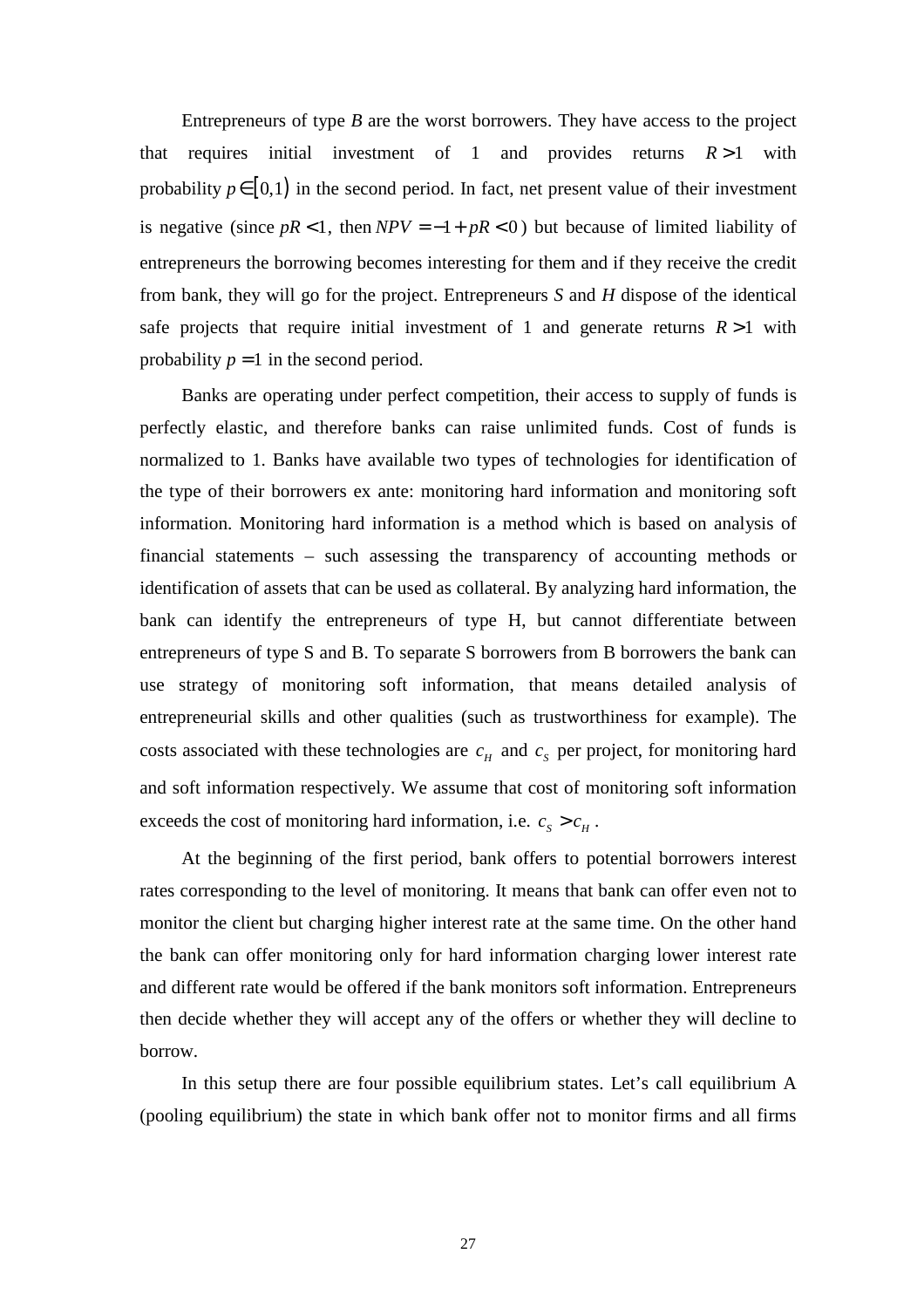accept that contract. The bank, to break-even, must then charge the rate  $r_p$  from all borrowers that is equal to:

$$
r_{p} = \frac{1}{\mu_{H} + \mu_{S} + p\mu_{B}} = \frac{1}{p + (1 - p)(\mu_{H} + \mu_{S})}.
$$

The offer will be accepted by entrepreneurs only if the revenues from their investment will exceed the cost of financing, if  $R > rp$ . And there must be no better rate available at the same time.

There is another condition that must be satisfied to ensure that pooling is equilibrium. The cost of monitoring of hard information must be large enough relative to the cost from potential losses resulting from borrowing to bad borrowers and the costs of adverse selection. Formally, the following equation must be fulfilled:

$$
r_{H}=1+c_{H}>r_{P},
$$

where  $r$ <sub>H</sub> stands for the interest factor charged in the case of monitoring hard information.

If this condition is not satisfied, the bank decides for monitoring hard information at the cost  $c_H$ . However, monitoring hard information enables the bank to identify only borrowers of H type but not to differentiate between S and B. Then bank can choose among the following strategies: (i) Monitoring also the soft information for the cost  $c_s$ and separate thus S and B entrepreneur (equilibrium B - separating). Then type B will be excluded from lending and bank will offer credit only to H and S borrowers. (ii) Not to monitor soft information and simply pool S and B borrowers together offering them the same rate (equilibrium  $C$  - semi-pooling). All groups will then obtain the credit. (iii) Not to monitor soft information and offer credit only to H type borrowers (equilibrium D – credit constraint).

Equilibrium B will occur if the cost of monitoring soft information will be low relative to the possible losses from borrowing to entrepreneurs with bad projects. Formally, the condition is described as follows: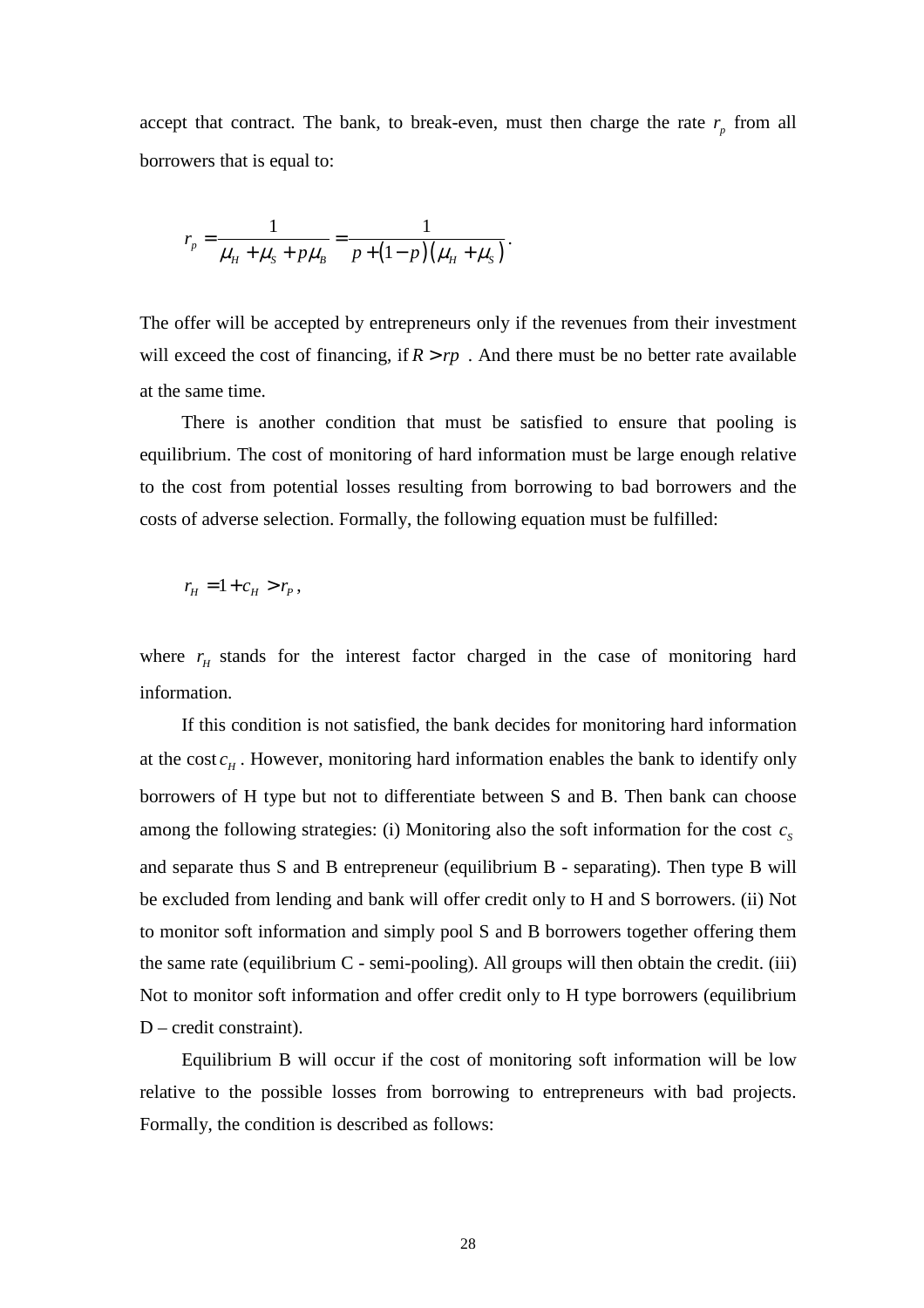$$
r_{\rm s}=1+c_{\rm s}<\hat{r}_{\rm p},
$$

where  $\hat{r}_p$  denotes the break-even interest factor for pooling S and B borrowers given by equation:

$$
\hat{r}_p = \frac{1}{\frac{\mu_s}{\mu_s + \mu_H} + p \frac{\mu_s}{\mu_s + \mu_H}} = \frac{1}{p + (1 - p) \frac{\mu_s}{(1 - \mu_H)}}.
$$

We should take into account that interest factor in pooling equilibrium  $(r_p)$  is always lower than  $\hat{r}_p$ . To prove this it is enough to show that 1  $H_{H} + \mu_{S} > \frac{\mu_{S}}{1 - \mu_{S}}$ *H*  $\mu_{\rm H}$  +  $\mu_{\rm s}$  >  $\frac{\mu_{\rm g}}{1}$  $\mu_{_{\rm i}}$  $+\mu_{s}$ − , which is always true since  $1 - \mu_H - \mu_S < 1$ . The interpretation of this equation is straightforward: in separating equilibrium the bank faces to worse quality of borrowers (since H types were excluded from the pool) and therefore higher interest rate will be charged.

Lat situation (equilibrium D) will occur in the state when the return from project *R* is not sufficient to cover costs associated with monitoring soft information or the cost of adverse selection.

Putting all these conditions together, we can derive propositions characterizing the equilibrium state of the economy:

- (i) If  $R > r_p$  and  $r_H > r_p$ , then the equilibrium is pooling all agents together. All participants receive credit and bank pays no monitoring costs.
- (ii) If  $r_H < r_P$ ,  $r_S < \hat{r}_P$  and  $r_S < R$  then the equilibrium is to separate H, S, B. Bank monitors both, hard and soft information. Only H and S borrowers obtain credit.
- (iii) If  $r_H < r_P$ ,  $r_S > \hat{r}_P$  and  $r_S < R$  then the equilibrium is semi-pooling; separate only H borrowers while S and B borrowers are pooled together
- (iv) If  $r_H < r_P$ ,  $R > r_H$  and  $R < \min[r_S, \hat{r}_P]$  then the equilibrium is to monitor hard information and providing credit only to H. S and B remains without financing.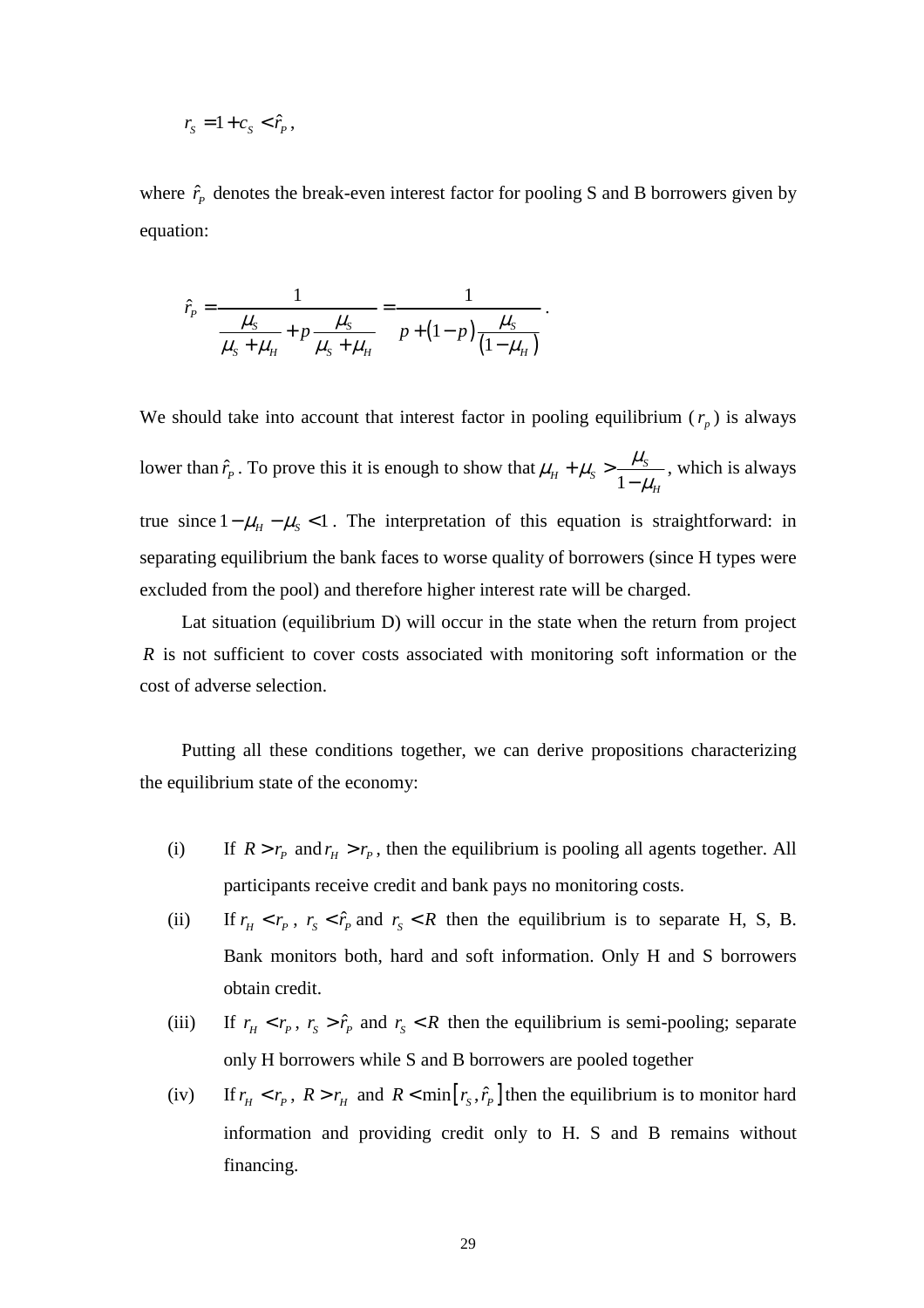#### 4.2 The Model Including Foreign Bank Presence

Next, we will present similar model for the economy where foreign banks are allowed to enter. Foreign banks are assumed to have advantage in monitoring hard information, such as more efficient control of financial statements, better judgments about the transparency of accounting procedures or indication of assets that can be used as collateral. Let's denote the cost of monitoring hard information by foreign banks as  $c_H - \Delta$ , where  $c_H$  remains for the cost of monitoring hard information by domestic banks, the difference  $\Delta > 0$  is assumed to be positive. On the other hand foreign participants are supposed to be less effective in monitoring soft information (such as entrepreneurs' skills) due to not so strong knowledge of local system. Monitoring of soft information by foreign banks will be denoted as  $c_s + \Delta'$ , where  $c_H$  is the monitoring cost of soft information of domestic banks,  $\Delta' > 0$  is assumed to be positive. Moreover, as a simplification of the model, it is assumed that when the entrepreneur is indifferent, he will prefer borrowing from local bank to borrowing from foreign bank.

Now, the effect of foreign bank presence will be included into the basic model. Note, that the only adjustments of the model will be associated with the fact that foreign banks have access to lower cost technologies for monitoring hard information.

Pooling will remain to be the equilibrium if the condition  $r_H^* = 1 + c_H - \Delta > r_P^*$  is satisfied. Comparing to the original model, we can see that foreign banks are able to offer more attractive interest rates when monitoring hard information. But note that this advantage will be in equilibrium A useless, since it is the state when no monitoring is applied. On the contrary foreign banks will be hurt because we assume that firms will prefer local banks when the offer will be identical. We can conclude that even after foreign bank entry all credit will be provided by local banks. Remind that firms of all types will obtain the financing and total volume of credit provided will be 1 in equilibrium A.

Foreign banks will bring one differentiation regarding to the pooling equilibrium. With lowered cost of hard information monitoring technology, H type firms will be more willing to sort themselves out and therefore the equilibrium A will occur with lower probability.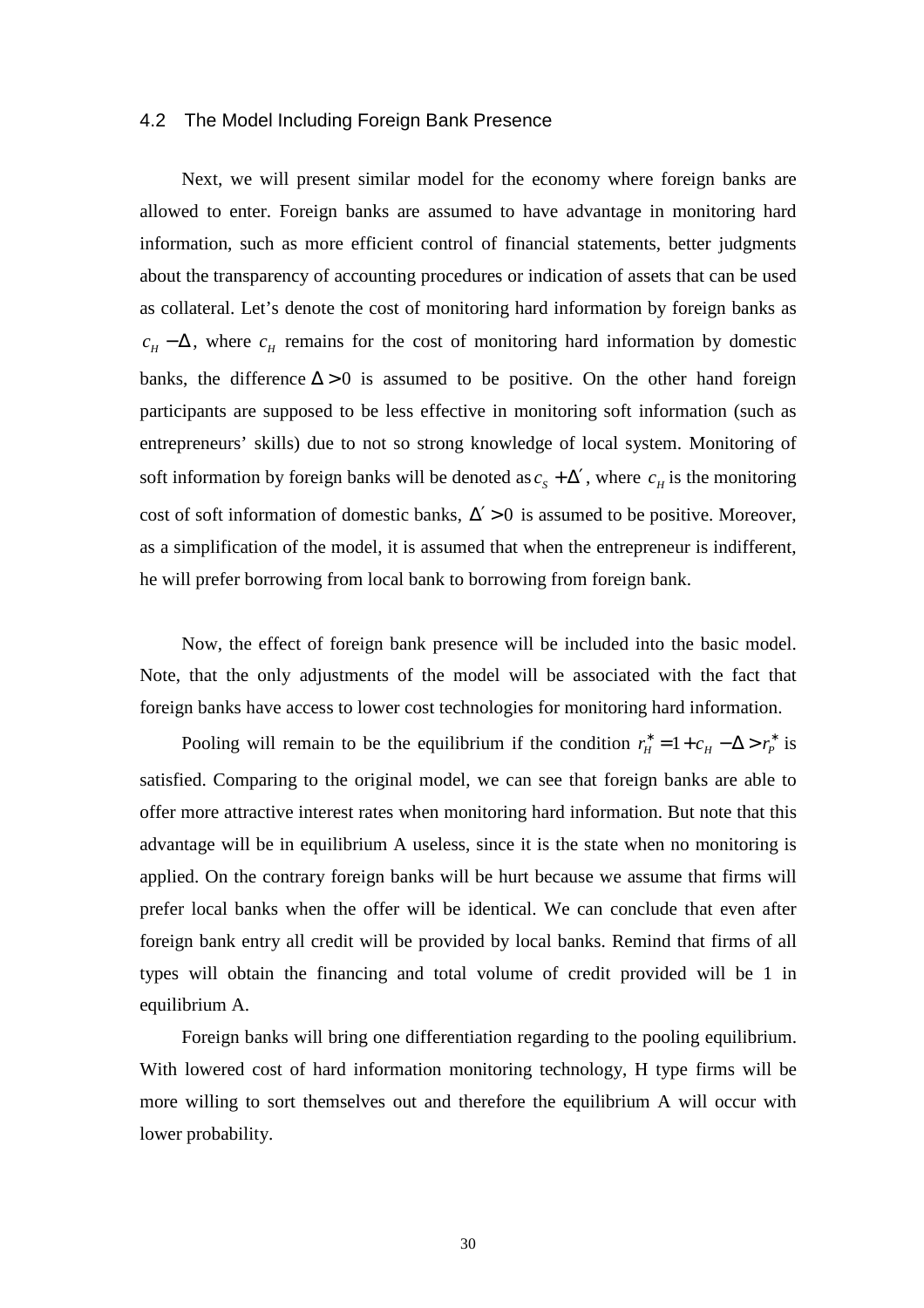Conditions for other equilibrium states will not differ when foreign banks enter because the costs of monitoring hard or soft information do not determine any of the equilibria. However, it will change the interest rate offered to particular groups of borrowers and of course the share of credit provided by foreign banks.

In separating equilibrium (when banks monitor both soft and hard information), foreign banks will offer the break-even interest rate  $r_H^* = 1 + c_H - \Delta$  that is more attractive than the rate offered by local banks  $r_H = 1 + c_H$ . All H type borrowers will thus prefer the foreign lending. On the other hand, foreign banks have disadvantage in lending to S type borrowers because the cost of monitoring soft information enable them to offer only the rate  $r_s^* = 1 + c_s + \Delta'$  that is higher than the rate offered by local banks  $r_s = 1 + c_s$ , therefore soft information firms will borrow from domestic bank. To summarize, in this state H entrepreneurs will obtain the credit from foreign banks, S entrepreneurs will apply for credit at local banks and H entrepreneurs will not obtain any financing. Total volume of provided credit will be the sum of proportion of hardand soft-information firms, i.e.  $\mu_H + \mu_S$ 

In semi-pooling equilibrium (monitoring hard information and pool firms of type S and B), as in the previous case hard-information firms will get credit from foreign banks since they can offer better conditions of financing  $(r<sub>H</sub><sup>*</sup>)$  compared to domestic banks  $(r<sub>H</sub>)$ . Contrary, for soft-information borrowers and bad borrowers will be more attractive the financing provided by domestic banks (because  $r_s^* > r_s$ ). In this situation, all types of agents will obtain the credit, total volume of credit will therefore be equal to 1; the credit provided by foreign banks will equal to the share of H type entrepreneurs  $\mu$ <sub>H</sub>, domestic banks will provide the volume equal to the sum of proportion of S and B type borrowers  $\mu_s + \mu_B$ .

If credit-constraint equilibrium occurs, banks will monitor only hard information and only H type borrowers will benefit from credit. Foreign banks will be the only credit providers (because of lower interest rate offer resulting from hard information monitoring advantage). Total volume of lending will equal to the proportion of hardinformation firms in the economy  $\mu_{H}$ .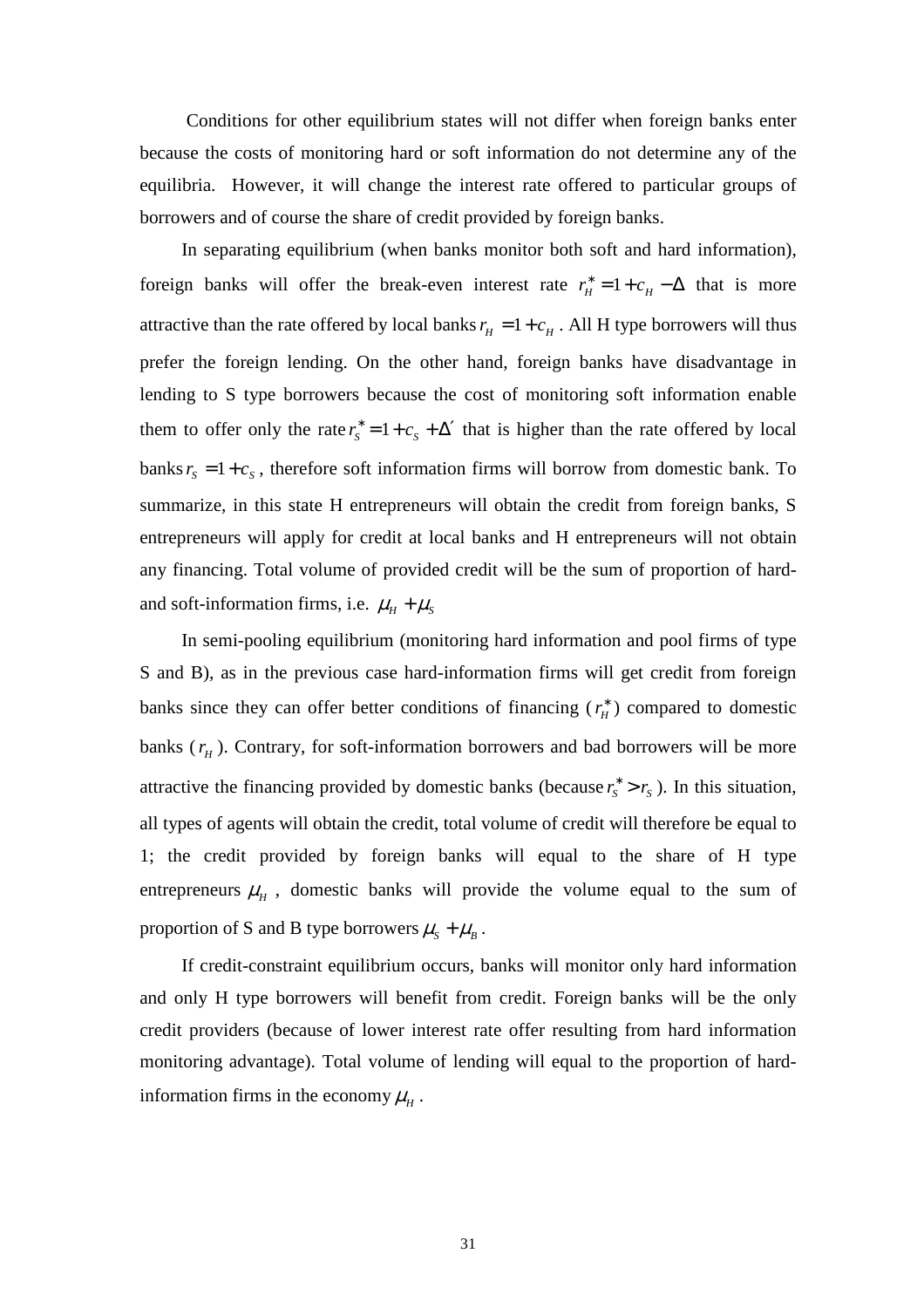The total volume of credit and the share of foreign and domestic banks in the four possible equilibria are summarized in the following table:

|                   | Total credit        | Foreign bank                                 | Domestic<br>bank                     |
|-------------------|---------------------|----------------------------------------------|--------------------------------------|
|                   |                     | share                                        | share                                |
| Pooling           |                     | $\theta$                                     |                                      |
| Separation        | $\mu_{H} + \mu_{S}$ | $\mu_{_H}$<br>$\overline{\mu_{H} + \mu_{S}}$ | $\mu_{\rm s}$<br>$\mu_{H} + \mu_{S}$ |
| Semi-pooling      |                     | $\mu_{_H}$                                   | $\mu_{S} + \mu_{B}$                  |
| Credit constraint | $\mu_{_H}$          |                                              | $\theta$                             |

As it is obvious from the table, the equilibria with foreign bank presence are also the equilibria with lower total supply of credit. So, according to the model, we can associate the countries having higher degree of foreign bank participation with higher volume of total credit. In the second part of the thesis we will examine this assertion empirically. Our main hypothesis will be that transition countries with higher share of foreign banks will provide lesser volume of credit.

## 4.3 Welfare Effects of Foreign Bank Entry

 Further, we will analyze how the welfare of domestic economy changes when foreign banks enter. As a welfare measurement we will consider the total output net of investment and monitoring costs. At the first view we can see that welfare improvements are not necessarily associated with foreign banks because softinformation firms are never better off with foreign entry and in some cases they are even worse off. In fact the results are dependent on several parameters, let's now discuss the particular cases.

Assume that initially the economy is in one of the non-pooling equilibrium states, i.e. monitoring of hard information is applied. In this case hard-information borrowers are always better off after foreign banks entry because foreign banks are able to offer them more attractive interest rates due to lower cost of hard information monitoring. These borrowers will thus not be willing to move towards pooling equilibrium since pooling would indicate higher interest rate. On the other hand, borrowers of S and B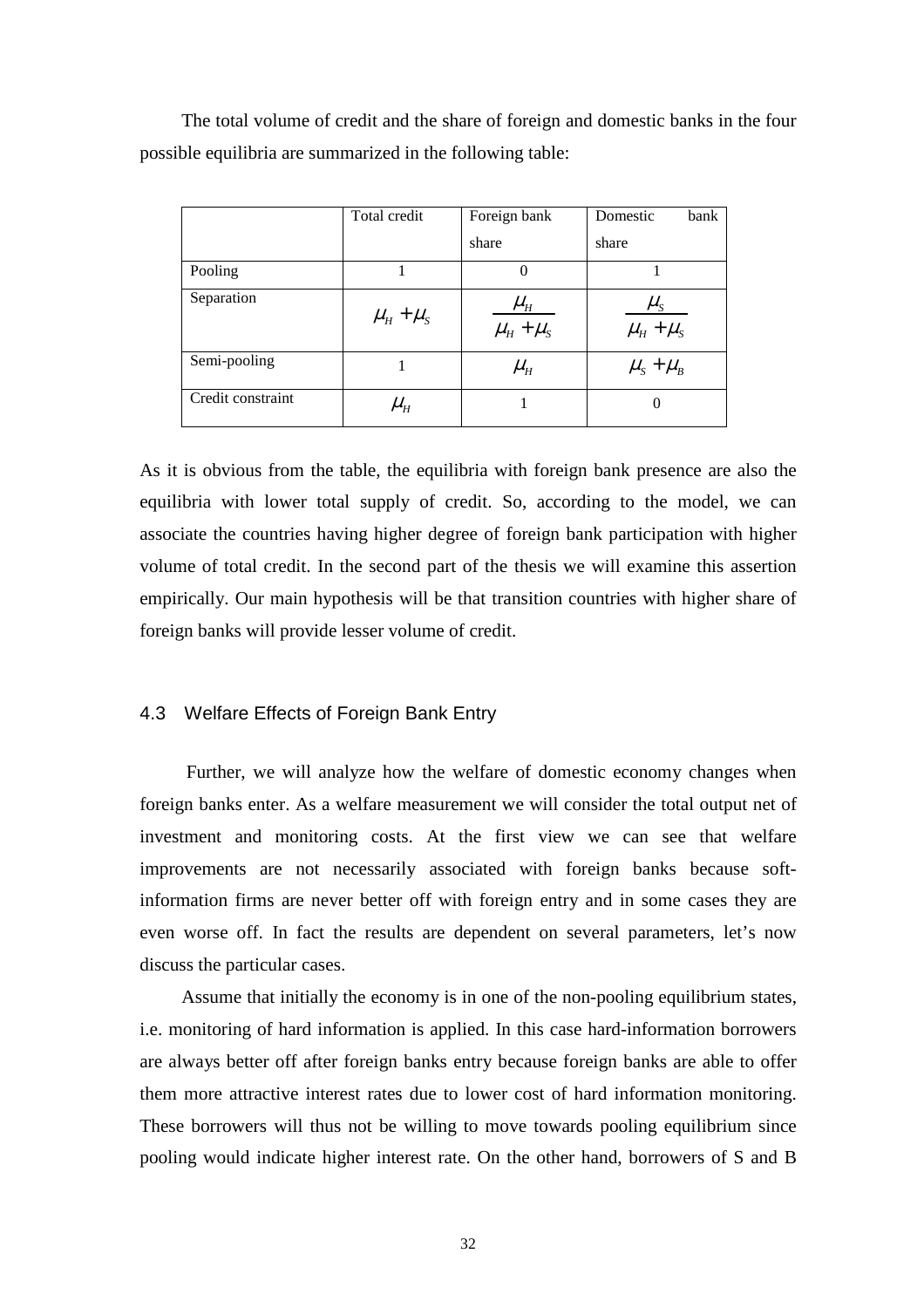type will not benefit nor be hurt by foreign bank entry because their financing will be provided by domestic banks whose costs do not change. By the nature of the model it is not possible that the equilibrium state would change with the entry of foreign banks. Once the equilibrium of type B, C or D is set up, there will be no willingness to move towards other equilibrium type since this equilibrium does not depend on  $c_H$ . So once the equilibrium is semi-pooling it will remain semi-pooling even after foreign bank entry. To summarize, if the parameters are such that the initial equilibrium is not pooling, foreign bank presence will increase the welfare, but all the gains will be absorbed by less opaque borrowers on the market (i.e. hard-information firms).

Let's turn now to the situation when pooling is the initial equilibrium. If foreign bank enter causes considerable decrease in costs of monitoring hard information, then pooling will no longer be the equilibrium. If moreover costs of monitoring soft information are relatively low, the economy will move towards separating equilibrium. In this case the overall credit provided will fall since bad borrowers will not receive the financing but at the same time the economy will benefit from not realizing bad projects. On the other hand, the economy will face costs of monitoring hard and soft information. Therefore the effect of foreign entry on welfare is not so clear. Formally, we can judge welfare improvements by comparing the welfare attained in equilibria of type A and B. Let's denote  $S_A$  and  $S_B$  as the total welfare in equilibrium A and B, they are defined as follows:

$$
S_A = (\mu_H + \mu_S + p\mu_B)R - 1
$$
  
\n
$$
S_B = (\mu_H + \mu_S)R - \mu_H (1 + c_H) - \mu_S (1 + c_S).
$$

We will express the change in welfare after foreign bank entry as the difference between the net outputs between the two equilibrium states:

$$
\Delta S_B = S_B - S_A = \mu_B \left( 1 - pR \right) - \left( \mu_H c_H + \mu_S c_S \right).
$$

The first term is the gain resulting from not borrowing to bad borrowers, note that the term is always positive since  $\mu$ <sub>R</sub> > 0 and  $pR$  < 1. The second term expresses the losses associated with monitoring of soft and hard information. The overall effect is therefore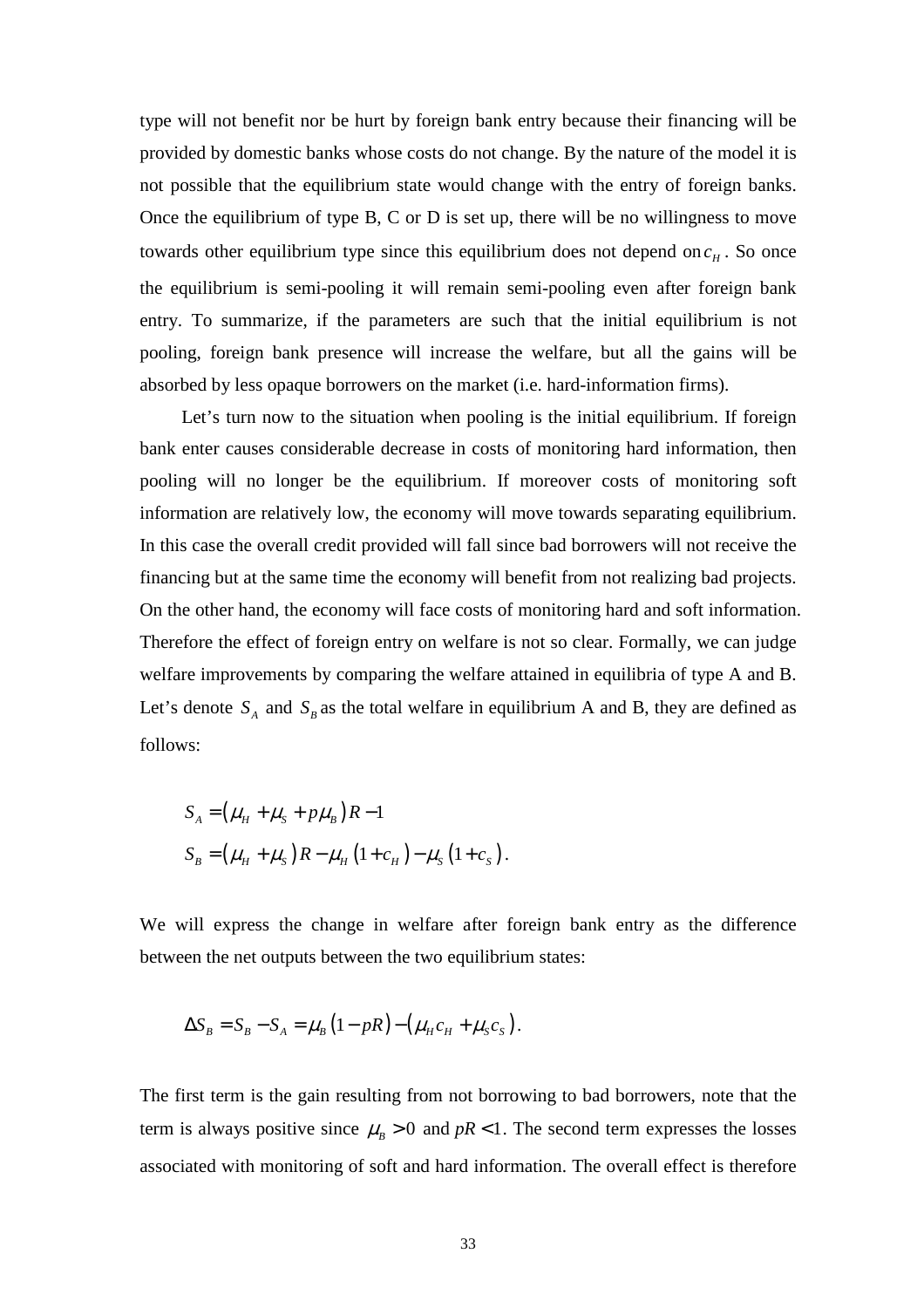ambiguous and will depend on which of these effects will dominate. Sufficiently large decline in costs of monitoring hard information is the crucial condition.

Another equilibrium state will occur if the cost of monitoring soft information is relatively large compared to the costs of adverse selection. In this case it is not profitable to separate B borrowers and the economy will move towards semi-pooling equilibrium, i.e. monitoring only hard information which indicates separation of H type borrowers while pooling B and S borrowers together. All types of firms will receive the credit under this strategy, so the volume of total credit provided will not change. However, it is evident that the welfare will decrease since there will be losses from borrowing to bad borrowers as well as losses regarded to the cost of monitoring hard information. Formally, we can prove this by comparing the overall welfare in A and C equilibria.  $S_c$ , the total welfare associated with state C is as follows:

$$
S_C = (\mu_H + \mu_S + p\mu_B)R - 1 - \mu_H c_H.
$$

The comparison of welfare in equilibrium A and C is straightforward. Evidently, there will be welfare loss since the difference is negative:

$$
\Delta S_C = S_C - S_A = -\mu_H c_H \le 0.
$$

Finally, let's discuss the situation when the cost of monitoring soft information and the cost of adverse selection are both very large relatively to the return of projects such that the only profitable state will be the credit constraint equilibrium. It means that the bank will monitor hard information and will provide the credit only to H type; other borrowers will not receive the financing. In this situation the total volume of lending will decrease. The welfare effect is again ambiguous. It can be positive in the case that savings from not financing bad borrowers will exceed the cost of monitoring hard information and the cost of not getting the profits from projects of S type firms. The welfare in equilibrium D is equal to:

$$
S_D = \mu_H R - \mu_H (1 + c_H).
$$

If we compare the welfare in equilibrium states A and D we get the result: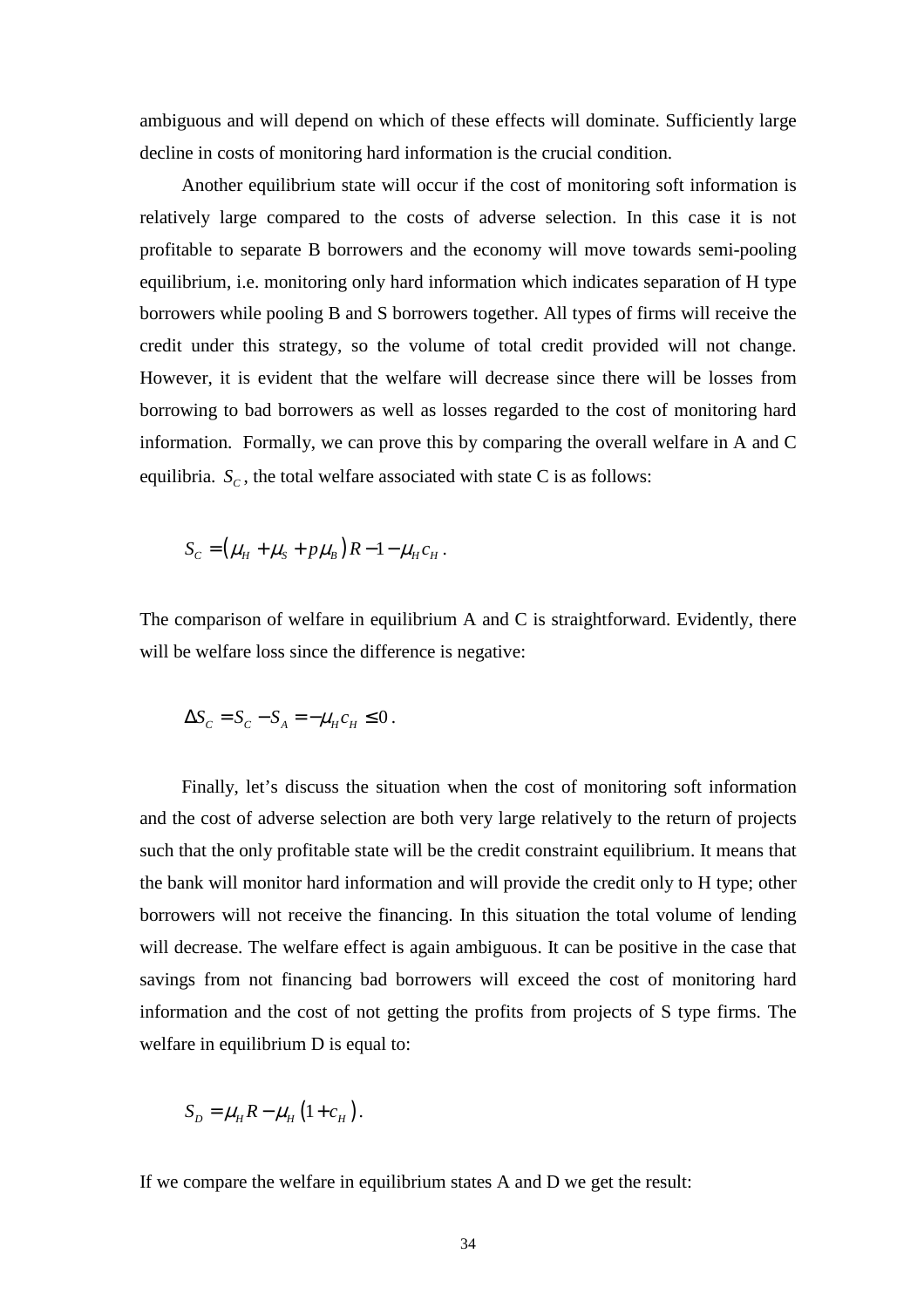$$
\Delta S_D = S_D - S_A = -\mu_{\scriptscriptstyle H} \left(1 + c_H\right) - \left[R\left(\mu_{\scriptscriptstyle S} + p\mu_{\scriptscriptstyle B}\right) - 1\right].
$$

First term stands for the costs of financing projects of H type borrowers and monitoring costs, it is always negative. The second term expresses potential gains from not financing bad borrowers but at the same time losses from not realizing projects of type B, the sign is not straightforward and will depend on parameters of the model.

We have shown that the impact of foreign bank entry on the overall welfare is not straightforward. There are particular situations in which the economy benefits from foreign presence, but there are also cases in which the total welfare decreases. Important conclusion of the model is the finding that even if foreign banks bring welfare improvement, all the gains are appropriated by less opaque borrowers. Since less opaque borrowers are usually represented by large companies, this finding will be the basis for the second hypothesis tested in the empirical part of the thesis. There we will try to show that benefits associated with foreign bank entry are absorbed by large borrowers.

# 4.4 Conclusions of the Theoretical Model

In this chapter we presented model developed by Detragiache and others (2006) that theoretically derives the basic hypotheses about the effects of foreign bank entry in transition countries. If we accept the crucial assumption that foreign entrants have advantage in monitoring hard information while domestic banks are better in monitoring soft information, we can derive some straightforward conclusions.

In the first part of the model it was shown that higher foreign bank presence is associated will lower volume of total lending. Then we showed that if foreign presence has some beneficiary effect, all the gain will be absorbed by less opaque borrowers on the market.

Using results of the model we can formulate the main hypotheses for our empirical research that will be presented in the next section: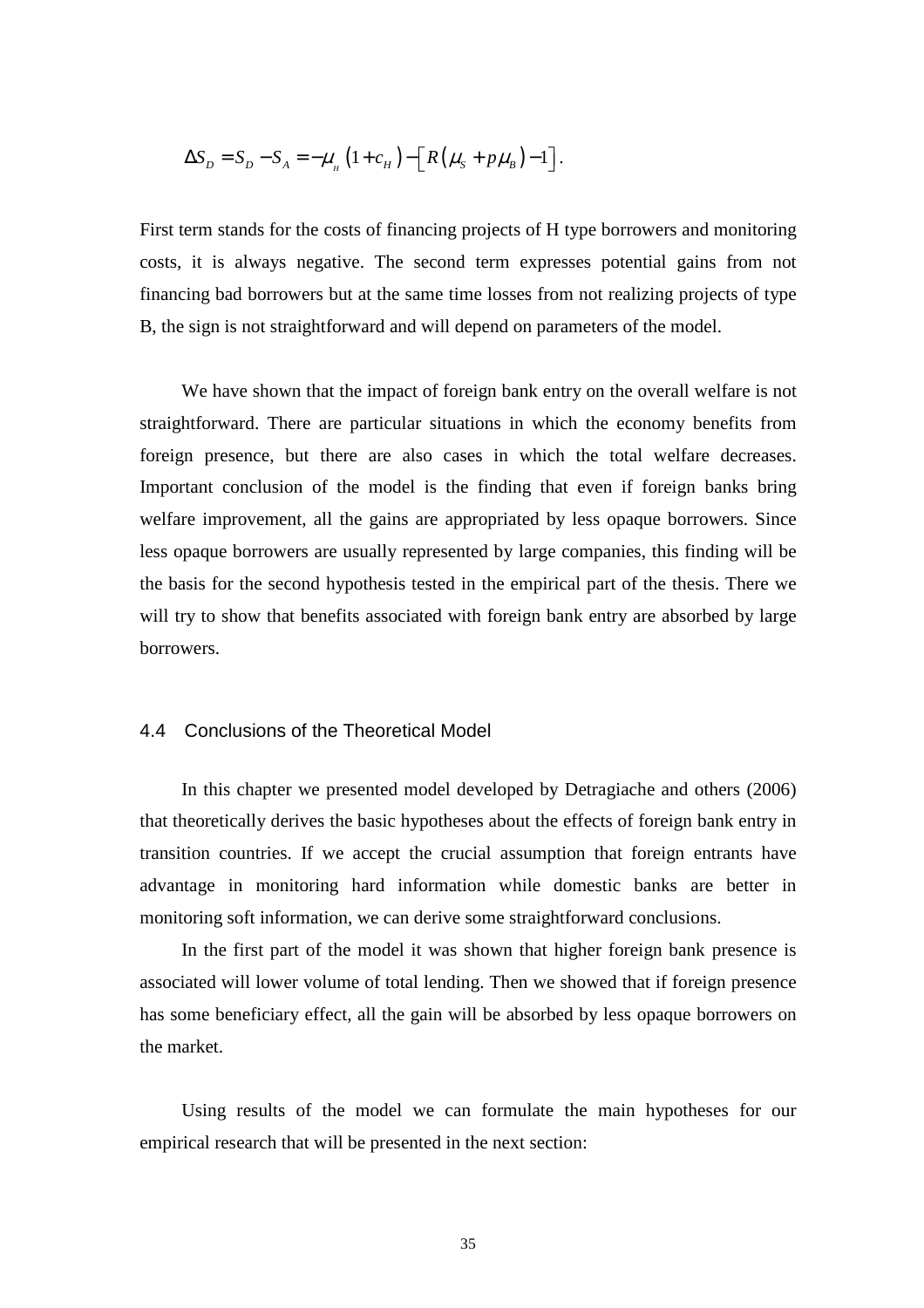*Hypothesis 1: In transition countries, the total volume of private credit is declining with higher degree of foreign bank participation.* 

*Hypothesis 2: If foreign entry improves conditions for obtaining credit, all the benefits will be appropriated by large borrowers.*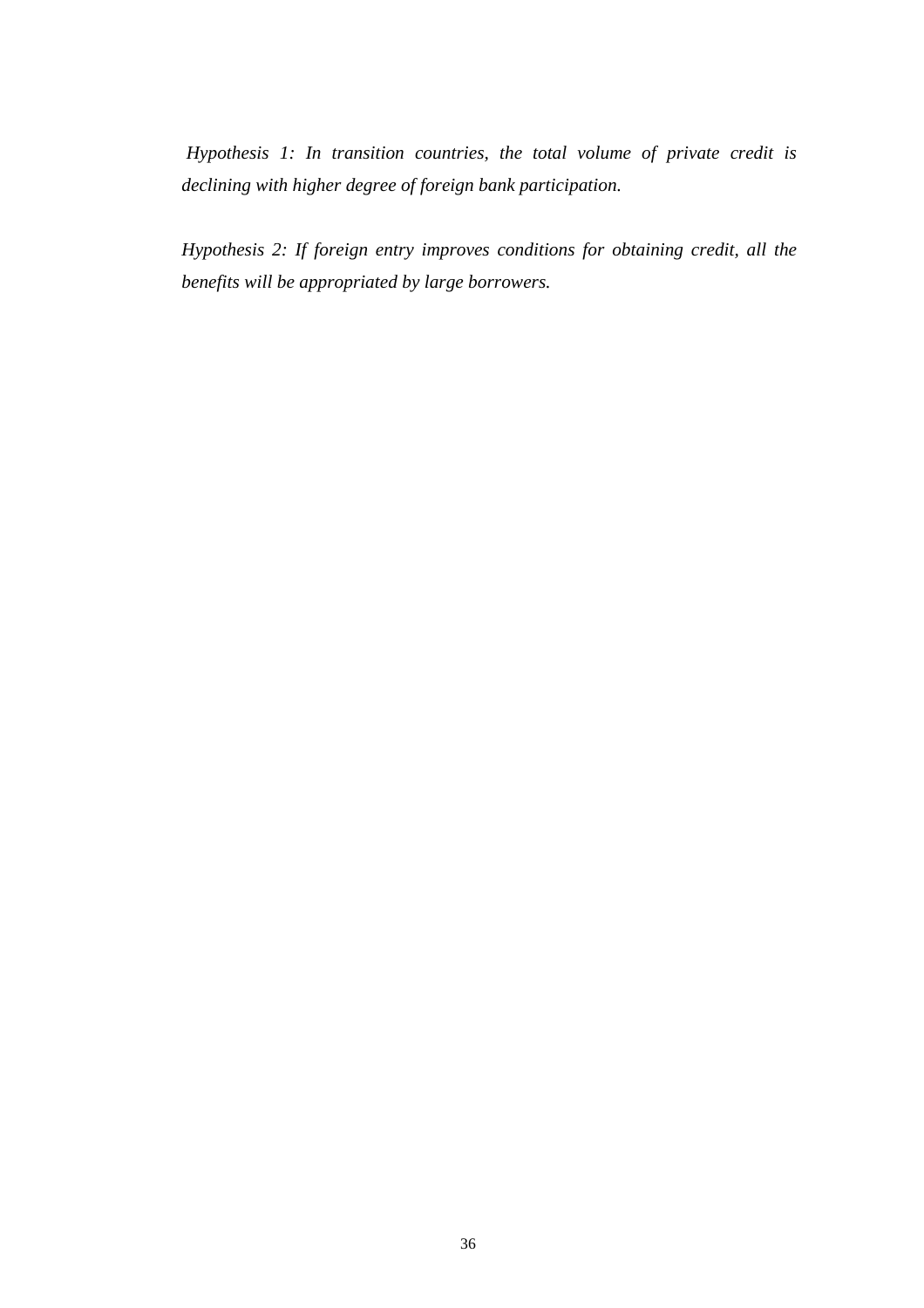# 5. Empirical part

The empirical part of the thesis will focus on the impact of foreign bank presence on the accessibility of credit in transition economies. We will examine whether there is any relation between the perceptions about credit conditions and the degree of foreign bank presence in the country. Concretely, we will see how are the perceptions about accessibility of finance (considering for example collateral requirements or willingness of banks to provide credit) and the cost of finance (interest rates and charges) related to the level of foreign investment in banking sector.

We will try to find support for the two hypotheses derived from theoretical model. First, the total volume of provided credit is in transition economies negatively correlated with the degree of foreign bank participation. Second, the benefits of foreign bank presence are absorbed by large borrowers.

# 5.1 Data Description

The analysis of the effect of foreign bank presence on credit availability will be based on dataset that combines firm-level data and the information about the degree of foreign bank participation across countries, together with selected macroeconomic variables.

The firm-level data come from The Business Environment and Enterprise Performance Survey (BEEPS) 2005<sup>4</sup> which is a joint initiative of the European Bank for Reconstruction and Development (EBRD) and the World Bank Group. The aim of this survey was to assess conditions for private enterprise and business development in transition economies. The survey includes responses of firms operating in 28 countries; 16 of them are from Central and Eastern Europe (CEE) plus Turkey: Albania, Bosnia and Herzegovina, Bulgaria, Croatia, Czech Republic, Estonia, FR Yugoslavia, FYROM, Hungary, Latvia, Lithuania, Poland, Romania, Slovak Republic, Slovenia and Turkey. And 12 from the Commonwealth Independent States (CIS): Armenia, Azerbaijan, Belarus, Georgia, Kazakhstan, Kyrgyzstan, Moldova, Russia, Tajikistan, Turkmenistan, Ukraine and Uzbekistan.

 4 Source: European Bank For Reconstruction and Development: BEEPS 2005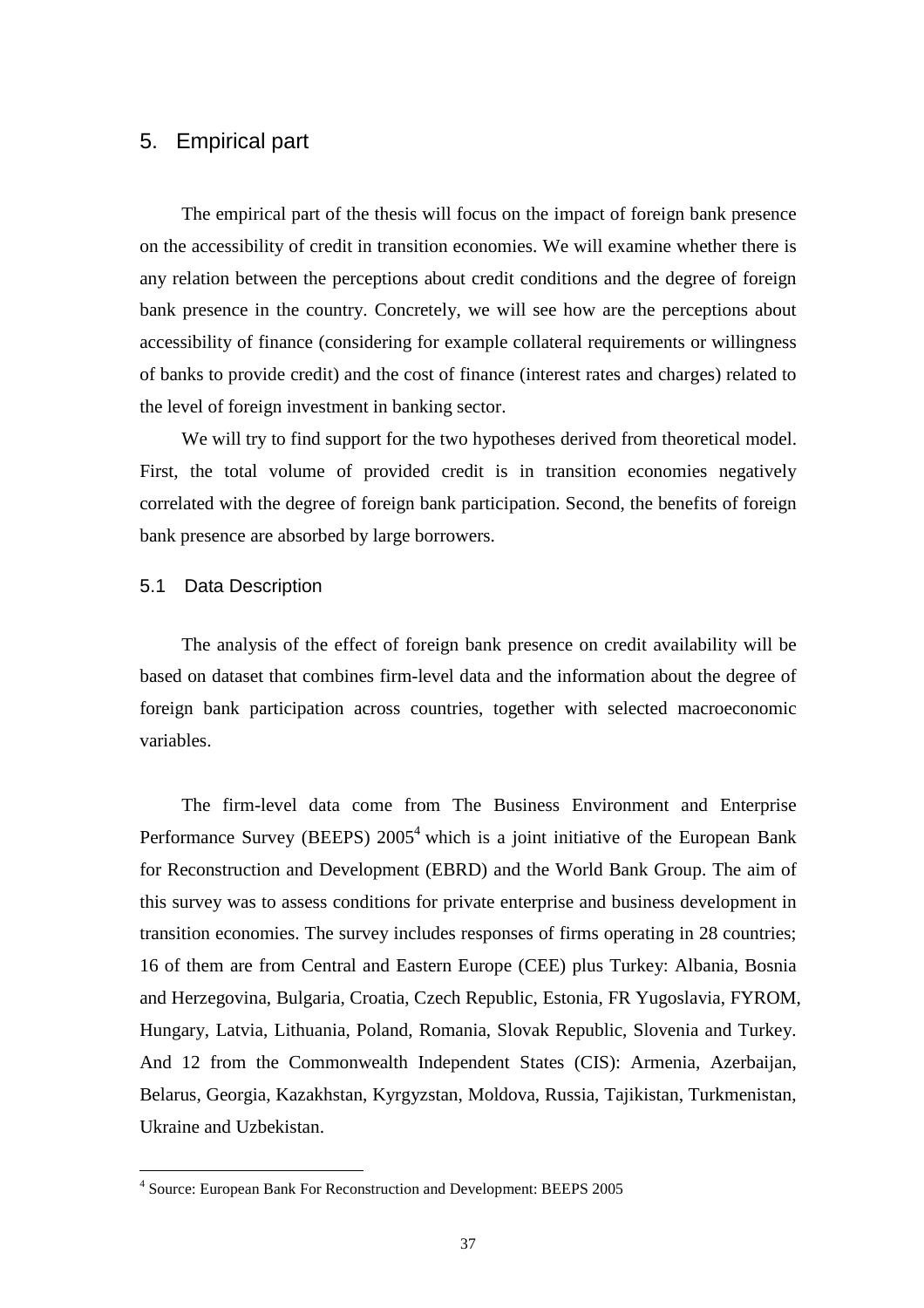Approximately 9,500 enterprises were included into the sample. To ensure crosscountry comparability in BEEPS the authors selected only firms that met the general targeted criteria; the conditions were as follows: (i) Sector: In each country the proportion of sectors (manufacturing versus services) was selected as to reflect their relative contribution to GDP. (ii) Size: At least 10% of firms were to be small (2-49 employees) and at least 10% large (250-9,999). Companies with only one or more than 10,000 employees were not included. (iii) Ownership: At least 10% of the firms were of foreign control (more than 50% shareholding). (iv) Exporters: At least 10% of the firms were to be exporters (exports more than 20% of total assets). (v) Location: At least 10% of the firms were in small city/countryside (population under 50,000). (vi) BEEPS 2002 sample coverage: The aim was to preserve as much comparability with the BEEPS 2002 sample as possible.

The survey had a form of interviews with managers of the firms. The questionnaire included 75 questions in which the respondents should evaluate the conditions for doing business in their countries. Among others, managers were asked to assess how problematic several financing issues were to the operation and growth of their businesses on a scale from 1 (no obstacle) to 4 (major obstacle). Our study will be primary interested in assessment of two factors that are most related to the banking, namely, the access to finance (e.g., collateral required or financing not available from banks) and the cost of financing (e.g., interest rates and charges). In our study we will try to show how is the perception of these factors related to the presence of foreign banks in the country and other dependent variables.

Furthermore, we will use the information about enterprise characteristics that BEEPS includes. Our analysis will distinguish between the credit availability for small, medium and large firms<sup>5</sup>. We will control also for the effect of state and foreign ownership of the company<sup>6</sup>.

Moreover we will take the advantage of BEEPS study to control for the effect of different institutional quality among countries. There is a question in the survey regarded to the enforcement of property rights; managers were asked to assess to what degree they are confident that legal system will uphold their contract and property rights in business disputes. Their answers are ranked from 1 (lowest degree) to 6

 $\overline{a}$ 

 $<sup>5</sup>$  Small=2-49 employees, medium=50-250 employees, large=250-9999 employees</sup>

 $<sup>6</sup>$  state=over 50 per cent of the enterprise is owned by state, foreign=over 50 per cent of the enterprise is</sup> owned by foreign investors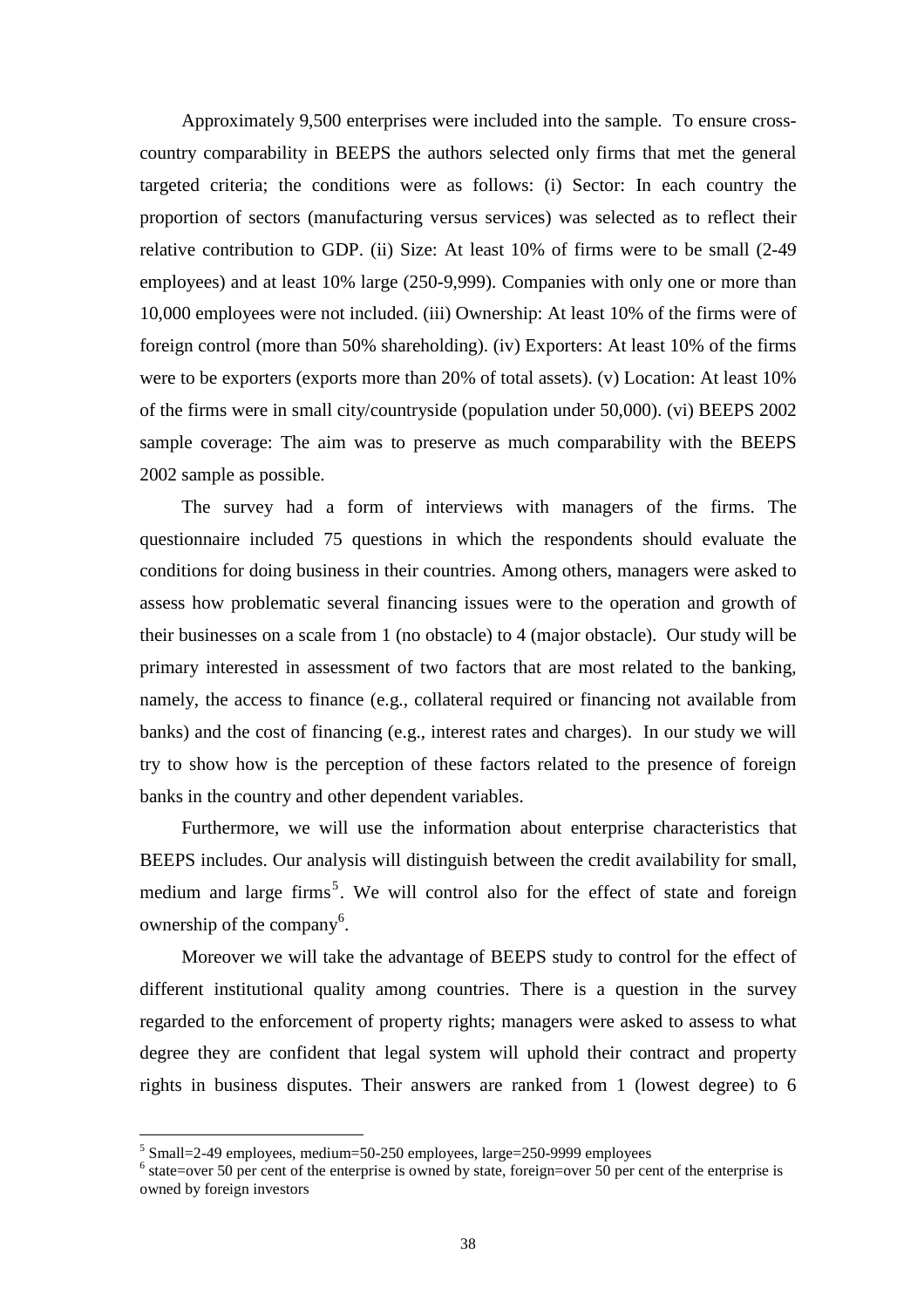(highest degree). Complementary, managers were asked to assess the degree of corruption of legal system in their countries, similarly on the scale from 1 (no corruption) to 6 (strong suspicion of corruption). We will include these assessments into the model as proxies for the quality of institutional environment. The idea behind is that businesses having less difficulties in obtaining credit will operate in countries with better institutional quality.

Information about the degree of foreign bank participation across countries come from Economic Statistics (Structural Change Indicators)<sup>7</sup> published by EBRD. As a measure of foreign bank presence in our study we take the indicator *Asset share of foreign-owned banks (in percent)* that stands for the share of total bank sector assets in banks with foreign ownership exceeding 50 percent.

To separate the independent impact of foreign banks on access to credit from macroeconomic and institutional factors that might influence foreign presence as well as conditions for obtaining credit, we will directly control for them. Also these data come from Economic Statistics (Selected Economic Indicators)<sup>8</sup> published by EBRD. We will control for the share of M2 to GDP, the change in this variable, the level of GDP per capita, the growth rate of GDP per capita and inflation.

M2 as a percentage of GDP is included as a proxy for level of financial development. It is expected that the higher overall financial development is the better perceptions about credit accessibility and cost of financing. Furthermore, we control for a change in this M2 to GDP, since recent changes in financial sector development might be significant for managers perceptions as well.

There are two basic ideas behind the inclusion of GDP level. Several studies suggest that richer countries tend to have better protection of property rights and the rule of law. First, we expect that credit providing should be easier in countries with stronger institutions. Second, better institutions will probably influence the willingness of foreign banks to enter the domestic market. GDP per capita growth is included because we expect that this variable might influence banks' perceptions about business climate in the country and therefore influence lending policy.

<sup>&</sup>lt;sup>7</sup> Source: European Bank For Reconstruction and Development: Transition Report 2007

<sup>&</sup>lt;sup>8</sup> Source: European Bank For Reconstruction and Development: Transition Report 2007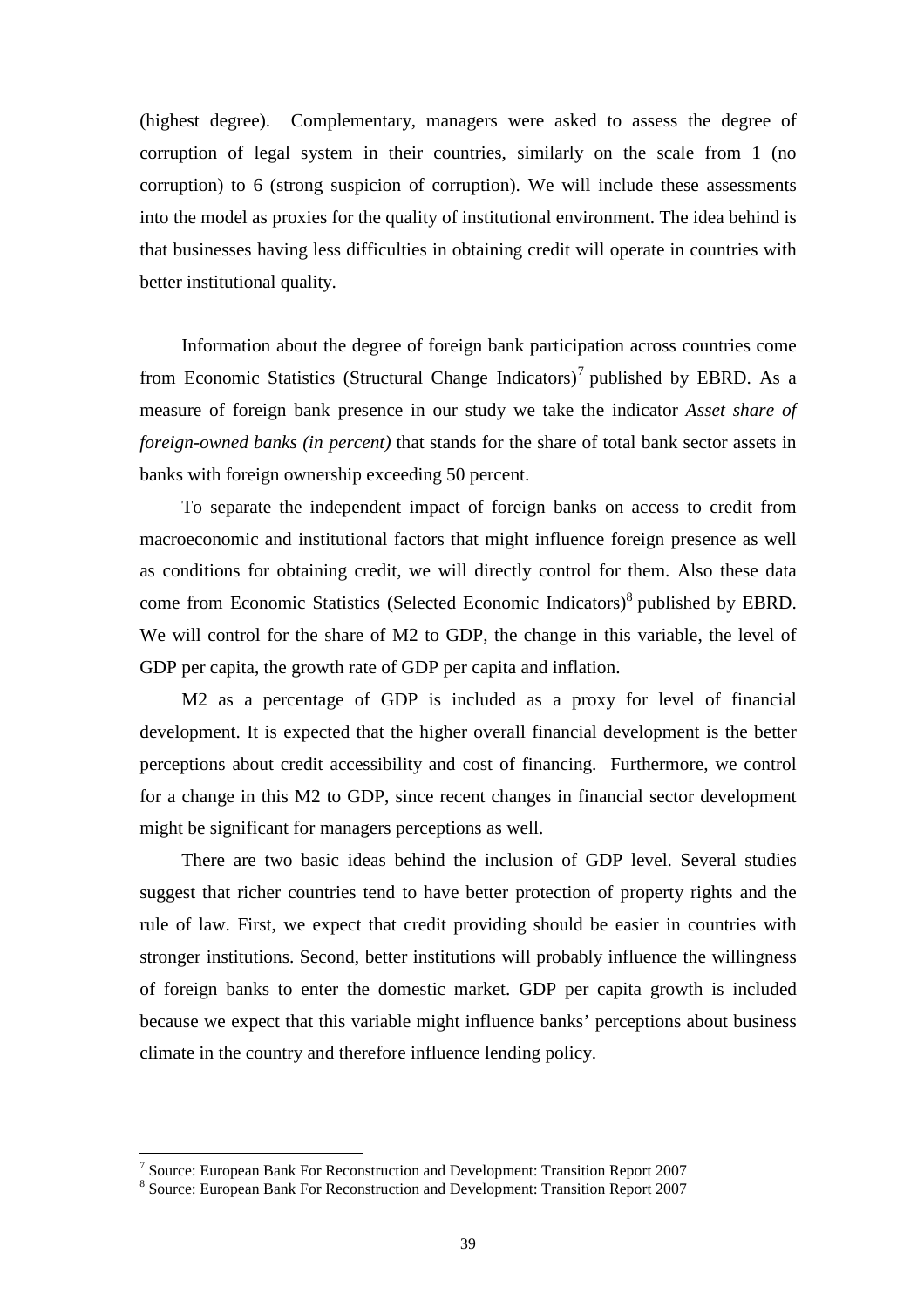Inflation is controlled as an indicator of macroeconomic stability. It is assumed that perceptions about the access to finance and the cost of finance might be distorted in instable economy.

All dependent and independent variables together with their descriptions and sources are summarized in table 1.

| Variable                                          | Description                                             | Source       |
|---------------------------------------------------|---------------------------------------------------------|--------------|
| <b>DEPENDENT VARIABLES</b>                        |                                                         |              |
| Access to finance                                 | ordered value 1-4                                       | <b>BEEPS</b> |
| Cost of finance                                   | ordered value 1-4                                       | <b>BEEPS</b> |
| <b>INDEPENDENT VARIABLES</b>                      |                                                         |              |
| Foreign banks                                     |                                                         |              |
| Assets of foreign banks                           | banking<br>Percent<br>of total<br>system assets in 2005 | <b>EBRD</b>  |
| <b>Enterprise characteristics</b>                 |                                                         |              |
| Small enterprise (less than 50 employees)         | Dummy                                                   | <b>BEEPS</b> |
| Medium enterprises (between 50 and 250 employees) | Dummy                                                   | <b>BEEPS</b> |
| Foreign ownership                                 | Percent of state owned                                  | <b>BEEPS</b> |
| State ownership                                   | Percent of foreign owned                                | <b>BEEPS</b> |
| Corruption                                        | ordered value 1-6                                       | <b>BEEPS</b> |
| Property rights                                   | ordered value 1-6                                       | <b>BEEPS</b> |
| <b>Macroeconomic factors</b>                      |                                                         |              |
| Per capita GDP                                    | Natural log (2004)                                      | EBRD         |
| Per capita GDP growth                             | 2004                                                    | EBRD         |
| M2 (quase-money and money)                        | Percent of GDP (2004)                                   | <b>EBRD</b>  |
| Change in M2                                      | Percent of GDP (2004)                                   | <b>EBRD</b>  |
| Inflation                                         | 2004                                                    | EBRD         |
| <b>Regional dummies</b>                           |                                                         |              |
| <b>CEE</b>                                        | Dummy                                                   | <b>BEEPS</b> |
| <b>Sector dummies</b>                             |                                                         |              |
| Mining and quarrying                              | Dummy                                                   | <b>BEEPS</b> |
| Construction                                      | Dummy                                                   | <b>BEEPS</b> |
| Manufacturing                                     | Dummy                                                   | <b>BEEPS</b> |
| Transport storage and communication               | Dummy                                                   | <b>BEEPS</b> |
| Wholesale, retail, repairs                        | Dummy                                                   | <b>BEEPS</b> |
| Real estate, renting and business services        | Dummy                                                   | <b>BEEPS</b> |
| Hotels and restaurants                            | Dummy                                                   | <b>BEEPS</b> |

Table1: Description of dependent and independent variables

Notes: BEEPS refers to BEEPS2005, EBRD refers to EBRD Transition report 2007, both published by EBRD

# 5.2 BEEPS results

Before estimating the econometric model we will make a brief analysis of the results of BEEPS survey. Table 2 summarizes the average scoring for access to finance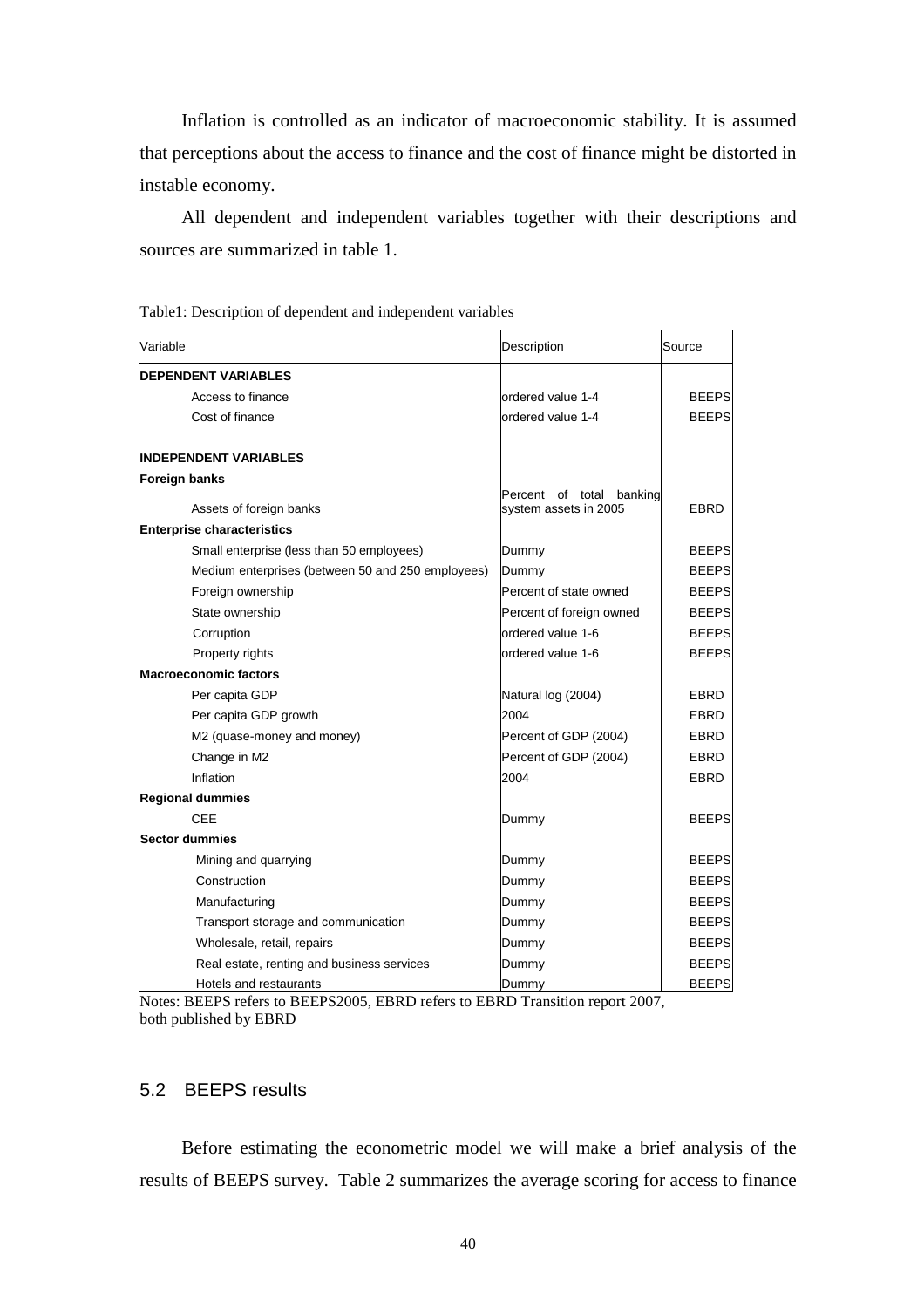and cost of finance among countries in 2002 and 2005<sup>9</sup>. By comparing differences in each indicator we can conclude that there is no clear pattern about the improvement of conditions for financing enterprises between 2002 and 2005. However most of the countries rated the access to finance better in 2005, there are still 12 countries that at averaged considered finance accessibility becoming worse. Very similar results can be concluded for cost of financing.

|                       |      | <b>Access to finance</b> |      | <b>Cost of finance</b> |
|-----------------------|------|--------------------------|------|------------------------|
|                       | 2002 | 2005                     | 2002 | 2005                   |
| Albania               | 2,07 | 2,45                     | 2,59 | 2,74                   |
| Armenia               | 2,34 | 2,8                      | 2,52 | 3,12                   |
| Azerbaijan            | 2,16 | 2,18                     | 2,20 | 2,53                   |
| <b>Belarus</b>        | 2,47 | 1,99                     | 2,78 | 2,23                   |
| Bosna and Herzegovina | 2,53 | 2,09                     | 2,79 | 2,33                   |
| <b>Bulgaria</b>       | 2,80 | 2,4                      | 2,88 | 2,79                   |
| Croatia               | 2,18 | 1,94                     | 2,27 | 2,08                   |
| Czech rep             | 2,45 | 2,75                     | 2,53 | 3,04                   |
| Estonia               | 1,94 | 2,31                     | 2,01 | 2,76                   |
| <b>FYROM</b>          | 2,08 | 2,46                     | 2,38 | 2,4                    |
| Georgia               | 2,21 | 2,44                     | 2,53 | 2,67                   |
| Hungary               | 2,22 | 2,46                     | 2,31 | 2,62                   |
| Kazakhstan            | 2,00 | 1,67                     | 2,16 | 1,85                   |
| Kyrgyz rep            | 2,24 | 2,42                     | 2,40 | 2,55                   |
| Latvia                | 1,85 | 2,06                     | 2,01 | 2,46                   |
| Lithuania             | 1,62 | 2,43                     | 1,99 | 2,8                    |
| Moldova               | 2,49 | 1,64                     | 2,95 | 1,88                   |
| Poland                | 2,65 | 1,64                     | 3,17 | 1,9                    |
| Romania               | 2,55 | 1,66                     | 2,80 | 1,72                   |
| Russia                | 2,31 | 2,29                     | 2,24 | 2,46                   |
| Slovak Republic       | 2,50 | 1,97                     | 2,58 | 2,39                   |
| Slovenia              | 1,82 | 2,17                     | 2,20 | 2,28                   |
| Tajikistan            | 2,62 | 1,96                     | 2,69 | 2,06                   |
| <b>Ukraine</b>        | 2,44 | 2,03                     | 2,62 | 2,35                   |

Table 2: Average score for access to finance and cost of finance, 2002 and 2005

Source: Author's calculations with BEEPS 2002 and 2005 datasets

Note: The average score is based on scale of 1 (no obstacle) to 4 (major obstacle)

Further we will look more closely whether BEEPS results differ for small, medium and large enterprises. Table 3 provides the average score of whole sample with respect to the size of companies. On average small and medium sized firms perceive the access to financing as greater obstacle for the operation and growth of their businesses than large firms do. The same conclusion seems to be true for the cost of financing.

Table 3 also includes the average ratings of state and foreign-owned companies. State- and foreign owned enterprise generally assessed the access to finance as well as the cost of finance as lesser constraints than private domestic companies did. These

 9 Source: European Bank For Reconstruction and Development: BEEPS 2002 and BEEPS 2005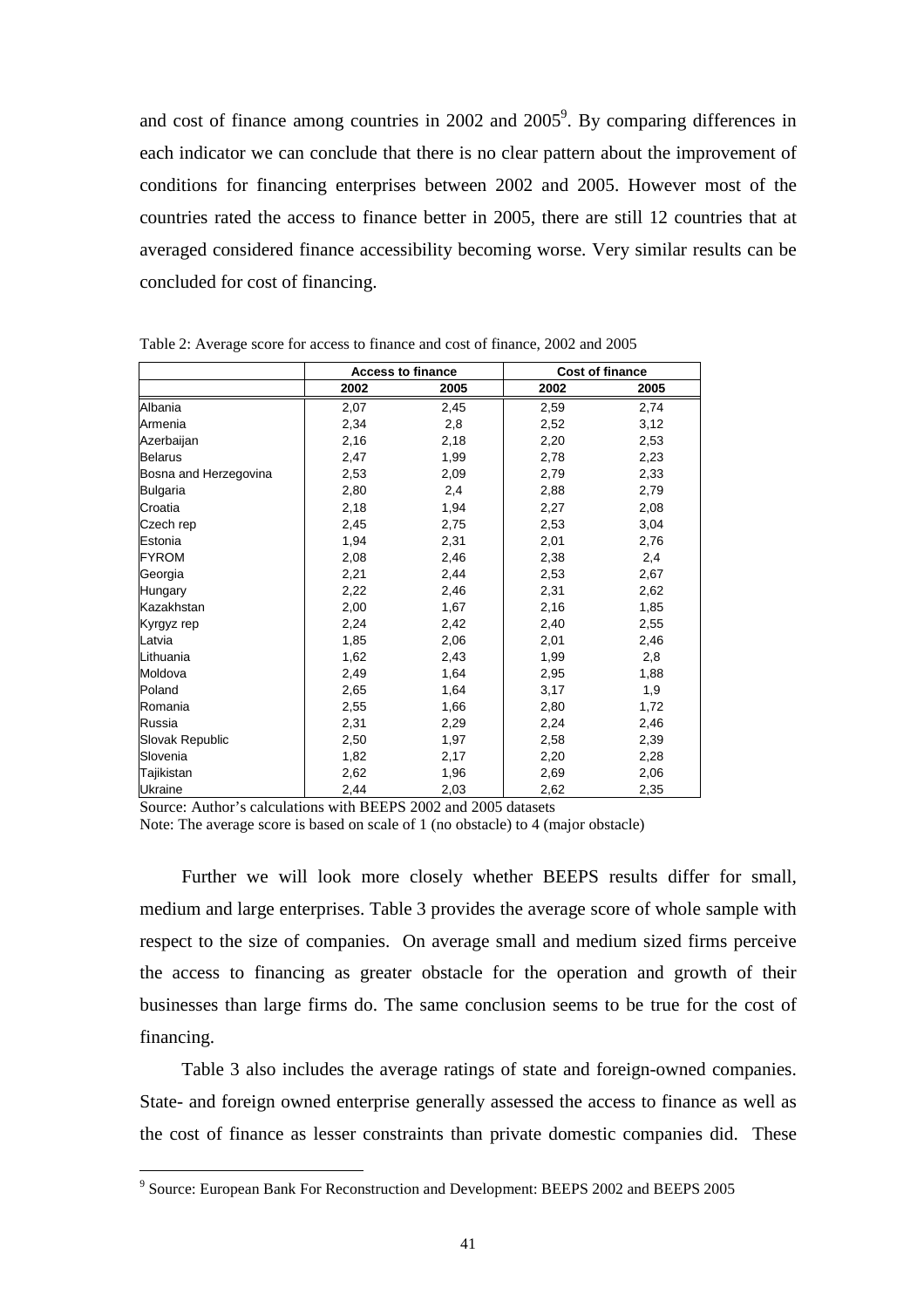findings are not so surprising if we admit that state-owned enterprises might have better access to government finance and foreign-owned can be more easily financed from their home countries.

|                                                                       | Access to finance Cost of finance |      |
|-----------------------------------------------------------------------|-----------------------------------|------|
| Small (2-49 employees)                                                | 2.30                              | 2.54 |
| Medium (50-249 employees)                                             | 2.19                              | 2.47 |
| Large (250-9,999 employees)                                           | 2,00                              | 2,26 |
| State-owned (over 50 percent of the enterprise owned by the state)    | 2.14                              | 2,23 |
| Foreign owned (over 50 percent of the enterprise owned by foreigners) | 1.93                              | 2.21 |
| All                                                                   | 2.25                              | 2.50 |

Table 3: Average score for access to finance and cost of finance

Source: Author's calculations with BEEPS 2005 dataset

Note: The average score is based on scale of 1 (no obstacle) to 4 (major obstacle)

To obtain a more complex picture about the financing of enterprises we should look at sources of their funding. Respondents of BEEPS were asked to estimate what proportion of their working capital and new investments was financed through funds from several different sources, including commercial banks. Tables 4 and 5 shows statistics for the share of investment financed by internal funds, equity, commercial banks (with distinction of local private, foreign and state-owned), government and informal sources. The data shows that the main source of financing for all types of enterprises is internal funds. Small enterprises rely heavily on own sources of financing, more than 70 percent of working capital and new investments are financed by internal funds. Contrary, large firms use internal funds for about 60 percent of their investing activities. The value is still very high but considerably lower than in the case of small enterprises. Equity financing seems to play minor role in financing working capital and new investments for all types of enterprises. Similarly informal sources and trade credits are not crucial for firms' financing.

The point of our interest will be the share of firms' activities financed by banks, whether private commercial, foreign- or state-owned. Bank credit plays a big role in financing of large enterprises; almost 16 percent of working capital and 18 percent of new investments is financed through bank credit. On the contrary, bank financing seems to be not so important for small companies; only about 8 percent of their working capital and 11 percent of new investments is financed by bank credit. Medium-sized companies finance 13 percent of their working capital and 15 percent of new investments by banks. The data therefore shows that bank credit plays a relatively small role in the overall financing, especially in the case of small companies.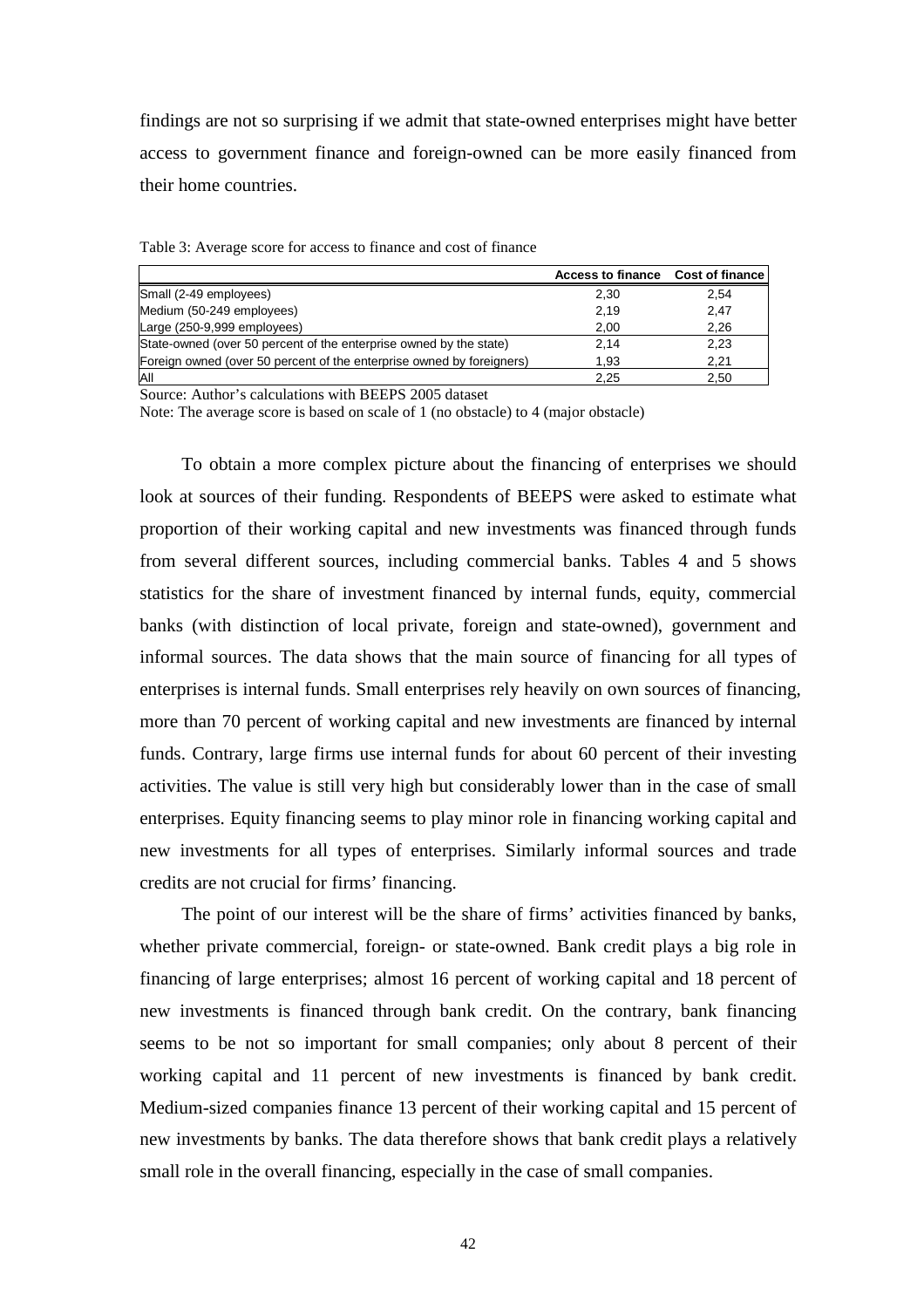Table 5 distinguishes between foreign- and state-owned enterprises. Government enterprises rely little on bank credit; the average share of 7 percent for bank financing is actually the lowest among types of companies we analyze. Not surprisingly the government financing plays significant role (more than 10 percent) in this case. That might be the explanation of why state-enterprises rated the accessibility of credit as a lesser constraint for their business than private companies did. Foreign enterprises generally also do not rely so heavily on bank financing comparing to the average (around 11 percent).

|                                                                                      |                    | Small                     |                    | Medium<br>Large    |                    |                           |
|--------------------------------------------------------------------------------------|--------------------|---------------------------|--------------------|--------------------|--------------------|---------------------------|
|                                                                                      | Working<br>capital | <b>New</b><br>investments | Working<br>capital | New<br>investments | Working<br>capital | <b>New</b><br>investments |
| Internal funds/Retained earnings                                                     | 74,27              | 71,80                     | 69,06              | 67,70              | 64,19              | 64,35                     |
| Equity (i.e. issue new shares)                                                       | 5,15               | 4,90                      | 4,55               | 3,95               | 4,37               | 3,60                      |
| Borrowing from local private<br>commercial banks                                     | 5,89               | 8,65                      | 9,25               | 11,13              | 11,12              | 11,75                     |
| Borrowing from foreign banks<br>Borrowing from state-owned<br>banks, including state | 0,70               | 1,15                      | 1,33               | 2,00               | 2,78               | 3,42                      |
| development banks                                                                    | 1,26               | 1,56                      | 2,36               | 2,37               | 2,03               | 2,57                      |
| Loans from family/friends<br>Money lenders or other informal<br>sources (other than  | 3,95               | 3,74                      | 1,30               | 1,19               | 0,49               | 0,25                      |
| family/friends)                                                                      | 0,83               | 0,81                      | 0,93               | 0,66               | 0,37               | 0,33                      |
| Trade credit from suppliers                                                          | 3,41               | 1,29                      | 4,30               | 1,39               | 5,24               | 1,86                      |
| Trade credit from customers                                                          | 1,18               | 0,55                      | 1,81               | 0,82               | 2,01               | 0,86                      |
| Credit cards                                                                         | 0,47               | 0,26                      | 0,24               | 0, 15              | 0,24               | 0,14                      |
| Leasing arrangement                                                                  | 1,07               | 3,17                      | 1,50               | 4,66               | 1,23               | 4,42                      |
| The government (other than<br>state-owned banks)                                     | 0,62               | 0.63                      | 2,09               | 2,15               | 3,54               | 3,65                      |
| Other                                                                                | 1,18               | 1,49                      | 1,28               | 1,84               | 2,41               | 2,81                      |

Table 4: Share (%) of working capital and new investments financed by different sources; average for small, medium and large enterprises

Source: Author's calculations with BEEPS 2005 dataset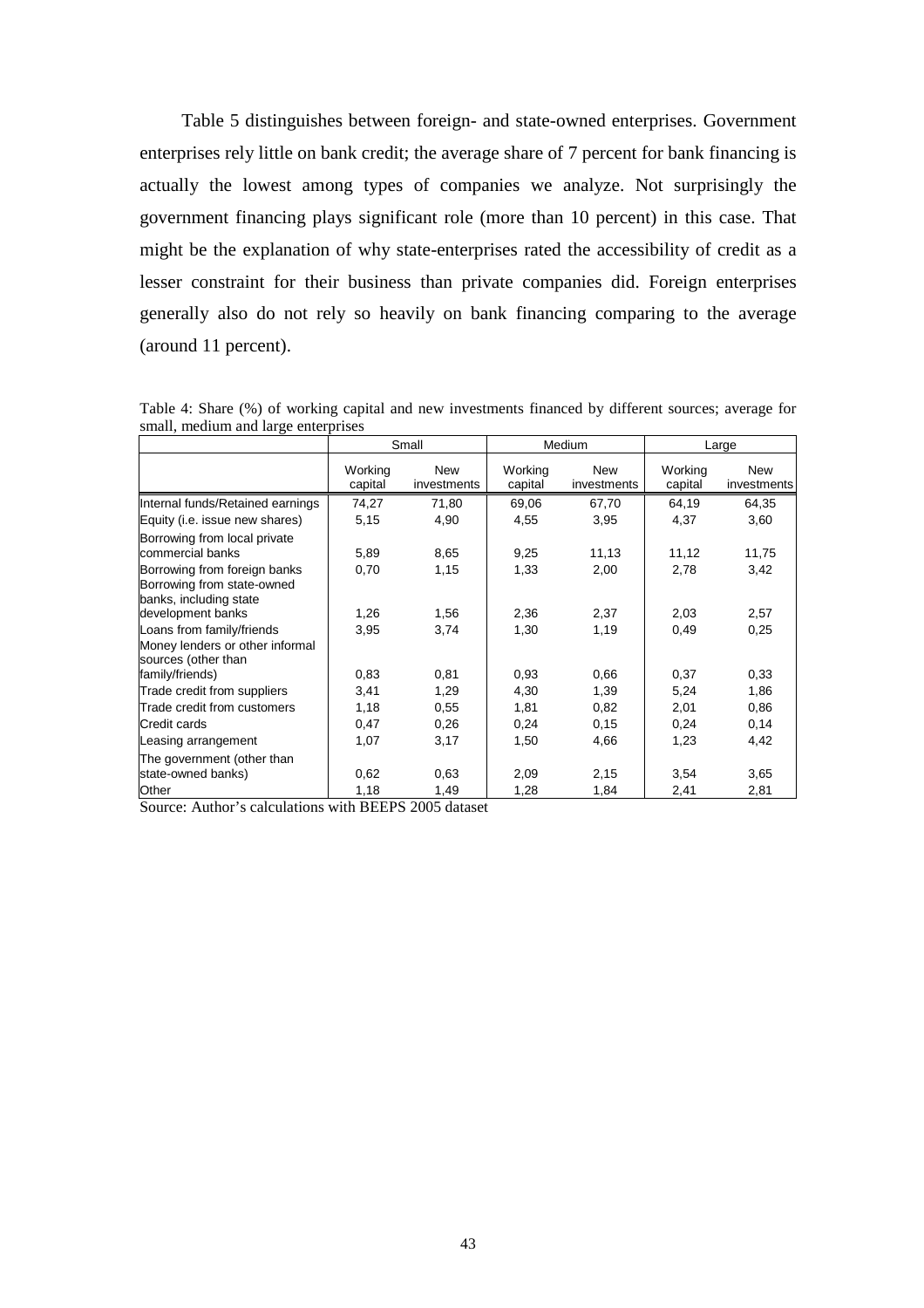|                                                                                      |                    | Government         |                    | Foreign                   |
|--------------------------------------------------------------------------------------|--------------------|--------------------|--------------------|---------------------------|
|                                                                                      | Working<br>capital | New<br>investments | Working<br>capital | <b>New</b><br>investments |
| Internal funds/Retained earnings                                                     | 66,87              | 68,35              | 70,15              | 71,43                     |
| Equity (i.e. issue new shares)                                                       | 5,56               | 3,09               | 4,97               | 5,12                      |
| Borrowing from local private<br>commercial banks                                     | 3,90               | 4,68               | 7,38               | 7,44                      |
| Borrowing from foreign banks<br>Borrowing from state-owned<br>banks, including state | 0,94               | 0,91               | 2,66               | 3,08                      |
| development banks                                                                    | 1,89               | 1,61               | 1,36               | 1,05                      |
| Loans from family/friends<br>Money lenders or other informal<br>sources (other than  | 0,36               | 0,16               | 1,23               | 0,70                      |
| vamily/friends)                                                                      | 0,44               | 0,15               | 1,02               | 0,93                      |
| Trade credit from suppliers                                                          | 2,95               | 1,31               | 5,87               | 1,97                      |
| Trade credit from customers                                                          | 1,49               | 0,87               | 1,56               | 0,60                      |
| Credit cards                                                                         | 0,10               | 0,02               | 0,52               | 0,27                      |
| Leasing arrangement                                                                  | 0,73               | 2,18               | 1,23               | 4,38                      |
| The government (other than<br>state-owned banks)                                     | 10,33              | 11,90              | 0,26               | 0,39                      |
| Other                                                                                | 4,43               | 4,78               | 1,80               | 2,63                      |

Table 5: Share (%) of working capital and new investments financed by different sources; average for state- and foreign owned enterprises

Source: Author's calculations with BEEPS 2005 dataset

### 5.3 Estimation Strategy

In this section we will examine econometrically whether the accessibility of credit is better in countries having higher degree of foreign bank participation and whether the results differ for enterprises of different size. To analyze these questions empirically, we follow an estimation strategy proposed by Clarke and others (2006) who employed firm-level data from international survey to investigate the issue. The main difference between this thesis and the paper of Clarke and others (2006) is that we examine the relation in different sample of countries; this thesis is focused on the Central and Eastern Europe and Central Asia whilst Clarke and others provide evidence from all over the world. There are also differences in types of explanatory variable included into the model.

The basic equation of our estimation is following:

$$
Obsatcle_{ij} = \beta_1 Size_{ij} + \beta_2 ForeignBankPartition_j
$$
  
+  $\beta_3 Size_{ij} ForeignBankPartition_j + \beta_4 X_{ij} + \beta_5 C_j + u_{ij}$ , (1)

where the index *i* identifies the enterprise and index *j* identifies the country.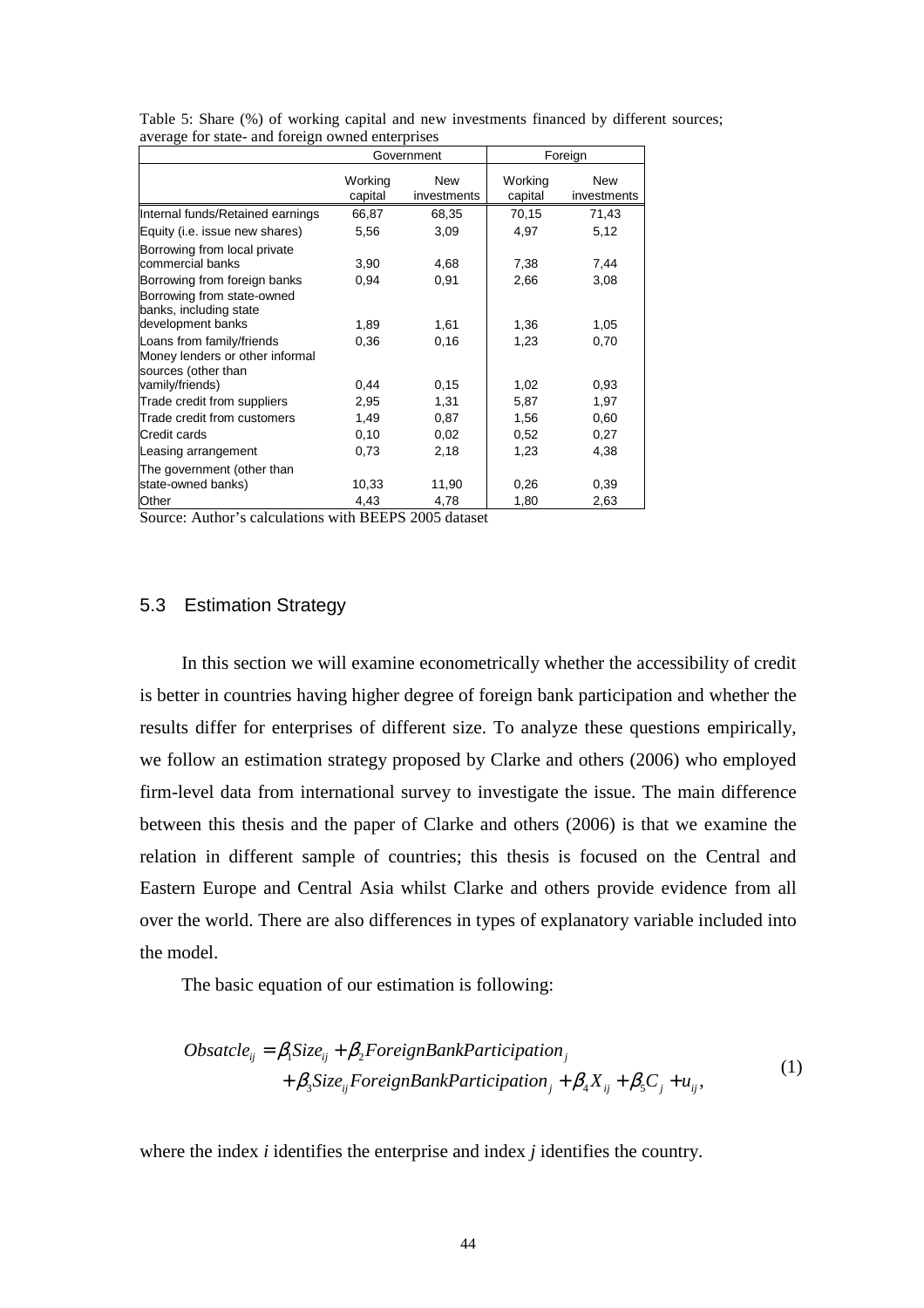The dependent variable *Obstacle* stands for the responses from BEEPS in which managers assess how problematic are several factors for the operation and growth of their business. Namely, we will be interested in managers' perceptions about the access to finance and cost of finance. Both variables take discrete values, from 1 to 4, in ascending order, corresponding to no obstacle, minor obstacle, moderate obstacle and major obstacle.

*Size<sub>ij</sub>* is a set of dummy variables indicating whether the company *i* in state *j* is small, medium-sized or large, i.e. if has 2-50 employees, 50-500 employees or 500- 9,999 employees, respectively.

*ForeignBankParticipation<sup>j</sup>* stands for the share of total bank sector assets in banks with foreign ownership exceeding 50 per cent in country *j*. The interaction between *Sizeij* and *ForeignBankParticipation<sup>j</sup>* is included to control whether the effect of foreign bank participation differs for different sizes of firms.

The variables  $X_{ii}$  are various characteristics of firm *i* in country *j* that might affect managers' perceptions about obstacles to growth of their businesses. There is included the ownership type (state or foreign) and institutional quality of countries as perceived by particular enterprises (degree of corruption and degree of property rights enforcement). *C<sup>j</sup>* are macroeconomic characteristics of country *j*, namely ratio of M2 to GDP, change in this variable, GDP per capita, GDP per capita growth and inflation.

Finally,  $u_{ij}$  is a disturbance term. It is assumed that the disturbance term has a normal distribution.

Since both dependent variables of our analyses are limited dependent variables, taking four discrete values in ascending order, we will estimate the model as an ordered response model by logit method.

# 5.4 Econometric Estimation

#### 5.4.1 Estimation of Overall Model

First, we are going to examine the relationship between the access to finance and the degree of foreign bank participation among countries of BEEPS sample. Equation (1) will in this case have the following form: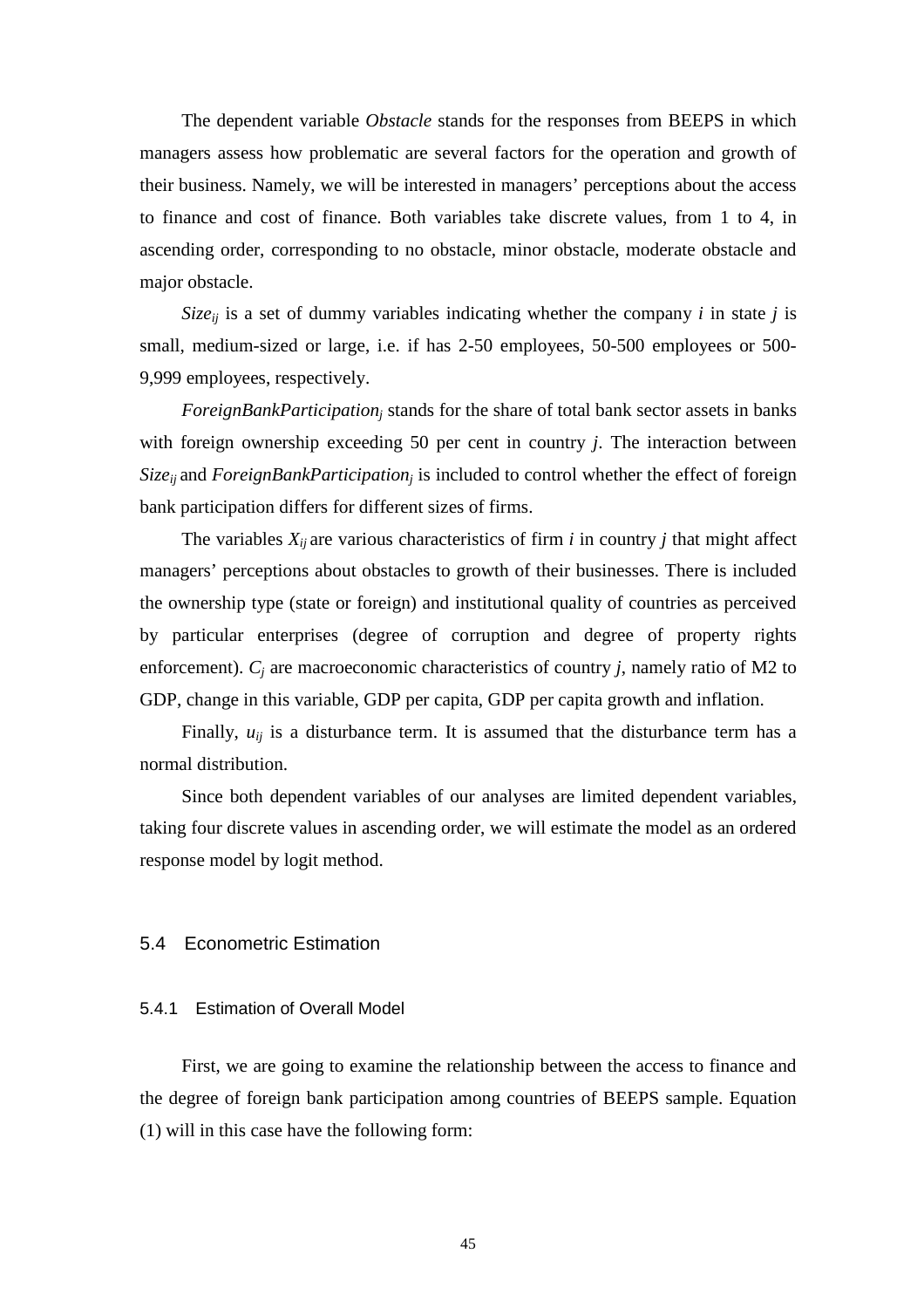$$
AccessToFinance_{ij} = \beta_1 Size_{ij} + \beta_2 ForeignBankPartition_j + \beta_3 X_{ij}
$$
  
+  $\beta_4 C_j + \beta_5 Region + u_{ij}$  (2)

where the dependent variable is the access to financing as evaluated by companies participating in BEEPS and independent variables are countries' and enterprises' characteristics as described in section 5.1.

Table 6 presents results of estimation using the method of ordered logit model. The model indicates that foreign bank presence is important for explanation of the assessment of credit availability since it is significant at 5% significance level. However, we can also conclude that the effect is quite small. A percentage change in the share of bank assets held by foreign-owned banks should cause the change of only 0.0024 percentage points in access to finance evaluation. Positive value of coefficient suggests that the bigger is the share of foreign banks in a country the worse are the conditions for obtaining credit.

Regarding to the enterprise size, there is evidence that small and medium-sized enterprises rate the access to finance as a greater constraint than large firms do (large firms is the omitted category in our model). Both variables are significant at onepercent level and both with relatively high values of estimated coefficients (0.34 and 0.28) point to the significant difference between the effects of enterprises of various sizes. This conclusion was already proposed after short BEEPS result analysis (see table 3) and remains true after controlling for another explanatory variables.

The ownership type of an enterprise seems to play in important role as well. The results suggest that foreign-owned enterprises tend to evaluate the access to finance as lesser obstacle than private domestic companies do. Again this proposition is consistent with the conclusion of section 5.2 (see table 3). However, contrary to our expectation the state ownership seems to be irrelevant when assessing conditions for obtaining credit.

With exception of GDP all macroeconomic variables are significant for explanation of access to finance, coefficients of all of them are negative which is mostly in compliance with our theoretical considerations (see section 5.1). Only estimate for inflation does not support our hypothesis.

In the model was included also regional dummy variable. Its significance at onepercent level suggests that assessments differ among countries of Central and Eastern Europe and countries of Commonwealth of Independent States.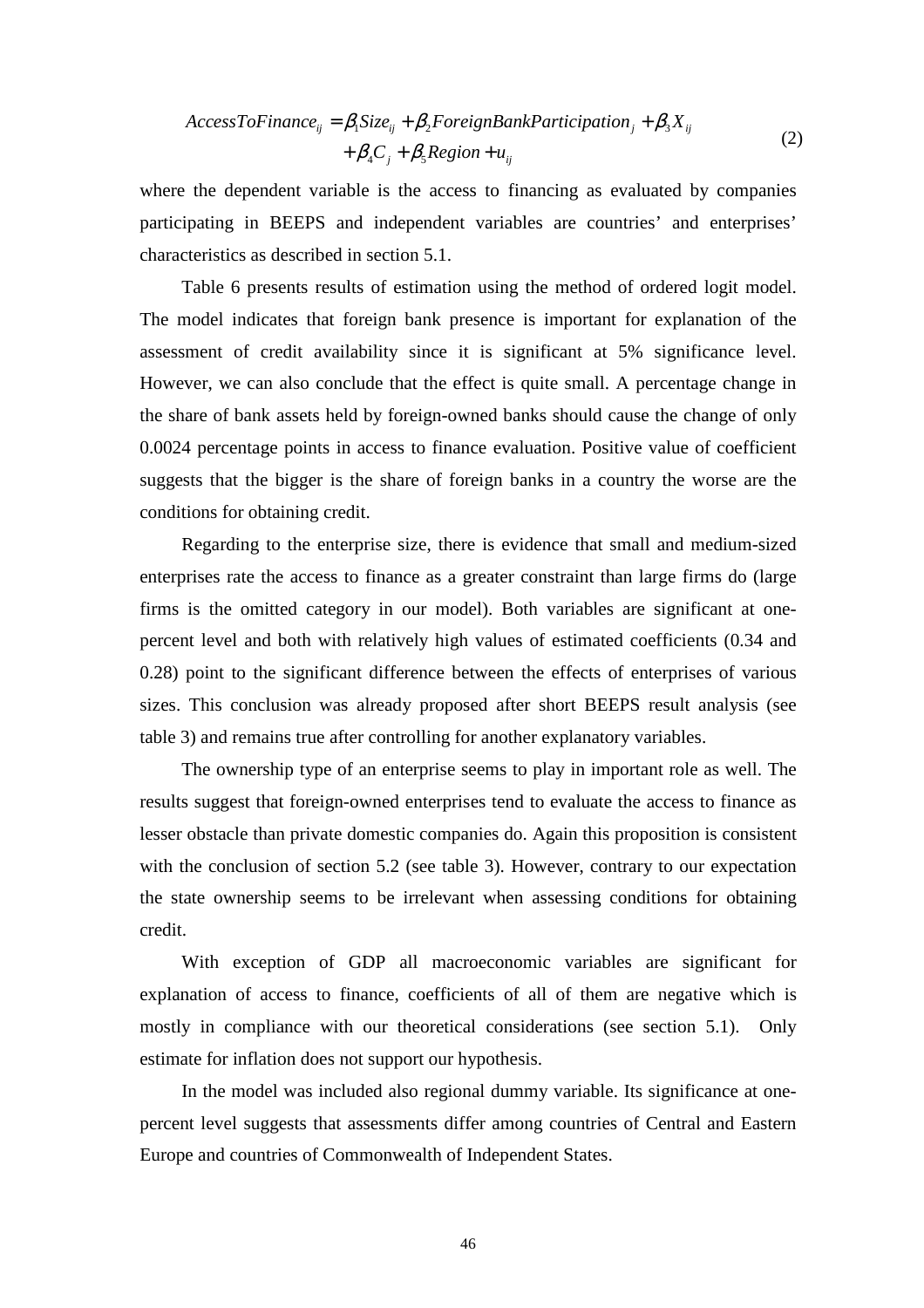Institutional quality matters as well. Both variables, the degree of corruption and property rights protection is significant for explanation credit availability at even 1 percent level. Both estimates have negative signs which is in line with our expectation; better assessment of access to finance is associated with higher evaluation of institutional quality (in our case the estimates are negative because the conditions for obtaining credit are ranked in descending order, while the indicators of institutional quality in ascending order).

|                                                       | Coefficient    | Std. Error  | t-ratio   | <i>p</i> -value |       |
|-------------------------------------------------------|----------------|-------------|-----------|-----------------|-------|
| Asset share of foreign-<br>owned banks (in %)         | 0,00239412     | 0,000986225 | 2,4276    | 0,01520         | $***$ |
| Small (dummy)                                         | 0,342259       | 0,0754888   | 4,5339    | < 0,00001       | ***   |
| Medium (dummy)                                        | 0,277237       | 0,0821904   | 3,3731    | 0,00074         | ***   |
| Foreign (% of<br>enterprise that is<br>foreign-owned) | $-0,00641963$  | 0,000827291 | $-7,7598$ | < 0,00001       | ***   |
| State (% of enterprise<br>that is state-owned)        | $-0,000211025$ | 0,000865931 | $-0,2437$ | 0,80746         |       |
| GDP level per capita<br>(natural log)                 | 0,00604886     | 0,0431829   | 0,1401    | 0,88860         |       |
| GDP per capita growth                                 | $-0,0357308$   | 0,0141077   | $-2,5327$ | 0,01132         | **    |
| Change in M2 to GDP                                   | $-0,0260561$   | 0,00270806  | $-9,6217$ | < 0,00001       | ***   |
| $M2$ (% of GDP)                                       | $-0,0108572$   | 0,002079    | $-5,2223$ | < 0,00001       | ***   |
| Inflation                                             | $-0.0366416$   | 0,00802903  | $-4,5636$ | < 0,00001       | ***   |
| Region CEE (dummy)                                    | $-0,60644$     | 0,0988694   | $-6,1337$ | < 0,00001       | ***   |
| Corruption                                            | $-0,0600679$   | 0,0167376   | $-3,5888$ | 0,00033         | ***   |
| Property rights                                       | $-0,135916$    | 0,0174331   | $-7,7964$ | < 0,00001       | ***   |

Table 6: The effect of foreign bank participation on access to finance (ordered logit estimation)

Notes: dependent variable is the access to finance, estimation based on 8811 observations Data Source: BEEPS 2005 database, EBRD country statistics

\* Significance at the 10% level.

\*\* Idem. 5%

\*\*\* Idem 1%

Further, we will examine the relation between foreign bank participation and the obstacles regarded to the cost of finance. The estimated equation thus changes by the following way:

$$
CostOfFinance_{ij} = \beta_1 Size_{ij} + \beta_2 ForeignBankPartition_j + \beta_3 X_{ij}
$$
  
+  $\beta_4 C_j + \beta_5 Region + u_{ij}$  (3)

The results of estimation by ordered logit model are presented in table 7. All estimated coefficients are quite similar to those estimated by model (2). Asset share of foreignowned banks seems to be important for explanation of how problematic the companies'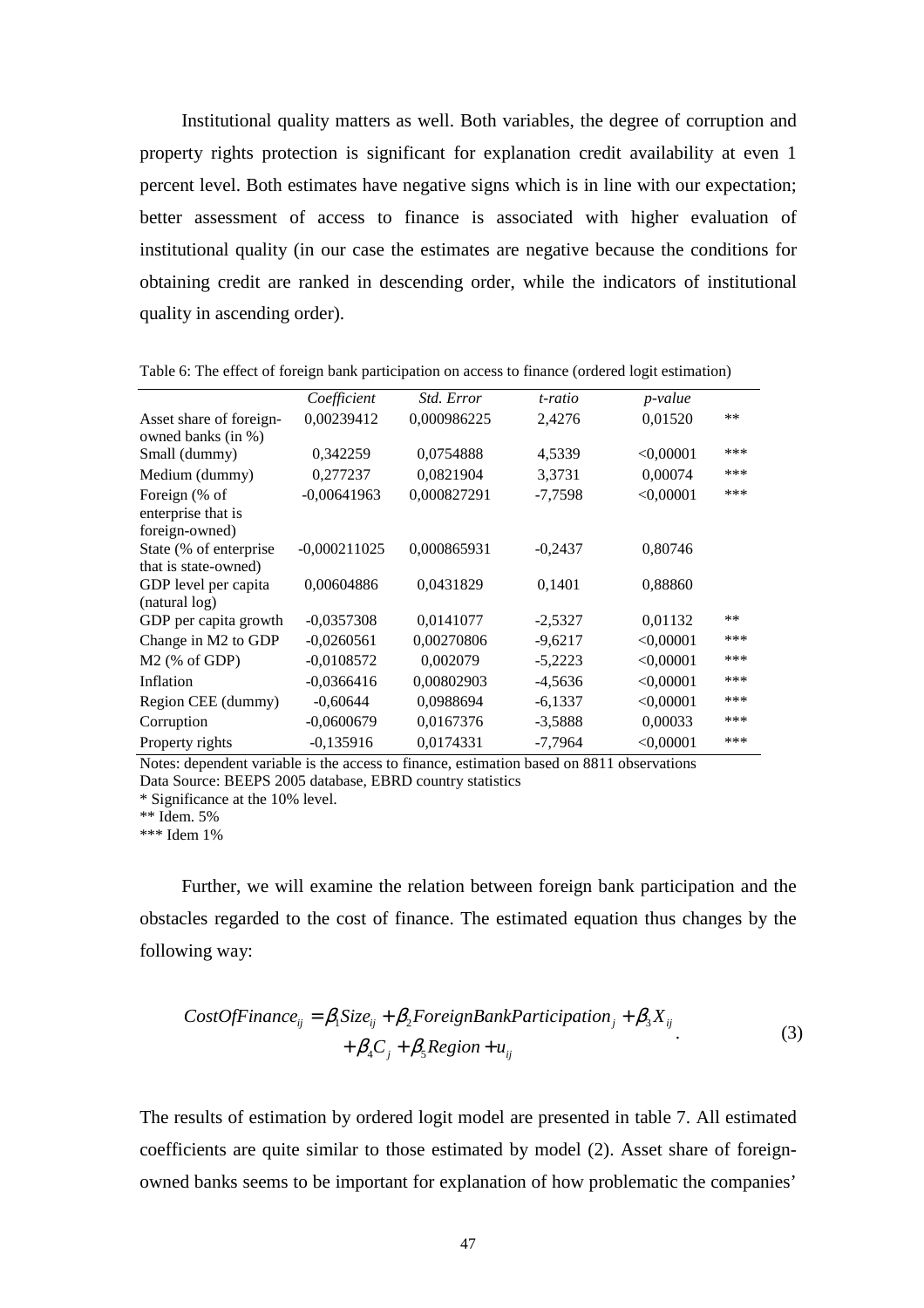managers saw the cost of finance for operation and growth of their businesses. The relationship is positive, but still quite small. The estimated coefficient 0.008 indicates that the effect is not crucial.

According to the model the cost of finance tends to be bigger obstacle for small and medium-sized enterprises. The effect is considerable, since the values of estimated coefficients (0.21 and 0.23) are relatively high. Further, it is suggested that state- and foreign-owned enterprises rank the cost of finance as smaller constraint than private domestic companies do. Significance of all firms' characteristic variables included in the model is confirmed at even 1 percent significance level.

All countries' characteristic variables are significant at 1 percent level. The estimation indicates that the share of M2 to GDP and change in this variable have a negative impact on the assessment of the cost of financing (i.e. evaluating as lesser problem). This result is in compliance with our expectation. On the other hand, we wouldn't expect the positive sign of estimated coefficients for GDP level per capita and GDP growth. Thereby is suggested that richer countries consider the cost of financing to be a bigger constraint for their business than poor countries do. Nor we would predict that countries having higher inflation should have more favorable conditions for financing, as is suggested by the estimates.

Similarly to the previous model the region of the country matters. Countries of CEE region seem to have lesser problems with the cost of financing. Moreover, we may conclude that the difference between regions is considerable.

Finally, we may conclude that variables capturing the institutional quality play an important role (due to significance of both variables at even 1 percent level).

|                                                       | Coefficient   | <i>Std. Error</i> | t-ratio   | <i>p</i> -value |     |
|-------------------------------------------------------|---------------|-------------------|-----------|-----------------|-----|
| Asset share of foreign-<br>owned banks (in %)         | 0,00779236    | 0,000985557       | 7,9066    | < 0,00001       | *** |
| Small (dummy)                                         | 0,214306      | 0,0737244         | 2,9068    | 0,00365         | *** |
| Medium (dummy)                                        | 0,227631      | 0,08027           | 2,8358    | 0,00457         | *** |
| Foreign (% of<br>enterprise that is<br>foreign-owned) | $-0,00588081$ | 0,000810326       | $-7,2573$ | < 0,00001       | *** |
| State (% of enterprise<br>that is state-owned)        | $-0,0037148$  | 0,000849213       | $-4,3744$ | 0,00001         | *** |
| GDP level per capita<br>(natural log)                 | 0,168         | 0,0429989         | 3,9071    | 0,00009         | *** |

Table 7: The effect of foreign bank participation on cost of finance (ordered logit estimation)

 *(continued on next page)*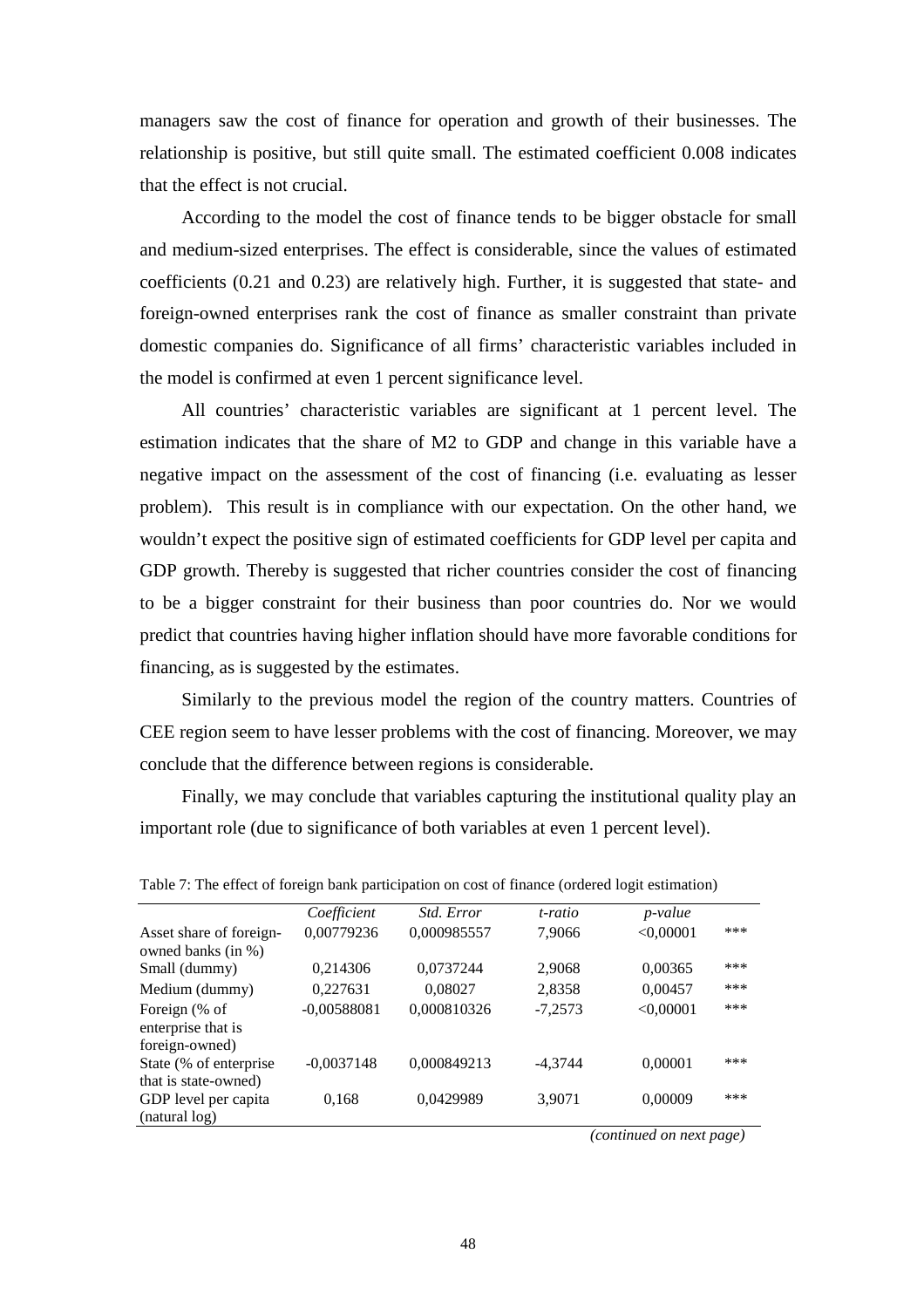Table 7(*continued*)

| GDP per capita growth | 0.048722      | 0,0139842  | 3.4841    | 0,00049   | *** |
|-----------------------|---------------|------------|-----------|-----------|-----|
| Change in M2 to GDP   | $-0.024642$   | 0,00262468 | $-9,3885$ | < 0,00001 | *** |
| $M2$ (% of GDP)       | $-0,00569029$ | 0,00207207 | $-2.7462$ | 0,00603   | *** |
| Inflation             | $-0.0405416$  | 0,00780611 | $-5.1936$ | < 0.00001 | *** |
| Region CEE (dummy)    | $-0.934483$   | 0.0979423  | $-9.5412$ | < 0.00001 | *** |
| Corruption            | $-0.0753081$  | 0,0164851  | $-4,5682$ | < 0,00001 | *** |
| Property rights       | $-0,129362$   | 0,0172243  | $-7,5104$ | < 0,00001 | *** |
|                       |               |            |           |           |     |

Notes: dependent variable is the cost of finance, estimation based on 8864 observations Data Source: BEEPS 2005 database, EBRD country statistics

\* Significance at the 10% level.

\*\* Idem. 5%

\*\*\* Idem 1%

Our results suggest that managers in countries having higher degree of foreign bank participation perceive the access to finance and the cost of finance as bigger constraints for operation and growth of their businesses. Now, we would like to examine what part of this effect is absorbed by small and medium sized enterprises relative to the large ones. To control for this possibility we include into to the model interaction terms; the interaction between variables small and asset share of foreignowned banks and the interaction between variables medium and asset share of foreignowned banks.

The access to finance will be then characterized by the following equation:

$$
AccessToFinance_{ij} = \beta_1 Size_{ij} + \beta_2 ForeignBankPartition_j
$$
  
+  $\beta_3 Size_{ij} ForeignBankPartition_j + \beta_4 X_{ij} + \beta_5 C_j + u_{ij}$ . (4)

Coefficients estimated by ordered logit model, together with standard errors of estimates and p-values are presented in the table 8. By comparing p-values of estimates, we see that both interactive terms are significant for explanation of dependent variable at 5 percent level. That is why we can draw the conclusion that foreign bank presence does not affect all enterprises equally.

Although the sign of coefficient for the impact of foreign bank presence is negative, the variable is not significant in this model. The effect of foreign presence can be thus deduced only through impact of its interaction with size variables. The same is true as for the size of enterprises. Large enterprises, which are the omitted category in the model, should according to estimated coefficient rate access to finance better than small and medium-sized, but the difference is not statistically significant.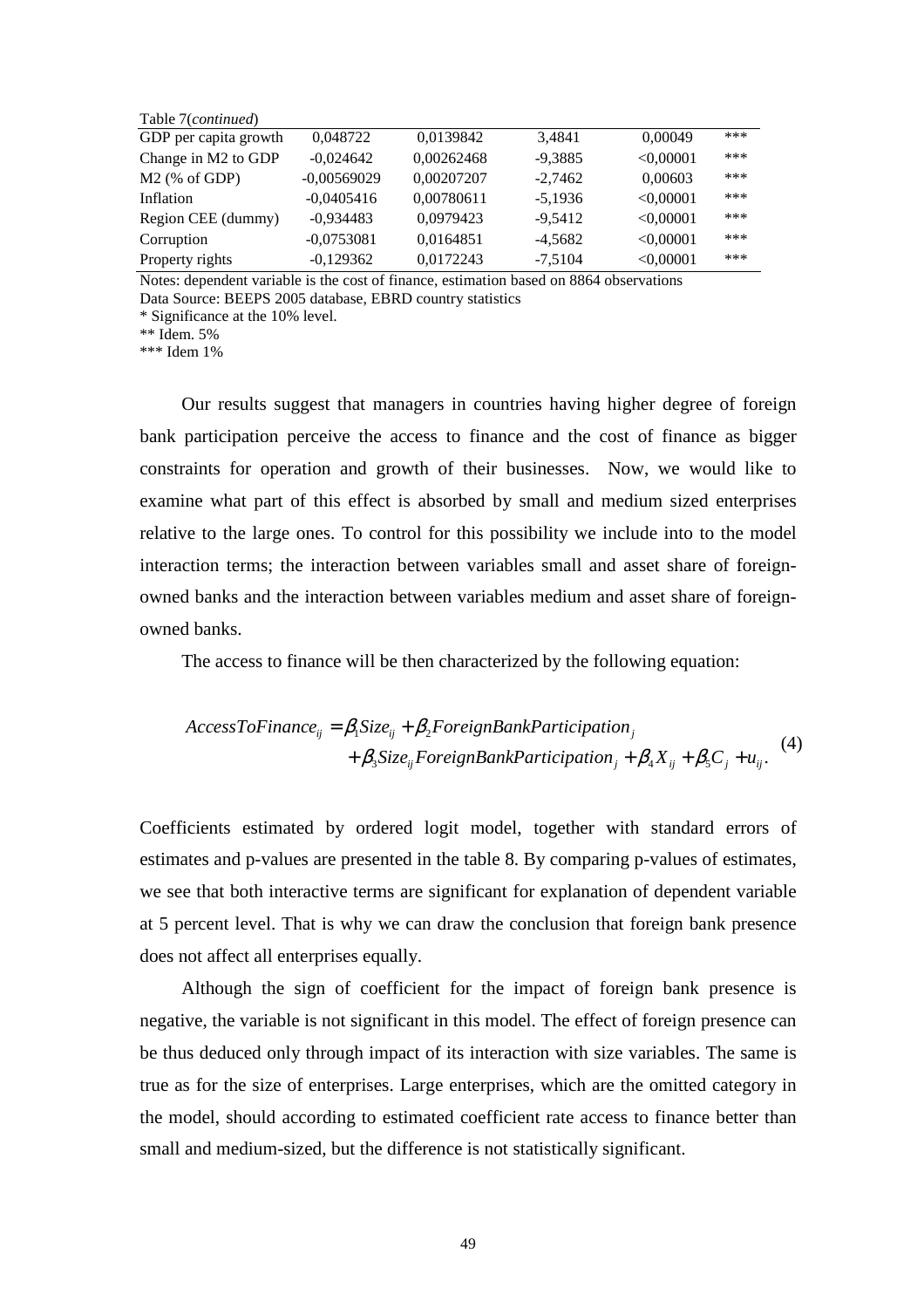Macroeconomic variables, except of GDP and GDP growth, remain significant at even 1 percent level. Coefficients does not differ much from these estimated by model (2). Similarly, regional dummy for countries of CEE is important, low p-value and high estimated coefficient indicates a big difference between countries of CEE and CIS. As well the institutional quality is important.

| (ordered logit estimation) |               |             |           |             |       |
|----------------------------|---------------|-------------|-----------|-------------|-------|
|                            | Coefficient   | Std. Error  | t-ratio   | p-value     |       |
| Asset share of foreign-    | $-0,00201351$ | 0,00227062  | $-0,8868$ | 0,37521     |       |
| owned banks (in %)         |               |             |           |             |       |
| Small (dummy)              | 0,03698       | 0,164686    | 0,2245    | 0,82233     |       |
| Medium (dummy)             | $-0,0520839$  | 0,185746    | $-0,2804$ | 0,77917     |       |
| Foreign (% of              | $-0,00641007$ | 0,000827472 | $-7,7466$ | $<$ 0,00001 | ***   |
| enterprise that is         |               |             |           |             |       |
| foreign-owned)             |               |             |           |             |       |
| State (% of enterprise     | $-0,00031117$ | 0,000866924 | $-0,3589$ | 0,71964     |       |
| that is state-owned)       |               |             |           |             |       |
| GDP level per capita       | 0,00670662    | 0,0431914   | 0,1553    | 0,87660     |       |
| (natural log)              |               |             |           |             |       |
| GDP per capita growth      | $-0,035986$   | 0,0141073   | $-2,5509$ | 0,01075     | $***$ |
| Change in M2 to GDP        | $-0,0260485$  | 0,00270778  | $-9,6199$ | < 0,00001   | ***   |
| $M2$ (% of GDP)            | $-0,0109455$  | 0,00208096  | $-5,2598$ | < 0,00001   | ***   |
| Inflation                  | $-0,0369647$  | 0,00803247  | $-4,6019$ | < 0,00001   | ***   |
| Corruption                 | $-0,605953$   | 0,0988779   | $-6,1283$ | < 0,00001   | ***   |
| Property rights            | $-0,0603821$  | 0,0167377   | $-3,6075$ | 0,00031     | ***   |
| Region CEE (dummy)         | $-0,135797$   | 0,0174334   | $-7,7895$ | $<$ 0,00001 | ***   |
| Asset share of foreign-    | 0,00479978    | 0,00230565  | 2,0817    | 0,03737     | $***$ |
| owned banks*Small          |               |             |           |             |       |
| Asset share of foreign-    | 0,00520281    | 0,00263635  | 1,9735    | 0,04844     | $***$ |
| owned banks*Medium         |               |             |           |             |       |

Table 8: The effect of foreign bank participation on access to finance including interactive terms (ordered logit estimation)

Notes: dependent variable is the access to finance, estimation based on 8811 observations Data Source: BEEPS 2005 database, EBRD country statistics

\* Significance at the 10% level.

\*\* Idem. 5%

\*\*\* Idem 1%

Further, we will study how the effect of foreign bank presence differs among enterprises of different sizes in the model explaining the cost of finance. The estimated model is in this case summarized by equation

$$
CostOfFinance_{ij} = \beta_1 Size_{ij} + \beta_2 ForeignBankPartition_j
$$
  
+  $\beta_3 Size_{ij} ForeignBankPartition_j + \beta_4 X_{ij} + \beta_5 C_j + u_{ij}$ . (5)

Results presented in the table 9 propose again that the impact of foreign banks is not distributed equally. It is suggested that the effect is absorbed more by large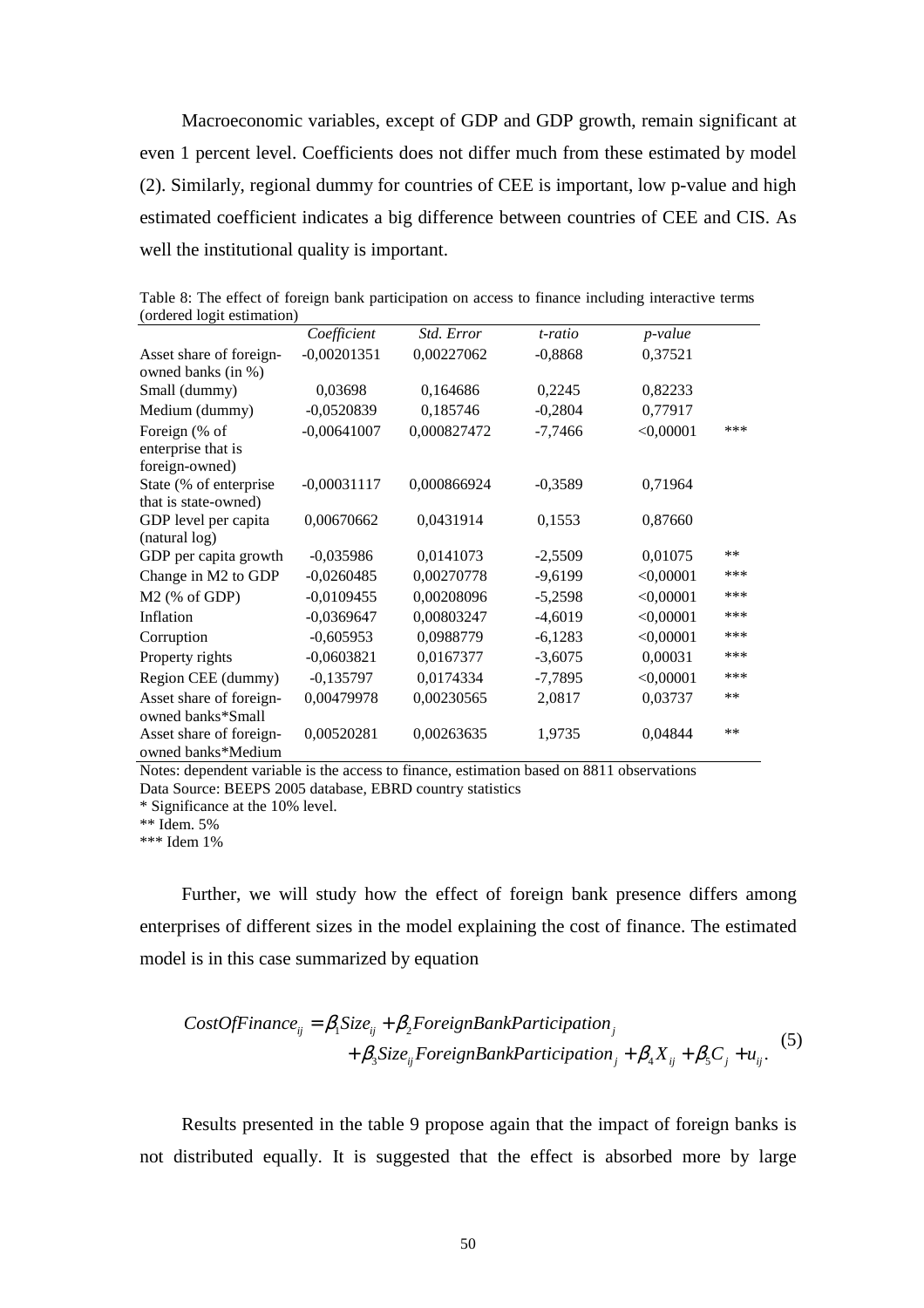enterprises than by small ones. However, this conclusion can't be drawn for mediumsized businesses since the statistical significance of interactive term between asset share of foreign owned banks and medium size enterprise is rejected.

All countries' characteristics are statistically significant for explanation of perceptions about cost of financing (significance at 5 percent level or better). Positive coefficients for level of GDP and GDP growth suggest that richer countries tend to rate the costs of finance as bigger constraint than poor countries do. Negative values of estimated coefficients of other macroeconomic characteristics indicate conclusions similar to the previous model.

The evaluation of cost of finance seems to be very different in countries of CEE and countries of CIS. The estimated coefficient of regional dummy variable is very high (-0.93) which indicates a really important difference between the two studied samples.

As in the previous models, the degree of property rights enforcement and the presence of corruption seem to be significantly related to the explanatory variable.

| (ordered logit estimation) |               |             |           |             |      |
|----------------------------|---------------|-------------|-----------|-------------|------|
|                            | Coefficient   | Std. Error  | t-ratio   | p-value     |      |
| Asset share of foreign-    | 0,004527      | 0,00221055  | 2,0479    | 0,04057     | $**$ |
| owned banks (in %)         |               |             |           |             |      |
| Small (dummy)              | $-0,0238633$  | 0,158313    | $-0,1507$ | 0,88018     |      |
| Medium (dummy)             | 0,0390795     | 0,179001    | 0,2183    | 0,82718     |      |
| Foreign (% of              | $-0,00588593$ | 0,000810499 | $-7,2621$ | $<$ 0,00001 | ***  |
| enterprise that is         |               |             |           |             |      |
| foreign-owned)             |               |             |           |             |      |
| State (% of enterprise     | $-0,00381794$ | 0,000850879 | $-4,4871$ | < 0,00001   | ***  |
| that is state-owned)       |               |             |           |             |      |
| GDP level per capita       | 0,168914      | 0,0430055   | 3,9277    | 0,00009     | ***  |
| (natural log)              |               |             |           |             |      |
| GDP per capita growth      | 0,0483929     | 0,0139844   | 3,4605    | 0,00054     | ***  |
| Change in M2 to GDP        | $-0,0246233$  | 0,00262434  | $-9,3827$ | < 0,00001   | ***  |
| M2 (% of GDP)              | $-0,00580622$ | 0,0020739   | $-2,7997$ | 0,00512     | ***  |
| Inflation                  | $-0,0409907$  | 0,00781141  | $-5,2475$ | < 0,00001   | ***  |
| Region CEE (dummy)         | $-0,933619$   | 0,0979522   | $-9,5314$ | < 0,00001   | ***  |
| Corruption                 | $-0,0751882$  | 0,0164895   | $-4,5598$ | $<$ 0,00001 | ***  |
| Property rights            | $-0,129448$   | 0,017226    | $-7,5147$ | $<$ 0,00001 | ***  |
| Asset share of foreign-    | 0,00379605    | 0,00223781  | 1,6963    | 0,08983     | *    |
| owned banks*Small          |               |             |           |             |      |
| Asset share of foreign-    | 0,0030461     | 0,00256415  | 1,1880    | 0,23485     |      |
| owned banks*Medium         |               |             |           |             |      |

Table 9: The effect of foreign bank participation on the cost of finance including interactive terms  $(ordgrad 10<sup>st</sup>)$ 

Notes: dependent variable is the cost of finance, estimation based on 8864 observations Data Source: BEEPS 2005 database, EBRD country statistics

\* Significance at the 10% level.

\*\* Idem. 5%

\*\*\* Idem 1%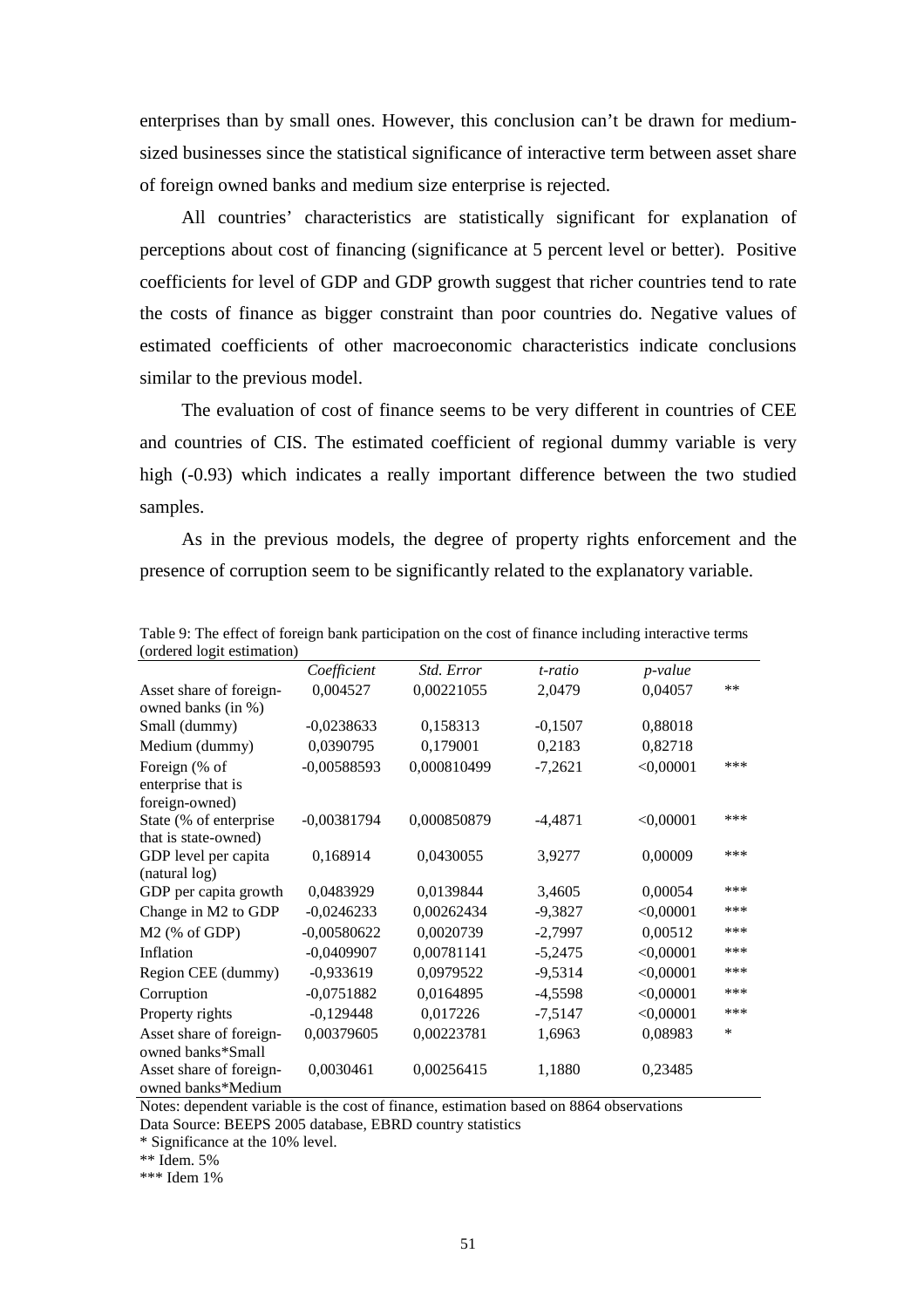#### 5.4.2 Estimation of Separate Models for CEE and CIS Countries

Summarizing the results till now, we can conclude that in countries having higher degree of foreign bank participation managers tend to rate financing conditions as bigger constraints for development of their companies (the proposition is valid for both, the access to finance and the cost of finance). Second part of our analyses suggests that this effect of foreign banks is not distributed equally among companies of different sizes. It is proposed that bigger part of the effect is absorbed by large enterprises, compared to enterprises of small and medium-sized (similar results concluded for the access to finance and cost of finance).

Regarding other explanatory variables, regional dummy for countries of CEE calls special attention. The variable is significant at even one percent level in all regressions and its estimated coefficient is considerably high in all cases. It suggests that perceptions about financing conditions differ a lot in countries of CEE and countries of CIS. Since the difference is substantial, it might be useful divide the sample into two subsamples and treat each group separately.

Next, we will continue our analysis by studying the subsamples for countries of CEE and CIS separately. Table 10 summarizes the estimations of model (2) for both, CEE and CIS countries. The significance of asset share of foreign banks is confirmed in both cases, at 1 percent level. However, the relation with the dependent variable is completely different. In CEE region it is suggested that higher foreign bank presence improves the perceptions about the finance accessibility, whilst in CIS the opposite proposition seems to be true. Moreover, the effect in countries of CIS is stronger compared to this of CEE as well as compared to the overall regression.

As for the effect of enterprise size, in compliance with previous results the model for CEE region predicts that small and medium-sized enterprises consider the access to finance as a bigger constraint than large firms. Contrary, enterprise size seems to be irrelevant for model explaining credit conditions in CIS region. Foreign enterprises tend to grade access to finance as lesser obstacle and state ownership is not significant in both models at all.

In contradiction to the overall model GDP level per capita is significant in submodels. Countries having higher level of GDP are supposed to rate the access to finance worse in CEE region, whilst in CIS the contrary is true. Estimated coefficient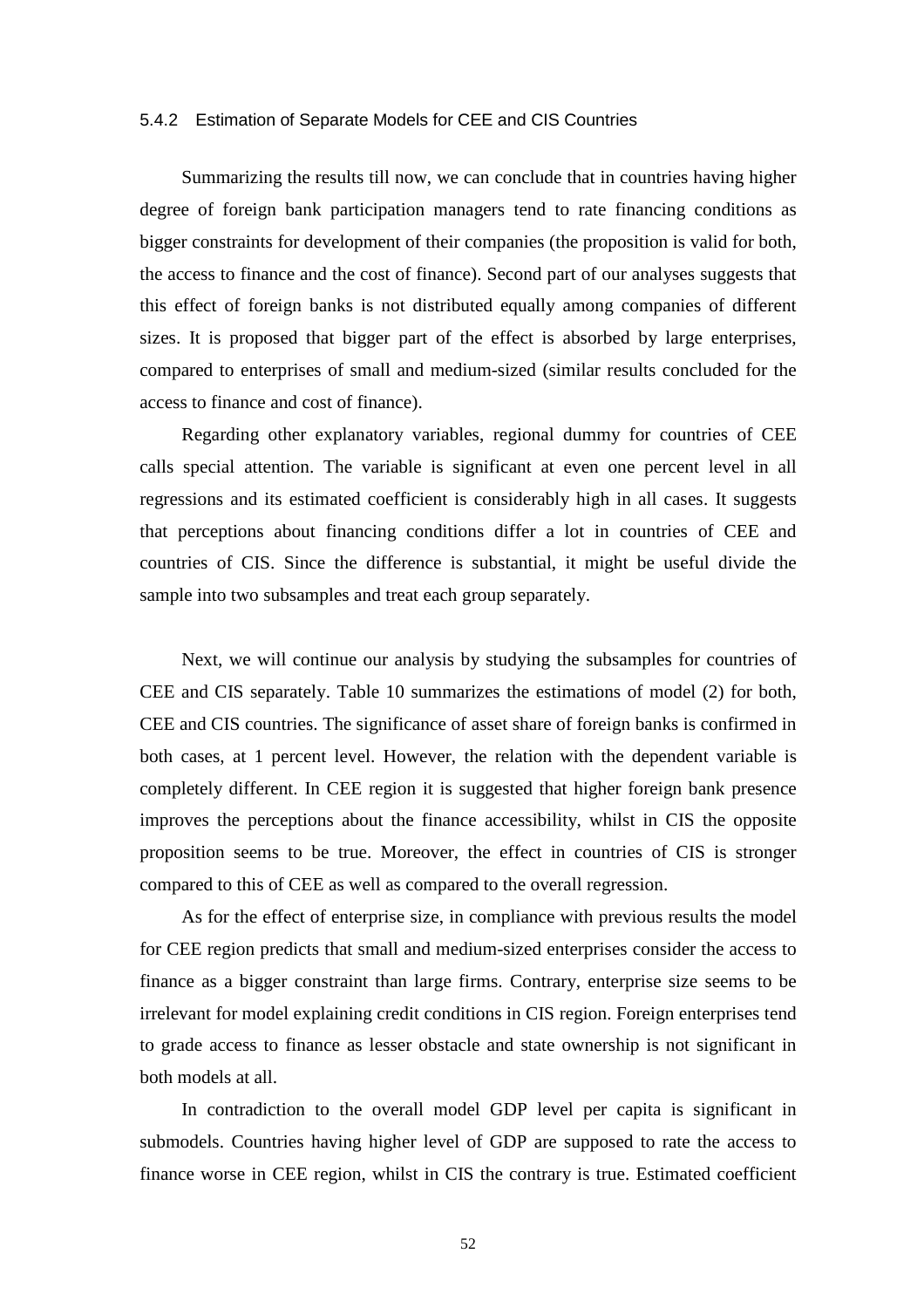for the growth of GDP indicates its expected positive relation with dependent variable. But only on the case of CEE the relation is significant.

Most of the estimates of coefficients for other response variables do not differ significantly from these of overall model. The only exception is the perception of corruption which surprisingly is not significant for the explanation of model for CIS region.

Table 10: The effect of foreign bank participation on access to finance in CEE countries (columns a-c) and CIS countries (columns d-f), ordered logit estimation

|                                  | $\left(a\right)$           | (b)        | (c)       |     | (d)          | (e)                                  | (f)       |     |
|----------------------------------|----------------------------|------------|-----------|-----|--------------|--------------------------------------|-----------|-----|
|                                  | Coefficient                | Std. Error | t-ratio   |     | Coefficient  | Std. Error                           | t-ratio   |     |
| Asset share of                   | $-0.00654934$ $0.00156183$ |            | $-4.1934$ | *** | 0.0105156    | 0,0024034                            | 4,3753    | *** |
| foreign-                         |                            |            |           |     |              |                                      |           |     |
| owned banks                      |                            |            |           |     |              |                                      |           |     |
| (in %)                           |                            |            |           |     |              |                                      |           |     |
| Small                            | 0,459703                   | 0,0966104  | 4,7583    | *** | 0,141646     | 0,121552                             | 1,1653    |     |
| (dummy)                          |                            |            |           |     |              |                                      |           |     |
| Medium                           | 0,340392                   | 0,106127   | 3,2074    | *** | 0,172003     | 0,130305                             | 1,3200    |     |
| (dummy)                          |                            |            |           |     |              |                                      |           |     |
| Foreign (% of                    | $-0,00598004$              | 0,00105445 | $-5,6712$ | *** |              | $-0,00733664$ $0,00134724$ $-5,4457$ |           | *** |
| enterprise that                  |                            |            |           |     |              |                                      |           |     |
| is foreign-                      |                            |            |           |     |              |                                      |           |     |
| owned)                           |                            |            |           |     |              |                                      |           |     |
| State (% of                      | 4,48718e-06 0,00110072     |            | 0,0041    |     |              | 0,00141863                           | $-0.5071$ |     |
| enterprise that                  |                            |            |           |     | 0,000719429  |                                      |           |     |
| is state-owned)<br>GDP level per | $-0,351305$                | 0,0662843  | $-5,3000$ | *** | 0,278298     | 0,0681863                            | 4,0814    | *** |
| capita (natural                  |                            |            |           |     |              |                                      |           |     |
| log)                             |                            |            |           |     |              |                                      |           |     |
| GDP per                          | 0,186564                   | 0,0387773  | 4,8112    | *** | 0,031053     | 0,0288314                            | 1,0771    |     |
| capita growth                    |                            |            |           |     |              |                                      |           |     |
| Change in M2                     | $-0,0507872$               | 0,00629864 | $-8,0632$ | *** | $-0.0231658$ | 0,00413301                           | $-5,6051$ | *** |
| to GDP                           |                            |            |           |     |              |                                      |           |     |
| $M2$ (% of                       | 0,0104822                  | 0,00353528 | 2,9650    | *** | $-0,0295448$ | 0,00473711                           | $-6,2369$ | *** |
| GDP)                             |                            |            |           |     |              |                                      |           |     |
| Inflation                        | $-0,0635125$               | 0,0110463  | $-5,7497$ | *** | $-0,0259541$ | 0,0141037                            | $-1,8402$ | ∗   |
| Corruption                       | $-0,0830677$               | 0,0214692  | $-3,8692$ | *** | $-0,0357882$ | 0,0275493                            | $-1,2991$ |     |
| Property rights                  | $-0,12206$                 | 0,0222533  | $-5,4850$ | *** | $-0,162727$  | 0,0286453                            | $-5,6808$ | *** |

Notes: dependent variable is the access to finance, estimation based on 5539 observations from CEE and 3272 from CIS

Data Source: BEEPS 2005 database, EBRD country statistics

\* Significance at the 10% level.

\*\* Idem. 5%

\*\*\* Idem 1%

Table 11 shows results of regression (3) for sample of countries in CEE and sample of countries in CIS separately. As in the previous case, the estimated coefficient of variable of our interest (cost of finance) has got the opposite sign for our subsamples. The interpretation is that managers in countries of CEE region having higher presence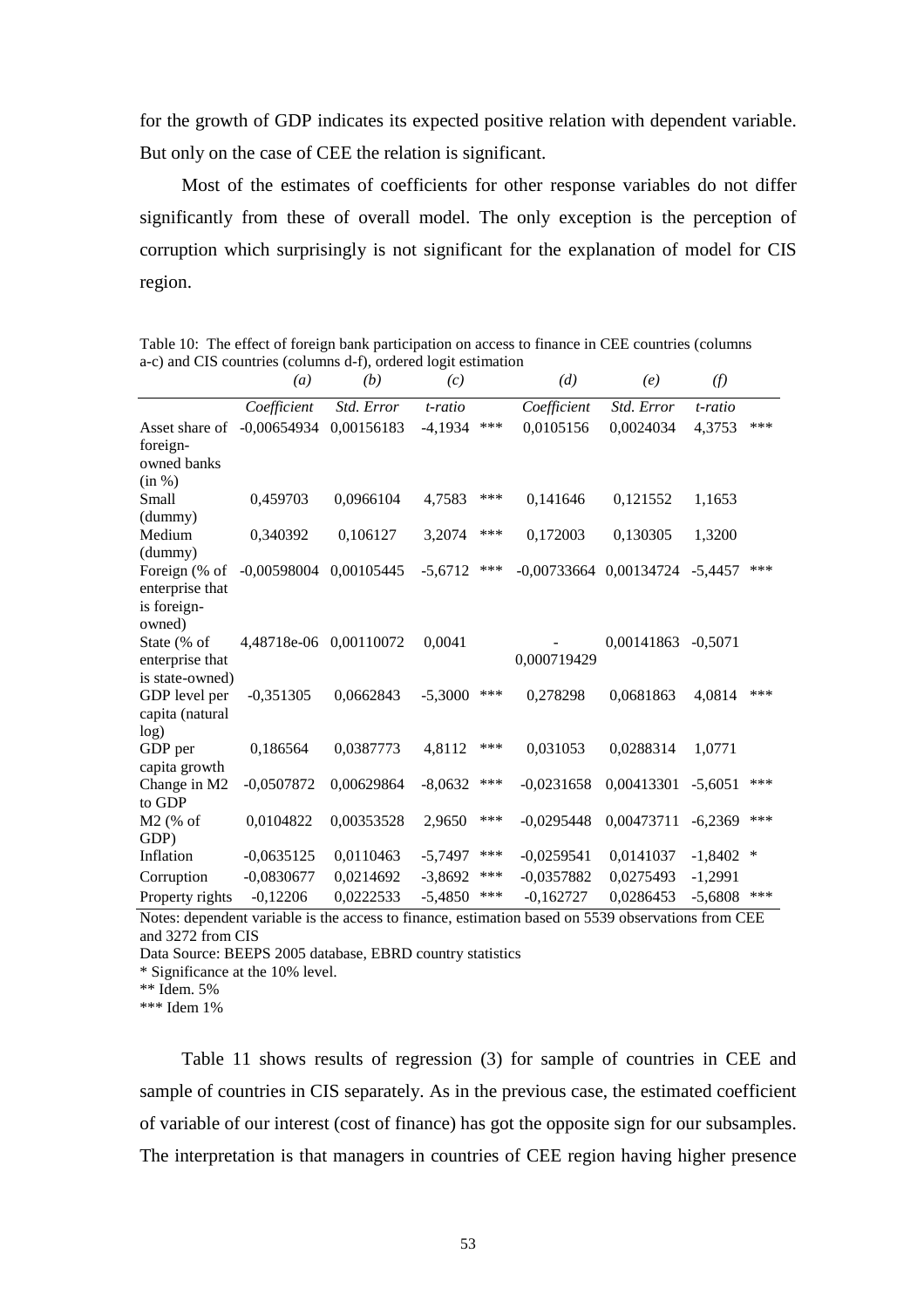of foreign banks perceive the cost of finance as a lesser constraint for their businesses. On the other hand, in countries of CIS the higher degree of foreign bank participation indicates worse evaluation of cost of finance.

Enterprise size matters only in the model for countries of CEE. Similarly to the previous conclusion, small and medium-sized companies tend to rate the cost of finance as bigger constraint. Results for foreign and state firms are consistent with these of overall model; generally these types of companies see the cost of financing as lesser problem than private domestic companies.

Institutional quality seems to be important for explanation of cost of finance. Both indicators of institutional environment are significant at least at 5 percent in both subsamples.

Estimated coefficients for countries' characteristic variables would lead to the same conclusions as were made in model explaining the access to finance.

|                                                           | (a)           | (b)        | (c)       |      | (d)           | (e)                  | (f)                       |
|-----------------------------------------------------------|---------------|------------|-----------|------|---------------|----------------------|---------------------------|
|                                                           | Coefficient   | Std. Error | t-ratio   |      | Coefficient   | Std. Error           | $t$ - $ratio$             |
| Asset share of                                            | $-0,00319877$ | 0,00156028 | $-2,0501$ | $**$ | 0,0124031     | 0,00233314           | ***<br>5,3161             |
| foreign-owned                                             |               |            |           |      |               |                      |                           |
| banks (in $%$ )                                           |               |            |           |      |               |                      |                           |
| Small (dummy)                                             | 0,274306      | 0,0946766  | 2,8973    | ***  | 0,0894559     | 0,118734             | 0,7534                    |
| Medium<br>(dummy)                                         | 0,27508       | 0,104073   | 2,6432    | ***  | 0,137995      | 0,127166             | 1,0852                    |
| Foreign (% of<br>enterprise that<br>is foreign-<br>owned) | $-0,00605999$ | 0,00103505 | $-5,8548$ | ***  | $-0,0056693$  | 0,0013254            | $-4,2774$ ***             |
| State (% of<br>enterprise that<br>is state-owned)         | $-0.00472463$ | 0,00108418 | $-4,3578$ | ***  | $-0,00260356$ | 0,00138907 -1,8743 * |                           |
| GDP level per<br>capita (natural<br>log)                  | $-0,215649$   | 0,0671121  | $-3,2133$ | ***  | 0,454578      | 0,0672735            | ***<br>6,7572             |
| GDP per capita<br>growth                                  | 0,34872       | 0,0380527  | 9.1642    | ***  | 0,0747522     | 0,0279035            | ***<br>2,6790             |
| Change in M2<br>to GDP                                    | $-0,0484703$  | 0,00612184 | $-7,9176$ | ***  | $-0,0298787$  |                      | $0,0040313$ -7,4117 ***   |
| $M2$ (% of GDP)                                           | 0,0254196     | 0,00352097 | 7,2195    | ***  | $-0,0330844$  |                      | $0,00468578 - 7,0606$ *** |
| Inflation                                                 | $-0,0696275$  | 0,0106987  | $-6,5080$ | ***  | $-0,0312041$  | 0,0132426            | $-2,3563$ **              |
| Corruption                                                | $-0,090707$   | 0,0212185  | $-4,2749$ | ***  | $-0,061448$   | 0,0269352            | $-2,2813$ **              |
| Property rights                                           | $-0,101083$   | 0,0221309  | $-4,5675$ | ***  | $-0,188138$   | 0,0281202            | $-6,6905$ ***             |

Table 11: The effect of foreign bank participation on cost of finance in CEE countries (columns ac) and CIS countries (columns d-f), ordered logit estimation

Notes: dependent variable is the cost of finance, estimation based on 5580 observations from CEE and 3476 from CIS

Data Source: BEEPS 2005 database, EBRD country statistics

\* Significance at the 10% level.

\*\* Idem. 5%

\*\*\* Idem 1%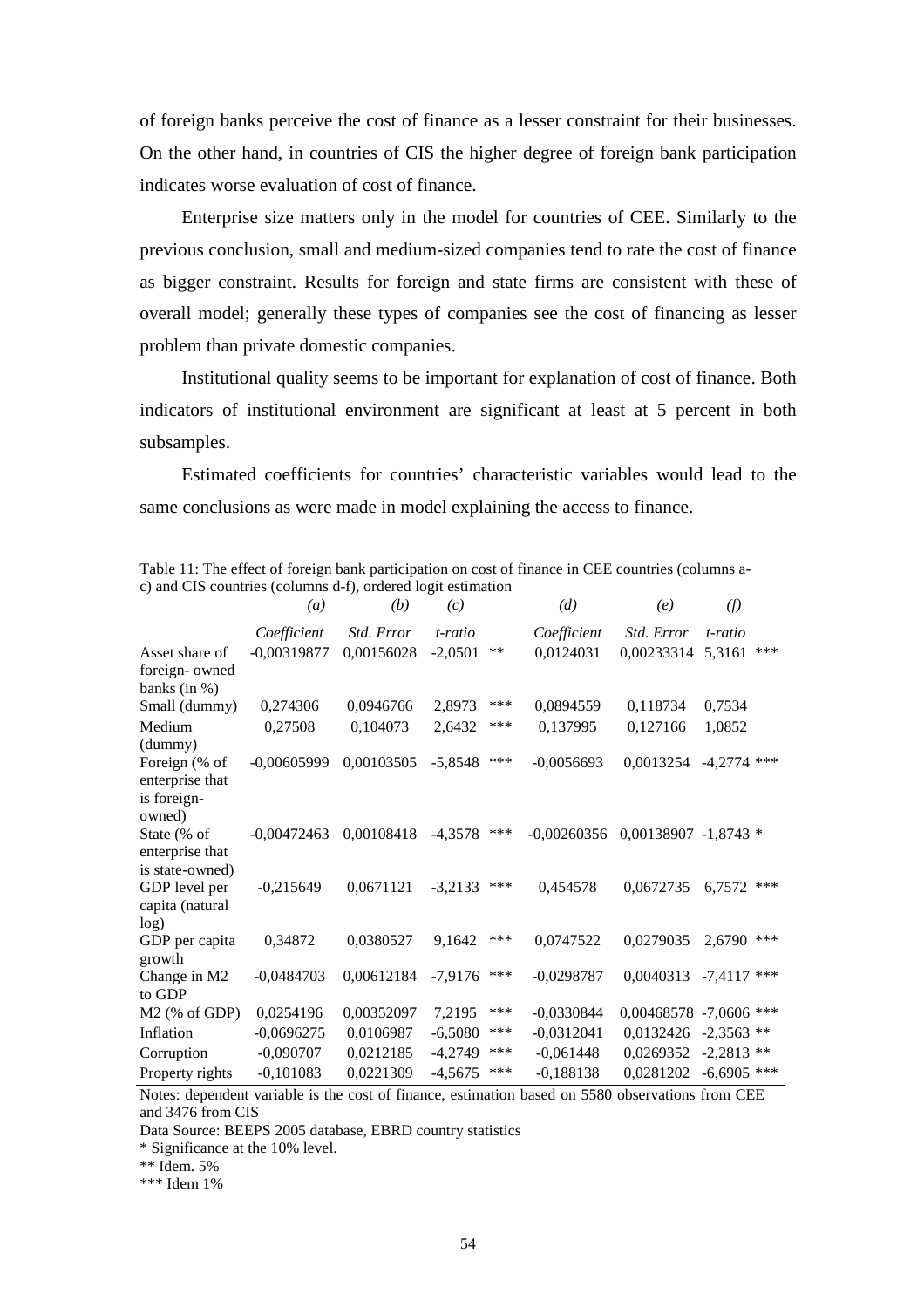To finish our analyses it remains to look at the estimation of the model including interactive terms for the two samples of countries separately. Table 12 indicates again the negative relationship between foreign bank presence and access to finance ratings in CEE countries, whereas positive relation in countries of CIS. Explanatory variables are statistically significant for both samples at least 5 percent level. However, the effect seems to be very small in both cases, close to zero we can conclude. As for the effect of enterprise size, in these models we mostly cannot reject the null hypotheses that the effect is distributed among all countries equally. Only in the model for access to finance we can find that small enterprises are affected by foreign bank presence more in CEE, since the interactive term is significant at 10 percent level. Dummy variables for enterprise sizes itself are not significant for the explanation of managers' perceptions about the access to finance.

|  |  |  |                                                                                          |  | Table 12: The effect of foreign bank participation on access to finance in CEE countries (columns a- |
|--|--|--|------------------------------------------------------------------------------------------|--|------------------------------------------------------------------------------------------------------|
|  |  |  | c) and CIS countries (columns d-f) including interactive terms, ordered logit estimation |  |                                                                                                      |

|                                | (a)                                                     | (b)                            | (c)       |                            | (d)                              | (e)                   | (f)          |        |
|--------------------------------|---------------------------------------------------------|--------------------------------|-----------|----------------------------|----------------------------------|-----------------------|--------------|--------|
|                                | Coefficient                                             | Std. Error                     | t-ratio   |                            | Coefficient                      | Std. Error            | t-ratio      |        |
| Asset share of                 | $-0,0118624$                                            | 0,00401182 -2,9569             |           | ***                        |                                  | 0,00935418 0,00444386 | 2,1050       | **     |
| foreign-owned                  |                                                         |                                |           |                            |                                  |                       |              |        |
| banks (in $%$ )                |                                                         |                                |           |                            |                                  |                       |              |        |
| Small (dummy)                  | 0,0484991                                               | 0,342195                       | 0,1417    |                            | 0,111993                         | 0,204855              | 0,5467       |        |
| Medium (dummy)                 | $-0,319037$                                             | 0,392009                       | $-0,8139$ |                            | 0,045724                         | 0,227099              | 0,2013       |        |
| Foreign (% of                  | -0,00598947 0,00105481                                  |                                | $-5,6782$ | ***                        |                                  | 0,00134943            | $-5,4017$    | ***    |
| enterprise that is             |                                                         |                                |           |                            | 0,00728924                       |                       |              |        |
| foreign-owned)                 |                                                         |                                |           |                            |                                  |                       |              |        |
| State (% of                    |                                                         | 0,00110432 -0,1037             |           |                            |                                  | 0,00142345 -0,4664    |              |        |
| enterprise that is             | 0,000114466                                             |                                |           |                            | 0,00066394                       |                       |              |        |
| state-owned)                   |                                                         |                                |           |                            | 6                                |                       |              |        |
| GDP level per                  | $-0,35321$                                              | 0,0662973                      | $-5.3277$ | ***                        | 0,280291                         | 0,0682375             | 4,1076       | ***    |
| capita (natural log)           |                                                         |                                |           |                            |                                  |                       |              |        |
| GDP per capita                 | 0,186551                                                | 0,0387791                      | 4,8106    | ***                        | 0,0319079                        | 0,0288754             | 1,1050       |        |
| growth                         | $-0.0508358$                                            |                                |           |                            | $-0,0231033$                     |                       |              | ***    |
| Change in M2 to<br><b>GDP</b>  |                                                         | $0,00629844 - 8,0712$ ***      |           |                            |                                  | 0,00413837 -5,5827    |              |        |
| M2 (% of GDP)                  | 0,0105326                                               | 0,00353525                     | 2,9793    | ***                        | $-0,0295828$                     | 0,00473704            | $-6,2450$    | ***    |
| Inflation                      | $-0,0631453$                                            | 0,0110517                      | $-5,7136$ | ***                        | $-0,026037$                      | 0,0141174             | $-1,8443$    | $\ast$ |
|                                |                                                         |                                |           | ***                        |                                  |                       |              |        |
| Corruption                     | $-0,0833256$                                            | 0,0214694                      | $-3,8811$ |                            | $-0,0363968$                     | 0,0275578             | $-1,3207$    |        |
| Property rights                | $-0,12237$                                              | 0,0222598                      | $-5,4974$ | ***                        | $-0,163345$                      | 0,0286709             | $-5,6972$    | ***    |
| Asset share of                 | 0,00521431                                              | 0,0041668                      | 1,2514    |                            | 0,00079875                       | 0,004112              | 0,1942       |        |
| foreign-owned                  |                                                         |                                |           |                            |                                  |                       |              |        |
| banks*Small                    |                                                         |                                |           |                            |                                  |                       |              |        |
| Asset share of                 |                                                         | 0,00840197 0,00481273 1,7458 * |           |                            | 0,0030803                        | 0,00459262 0,6707     |              |        |
| foreign-owned                  |                                                         |                                |           |                            |                                  |                       |              |        |
| banks*Medium<br>$\blacksquare$ | $\cdot$ $\cdot$ $\cdot$ $\cdot$ $\cdot$ $\cdot$ $\cdot$ | $\mathbf{C}^*$                 |           | $\cdot$ .<br>$\sim$ $\sim$ | $\blacksquare$<br>$\blacksquare$ | $FFAO = 1$            | $\mathbf{r}$ |        |

Notes: dependent variable is the access to finance, estimation based on 5539 observations from CEE and 3272 from CIS

Data Source: BEEPS 2005 database, EBRD country statistics

\* Significance at the 10% level, \*\* Significance at the 5%, Significance at the 1%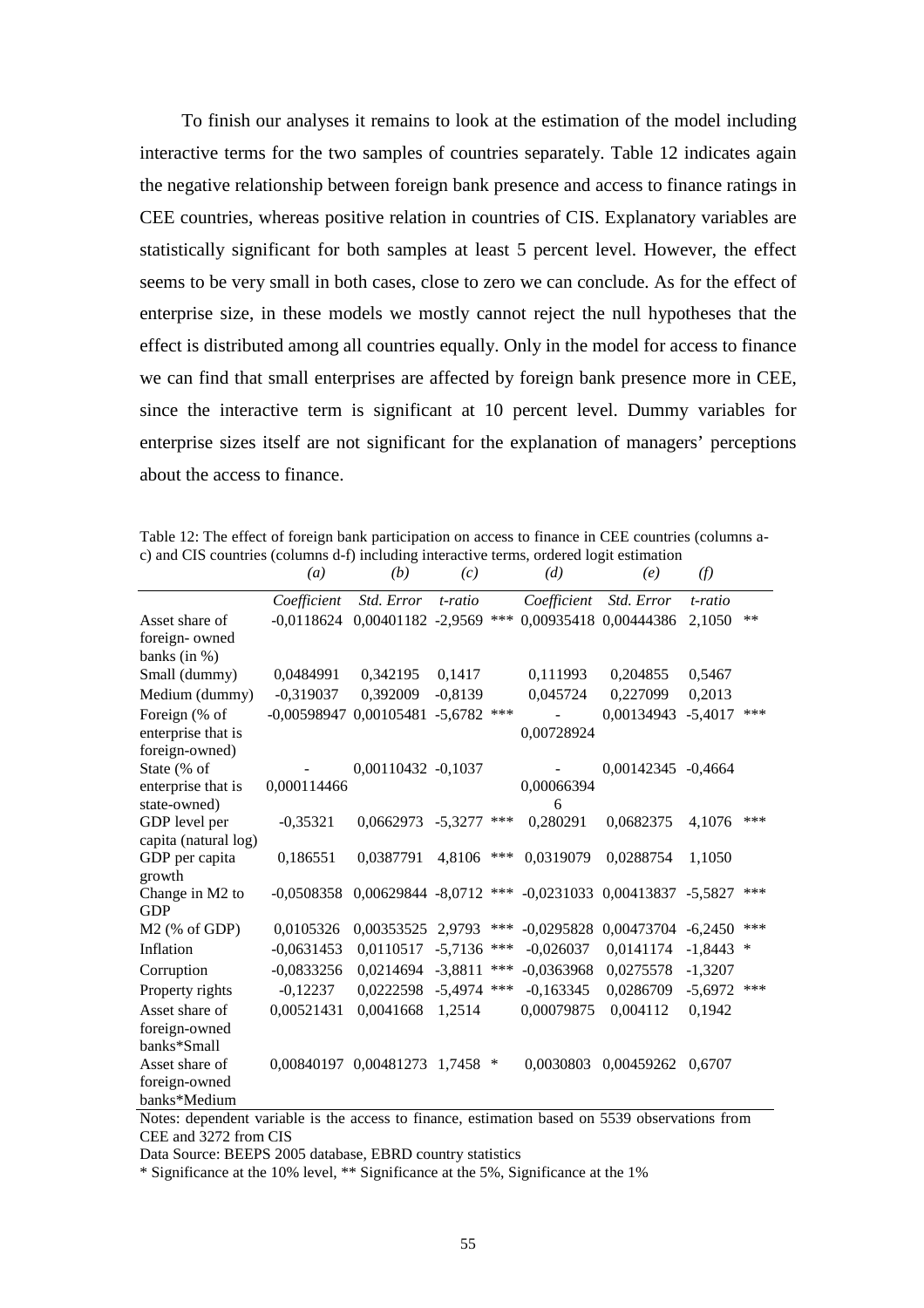Looking at the table 13 that presents the estimation of equation (5) for CEE and CIS region separately, we find evidence that foreign bank presence has impact on perceptions about the cost of finance only in countries of CIS. In CEE region the asset share of foreign banks is not important for explaining difficulties with cost of finance at all.

Another great contradiction to the overall model is that enterprise size does not matter much in both subsamples. Neither the interaction of foreign bank presence and enterprise size is significant.

|                                     | $\left(a\right)$           | (b)        | (c)              | (d)           | (e)                      | (f)           |       |
|-------------------------------------|----------------------------|------------|------------------|---------------|--------------------------|---------------|-------|
|                                     | Coefficient                | Std. Error | t-ratio          | Coefficient   | Std. Error               | t-ratio       |       |
| Asset share of                      | $-0,00462266$ $0,00405174$ |            | $-1.1409$        | 0,00951799    | 0,0042753                | 2,2263        | $***$ |
| foreign- owned                      |                            |            |                  |               |                          |               |       |
| banks (in $%$ )                     |                            |            |                  |               |                          |               |       |
| Small (dummy)                       | 0,183368                   | 0,345184   | 0,5312           | $-0,0542717$  | 0,195537                 | $-0,2776$     |       |
| Medium (dummy)                      | 0,0277084                  | 0,395302   | 0,0701           | 0,0873695     | 0,217425                 | 0,4018        |       |
| Foreign (% of<br>enterprise that is | $-0,0060671$               | 0,0010352  | $-5,8608$ ***    | $-0,00565914$ | 0,0013288                | $-4,2589$ *** |       |
| foreign-owned)<br>State (% of       | -0,00476254 0,00108807     |            | $-4.3770$ ***    | $-0,0027399$  | $0,00139351 - 1,9662$ ** |               |       |
| enterprise that is<br>state-owned)  |                            |            |                  |               |                          |               |       |
| GDP level per capita                | $-0,216378$                | 0,0671206  | $-3,2237$<br>*** | 0,453325      | 0,0673317                | 6,7327        | ***   |
| (natural log)                       |                            |            |                  |               |                          |               |       |
| GDP per capita                      | 0,348472                   | 0,0380552  | ***<br>9,1570    | 0,0738943     | 0,0279119                | 2,6474        | ***   |
| growth                              |                            |            |                  |               |                          |               | ***   |
| Change in M2 to<br><b>GDP</b>       | $-0,0484761$               | 0,00612165 | $-7,9188$ ***    | $-0,0300468$  | 0,00403493 -7,4467       |               |       |
| $M2$ (% of GDP)                     | 0,0254456                  | 0,00352126 | 7,2263<br>***    | $-0,033125$   | 0,00468683               | $-7,0677$     | ***   |
| Inflation                           | $-0,0694191$               | 0,0107029  | $-6,4860$<br>*** | $-0,031781$   | 0,0132623                | $-2,3964$ **  |       |
| Corruption                          | $-0,0908361$               | 0,0212209  | $-4,2805$ ***    | $-0,0611787$  | 0,0269351                | $-2,2713$     | $***$ |
| Property rights                     | $-0,101074$                | 0,0221377  | $-4,5657$ ***    | $-0,187223$   | 0,0281295                | $-6,6557$     | $***$ |
| Asset share of                      | 0,00114933                 | 0,00420898 | 0,2731           | 0,00363064    | 0,00399803               | 0,9081        |       |
| foreign-owned<br>banks*Small        |                            |            |                  |               |                          |               |       |
| Asset share of                      | 0,00315171                 | 0,00485636 | 0,6490           | 0.00139279    | 0,00448426 0,3106        |               |       |
| foreign-owned                       |                            |            |                  |               |                          |               |       |
| banks*Medium                        |                            |            |                  |               |                          |               |       |

Table 13: The effect of foreign bank participation on cost of finance in CEE countries (columns ac) and CIS countries (columns d-f) including interactive terms, ordered logit estimation

Notes: dependent variable is the cost of finance, estimation based on 5580 observations from CEE and 3284 from CIS

Data Source: BEEPS 2005 database, EBRD country statistics

\* Significance at the 10% level.

\*\* Idem. 5%

\*\*\* Idem 1%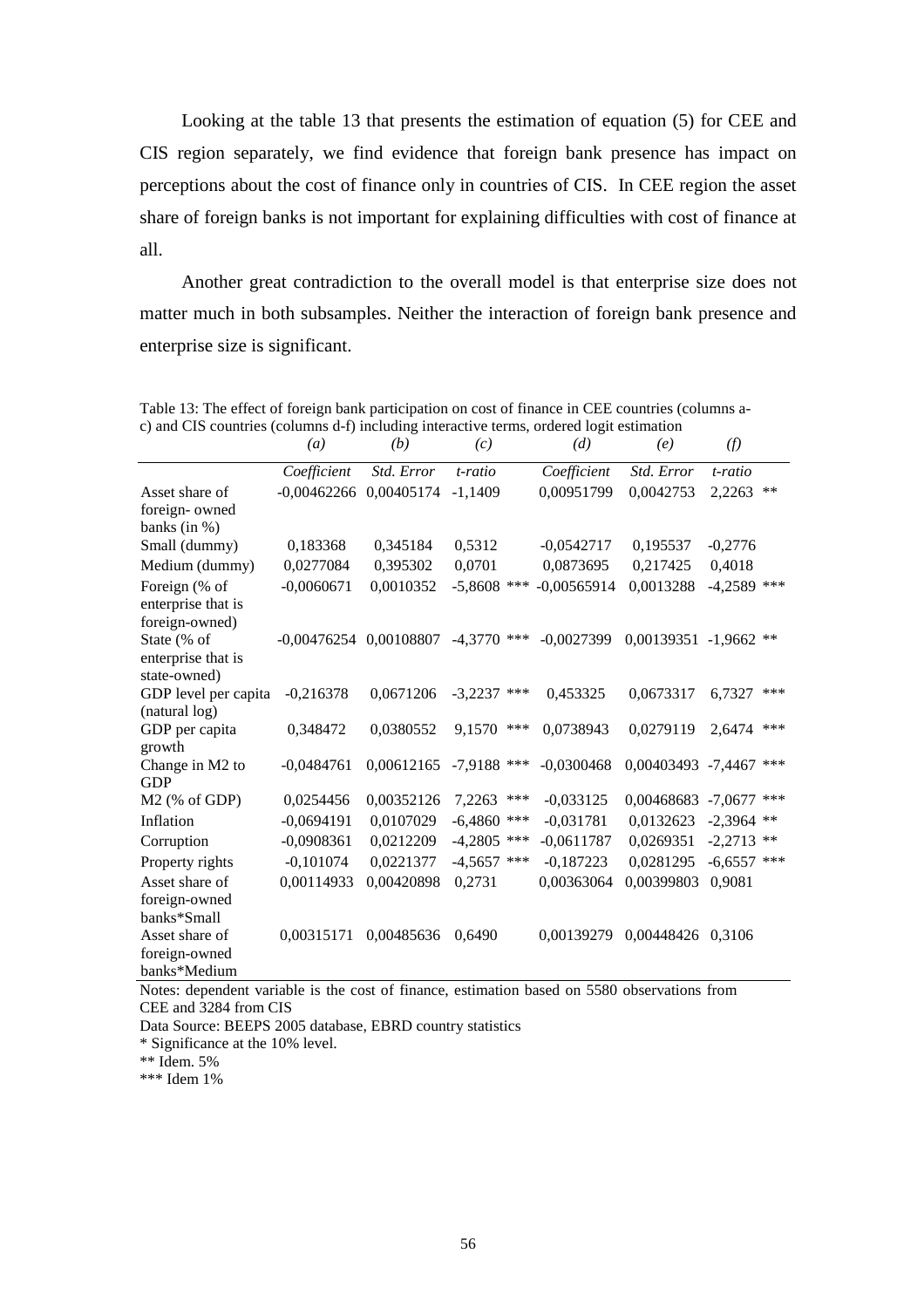#### 5.4.3 Estimation of the Model Including Sector Dummies

The BEEPS dataset allows identifying the sector in which companies operate. There are seven sectors taken into account: (i) mining and quarrying (ii) construction (iii) manufacturing (iv) transport, storage and communication (v) wholesale, retail, repairs (vi) real estate, renting and business services and (vii) hotels and restaurants. We will consider the enterprise to fall into the category if at least 50 percent of its sales come from the specific sector. The category "others" that is the eighth choice in the survey will be omitted variable in our model.

Now we will analyze whether the sector in which the company operates is relevant for the explanation of managers' perceptions regarding to the access of finance. We will estimate again the basic equation adding the dummies for sectors:

$$
AccessToFinance_{ij} = \beta_1 Size_{ij} + \beta_2 ForeignBankPartition_j + \beta_3 X_{ij}
$$

$$
+ \beta_4 C_j + \beta_5 Region + \beta_6 Sector_{ij} + u_{ij}
$$

Table 14 presents the results. At 5 percent level only the sectors of manufacturing, real estate, renting and business services and hotels and restaurants are significant in the model. Negative estimated coefficients of real estates and hotels suggest that these sectors perceive the access to finance as a minor obstacle than other firms. Contrary, for manufacturing sector the same factor seems to be bigger constraint. All estimated coefficients of significant sector variables are relatively high (absolute value between 0.20 and 0.37), this fact points out to the considerable effect of industry on perception about finance availability.

| estimation), sector dummies included                  |               |                   |           |                 |       |
|-------------------------------------------------------|---------------|-------------------|-----------|-----------------|-------|
|                                                       | Coefficient   | <i>Std. Error</i> | t-ratio   | <i>p</i> -value |       |
| Asset share of foreign-<br>owned banks (in %)         | 0,00220774    | 0,000993194       | 2,2229    | 0,02622         | $***$ |
| Small (dummy)                                         | 0,447699      | 0,0769527         | 5,8178    | < 0.00001       | ***   |
| Medium (dummy)                                        | 0,309525      | 0,0825069         | 3,7515    | 0,00018         | ***   |
| Foreign (% of<br>enterprise that is<br>foreign-owned) | $-0,00615066$ | 0,000832071       | $-7,3920$ | < 0,00001       | ***   |
| State (% of enterprise<br>that is state-owned)        | 0,00040651    | 0,000884097       | 0,4598    | 0,64566         |       |

Table 14: The effect of foreign bank participation on access to finance (ordered logit

 *(continued on next page)*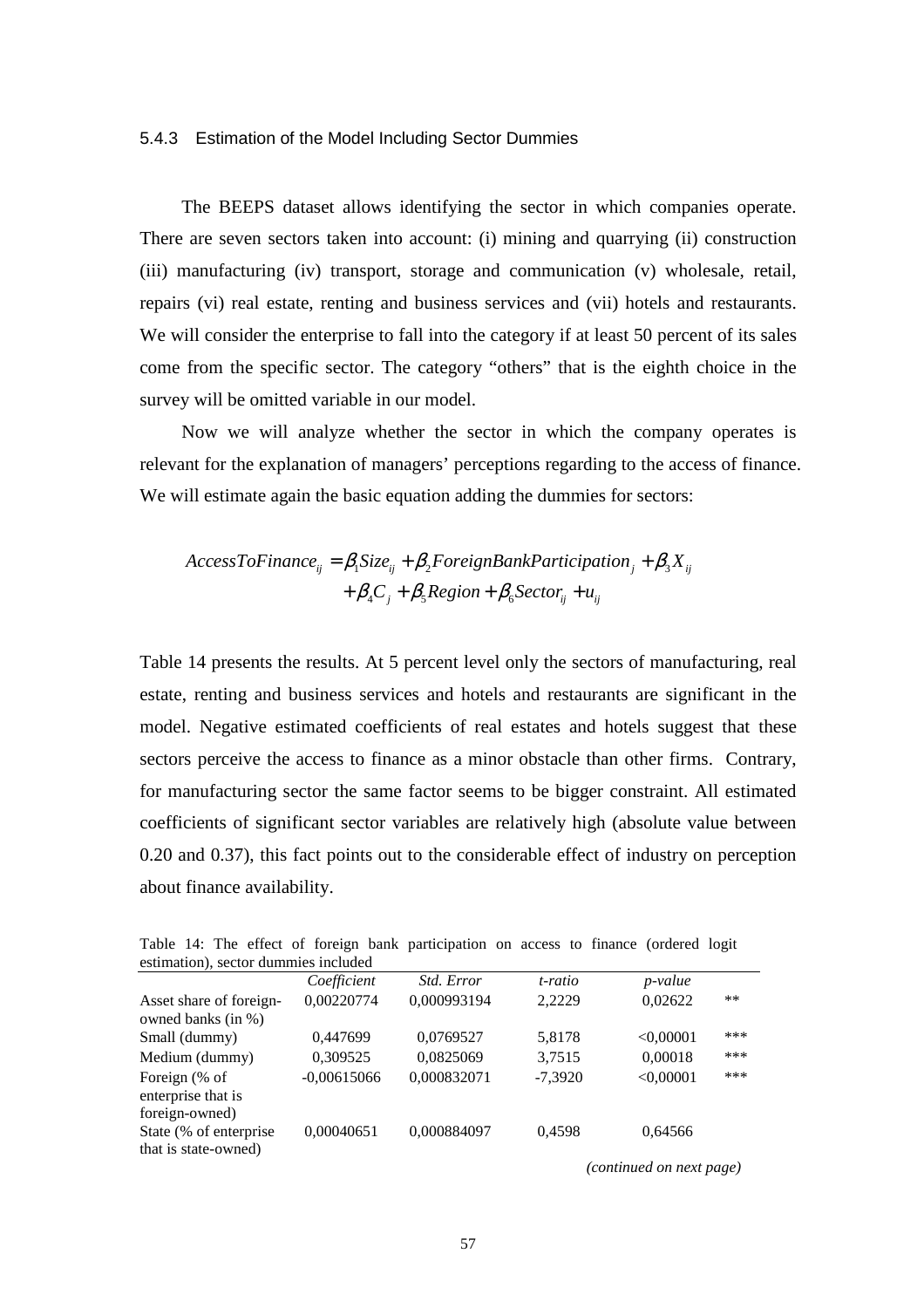| *     |
|-------|
| ***   |
| ***   |
| ***   |
| ***   |
| ***   |
| ***   |
|       |
|       |
| $***$ |
|       |
|       |
|       |
|       |
| ***   |
|       |
| $***$ |
|       |

Notes: dependent variable is the access to finance, estimation based on 7567 observations Data Source: BEEPS 2005 database, EBRD country statistics

\* Significance at the 10% level.

\*\* Idem. 5%

\*\*\* Idem 1%

Table 15 presents the estimation of the model explaining the assessment of problems regarding to the cost of finance:

 $CostOfFinance_{ij} = \beta_1 Size_{ij} + \beta_2 ForeignBankPartition_j + \beta_3 X_{ij}$  $+\beta_4 C_j + \beta_5 Region + \beta_6 Sector_{ij} + u_{ij}$ .

Mining and quarrying and wholesale, retail, repairs are variables that are significant in the model at even 1 percent level. Further, the significance at 5 and 10 percent level is evident for real estates, renting and business services and hotel and restaurants, respectively. Enterprises from these four sectors seem to rate the cost of finance as bigger constraint for operation and growth of their businesses.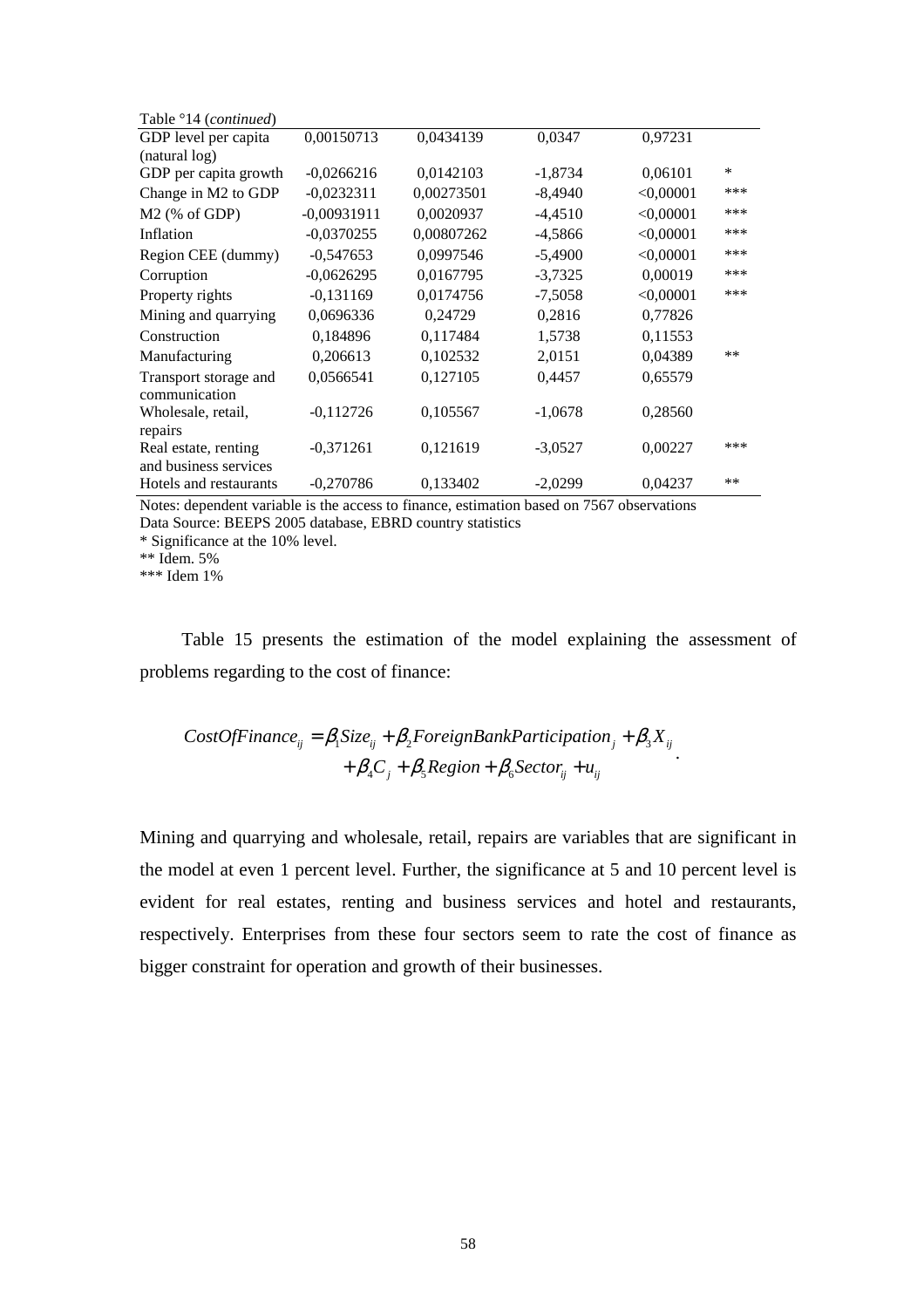|                                                 | Coefficient   | Std. Error  | t-ratio   | <i>p</i> -value |       |
|-------------------------------------------------|---------------|-------------|-----------|-----------------|-------|
| Asset share of foreign-                         | 0,00764403    | 0,000992232 | 7,7039    | < 0,00001       | ***   |
| owned banks (in %)                              |               |             |           |                 |       |
| Small (dummy)                                   | 0,306693      | 0,0750898   | 4,0844    | 0,00004         | ***   |
| Medium (dummy)                                  | 0,259644      | 0,0804999   | 3,2254    | 0,00126         | ***   |
| Foreign (% of                                   | $-0,00569916$ | 0,00081406  | $-7,0009$ | < 0,00001       | ***   |
| enterprise that is                              |               |             |           |                 |       |
| foreign-owned)                                  |               |             |           |                 |       |
| State (% of enterprise                          | $-0,00276295$ | 0,000867784 | $-3,1839$ | 0,00145         | ***   |
| that is state-owned)                            |               |             |           |                 | ***   |
| GDP level per capita<br>(natural log)           | 0,171248      | 0,0432073   | 3,9634    | 0,00007         |       |
| GDP per capita growth                           | 0,0583891     | 0,014073    | 4,1490    | 0,00003         | ***   |
| Change in M2 to GDP                             | $-0,0222319$  | 0,00264969  | $-8,3904$ | < 0,00001       | ***   |
| $M2$ (% of GDP)                                 | $-0,00444657$ | 0,00208454  | $-2,1331$ | 0,03291         | **    |
| Inflation                                       | $-0,0411602$  | 0,00784789  | $-5,2447$ | < 0,00001       | ***   |
|                                                 | $-0,893876$   | 0,0987914   | $-9,0481$ | < 0,00001       | ***   |
| Region CEE (dummy)                              |               |             |           |                 | ***   |
| Corruption                                      | $-0,077574$   | 0,016509    | $-4,6989$ | < 0,00001       | ***   |
| Property rights                                 | $-0,125278$   | 0,0172547   | $-7,2605$ | < 0,00001       |       |
| Mining and quarrying                            | 0,437836      | 0,10104     | 4,3333    | 0,00001         | ***   |
| Construction                                    | $-0,0906813$  | 0,118999    | $-0,7620$ | 0,44604         |       |
| Manufacturing                                   | 0,0256686     | 0,130808    | 0,1962    | 0,84443         |       |
| Transport storage and                           | $-0,107529$   | 0,239152    | $-0,4496$ | 0,65298         |       |
| communication                                   |               |             |           |                 |       |
| Wholesale, retail,                              | 0,371499      | 0,115785    | 3,2085    | 0,00133         | ***   |
| repairs                                         |               |             |           |                 | $***$ |
| Real estate, renting                            | 0,257806      | 0,125122    | 2,0604    | 0,03936         |       |
| and business services<br>Hotels and restaurants |               |             |           |                 | *     |
|                                                 | 0,202617      | 0,10404     | 1,9475    | 0,05148         |       |

Table 15: The effect of foreign bank participation on cost of finance (ordered logit estimation), sector dummies included

Notes: dependent variable is the cost of finance, estimation based on 7618 observations Data Source: BEEPS 2005 database, EBRD country statistics

\* Significance at the 10% level.

\*\* Idem. 5%

\*\*\* Idem 1%

.

Further, we will examine whether the effect of foreign banks is distributed among enterprises of different sectors equally. As in the case of company's size, we will do that by inclusion of interactive terms between the sector dummy and the variable describing the foreign bank presence into the model. The estimated model will be thus as follows:

$$
AccessToFinance_{ij} = \beta_1 Size_{ij} + \beta_2 ForeignBankPartition_j + \beta_3 X_{ij} + \beta_4 C_j + \beta_5 Region + \beta_6 Sector_{ij} + \beta_7 Sector_{ij} * Foreign BankPartition_j + u_{ij}
$$

Table 16 presents the regression outcome. Sufficiently high p-value (5 percent or more) has interactions between foreign bank participation and the following sectors: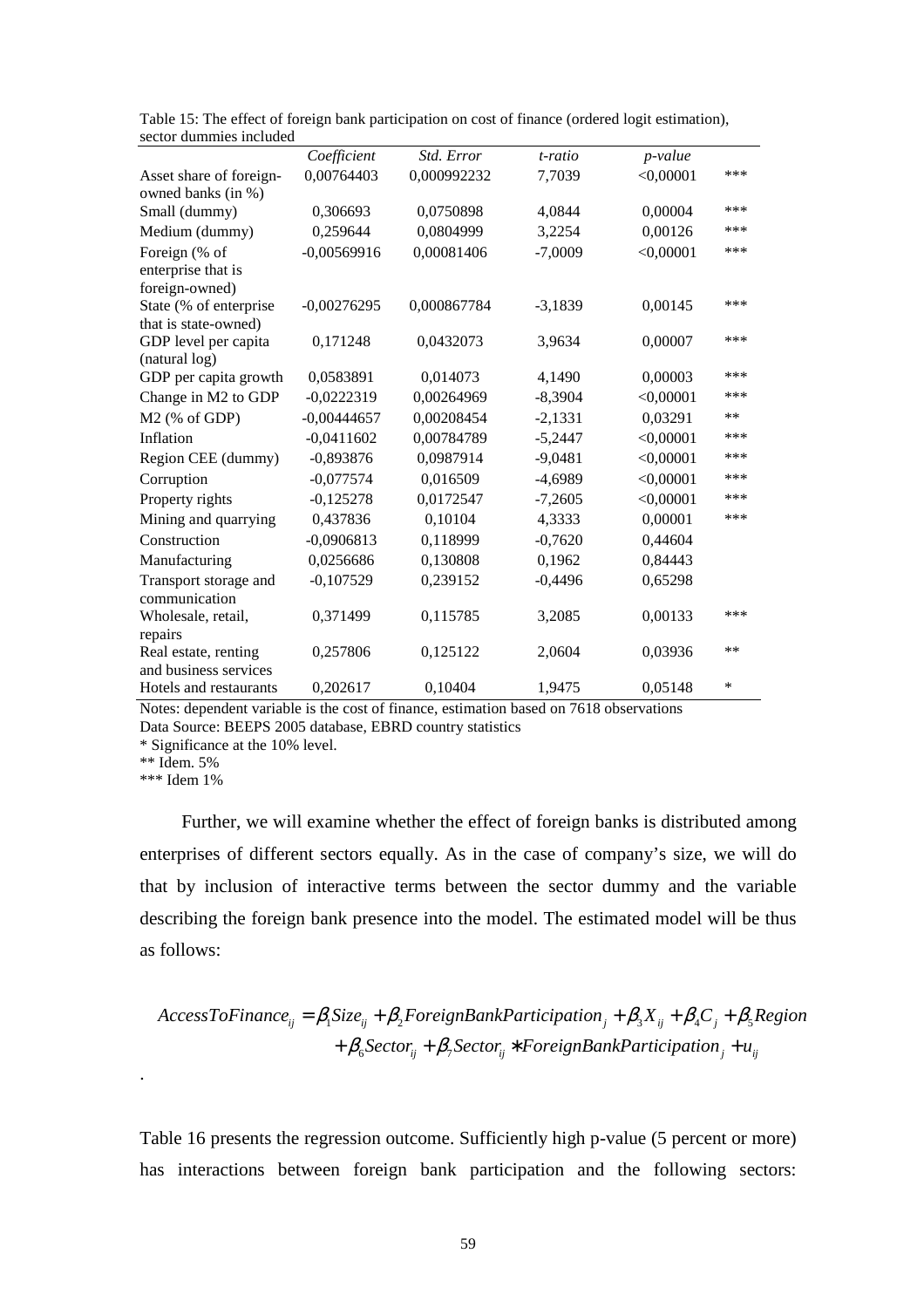manufacturing, construction and hotels. All three estimates have positive value which indicates that companies operating in these sectors are affected by foreign bank presence more than other companies, as regard to the perception of finance accessibility.

| estimation), sector dummies included and interactive terms included |                |             |            |             |        |
|---------------------------------------------------------------------|----------------|-------------|------------|-------------|--------|
|                                                                     | Coefficient    | Std. Error  | t-ratio    | p-value     |        |
| Asset share of foreign-                                             | 0,00140358     | 0,00134286  | 1,0452     | 0,29592     |        |
| owned banks (in %)<br>Small (dummy)                                 | 0,384503       | 0,113188    | 3,3970     | 0,00068     | ***    |
|                                                                     | 0,307621       | 0,0782776   | 3,9299     | 0,00008     | ***    |
| Medium (dummy)                                                      |                |             |            |             | ***    |
| Foreign (% of<br>enterprise that is                                 | $-0,00655723$  | 0,000783296 | $-8,3713$  | < 0,00001   |        |
| foreign-owned)                                                      |                |             |            |             |        |
| State (% of enterprise                                              | $-0,000845599$ | 0,000818742 | $-1,0328$  | 0,30170     |        |
| that is state-owned)                                                |                |             |            |             |        |
| GDP level per capita                                                | 0,0664377      | 0,0392972   | 1,6906     | 0,09090     | $\ast$ |
| (natural log)                                                       |                |             |            |             |        |
| GDP per capita growth                                               | 0,00836423     | 0,0128121   | 0,6528     | 0,51386     |        |
| Change in M2 to GDP                                                 | $-0,0255307$   | 0,00246401  | $-10,3615$ | < 0,00001   | ***    |
| M2 (% of GDP)                                                       | $-0,0100048$   | 0,00196213  | $-5,0990$  | $<$ 0,00001 | ***    |
| Inflation                                                           | $-0,0470619$   | 0,00736722  | $-6,3880$  | $<$ 0,00001 | ***    |
| Region CEE (dummy)                                                  | $-0,683775$    | 0,0892516   | $-7,6612$  | $<$ 0,00001 | ***    |
| Corruption                                                          | 0,172535       | 0,437065    | 0,3948     | 0,69302     |        |
| Property rights                                                     | $-0,184489$    | 0,172141    | $-1,0717$  | 0,28384     |        |
| Mining and quarrying                                                | 0,0693151      | 0,130822    | 0,5298     | 0,59622     |        |
| Construction                                                        | $-0,369515$    | 0,202293    | $-1,8266$  | 0,06776     | *      |
| Manufacturing                                                       | $-0,294356$    | 0,144894    | $-2,0315$  | 0,04220     | $**$   |
| Transport storage and                                               | $-0,46927$     | 0,18747     | $-2,5032$  | 0,01231     | $**$   |
| communication                                                       |                |             |            |             |        |
| Wholesale, retail,                                                  | $-0,237749$    | 0,225674    | $-1,0535$  | 0,29211     |        |
| repairs                                                             |                |             |            |             |        |
| Real estate, renting                                                | $-0,00371343$  | 0,00668533  | $-0,5555$  | 0,57858     |        |
| and business services                                               |                |             |            |             |        |
| Hotels and restaurants                                              | 0,00566131     | 0,00225302  | 2,5128     | 0,01198     | $***$  |
| Mining*assets share of                                              | 0,00229934     | 0,001435    | 1,6023     | 0,10908     |        |
| foreign banks<br>Construction*assets                                |                |             |            |             | **     |
| share of foreign banks                                              | 0,00612405     | 0,00272095  | 2,2507     | 0,02440     |        |
| Manufacturing*assets                                                | 0,00362797     | 0,00178386  | 2,0338     | 0,04197     | $**$   |
| share of foreign banks                                              |                |             |            |             |        |
| Transport*assets share                                              | 0,00145341     | 0,00248156  | 0,5857     | 0,55809     |        |
| of foreign banks                                                    |                |             |            |             |        |
| Wholesale*assets                                                    | $-0,000678924$ | 0,00303122  | $-0,2240$  | 0,82278     |        |
| share of foreign banks                                              |                |             |            |             |        |
| Real estate*assets                                                  | 0,00140358     | 0,00134286  | 1,0452     | 0,29592     |        |
| share of foreign banks                                              |                |             |            |             | ***    |
| Hotels*assets share of                                              | 0,384503       | 0,113188    | 3,3970     | 0,00068     |        |
| foreign banks                                                       |                |             |            |             |        |

Table 16: The effect of foreign bank participation on the access to finance (ordered logit estimation), sector dummies included and interactive terms included

Notes: dependent variable is the access to fiannce, estimation based on 8811 observations Data Source: BEEPS 2005 database, EBRD country statistics

\* Significance at the 10% level.

\*\* Idem. 5%

\*\*\* Idem 1%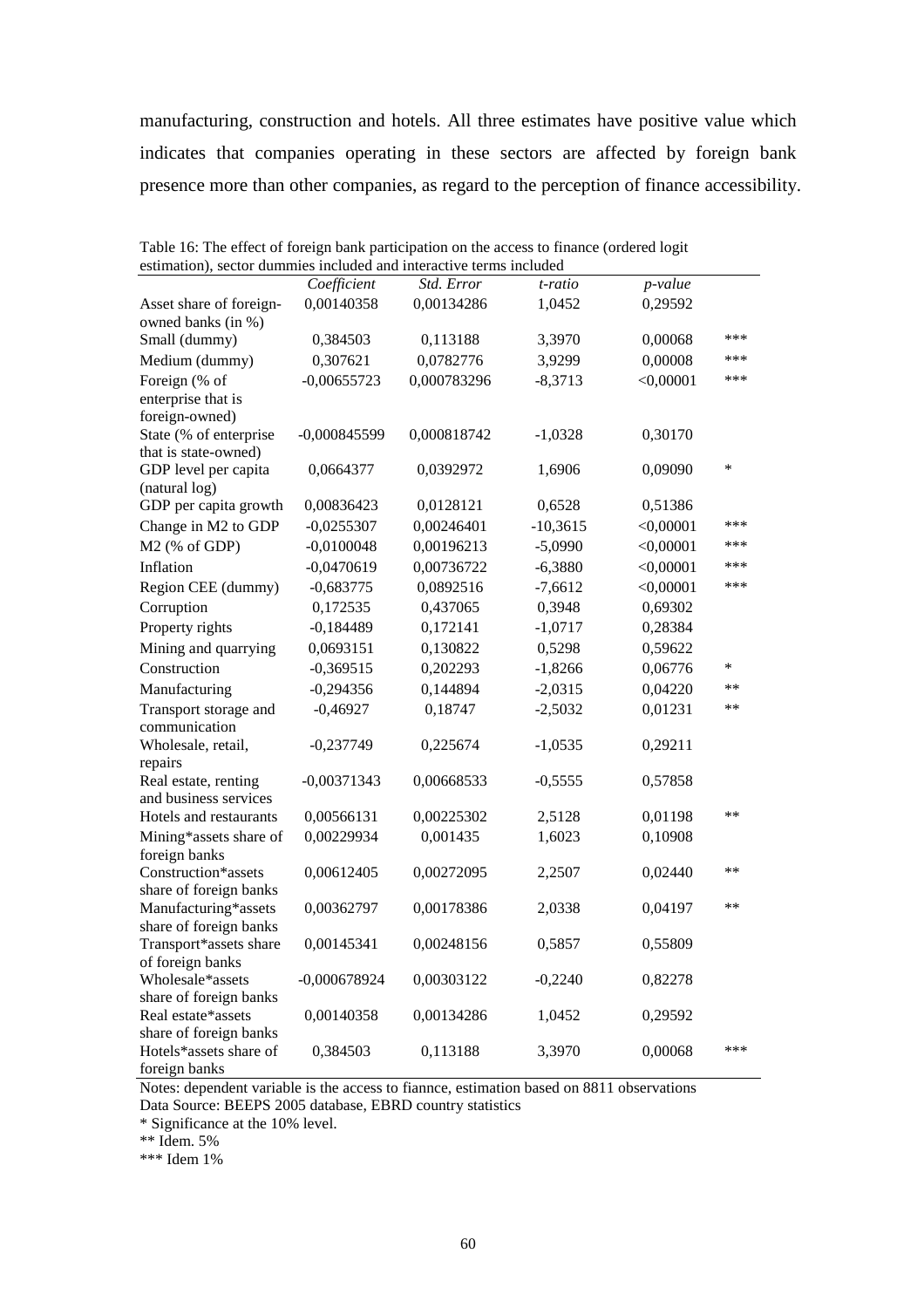Similarly, we analyze the effect of foreign banks in particular industries on the assessment of problems related to the cost of financing. The model to be estimated is characterized by the equation:

$$
CostOfFinance_{ij} = \beta_1 Size_{ij} + \beta_2 ForeignBankPartition_j + \beta_3 X_{ij} + \beta_4 C_j + \beta_5 Region + \beta_6 Sector_{ij} + \beta_7 Sector_{ij} * Foreign BankPartition_j + u_{ij}
$$

In compliance with the results for the model explaining the access to finance, in construction and manufacturing sector the effect of foreign bank presence seems to be magnified (interactive terms of both variables are significant at even 1 percent level and estimates of both coefficient are positive). Moreover, mining and real estates industries seem to reflect the same effect. These conclusions were made upon the estimation included in the table 17.

 Table 17: The effect of foreign bank participation on the cost of finance (ordered logit estimation), sector dummies included and interactive terms included

|                                                 | Coefficient   | Std. Error  | t-ratio    | p-value     |        |
|-------------------------------------------------|---------------|-------------|------------|-------------|--------|
| Asset share of foreign-                         | 0,00315113    | 0,00131387  | 2,3983     | 0,01647     | $**$   |
| owned banks (in %)                              |               |             |            |             |        |
| Small (dummy)                                   | 0,130731      | 0,109515    | 1,1937     | 0,23259     |        |
| Medium (dummy)                                  | 0,268424      | 0,076283    | 3,5188     | 0,00043     | ***    |
| Foreign (% of                                   | $-0,00646892$ | 0,000764119 | $-8,4659$  | < 0,00001   | ***    |
| enterprise that is                              |               |             |            |             |        |
| foreign-owned)                                  |               |             |            |             |        |
| State (% of enterprise                          | $-0,0042333$  | 0,000803435 | $-5,2690$  | $<$ 0,00001 | ***    |
| that is state-owned)                            |               |             |            |             | ***    |
| GDP level per capita<br>(natural log)           | 0,203269      | 0,0391228   | 5,1957     | $<$ 0,00001 |        |
| GDP per capita growth                           | 0,0833916     | 0,012693    | 6,5699     | $<$ 0,00001 | ***    |
| Change in M2 to GDP                             | $-0,025049$   | 0,00238405  | $-10,5069$ | < 0,00001   | ***    |
| M2 (% of GDP)                                   | $-0,0055701$  | 0,00195539  | $-2,8486$  | 0,00439     | ***    |
| Inflation                                       | $-0,0518442$  | 0,00715289  | $-7,2480$  | < 0,00001   | ***    |
|                                                 |               |             |            |             | ***    |
| Region CEE (dummy)                              | $-0,96166$    | 0,0880946   | $-10,9162$ | $<$ 0,00001 |        |
| Corruption                                      | $-0,268466$   | 0,407486    | $-0,6588$  | 0,51000     |        |
| Property rights                                 | $-0,175213$   | 0,167767    | $-1,0444$  | 0,29631     |        |
| Mining and quarrying                            | 0,0413788     | 0,128157    | 0,3229     | 0,74679     |        |
| Construction                                    | $-0,198099$   | 0,193398    | $-1,0243$  | 0,30569     |        |
| Manufacturing                                   | $-0,283552$   | 0,141965    | $-1,9973$  | 0,04579     | $***$  |
| Transport storage and                           | $-0,338502$   | 0,179113    | $-1,8899$  | 0,05877     | $\ast$ |
| communication                                   |               |             |            |             |        |
| Wholesale, retail,                              | $-0,190134$   | 0,221774    | $-0,8573$  | 0,39126     |        |
| repairs                                         |               |             |            |             |        |
| Real estate, renting                            | 0,00169995    | 0,00630055  | 0,2698     | 0,78731     |        |
| and business services<br>Hotels and restaurants |               |             |            |             | ***    |
|                                                 | 0,00798049    | 0,00221809  | 3,5979     | 0,00032     | ***    |
| Mining*assets share of                          | 0,00600914    | 0,00141452  | 4,2482     | 0,00002     |        |
| foreign banks                                   |               |             |            |             |        |

 *(continued on next page)*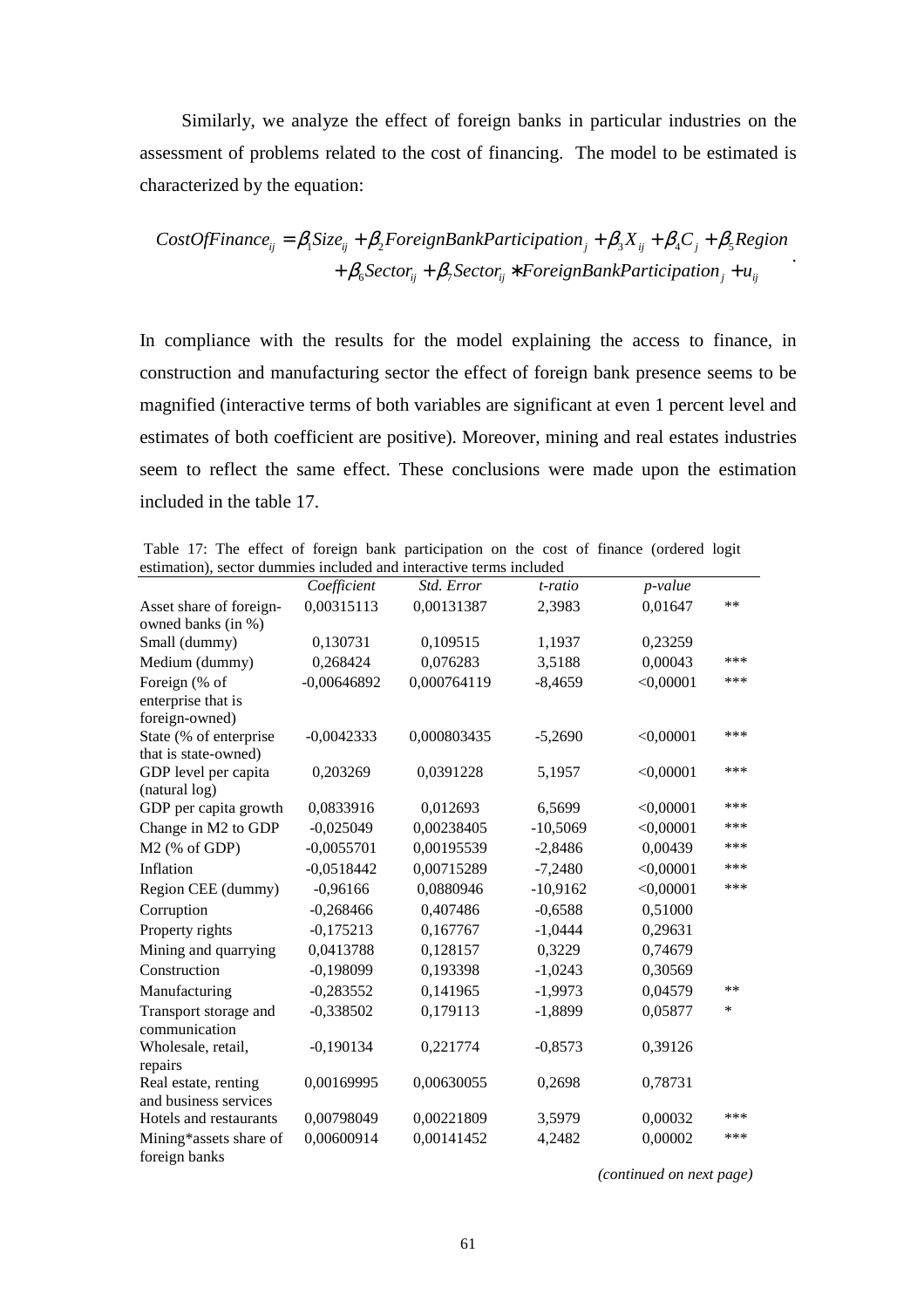| Table 17 ( <i>continued</i> ) |            |            |        |         |       |
|-------------------------------|------------|------------|--------|---------|-------|
| Construction*assets           | 0,00689392 | 0,00263231 | 2,6190 | 0,00882 | ***   |
| share of foreign banks        |            |            |        |         |       |
| Manufacturing*assets          | 0,00758118 | 0,00176384 | 4,2981 | 0,00002 | ***   |
| share of foreign banks        |            |            |        |         |       |
| Transport*assets share        | 0,00363423 | 0,00239991 | 1,5143 | 0,12995 |       |
| of foreign banks              |            |            |        |         |       |
| Wholesale*assets              | 0,00261033 | 0,00295853 | 0,8823 | 0.37761 |       |
| share of foreign banks        |            |            |        |         |       |
| Real estate*assets            | 0,00315113 | 0,00131387 | 2,3983 | 0,01647 | $***$ |
| share of foreign banks        |            |            |        |         |       |
| Hotels*assets share of        | 0,130731   | 0,109515   | 1,1937 | 0,23259 |       |
| foreign banks                 |            |            |        |         |       |

Notes: dependent variable is the cost of finance, estimation based on 7618 observations Data Source: BEEPS 2005 database, EBRD country statistics

\* Significance at the 10% level.

\*\* Idem. 5%

\*\*\* Idem 1%

### 5.5 Conclusion of the Empirical Part

After estimating various models that might explain the effect of foreign bank presence on perceptions about credit availability and costs, we cannot draw clear conclusion. Most of proposed models found evidence that participation of foreign banks in a country has significant impact on the evaluation of credit conditions. However, the results differ considerably among countries of CEE and CIS region. Managers in CEE countries having higher degree of foreign bank participation tend to rate finance conditions as lesser constraints for development and growth of their businesses than managers of countries having lower foreign bank share. On the other hand the conclusion for CIS countries is completely different. In these countries higher share of foreign banks indicates worse conditions of financing.

Results of proposed models indicate that enterprise size does matter. Mostly we found evidence that small and medium-sized enterprises consider the access to finance as well as the cost of finance to be bigger obstacle for development of their companies (compared to perceptions of large enterprises). Adding the interactive terms into the model, we examined how is the effect of foreign bank presence distributed among enterprises of different sizes. We concluded that small and medium-sized enterprises tend to be influenced by foreign bank participation less than large ones. However, this result is not such straightforward. The overall model suggests significance of this effect but in separate models for countries of CEE and CIS the significance was rejected.

Further, we showed that sector within which enterprises operate plays an important role for the assessments of credit conditions as well. But in this case the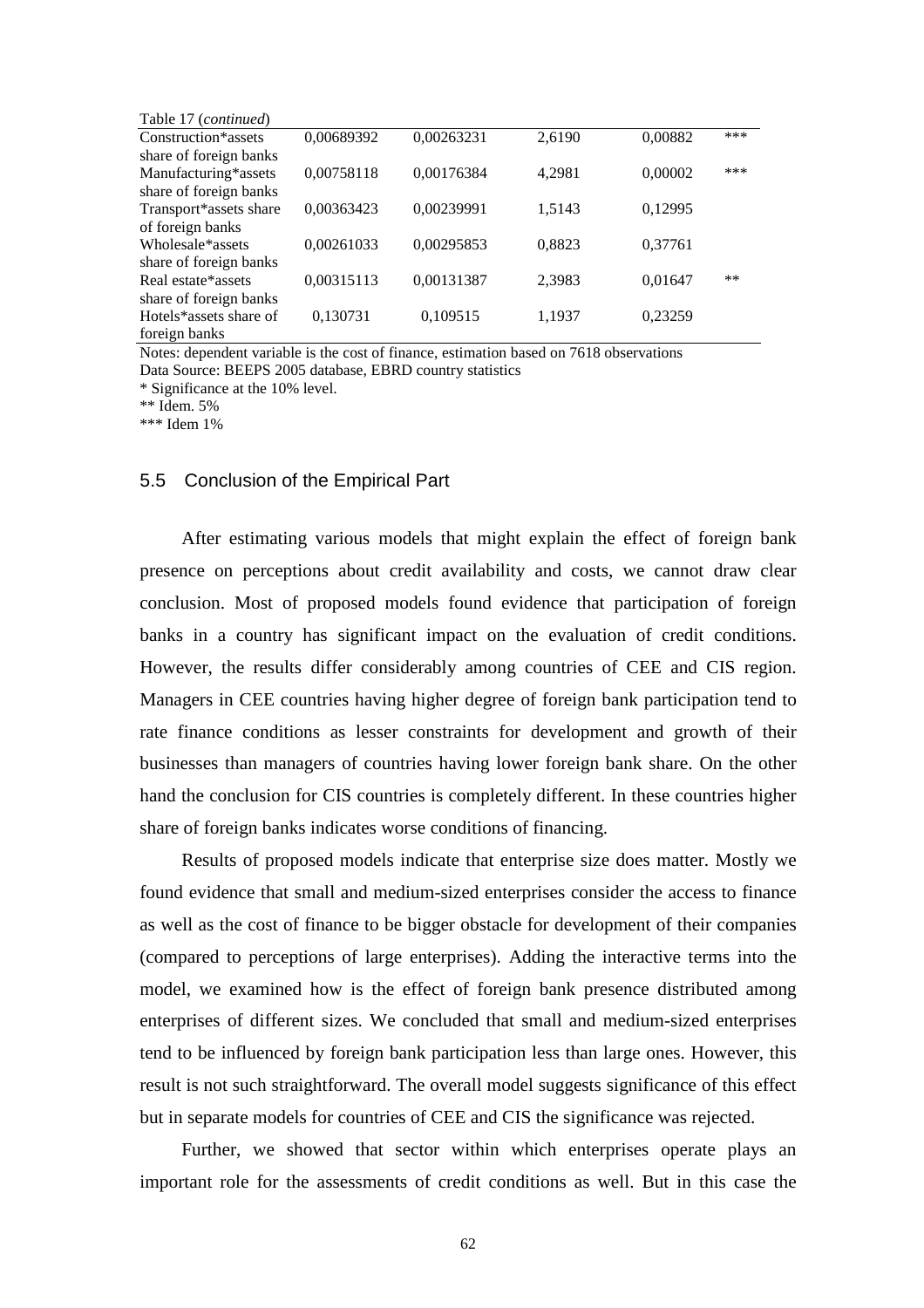pattern is not very clear. Different models predict significance of sector dummies differently and also the estimated relation to the finance conditions varies; some sectors tend to rate conditions of credit availability worse (e.g. real estates and hotels sector) whereas some industries perceive the same factor as lesser constraint ( e.g. mining).

Moreover we found that state- and foreign-owned enterprise generally rate financing conditions as lesser constraints for their businesses. But we should be careful with straightforward interpretation of this result. BEEPS also indicate that these type of institutions rely on bank credit very little comparing to other types of institutions (see section 5.2, table 5) and that might be the crucial explanation why they see credit conditions such a small constraints for their businesses.

Comparing the contribution of this empirical research with existing literature, we note that most related paper is Clarke and others (2006). The study presents the same methodological approach (regression over firm-level data) but dealing with different data set. The World Business Environment Survey (WBES) is the basis of their analysis, as for content of information the survey is comparable to the BEEPS that was used in this thesis, but covers different sample of countries. The sample is larger, includes 35 developing and transition economies. Conclusions of their study are quite similar to those concluded by us analyzing the sample of CEE countries. In compliance with our findings, they mostly associate the higher foreign bank presence with better conditions for obtaining credit. But our finding in CIS region is considerable different – there we relate higher foreign bank presence to worse finance conditions. As regards to the hypothesis that the effect of foreign banks is not distributed among companies of different sizes equally, neither they found clear conclusions – some estimates indicate that the effect is significant whereas other not. Our study moreover contributes to the effect of foreign banks among different industries.

On the basis of managers' perception is done also the study by de Haas and Naaborg (2005). However, this paper does not include any econometric approach, the authors made conclusions only from interviews with managers. The authors support our main finding that foreign bank presence had positive effects on enterprises of small and medium sizes in the region of Central and Eastern Europe. Compared to this paper, our study contributes to the topic by presenting analysis based on econometric approach that controls for several macroeconomic and institutional variables.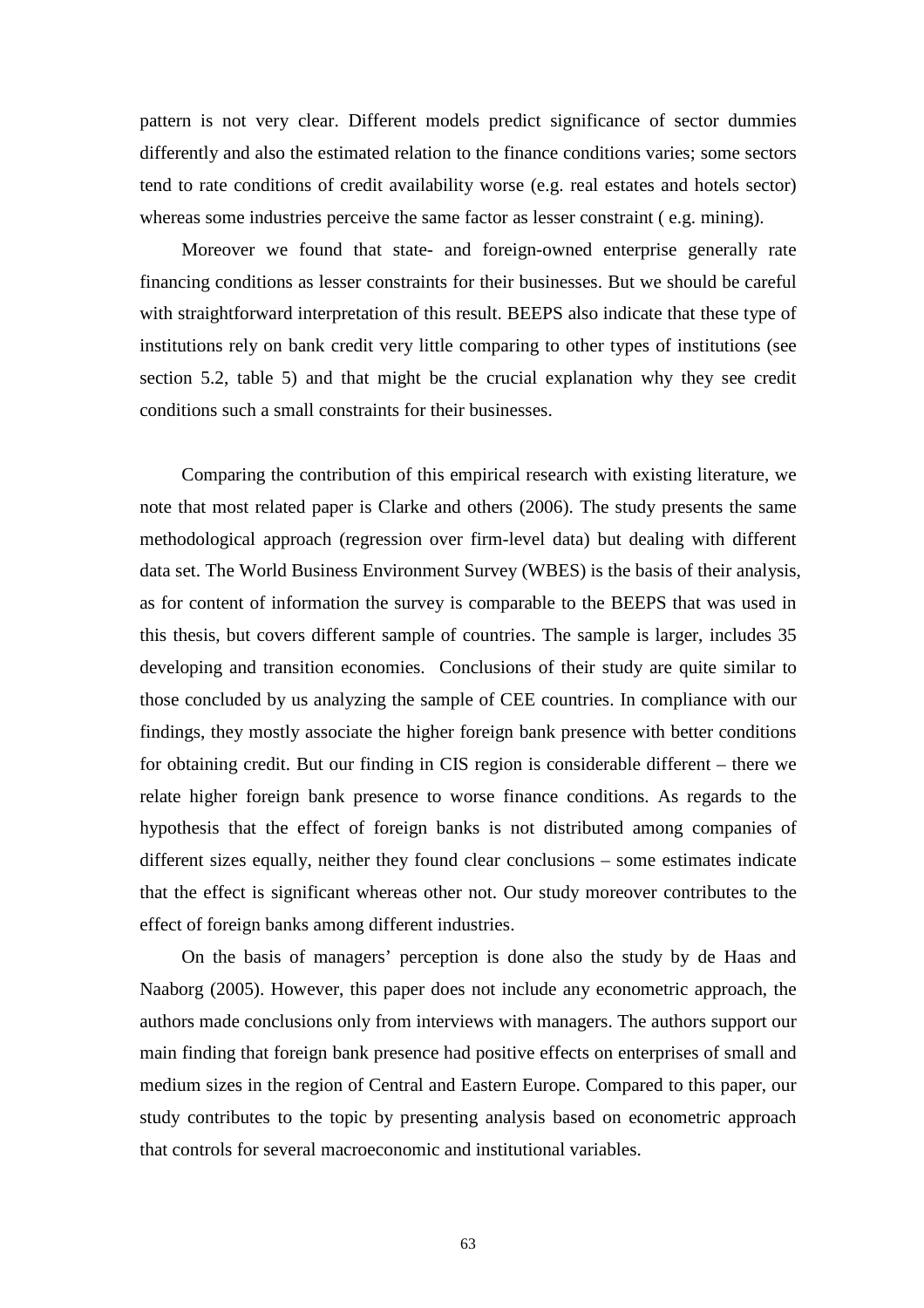Other evidence on the effect of foreign bank presence regarded to credit availability come mainly from Latin America. Clarke and others (2002), Berger and others (2001), Escudé and others (2001) test whether the foreign banks presence affects enterprises of small and medium size similarly as large enterprises. All studies consistently conclude that small and medium size companies benefit from foreign bank participation less, but at the same time they point out that the effect on companies of this type is still positive. This result is similar to our finding for CEE region.

Finally, we might conclude that we presented original analysis that has not yet been done for the sample of countries from CEE and CIS.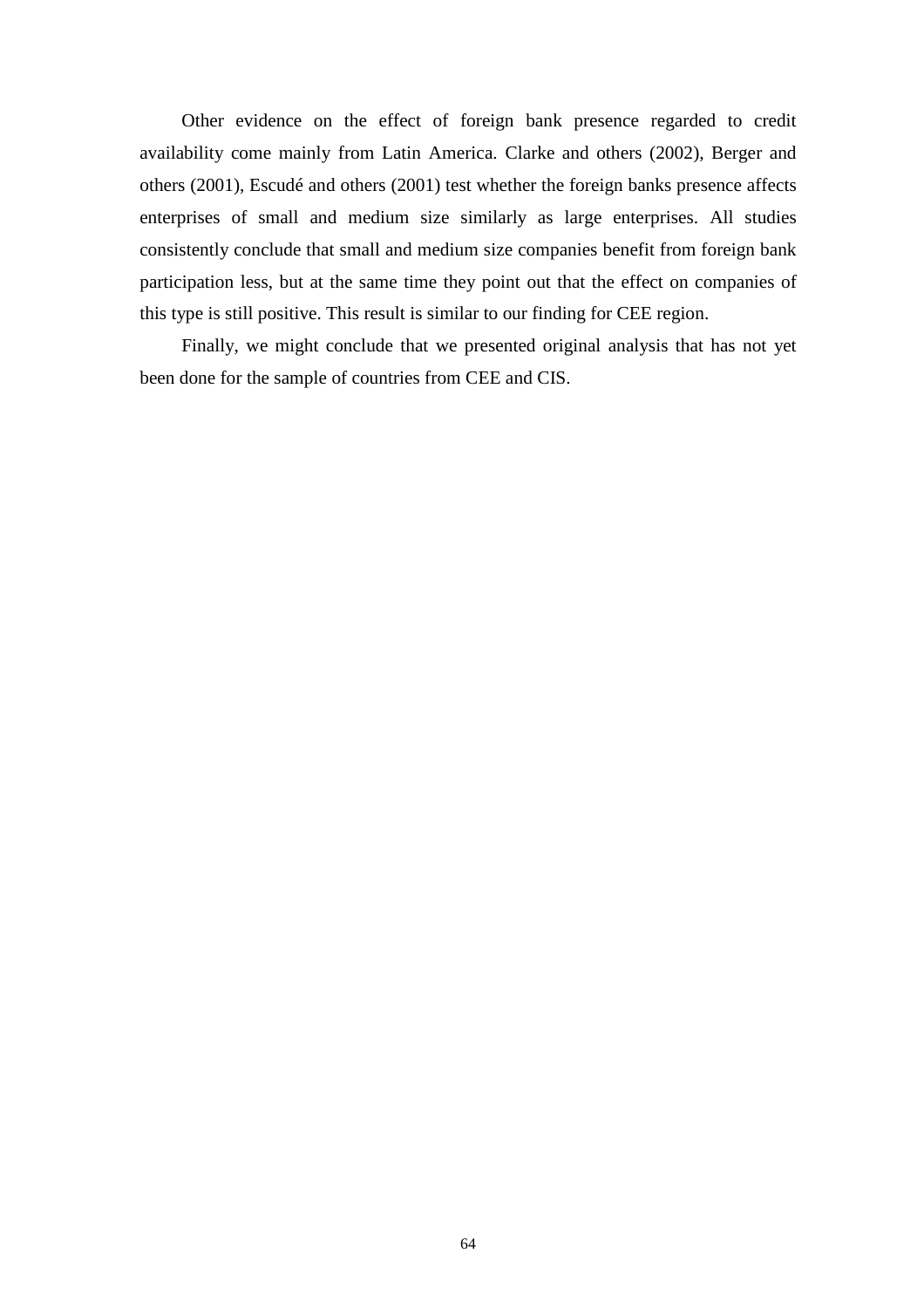# 6. Conclusion

The aim of this thesis was to discuss the topic of foreign bank participation in transitions economies and to provide empirical evidence on its effects on domestic economy. The empirical investigation was focused on the relation between the degree of foreign bank presence across countries and the availability of credit.

In the first part of the thesis we presented existing literature on foreign bank participation. We pointed to several features characterizing the countries that are more likely to receive foreign investment in banking sector. Namely, we showed that economic integration between home and host country, the level of development of financial system and restrictions in banking sectors of host countries are the main determinants of foreign bank entry. Further, we discussed that only banks of certain type are willing to expand abroad. The research identifies that banks of large size, bank with better efficiency and banks coming from countries with lesser restriction in banking sector are more likely to invest abroad.

Special attention we dedicated to the topic of the effect of foreign bank presence on domestic economy. Large empirical evidence is focused on the impact of foreign banks on the efficiency of host country banking system, its stability and its supply of credit. The evidence is not uniform in these issues and differs considerably among developed and developing economies. In developing countries the impact of foreign banks is in general considered to be positive. Because of improvements in technologies, benefits from economies of scale and better risk diversification the efficiency is supposed to increase with foreign bank entry. However, this conclusion is not necessarily hold for developed economies since there the space for improvements is limited. As for stability, the effect is in general found to be beneficiary as well. Because of more diversified pool of liquidity foreign banks should be not affected seriously by local crises. Improved efficiency and lowered volatility of banking system should then be associated with the increase of the volume of credit provided to customers. This concern was the central topic of the thesis, further we provided empirical investigation of the impact of foreign bank on access to credit in transitions economies.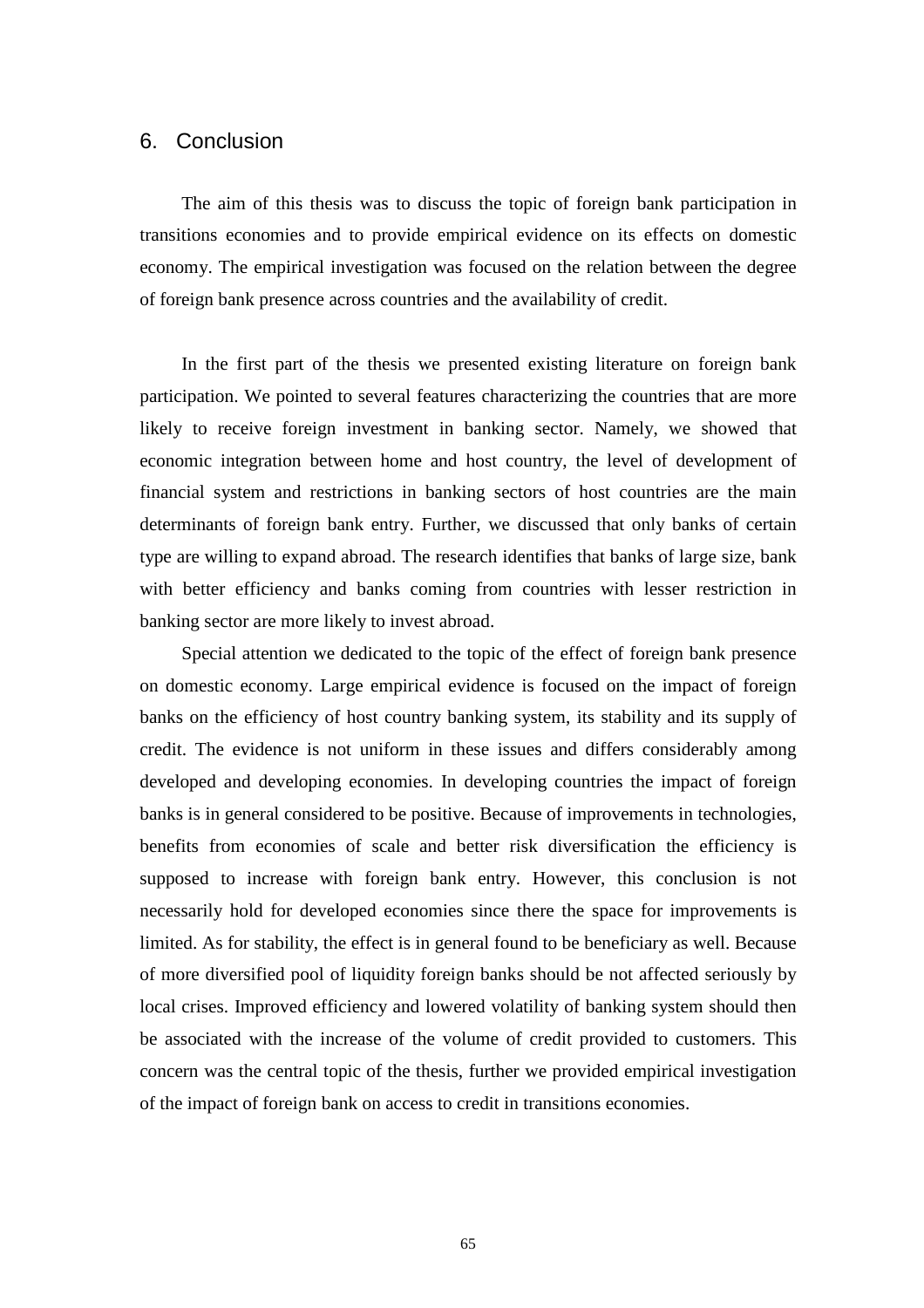The thesis also presented theoretical model that derived testable hypothesis for the impact of foreign bank entry. Foreign banks were in the model presented as institutions having comparative advantage in lending to large businesses whereas domestic banks having the advantage in lending to small- and medium-sized enterprises. Based on this assumption it was derived the proposition that in transition countries having higher degree of foreign bank participation the total volume of credit provided is lower than in countries with higher presence of foreign banks. Second main conclusion of the model was that all benefits from foreign bank presence are appropriated by large businesses. These two hypotheses were further examined empirically.

The empirical investigation was based on the enterprise data from The World Business Environment Survey 2005. It is a dataset that covers firms in 28 transition countries of Central and Eastern Europe (CEE) and the Commonwealth of Independent States (CIS) and among others includes the information on firms' perceptions about conditions for obtaining credit in their country. We examined how the perceptions about the access to finance and the cost of finance are related to the degree of foreign bank participation. To obtain independent impact of foreign banks we also controlled for several macroeconomic and institutional variables.

Our results suggest that the degree of foreign bank participation has a significant impact on the conditions for obtaining credit in transition countries. However, the conclusions differ significantly in countries of CEE and CIS region. In European region we found significant and positive relationship between the assessment of conditions for obtaining credit (both the access to finance and the cost of finance) and the level of foreign bank presence in the country. It means that managers in countries having higher degree of foreign bank presence tend to rate conditions of financing as a lesser constraint for development and growth of their businesses than managers in countries with lower foreign bank participation. The opposite relation is found in countries operating in CIS countries; there higher foreign bank presence indicates worse conditions of financing.

Then we examined whether the enterprise size plays role in evaluation of credit conditions. We can concluded that in general small and medium-sized enterprises tend to rate the access to finance as well as the cost of finance as a bigger obstacle for development of their businesses. But whether small and medium-sized firms benefit more/less from foreign presence than large firms is not so obvious. The estimated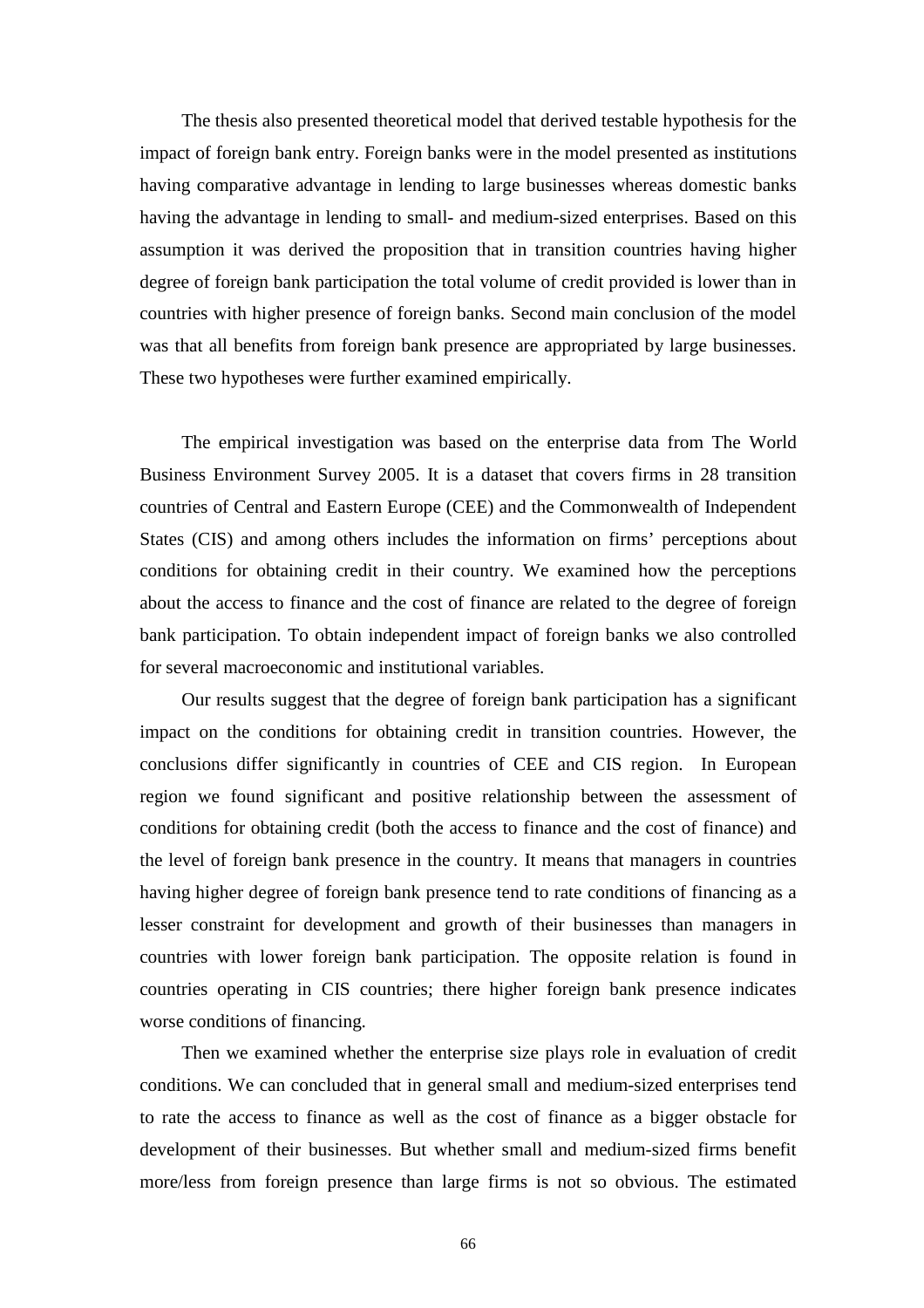models for separate regions of CIS and CEE do not find the interactive terms between enterprise size and foreign bank presence significant and therefore we cannot draw any clear conclusions from the results.

Further, we included into the model sector dummies to control whether the conditions for obtaining credit differ among sectors. We identified some sectors that perceive the access to finance as lesser obstacle; namely manufacturing, real estates and hotels. But at the same time these businesses (real estates and hotels) tend to rate the cost of finance as bigger problem than firms of other sectors. Thus the overall impact on business is difficult to evaluate. As for the effect of foreign banks, our estimates suggest that the impact of foreign banks tend to be magnified in some sectors; concretely in the sector of mining and manufacturing we found significant impact.

The approach presented was original, similar analysis has not yet been done for the sample of countries from Central and Eastern Europe and Commonwealth of Independent States (to my best knowledge). The conclusions from CEE region are also applicable in the Czech Republic where the evidence on foreign bank presence is very limited.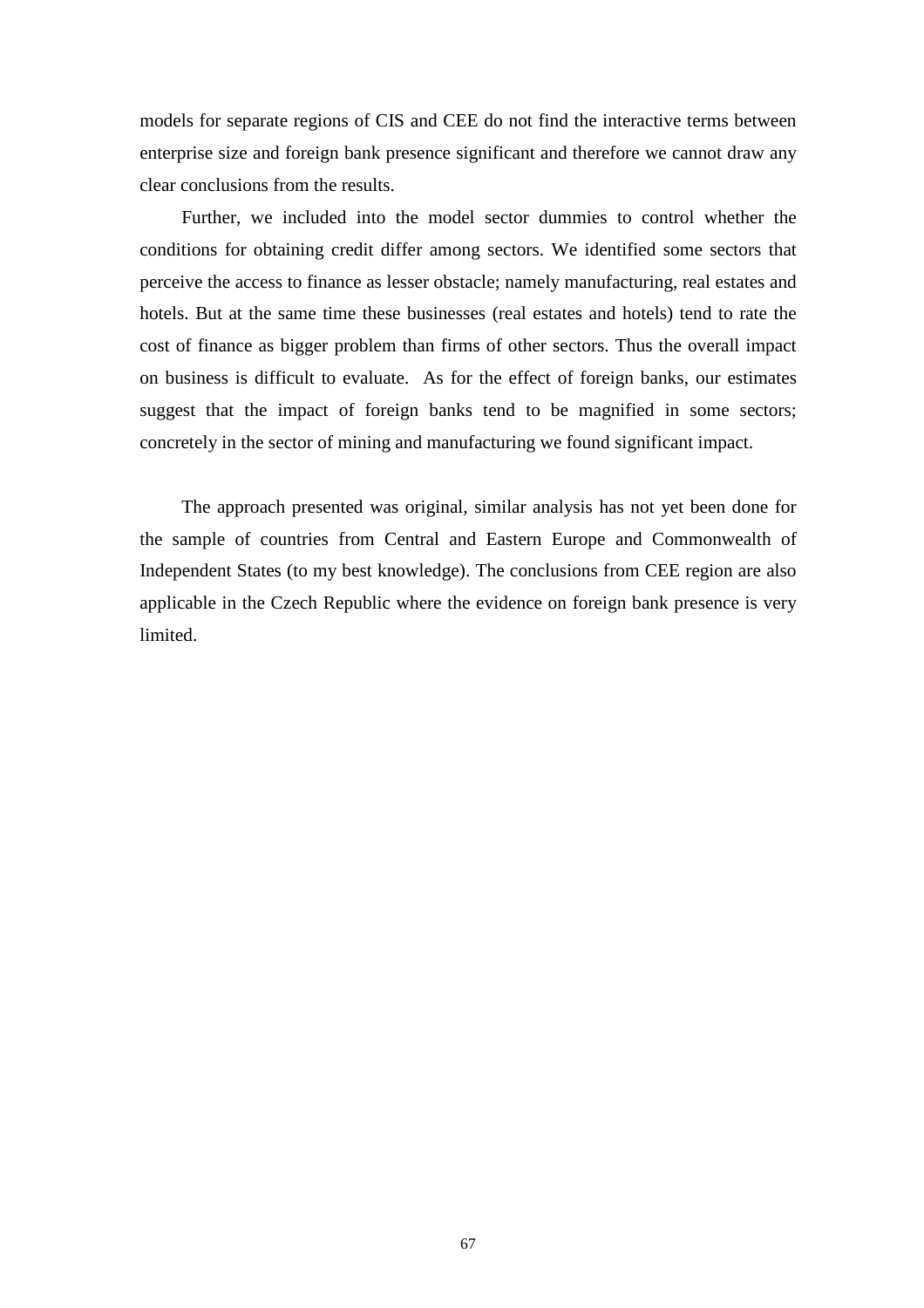## 7. References

Barajas, Adolfo, Steiner, Roberto, Salazar, Natalia, 2000. "The impact of liberalization and foreign investment in Colombia's financial sector." *Journal of Development Economics* 63, 157–196.

Barth, J. R., G. Caprio, and R. Levine, 2001, "Bank Regulation and Supervision: What Works Best?" World Bank, mimeo.

Berger, A. N., S. D. Bonime, L.G. Goldberg, and L. J. White, 1999, "The Dynamics of Market Entry: The Effects of Mergers and Entry on Entry in the Banking Industry," Board of Governors of the Federal Reserve System, working paper 1999-41.

Berger, A. N., R. DeYoung, H. Genay, and G. F. Udell, 2000, "Globalization of Financial Institutions: Evidence from Cross-Border Banking Performance," *Brookings Papers on Economic Activity*, 2: 23-158.

Berger, Allen N., Klapper, Leora, Udell, Gregory, 2001. "The ability of banks to lend to informationally opaque small businesses." *Journal of Banking and Finance* 25, 2127–2167

Berger, Allen, and Greg Udell. 2005. "A More Complete Conceptual Framework for SME Financing." Policy Research Working Paper 3795. *World Bank, Washington, D.C*. Bruno, V. and R. Hauswald, 2009. "The Real Effects of Foreign Banks," mimeo, American University

Bonin, J. and I. Abel, 2000, "Retail Banking in Hungary: A Foreign Affair?" Wesleyan University, Processed. Prepared as background paper for, World Bank, *World Development Report 2002: Institutions for Markets*.

Bruno, V. and R. Hauswald, 2009. "The Real Effects of Foreign Banks," mimeo, American University.

Budzeika, G., 1991, "Determinants of the Growth of Foreign Banking Activities in the United States," *Federal Reserve Bank of New York*, Research Paper 9112

Claessens, S., A. Demirgüç-Kunt, and H. Huizinga, 2000, "The Role of Foreign Banks in Domestic Banking Systems" in Claessens, S. and Marion Jansen, (eds.) *The Internationalization of Financial Services: Issues and Lessons for Developing Countries*, Boston, Mass.: Kluwer Academic Press

Claessens, Stijn, Demirgüç-Kunt, Asli, Huizinga, Harry, 2001. "How does foreign entry affect the domestic banking system." *Journal of Banking and Finance* 25, 891–911

Clarke, G. R., Cull, R. and Martinez Peria, M. S., 2006., "Foreign bank participation and access to credit across firms in developing countries", *Journal of Comparative Economics* 34(4), 774-795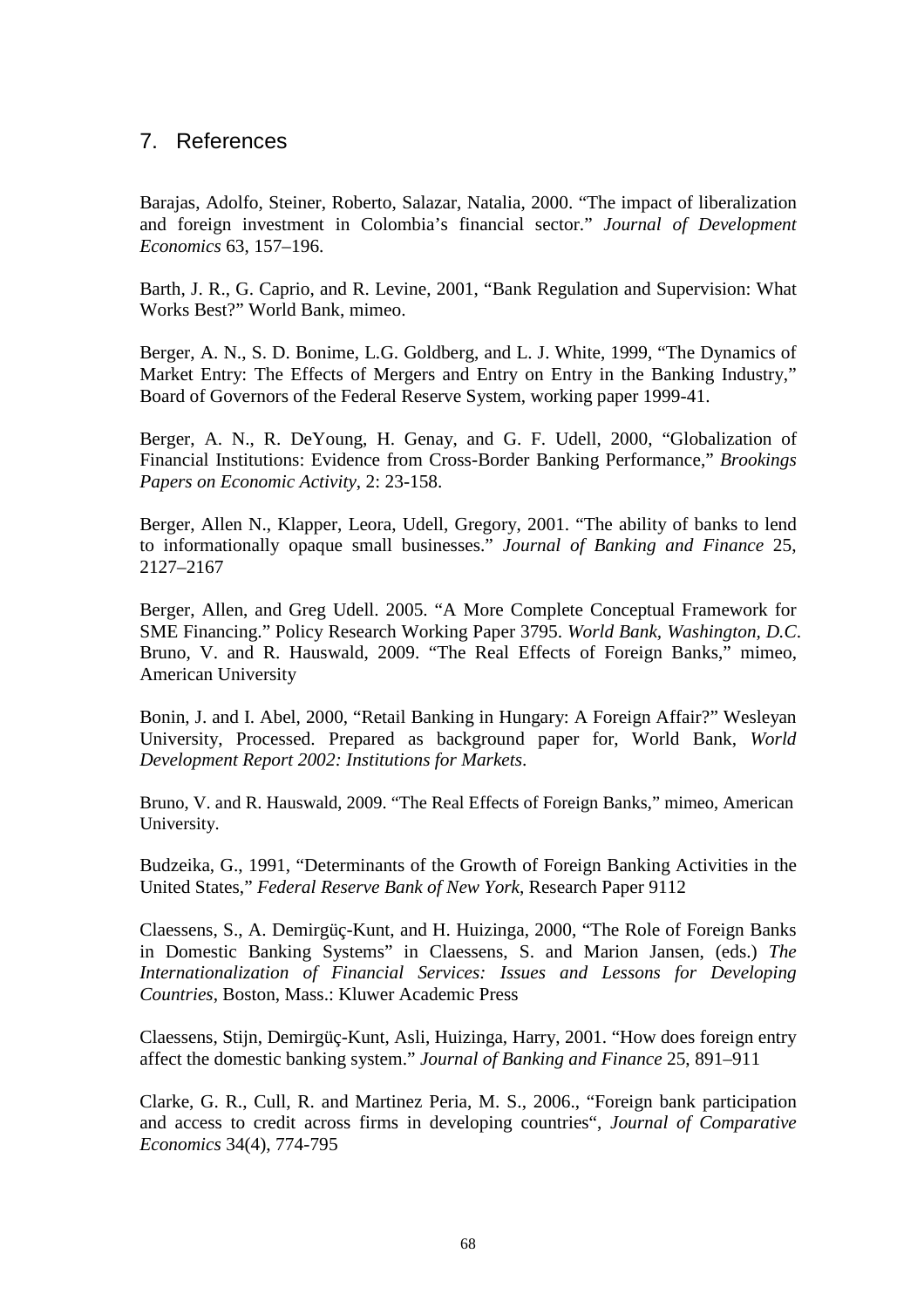Clarke, G., R. Cull, L. D'Amato, and A. Molinari, 2000 "On the Kindness of Strangers? The Impact of Foreign Entry on Domestic Banks in Argentina," in *The Internationalization of Financial Services:Issues and Lessons for Developing Countries*,

Clarke, George, Robert Cull, Maria Soledad Martinez Peria, and Susana M. Sanchez.2002. "Bank Lending to Small Businesses in Latin America: Does Bank Origin Matter?" *Policy Research Working Paper 2760. World Bank, Development Economics Department, Washington DC* 

Dages, B. G., L. Goldberg, and D. Kinney, "Foreign and Domestic Bank Participation in Emerging Markets: Lessons from Mexico and Argentina," *Federal Reserve Bank of New York Economic Policy Review*, pp. 17-36, 2000

de Haas, Ralph, and Naaborg, Ilko, 2005. "Does Foreign Bank Entry Reduce Small Firms Access to Credit? Evidence from European Transition Economies." *De Nederlandsche Bank Working Paper* No. 50, August 2005

de Haas, Ralph, van Lelyveld, Iman, 2003. "Foreign banks and credit stability in Central and Eastern Europe: A panel data analysis." Staff report No. 109. *De Nederlandsche Bank, Amsterdam.* 

de Haas, Ralph, van Lelyveld, Iman, 2002: "Foreign bank penetration and private sector credit in Central and Eastern Europe", Staff report No. 91. *De Nederlandsche Bank, Amsterdam.* 

Dell'Ariccia, Giovanni, Marquez, Roberto, 2004. "Information and bank credit allocation." *Journal of Financial Economics* 72, 185–214.

Demirgüç-Kunt, A. and H. Huizinga, 2000, "Determinants of Commercial Bank Interest Margins and Profitability: Some International Evidence," *World Bank Economic Review*, 13(2): 379-408.

Denizer, Cevdet, 2000. "Foreign entry in Turkey's banking sector, 1980–1997. In: Claessens, Stijn, Jansen, Marion (Eds.),The Internationalization of Financial Services: Issues and Lessons for Developing Countries. Kluwer Academic,Boston, pp. 389–406

Detragiache, Enrica, Gupta, Poonam, 2002. "Foreign banks in emerging market crises: Malaysia 1996-98.". *International Monetary Fund, Washington, DC.* 

Detragiache, Enrica, Poonam Gupta, and Thierry Tressel, 2006, "Foreign Banks in Poor Countries: Theory and Evidence," *IMF Working Papers* 06/18 (Washington: International Monetary Fund).

DeYoung, R. and D. E. Nolle, 1996 "Foreign-owned banks in the United States: Earning Market Share of Buying it?" *Journal of Money, Credit, and Banking*, 28(4), (Part 1, Nov. 1996), 622-36.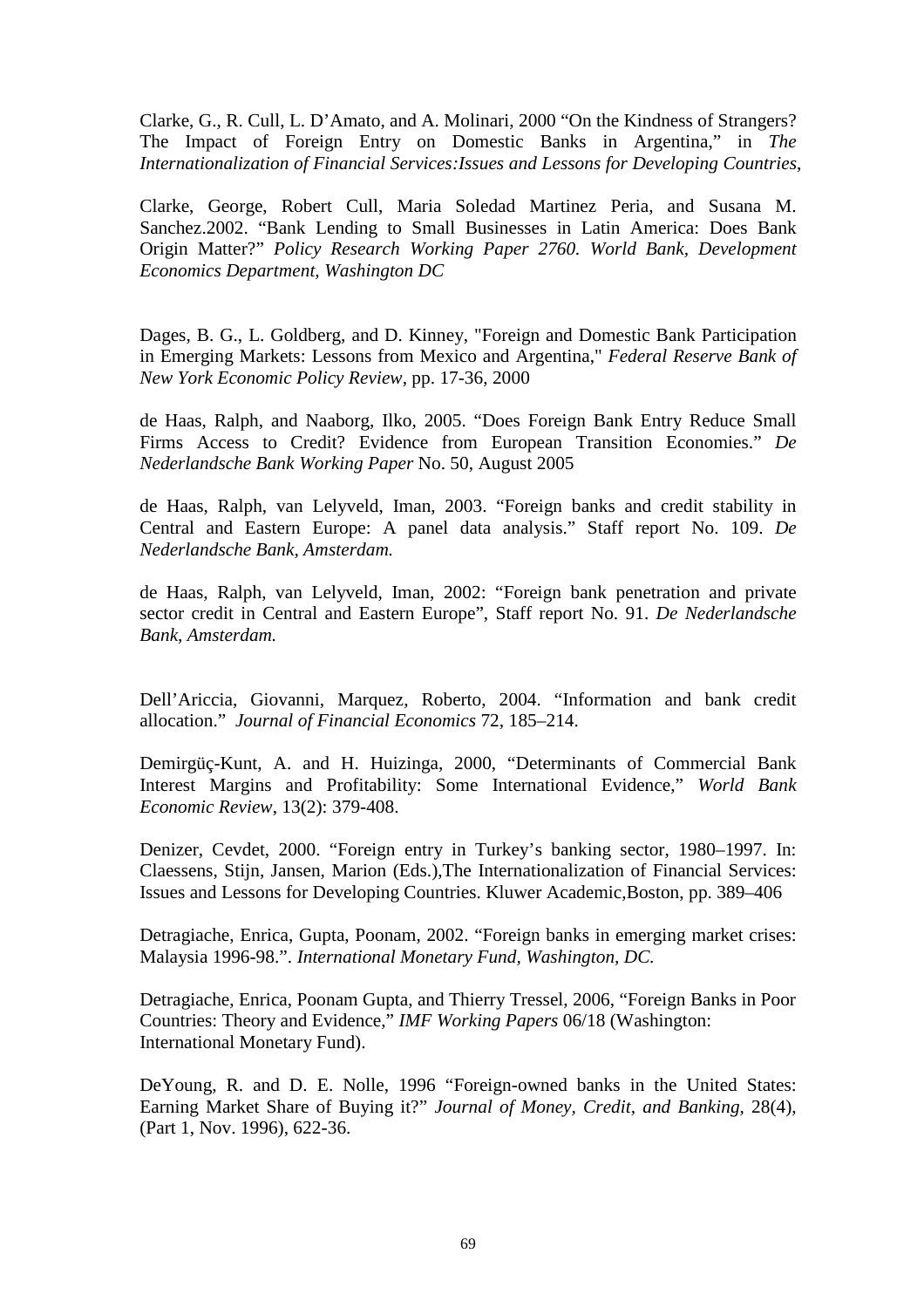DeYoung, R., L. G. Goldberg, and L. J. White, 1999, "Youth, Adolescence, and Maturity of Banks: Credit availability to Small Business in an Era of Banking Consolidation," *Journal of Banking and Finance*, 23: 463-492.

Escudé Guillermo, Tamara Burdisso, Marcelo Catena, Laura D'Amato, George Mc Candless, and Tomás Murphy, 2001. "Las MIPyMES y el Mercado de Crédito en la Argentina," Documento de Trabajo Nro. 15, *Banco Central de la República Argentina*.

European Bank For Reconstruction and Development, BEEPS 2002 and 2005

European Bank For Reconstruction and Development, Transition Report 2007

Fisher, A. and P. Molyneux, 1996, "A Note on the Determinants of Foreign Bank Activity in London between 1980 and 1989," *Applied Financial Economics*, 6(3): 271- 77.

Focarelli, D. and A. Pozzolo, 2000, "The Determinants of Cross-Border Shareholding: An Analysis with Bank-Level Data from OECD Countries." Paper presented at the Federal Reserve Bank of Chicago Bank Structure Conference, May.

Geršl, Adam, 2007, "Foreign Banks, Foreign Lending and Cross-Border Contagion: Evidence from the BIS data", *Czech Journal of Economics and Finance*

Goldberg, L.S. 2001. "When Is U.S. Bank Lending to Emerging Markets Volatile?" *NBER Working Paper 8209*.

Goldberg, L. G., and L. J. White, 1998, "De Novo Banks and Lending to Small Businesses: An Empirical Analysis," *Journal of Banking and Finance*, 22 (6-8): 851-67.

Haber, Stephen, Musacchio, Aldo, 2005. "Foreign banks and the Mexican economy, 1997–2004." *Mimeo. Stanford University* 

Jenkins, Hatice, 2000 "Commercial Bank Behavior in Micro and Small Enterprise Finance." Development Discussion Paper No. 741. *Harvard Institute for International Development, Harvard University.* 

Lenisk, Robert and Niels Hermes , 2004 "The Short-Term Effects of Foreign Bank Entry on Domestic Bank Behaviour: Does Economic Development Matter?" *Journal of Banking and Finance* 28: 553-568.

Mester, L. J., 1997, "What's the Point of Credit Scoring ?" *Federal Reserve Bank of Philadelphia Business Review*, Sept.-Oct.: 3-16.

Mian, Atif, 2006. "Distance constraints: The limits of foreign lending in poor economies." *Journal of Finance* 61, 1465–1505

Miller, S. R. and A. Parkhe, 1998, "Patterns in the Expansion of U.S. Banks' Foreign Operations," *Journal of International Business Studies*, 29(2), 359-390.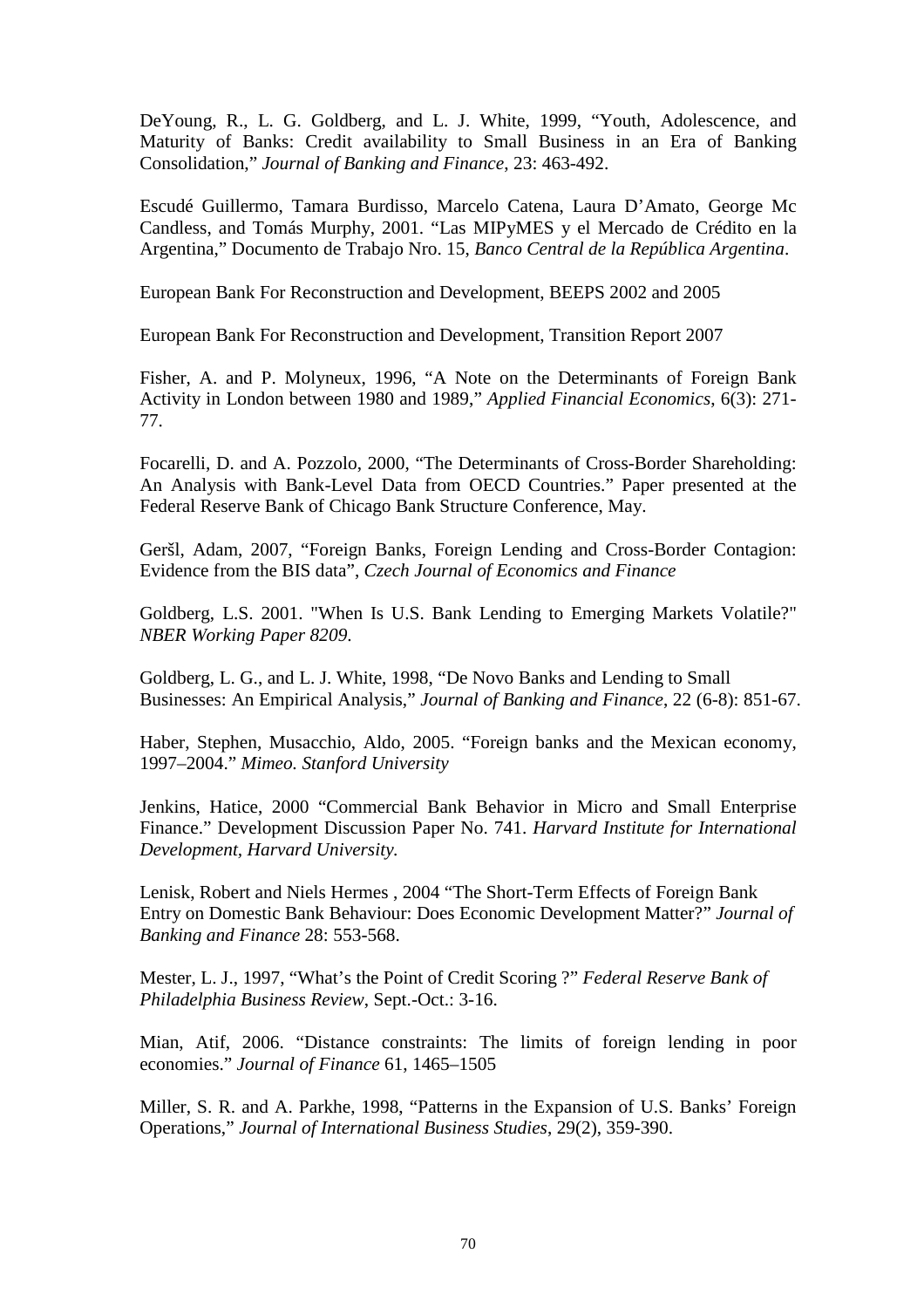Peek, Joe, Rosengren, Eric, 2000. "Implications of the globalization of the banking sector: The Latin American experience." *Federal Reserve Bank of Boston New England Economic Review* (Sept.–Oct.), 45–62.

Unite, A. A., and M. J. Sullivan, 2003, The Effect of Foreign Entry and Ownership Structure on the Philippine Domestic Banking Market, *Journal of Banking and Finance* 27, 2323-2345.

Volz, U. (2004) "European financial integration and the financing of local businesses in the new EU member states." *European Bank for Reconstruction and Development Working Paper No. 89*, EBRD, London.

Weill, L., 2003. "Banking efficiency in transition economies: The role of foreign ownership." *Economics of Transition* 11, 569–592